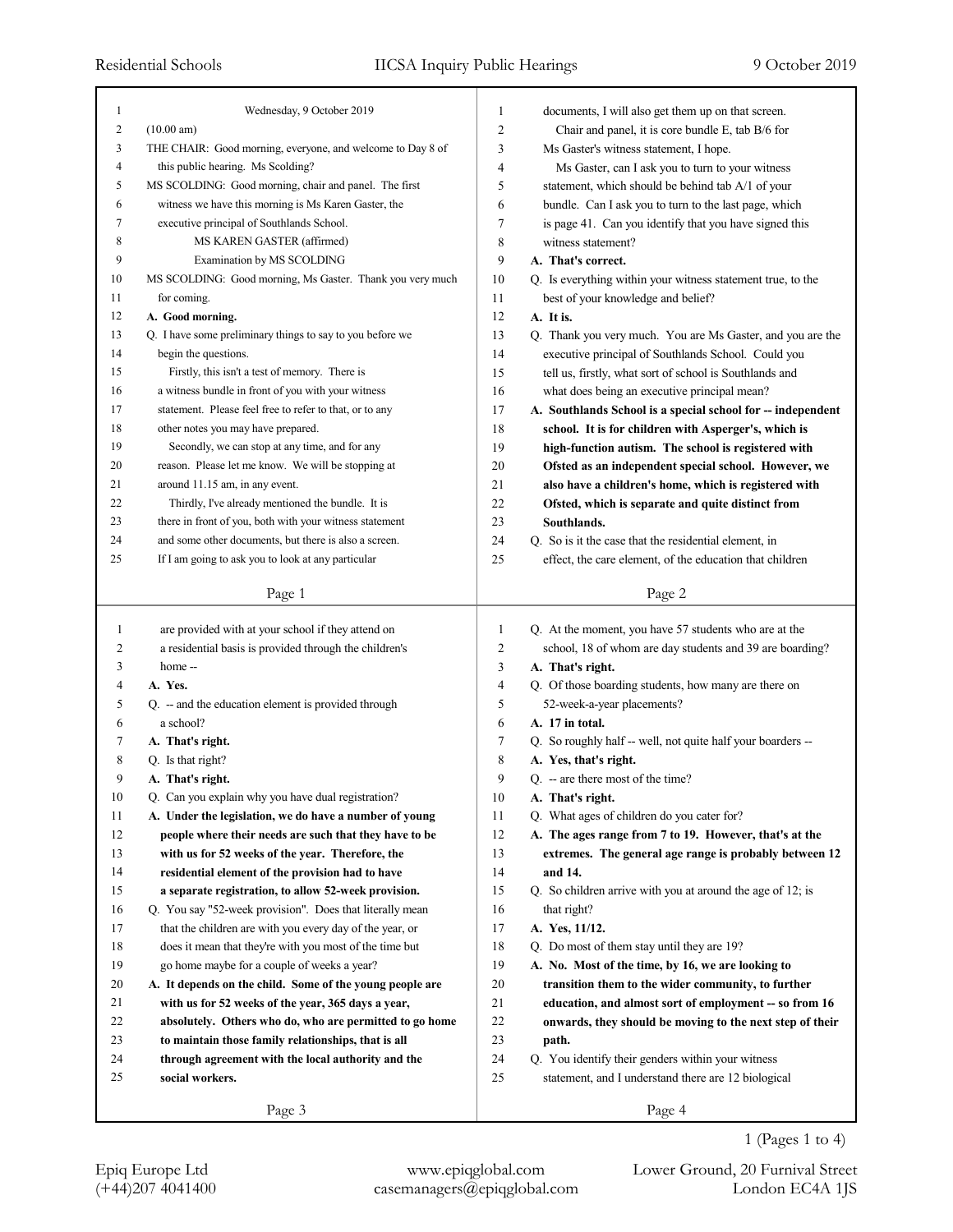| 1              | females, one of whom in fact identifies as male. So the                                                     | $\mathbf{1}$<br>placements actually come through a local authority.                                                                   |  |
|----------------|-------------------------------------------------------------------------------------------------------------|---------------------------------------------------------------------------------------------------------------------------------------|--|
| $\overline{c}$ | rest of the students -- the vast majority of your                                                           | $\overline{c}$<br>Q. So are they paid for largely by the Education Authority                                                          |  |
| 3              | students are male?                                                                                          | 3<br>or by social services? I mean, how many of your                                                                                  |  |
| 4              | A. Yes. The numbers have actually changed very slightly.                                                    | $\overline{4}$<br>children are looked after?                                                                                          |  |
| 5              | Since I wrote the statement, we have actually had a few                                                     | 5<br>A. We have 17 young people who are looked after. They are                                                                        |  |
| 6              | more girls in, so we actually have a ratio of 1:4.                                                          | 6<br>generally paid for -- a combination of education and                                                                             |  |
| 7              | Q. So it is 75 per cent male --                                                                             | $\tau$<br>social services.                                                                                                            |  |
| 8              | A. Yes.                                                                                                     | $\,$ 8 $\,$<br>Q. Roughly -- I know you probably can't tell me exactly,                                                               |  |
| 9              | Q. -- 25 per cent biological female?                                                                        | 9<br>but what are the rough, ballpark figures of what an                                                                              |  |
| 10             | A. That's right.                                                                                            | 10<br>annual placement at your institution would cost?                                                                                |  |
| 11             | Q. You identify -- you have obviously identified that they                                                  | 11<br>A. That really depends on the level of support the young                                                                        |  |
| 12             | have Asperger's syndrome, high-functioning autism. How                                                      | 12<br>person needs. So, for example, if a child was coming as                                                                         |  |
| 13             | do they come to you? How do they end up being placed                                                        | 13<br>a day placement, with very minimal support, then the                                                                            |  |
| 14             | with you? Is it parental choice, is it that they have                                                       | 14<br>figure would be around about £65,000/£70,000 a year.                                                                            |  |
| 15             | had difficulties within other settings? How do they                                                         | 15<br>If, however, they were coming with one-to-one support in                                                                        |  |
| 16             | arrive on your doorstep, so to speak?                                                                       | 16<br>education, one-to-one support in the care provision, as                                                                         |  |
| 17             | A. It is probably a mixture. In the main, it's through the                                                  | 17<br>well as intensive therapeutic input, that could be as                                                                           |  |
| 18             | local authority referral, whereby the young people have                                                     | 18<br>much as £200,000/£250,000.                                                                                                      |  |
| 19             | had issues in prior placements, be it a mainstream.                                                         | 19<br>Q. So have the majority of your pupils -- you talk about                                                                        |  |
| 20             | A lot of them, because of their condition and the way                                                       | 20<br>them having Asperger's, so high-functioning autism. So                                                                          |  |
| 21             | they present have probably been out of school for up to                                                     | 21<br>I'm assuming that academically, at least in places, they                                                                        |  |
| 22             | two years, so by the time they get to us, they're                                                           | 22<br>can succeed within the neuro-typical range; is that                                                                             |  |
| 23             | disaffected, shall we say, with education and not                                                           | 23<br>right?                                                                                                                          |  |
| 24             | fitting in.                                                                                                 | 24<br>A. Absolutely. Absolutely. Their education --                                                                                   |  |
| 25             | Sometimes we get parental referrals, but all our                                                            | 25<br>academically, they tend to have a little bit of a spiky                                                                         |  |
|                | Page 5                                                                                                      | Page 6                                                                                                                                |  |
|                |                                                                                                             |                                                                                                                                       |  |
|                |                                                                                                             |                                                                                                                                       |  |
| 1<br>2         | profile insofar as they could be extremely gifted in,                                                       | 1<br>with sensory processing. So they would be --<br>$\overline{c}$                                                                   |  |
| 3              | say, for example, English -- we have had one young                                                          | Q. What does that mean?<br>3                                                                                                          |  |
| 4              | person who has actually gone on to one of our UK lead<br>universities this year. But that same young person | A. That would mean, for example, smells, excessive noise,<br>$\overline{4}$<br>taste, the feel of a particular material against their |  |
| 5              | would struggle with a GCSE maths, for example.                                                              | 5<br>skin, that would distract -- that would distress them.                                                                           |  |
| 6              | Q. That's interesting, because I would have thought it                                                      | 6<br>They would also lack social -- picking up social cues.                                                                           |  |
| 7              | might have been the other way around.                                                                       | 7<br>So they can't read facial expressions, for example; they                                                                         |  |
| 8              | A. Yes, it does -- you would say, with the Asperger's                                                       | 8<br>are isolated -- because of that, they tend to be                                                                                 |  |
| 9              | presentations, they tend to be quite rigid in their                                                         | 9<br>isolated in terms of friendship groups. So if they are                                                                           |  |
| $10\,$         | thinking, so something like a language, English                                                             | $10\,$<br>in a mainstream school, they would probably be what is                                                                      |  |
| 11             | language, for example, could be challenging, but on this                                                    | 11<br>considered to be a bit of a loner. They can't make                                                                              |  |
| 12             | particular case, the one I'm thinking about, he did                                                         | 12<br>those relationships with their peers. They tend to be                                                                           |  |
| 13             | actually buck the trend.                                                                                    | 13<br>difficult in terms of abstract thinking and empathetic.                                                                         |  |
| 14             | Q. So given that they are academically usually fairly able,                                                 | 14<br>They tend to live in their own type of world and meet                                                                           |  |
| 15             | if I put it that way, or within the neuro-typical                                                           | 15<br>their own needs.                                                                                                                |  |
| 16             | cohort, shall we say, in terms of most of your                                                              | 16<br>Q. Is it usually the case that they have found it                                                                               |  |
| 17             | children -- could most of your children take GCSEs and                                                      | 17<br>impossible to cope within a mainstream setting?                                                                                 |  |
| 18             | other kinds of formal qualifications?                                                                       | 18<br>A. Absolutely.                                                                                                                  |  |
| 19             | A. Yes, absolutely.                                                                                         | 19<br>Q. Is that largely because of -- what's that largely                                                                            |  |
| $20\,$         | Q. So why do they end up with you? You know, how does this                                                  | 20<br>because of? Is that the sensory problems, the anxiety                                                                           |  |
| 21             | happen, then? What difficulties or problems have they                                                       | 21<br>problems, the social problems?                                                                                                  |  |
| 22             | had in mainstream settings which have led them to be                                                        | 22<br>A. Probably a combination of all. I think a lot of                                                                              |  |
| 23             | placed in a residential environment?                                                                        | 23<br>children who are Asperger's tend to have significant                                                                            |  |
| 24             | A. Children who have Asperger's, they're on the autistic                                                    | 24<br>mental health issues, and this is something that, with                                                                          |  |
| 25             | spectrum. So, for example, they would have difficulties                                                     | 25<br>mainstream schools, when you're looking at class groups                                                                         |  |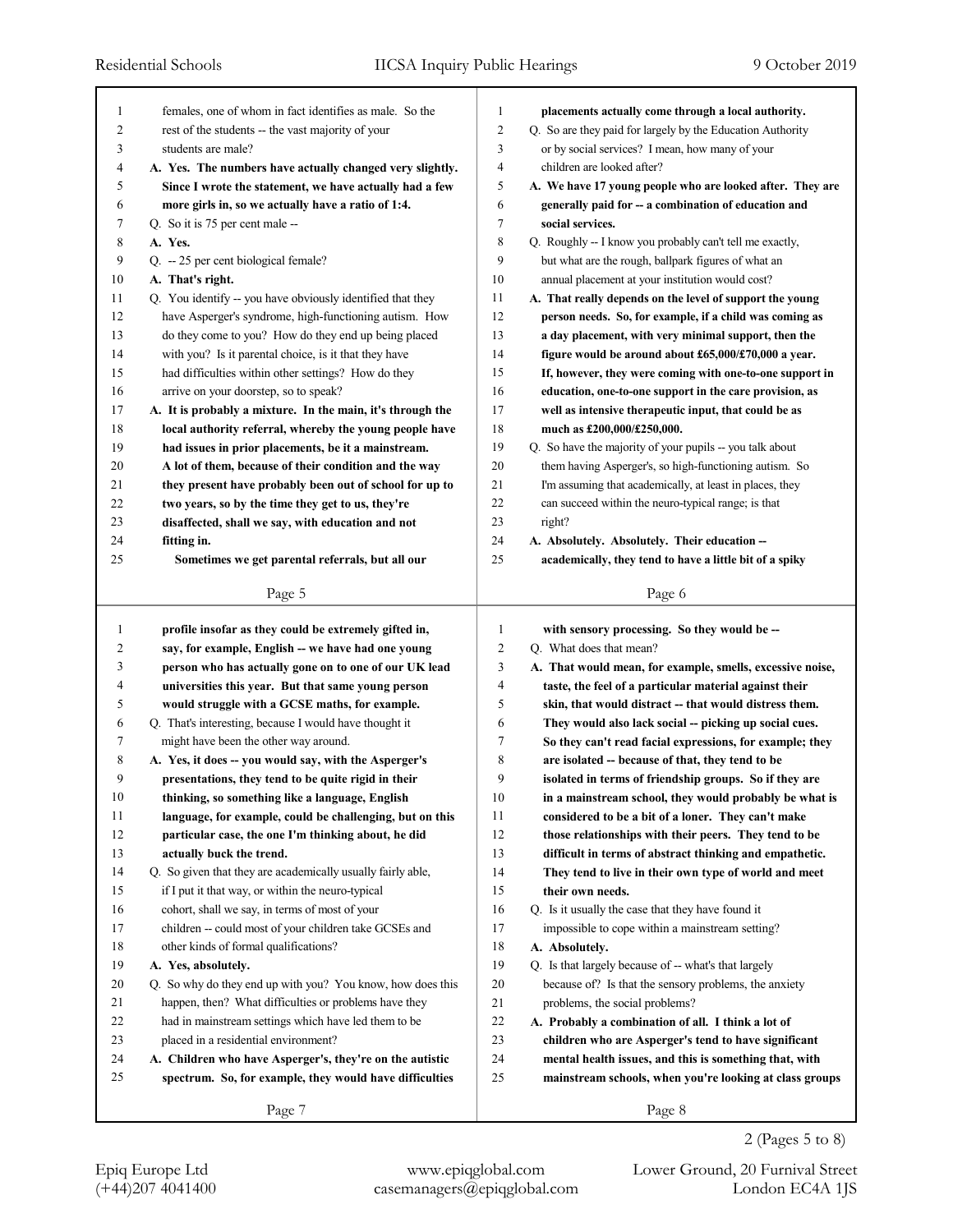| 1<br>$\overline{\mathbf{c}}$ | of 20 to 30, can be particularly challenging, but when                                                              | 1<br>$\overline{c}$ | recently explored, certainly in the UK. Can you tell us                                              |
|------------------------------|---------------------------------------------------------------------------------------------------------------------|---------------------|------------------------------------------------------------------------------------------------------|
| 3                            | they come to us, they have class groups of between four                                                             | 3                   | a little bit about that and how it impacts upon your<br>ability to manage the children in your care? |
| $\overline{\mathcal{A}}$     | and eight.<br>Q. You also identify in your witness statement a number of                                            | $\overline{4}$      | A. You're right, PDA is -- there is a lot of contentions --                                          |
| 5                            | other disorders and difficulties which the range of                                                                 | 5                   | discussion around PDA, whether or not it exists or                                                   |
| 6                            | pupils at your school can present with. For example,                                                                | 6                   | whether it is just purely bad behaviour and obstinance.                                              |
| 7                            | conduct disorders, Attention Deficit Hyperactivity                                                                  | $\tau$              | PDA presents itself where a young person will                                                        |
| 8                            | Disorder, various other forms of anxiety disorders,                                                                 | 8                   | actually categorically refuse to do something, for                                                   |
| 9                            | depression. The full gamut of sort of mental health,                                                                | 9                   | example. You could be asking them to participate in the                                              |
| 10                           | anxiety and depressive range disorders. How does that                                                               | 10                  | lesson, it could be an outright "No". The way we would                                               |
| 11                           | impact upon your ability to deal with the pupils whom                                                               | 11                  | actually deal with a child with PDA is actually give                                                 |
| 12                           | you receive?                                                                                                        | 12                  | them two choices, two options. So it is almost like --                                               |
| 13                           | A. Extremely tricky. Hence why we have a full therapeutic                                                           | 13                  | you know, you could either join in this lesson or you                                                |
| 14                           | team working inside the school, actually employed by the                                                            | 14                  | could actually work outside at this table. So you're                                                 |
| 15                           | school. We have a psychiatrist, clinical psychologist,                                                              | 15                  | giving them that choice. So they feel that they're in                                                |
| 16                           | speech and language therapists, OT, occupational                                                                    | 16                  | control, by making the decision, but either one is an                                                |
| 17                           | therapists. So, when a child comes to Southlands, it is                                                             | 17                  | option that we're prepared to work with.                                                             |
| 18                           | not just the education and care aspect, we are                                                                      | 18                  | Q. So I can imagine, in terms of welfare and safeguarding,                                           |
| 19                           | underpinning that with intensive therapeutic input as                                                               | 19                  | that could be quite challenging, if you are asking them                                              |
| 20                           | well.                                                                                                               | 20                  | to do things to keep themselves safe?                                                                |
| 21                           | Q. In particular, you identify something called PDA,                                                                | 21                  | A. Yes. I think this is where our vigilance and monitoring                                           |
| 22                           | pathological demand avoidance, and identify that                                                                    | 22                  | comes in. We know the young people extremely well.                                                   |
| 23                           | a number of your pupils have that?                                                                                  | 23                  | They have all got a sort of behaviour plan, a risk                                                   |
| 24                           | A. Yes.                                                                                                             | 24                  | management plan, and the strategies we put in place to                                               |
| 25                           | Q. Now, I know that that's something which has been quite                                                           | 25                  | support the young people, we anticipate the behaviours                                               |
|                              |                                                                                                                     |                     |                                                                                                      |
|                              | Page 9                                                                                                              |                     | Page 10                                                                                              |
|                              |                                                                                                                     |                     |                                                                                                      |
| 1                            | before they happen.                                                                                                 | 1                   | was a residential special school. So the maximum term                                                |
| 2                            |                                                                                                                     | $\overline{c}$      | of placement they could have is up to 38 weeks. So the                                               |
| 3                            | Q. Can I ask as well, Ms Povey, told us about the different<br>presentations of women to men in terms of autism. In | 3                   | sort of -- four years ago, it changed, and that's when                                               |
| 4                            | terms of your cohort of biological females, how do they                                                             | 4                   | we became two distinct registrations.                                                                |
| 5                            | present themselves and is it different to the way that                                                              | 5                   | Q. So now having had two distinct registrations, from your                                           |
| 6                            | the young men present themselves?                                                                                   | 6                   | perspective, as somebody who has to implement them, what                                             |
| 7                            | A. Generally, yes, it is different. A lot of the girls,                                                             | 7                   | are the differences in the inspection regime, for                                                    |
| 8                            | 10 per cent more with the mental health; it is more                                                                 | 8                   | example, for schools as opposed to children's homes?                                                 |
| 9                            | obvious mental health issues. For example, self-harming                                                             | 9                   | A. Quite significant. I have also had experience of                                                  |
| 10                           | and disordered eating. So the girls tend -- it is not                                                               | 10                  | working and being head of a residential special school,                                              |
| 11                           | just exclusive to girls, the boys, actually, can present                                                            | 11                  | but in the last eight years, I had led sites that are                                                |
| 12                           | in that way as well. Predominantly, it's the girls.                                                                 | 12                  | distinct registrations. Predominantly, the difference                                                |
| 13                           | Q. Where do they tend to have come to you from -- from                                                              | 13                  | would be the level of scrutiny, the level of                                                         |
| 14                           | a mainstream setting or from a health setting?                                                                      | 14                  | notification that a sort of -- a children's home and an                                              |
| 15                           | A. If they are coming in at that level, in terms of                                                                 | 15                  | independent school is required to work under Ofsted.                                                 |
| 16                           | self-harm and eating disorder, then it will be from                                                                 | 16                  | Outside eyes looking in is constant, and the level                                                   |
| 17                           | a health setting.                                                                                                   | 17                  | of scrutiny and reporting outwards is markedly                                                       |
| 18                           | Q. So they would have been in inpatient care, would they,                                                           | 18                  | different.                                                                                           |
| 19                           | before they arrive with you?                                                                                        | 19                  | Q. Is that helpful?                                                                                  |
| 20                           | A. Yes, they would have been.                                                                                       | 20                  | A. Absolutely, yes.                                                                                  |
| 21                           | Q. You identify that -- obviously you're both a school and                                                          | $21\,$              | Q. Could you give us some examples of what ways it's                                                 |
| 22                           | a children's home. But have you always had to be                                                                    | 22                  | helpful?                                                                                             |
| 23                           | registered as a school and a children's home, or is that                                                            | 23                  | A. Okay. For example, we have to -- if we are making -- if                                           |
| 24                           | something which is relatively new?                                                                                  | 24                  | there is a safeguarding incident, we would make                                                      |
| 25                           | A. Four years ago, before I actually got to Southlands, it                                                          | 25                  | a referral to our LADO, our local area designated                                                    |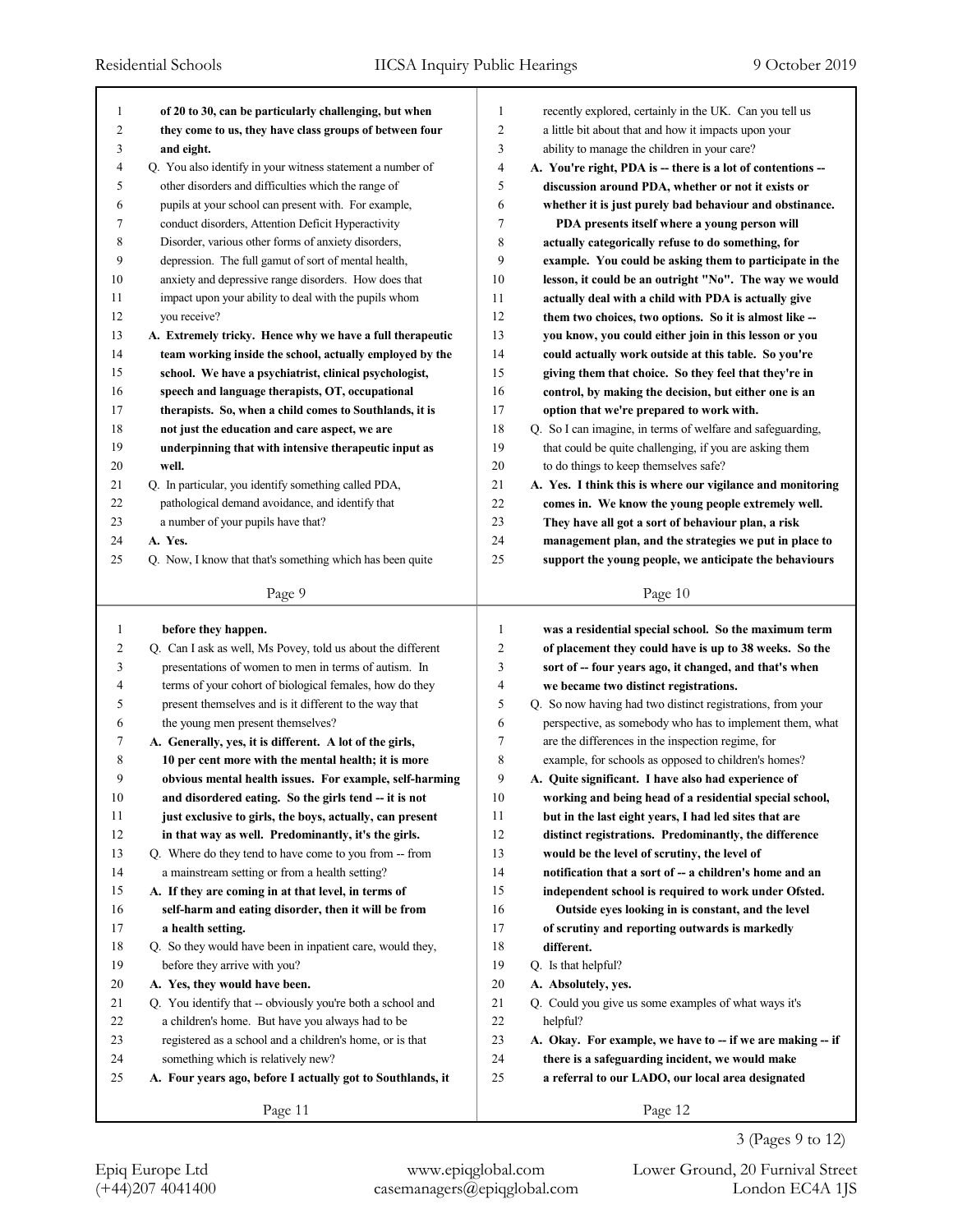| 1              | officer. We would also pass that referral, that            | 1              | Q. Can you give me an example of the ways in which they're |
|----------------|------------------------------------------------------------|----------------|------------------------------------------------------------|
| $\overline{c}$ | referral would go to Ofsted, and there have been           | $\overline{c}$ | significantly more challenging and exacting and how        |
| 3              | occasions, if there's safeguarding, Ofsted will actually   | 3              | that's helpful for you as a school?                        |
| 4              | phone us or phone me and ask us about the particular       | 4              | A. Okay. It's mostly around the outcomes of the young      |
| 5              | referral, how is it progressing, and just have that        | 5              | people, what we are required to deliver in terms of        |
| 6              | level of attention, level of dialogue, professional        | 6              | outcomes. So it's the outcomes for the young people,       |
| 7              | dialogue.                                                  | 7              | the expectation that the children will, and have to,       |
| 8              | Q. So there is a lot more hands-on sort of oversight of    | 8              | make progress.                                             |
| 9              | what's going on on a day-to-day basis; is that right?      | 9              | Q. When you say "outcomes", can you give us -- obviously   |
| 10             | A. Yes, absolutely.                                        | 10             | not naming any individuals, but can you give me some       |
| 11             | Q. As far as the standards against which you're judged,    | 11             | examples of what is demanded under the Children's Homes    |
| 12             | obviously we have heard from various people that special   | 12             | Regulations that isn't in schools in terms of outcomes?    |
| 13             | schools are the national minimum standards, children's     | 13             | A. Just a sort of -- we have mentioned -- we will touch on |
| 14             | homes are the Quality Standards. Is there a difference     | 14             | this, I believe, later on, but in terms of advocacy and    |
| 15             | in the expectations between the two?                       | 15             | the voice of the child, it plays a significant part in     |
| 16             | A. Yes. From a practitioner's perspective, most            | 16             | everything we do at Southlands, particularly in the        |
| 17             | definitely. The national minimum standards are just        | 17             | children's home. That is key, in terms of their voice      |
| 18             | that: you aspire to achieve a minimum, which is an         | 18             | is heard and their involvement in their education and      |
| 19             | adequate position to be in. In Ofsted-speak, "adequate"    | 19             | their care planning.                                       |
| 20             | would require improvement, so therefore, you know, by      | 20             | We are held accountable to the EHCP objectives. We         |
| 21             | that definition, a school achieving just the minimum       | 21             | agree them at the start of the pre-admission meeting, so   |
| 22             | would be requiring improvement.                            | 22             | that's quite a sort of well-attended affair with all       |
| 23             | Conversely, a school such as Southlands, whereby we        | 23             | parties at that meeting and, before the child actually     |
| 24             | have to aspire to standards, and those standards are       | 24             | attends the school, we are aware of what we are expected   |
| 25             | significantly more challenging and exacting than the --    | 25             | to do and achieve for that child. It could be, for         |
|                |                                                            |                |                                                            |
|                | Page 13                                                    |                | Page 14                                                    |
|                |                                                            |                |                                                            |
|                |                                                            |                |                                                            |
| $\mathbf{1}$   | example, a young person coming in, as an example, who      | 1              | safeguarding -- two at the school, two in the home and     |
| 2              | has been out of school for two years. We'd work with       | 2              | one with overall control of both?                          |
| 3              | them over a transition period, we would bring them in,     | 3              | A. That's right. They meet weekly as a team and, as RI,    |
| 4              | and gradually sort of get them integrated by the social    | 4              | I would sit in on those meetings to give the voice of      |
| 5              | skills, the wider community type of involvement, and       | 5              | challenge, just to make sure that things are all in        |
| 6              | education, to the point that they are now working on       | 6              | order.                                                     |
| 7              | a Saturday afternoon at a local garden centre, for         | 7              | Q. During those weekly meetings, would there be quality    |
| 8              | example.                                                   | 8              | assurance and management to make sure that things were     |
| 9              | Q. Who is responsible -- obviously, in the children's home | 9              | going on well within the school and that accountability    |
| 10             | you would have a responsible individual, as I understand   | 10             | was taking place? Is that right?                           |
| 11             | they're called.                                            | 11             | A. Absolutely. From the safeguarding perspective, that     |
| 12             | A. Yes.                                                    | 12             | would be the objective, yes.                               |
| 13             | Q. In school, you have a designated safeguarding lead. Are | 13             | Q. Within the school, you would have to have support and   |
| 14             | they the same person or a different person?                | 14             | oversight from governors. How active a role does your      |
| 15             | A. No. I'm actually the responsible individual for the     | 15             | governing body play in scrutinising and challenging you    |
| 16             | children's home, which legally means I am responsible      | 16             | and the decisions that you and the school make?            |
| 17             | for the safety, welfare and outcomes of those young        | 17             | A. Governance is every day, really. Officially, we meet    |
| 18             | people.                                                    | 18             | three times a year. We have a board of governors           |
| 19             | The setup that we have at Southlands is -- I think         | 19             | chaired by the managing director for education. All        |
| 20             | it is quite unique, insofar as I have structured it in     | 20             | parties within the -- from across the group would          |
| 21             | such a way we have an overriding designated safeguarding   | 21             | attend-                                                    |
| 22             | lead, who is my vice principal. The home has two           | 22             | Q. You are a member of a group of schools?                 |
| 23             | registered managers, and they are both designated          | 23             | A. Yes.                                                    |
| 24             | safeguarding leads, and the school has two DSLs as well.   | 24             | Q. All of whom specialise in teaching children, as         |
| 25             | Q. So you have, in effect, five people running             | 25             | I understand it, with some form of Autistic Spectrum       |
|                | Page 15                                                    |                | Page 16                                                    |

4 (Pages 13 to 16)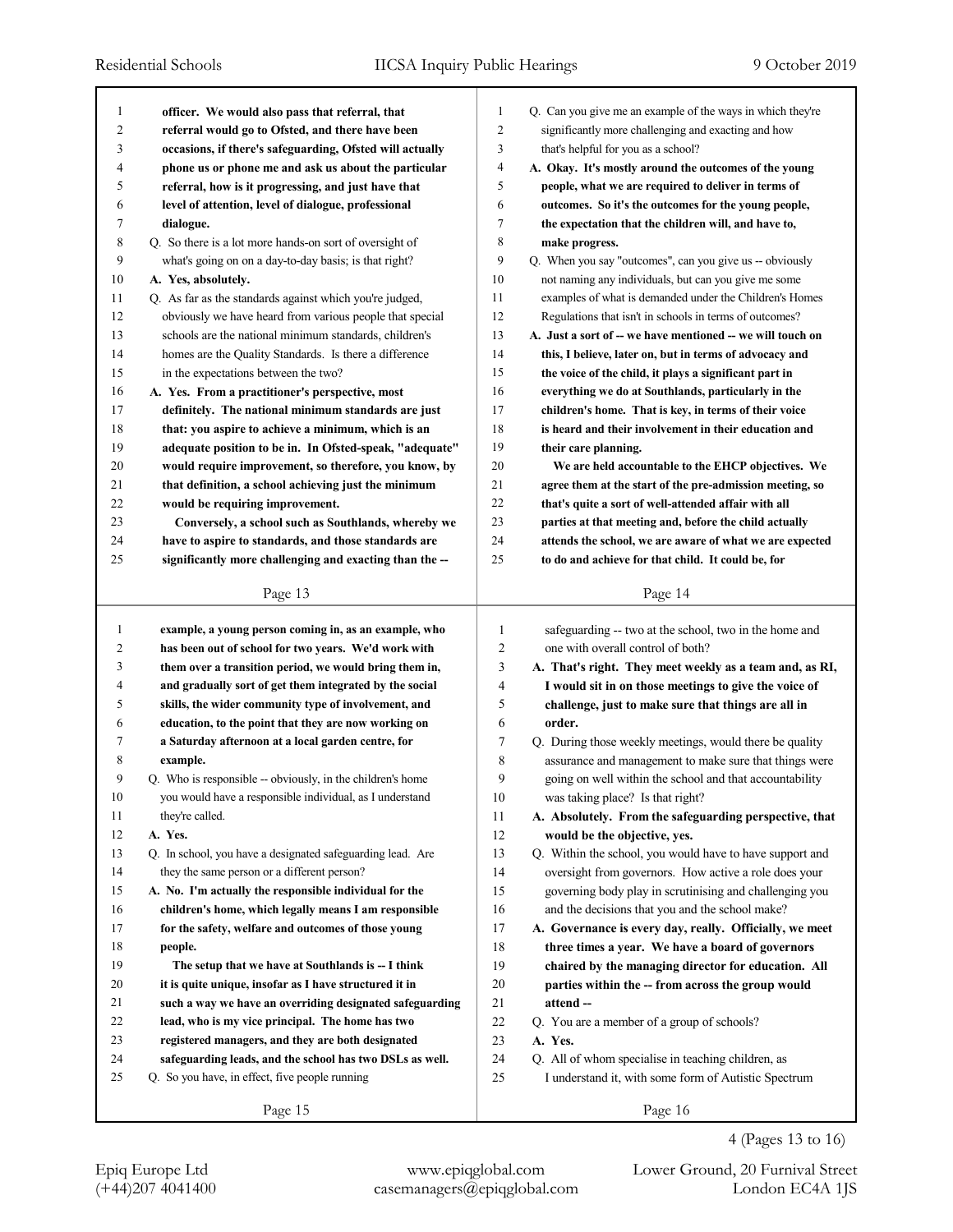| $\mathbf{1}$            | Disorder; is that right?                                                                                    | 1              | A. Yes, it can be. All staff actually have to have -- we   |
|-------------------------|-------------------------------------------------------------------------------------------------------------|----------------|------------------------------------------------------------|
| 2                       | A. Yes.                                                                                                     | $\overline{c}$ | actually -- we exceed the required minimum. All staff      |
| 3                       | Q. So how many schools are there in the group in total?                                                     | 3              | have a level 3 face-to-face safeguarding training          |
| 4                       | A. 36.                                                                                                      | 4              | delivered by our lead DSL. They also have online           |
| 5                       | Q. So it is quite a large organisation, in that respect?                                                    | 5              | safeguarding training they have to complete during --      |
| 6                       | A. It is. For that reason, the governing body also is                                                       | 6              | Q. And that's all staff, whether care or school staff?     |
| 7                       | attended by the -- we have within our area -- each area                                                     | 7              | A. All staff, including admin and office staff as well,    |
| 8                       | has a regional quality lead, one for care, one for                                                          | 8              | yes.                                                       |
| 9                       | education, so that individual would be -- those                                                             | 9              | Q. You outline a number of safeguarding policies and       |
| 10                      | individuals would come into the home and the school on                                                      | 10             | procedures in your witness statement. I don't think        |
| 11                      | a monthly basis, meet with myself and fellow members of                                                     | 11             | I need to take you through them in any great detail.       |
| 12                      | the SLT. They would talk to the children, they would                                                        | 12             | There is a whole suite of them --                          |
| 13                      | observe practice, they would look at lessons, so it's                                                       | 13             | A. Yes.                                                    |
| 14                      | that level of quality. They then report directly back                                                       | 14             | Q. -- at paragraphs 49 to 56. Maybe, Ralph, we could get   |
| 15                      | to the MD, so it's almost like another level of scrutiny                                                    | 15             | that up on screen, 011 to 014. How often are your          |
| 16                      | for myself and the school.                                                                                  | 16             | policies updated and who keeps track of that?              |
| 17                      | Q. So you have the governors coming in, but you also have                                                   | 17             | A. All policies are reviewed on an annual basis. The       |
| 18                      | people coming in from the group overall on a monthly                                                        | 18             | overall responsibility would be the director of            |
| 19                      | basis?                                                                                                      | 19             | improving Children's Services, his team. The               |
| 20                      | A. That's right.                                                                                            | 20             | safeguarding policy, for example, is interviewed --        |
| 21                      | Q. Have your governors had relevant safeguarding training                                                   | 21             | sorry, is reviewed at least annually.                      |
| 22                      | in order to be able to inform themselves about                                                              | 22             | Q. Is this something -- are the policies devised by you as |
| 23                      | particular issues that your school may raise?                                                               | 23             | a school or are they devised by the group and then, you    |
| 24                      | A. Yes, they have.                                                                                          | 24             | know, tweaked?                                             |
| 25                      | Q. Is that run alongside staff?                                                                             | 25             | A. Absolutely. I think, given the variability across all   |
|                         | Page 17                                                                                                     |                | Page 18                                                    |
|                         |                                                                                                             |                |                                                            |
|                         |                                                                                                             |                |                                                            |
| 1                       | the schools, the overriding policy is there, and then                                                       | $\mathbf{1}$   | the deputy DSLs. It would be viewed as an SLT – or         |
| $\overline{\mathbf{c}}$ | the local procedures are adapted to meet the needs of                                                       | 2              | a team of the DSLs would look at the case. They would      |
| 3                       | the young people at each specific school.                                                                   | 3              | actually refer it to LADO if they believed it was          |
| 4                       | Q. So what happens when a safeguarding issue is raised at                                                   | 4              | a safeguarding concern, and negotiations with the LADO     |
| 5                       | your school and how frequently are such issues raised?                                                      | 5              | if they thought it was to be a level 2 or 3, then that     |
| 6                       | A. In terms of frequency, we have, for example,                                                             | 6              | would --                                                   |
| 7                       | since January of this year, probably made three -- two                                                      | 7              | Q. What's a level 2 or 3 concern?                          |
| 8                       | or three referrals to the safeguarding, to the LADO.                                                        | 8              | A. A level 2 would mean LADOs would agree that it's        |
| 9                       | O. To the LADO?                                                                                             | 9              | a safeguarding concern. For example, they would insist     |
| 10                      | A. Yes.                                                                                                     | 10             | upon an internal investigation and they would actually     |
| 11                      | Q. Is that roughly the relevant annual -- or does it go up                                                  | 11             | scrutinise that and challenge us on that. A level 3        |
| 12                      | and down, or is it dependent on the cohort of children                                                      | 12             | would -- probably, we would actually pass everything       |
| 13                      | you have?                                                                                                   | 13             | over and that would be investigated externally.            |
| 14                      | A. It does depend on the cohort. One young person could be                                                  | 14             | Q. Who makes that decision? Is it you or the LADO who      |
| 15                      | responsible for two or three referrals, for example.                                                        | 15             | makes the --                                               |
| 16                      | Unusually so, because we would have put measures in                                                         | 16             | A. The LADO.                                               |
| 17                      | place to work with them.                                                                                    | 17             | Q. Given the nature of your school, are you of the view    |
| 18                      |                                                                                                             | 18             | that the LADO has quite a good understanding of            |
| 19                      | Sorry, the second part of the question was ?<br>Q. Do you know what, I'm afraid it's gone out of my mind as | 19             | the particular issues that children in your school may     |
| 20                      | well as yours. I think it's, what happens when                                                              | 20             | face?                                                      |
| 21                      | a safeguarding issue is raised?                                                                             | 21             | A. Our LADO in our local authority, absolutely, yes. We    |
| 22                      | A. A safeguarding issue would be put on a cause for concern                                                 | 22             | work very closely with the LADO. We can actually           |
| 23                      | form by any member of staff, they can actually raise                                                        | 23             | contact them for advices if there is something we are      |
| 24                      | what they perceive to be a safeguarding issue. That                                                         | 24             | not quite sure about. They also visit the school at        |
| 25                      | would go to the DSL or, if he is absent, one of                                                             | 25             | least once a year, and I'm not saying that's -- that       |
|                         | Page 19                                                                                                     |                | Page 20                                                    |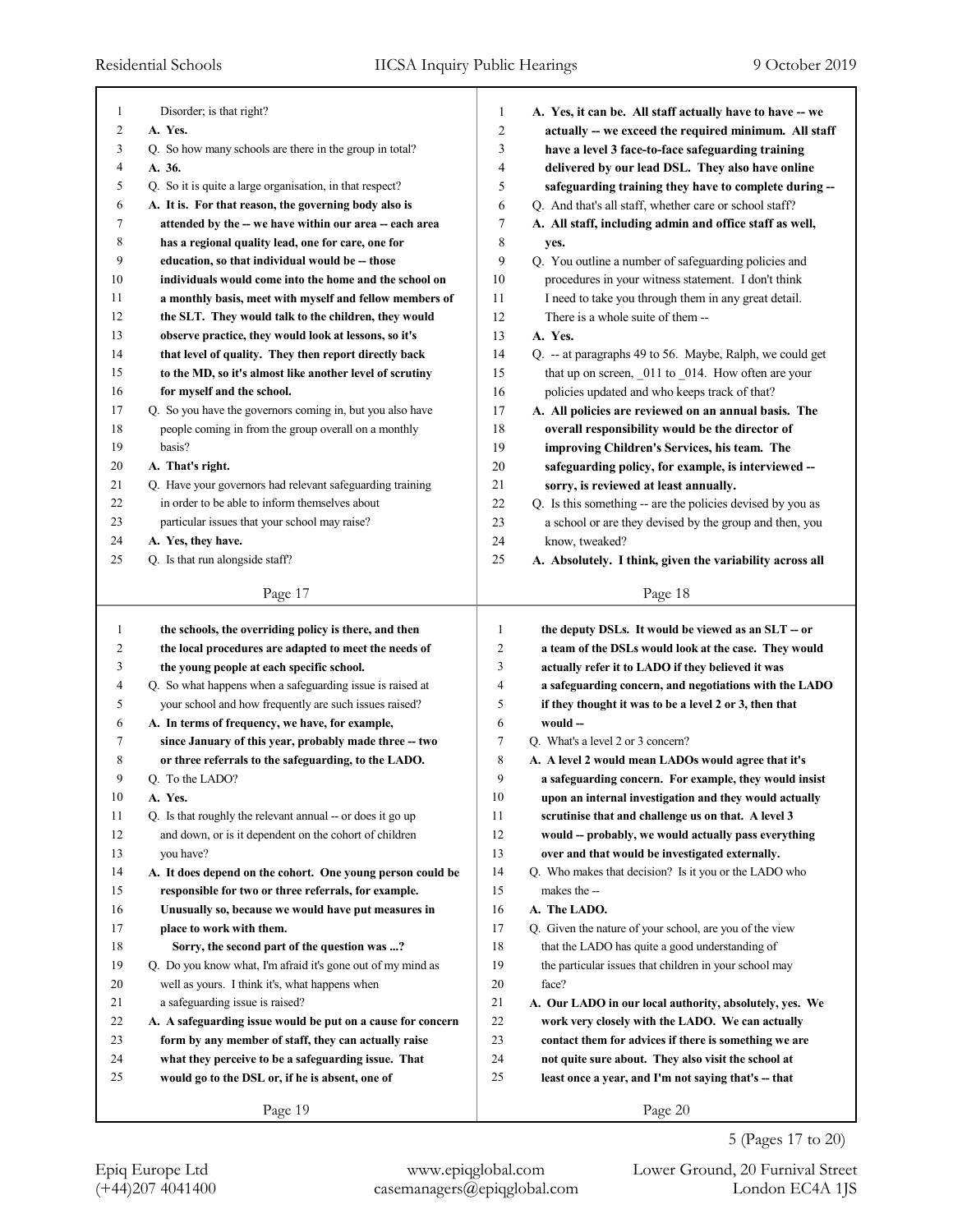| $\mathbf{1}$   | that occurs across the country, but we are particularly     | $\mathbf{1}$   | member of staff would actually report that, and that        |
|----------------|-------------------------------------------------------------|----------------|-------------------------------------------------------------|
| $\overline{c}$ | fortunate and have an exceptionally good LADO.              | $\overline{2}$ | would be taken very seriously and we'd pick that up. So     |
| 3              | Q. Does that make a really big difference, in terms of your | 3              | anything, really, that a member of staff -- any member      |
| 4              | ability to refer concerns to them --                        | $\overline{4}$ | of staff -- is uncomfortable with, they report it to --     |
| 5              | A. Absolutely, yes.                                         | 5              | and it goes straight to the DSL. We actually have red       |
| 6              | Q. - and ability to manage things effectively?              | 6              | envelopes, so it gets put in an envelope and given to       |
| 7              | A. Absolutely. When you have that professional dialogue,    | $\tau$         | the DSL, so it is actually a high priority.                 |
| 8              | it encourages transparency, encourages that openness,       | 8              | Staff are required to report any concerns within one        |
| 9              | and I think it's very supportive of the school.             | 9              | hour.                                                       |
| 10             | Q. You identify at paragraph 56 -- that's _014, please,     | 10             | Q. Who then analyses those concerns and decides what to do  |
| 11             | Ralph -- that you have two forms: you have a concern        | 11             | about them? What's the reason to have this kind of          |
| 12             | form and you also have a serious untoward incident form.    | 12             | system?                                                     |
| 13             | A. Mmm-hmm.                                                 | 13             | A. The DSL would analyse -- would receive all the concerns, |
| 14             | Q. Can I identify, is a concern form about both serious and | 14             | or the deputy DSL in his absence. It would be logged.       |
| 15             | nonserious things? Is it what we might call a sort of       | 15             | We would look at each case individually and the DSLs        |
| 16             | low-level safeguarding reporting service?                   | 16             | would discuss it, just to sort of next steps.               |
| 17             | A. Absolutely. It is a low-level safeguarding reporting.    | 17             | Q. I understand you've also introduced something called     |
| 18             | Q. Could you tell us how that works and what sort of issues | 18             | a chronology of unexpected behaviours. So this is           |
| 19             | would be logged? Just give me a few examples.               | 19             | paragraphs 60 to 65 of your witness statement, which is     |
| 20             | A. Any member of staff can complete a concern form.         | 20             | $-015.$                                                     |
| 21             | They're held loosely in the staff room or available         | 21             | Again, this is about low-level concerns, and you say        |
| 22             | online on the school internet. An example of a concern      | 22             | at $63$ :                                                   |
| 23             | form would be a member of staff witnessing another          | 23             | " if  they do not  meet the criteria for                    |
| 24             | member of staff, for example, pushing or speaking rudely    | 24             | a safeguarding referral [but] are repetitive in nature      |
| 25             | to a child. It could be that that's something that that     | 25             | and/or form an established and recognised element of        |
|                |                                                             |                |                                                             |
|                | Page 21                                                     |                | Page 22                                                     |
|                |                                                             |                |                                                             |
|                |                                                             |                |                                                             |
| $\mathbf{1}$   | the young person's presenting behaviours "                  | 1              | QA [quality assurance]  to challenge the school "           |
| 2              | How long has that been introduced for and how               | 2              | Do they have a look through those sorts of logs to          |
| 3              | helpful have you found it?                                  | 3              | check you are picking up the right things or identifying    |
| 4              | A. It's probably been about, to my knowledge -- I have been | 4              | the right patterns; is that right?                          |
| 5              | there a year, so in the last year we have actually used     | 5              | A. Yes, they do.                                            |
| 6              | this extensively. It was where an unexpected                | 6              | Q. At paragraphs 68 to 71, which is _017 to _018, Ralph,    |
| 7              | behaviour -- it wouldn't necessarily be a concern, but      | 7              | you identify that the school has made a number of           |
| 8              | it could be that it's unusual for that presentation for     | 8              | developments over the past decade in its approach to        |
| 9              | that particular child. An example would be -- a very        | 9              | safeguarding. Can we just go through those briefly to       |
| 10             | recent example: a young person started bedwetting. That     | 10             | show them. So, firstly, increased focus and resource.       |
| 11             | was an unusual presentation. We would check the             | 11             | I think we have heard about that already; is that right?    |
| 12             | chronology. If it's not in there, it's not something        | 12             | A. Yes.                                                     |
| 13             | they have done before. We would monitor that very           | 13             | Q. Training. So you say improvements have been made on the  |
| 14             | closely. We would record it on the unexpected               | 14             | quality, consistency and breadth of the subject area.       |
| 15             | behaviour. So it is not a concern, but it is something      | 15             | A. Yes.                                                     |
| 16             | that is unusual presentation, unexpected.                   | 16             | Q. How frequently is everybody trained? I think we          |
| 17             | We would keep an eye on that, monitor it very               | 17             | identify a whole range of subjects, so county lines,        |
| 18             | carefully. We might -- and then just to see -- because      | 18             | breast ironing, honour-based violence, forced               |
| 19             | it could be indicative of prior trauma before coming to     | 19             | marriage -- the sort of issues that, ten years ago,         |
| 20             | us that would have to be investigated.                      | 20             | might not have been things that people would have           |
| 21             | Q. Has it also been helpful when you're dealing with        | 21             | thought about. How often do you train your staff in         |
| 22             | external inspectors, at paragraph 66 -- _016, Ralph --      | 22             | those sorts of matters?                                     |
| 23             | I think you say:                                            | 23             | A. Staff training, I think, in a setting such as ours is    |
| 24             | "Higher level scrutiny is also present through the          | 24             | key. All staff who come in actually have a four-week        |
| 25             | school's weekly submission  and allows for regional         | 25             | induction, so they would have a week classroom-based and    |
|                | Page 23                                                     |                | Page 24                                                     |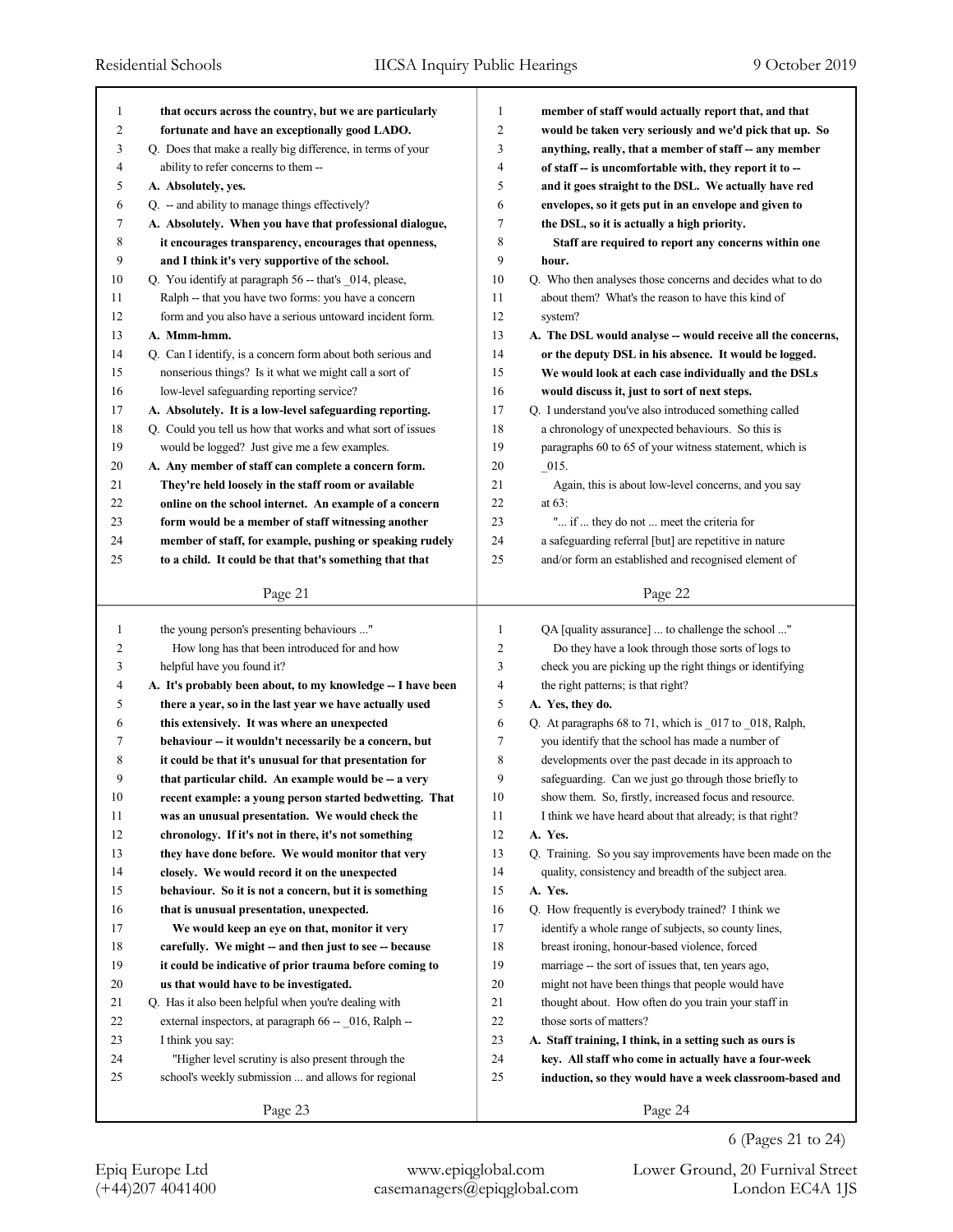| 1              | during the first session of day one is the safeguarding     | 1              | So that's both within the children's home and within      |
|----------------|-------------------------------------------------------------|----------------|-----------------------------------------------------------|
| $\overline{c}$ | training presented by the DSL.                              | $\overline{c}$ | the school --                                             |
| 3              | They would then have some time shadowing members of         | 3              | A. Yes.                                                   |
| 4              | staff, more experienced staff, who model practice within    | 4              | Q. -- for reflection. How useful do you find that?        |
| 5              | the homes and the school, and then they would have          | 5              | A. Extremely useful. It is not common practice for staff  |
| 6              | a final week in the classroom.                              | 6              | within a school to have a regime of supervision. I know   |
| 7              | Q. Then you say as well, at the induction stage of          | 7              | that doesn't take place in a mainstream school, for       |
| 8              | recruitment, six-monthly and annually, at 68.2.             | 8              | example. All our staff are subject to six-weekly          |
| 9              | A. Yes.                                                     | 9              | supervision, myself included. We meet with sort of        |
| 10             | Q. Are there six-monthly refreshers?                        | 10             | a line manager or a key worker. Supervision I find        |
| 11             | A. Yes, there are. It is not just that sort of              | 11             | exceptionally useful, not necessarily to address          |
| 12             | face-to-face training, but also the DSL would send out      | 12             | practice, but it gives that space for two people to       |
| 13             | any updates, safeguarding updates, bulletins -- anything    | 13             | spend an hour/hour and a half, just to discuss what's     |
| 14             | that is new that's come up. We sort of scour what's         | 14             | gone on and how they can best improve their practice.     |
| 15             | happening, if you like, to keep ourselves completely up     | 15             | Q. That is a practice which is, I think, common in social |
| 16             | to date of our practice.                                    | 16             | work, but uncommon in school --                           |
| 17             | Q. Obviously, you have identified that you have got sort of | 17             | A. Absolutely, it's extended, yes.                        |
| 18             | four designated safeguarding leads. Have they all           | 18             | Q. Can we go to 68.3, please, Ralph. "Debrief summaries". |
| 19             | undertaken training in order to be able to train other      | 19             | Can you tell us a little bit about this?                  |
| 20             | people?                                                     | 20             | A. This is for all staff. Obviously, there are times when |
| 21             | A. Yes. Three of them have. So, in fact, training the       | 21             | staff may witness or be involved in a situation that can  |
| 22             | safeguarding staff, yes.                                    | 22             | be quite emotionally challenging for them, and it is      |
| 23             | Q. You also say:                                            | 23             | important that they're given that opportunity and that    |
| 24             | "All staff receive regular supervision which                | 24             | support to have a debrief and talk about what they have   |
| 25             | provides space and time "                                   | 25             | seen, and so forth. So it's a sort of -- in terms of      |
|                |                                                             |                |                                                           |
|                | Page 25                                                     |                | Page 26                                                   |
|                |                                                             |                |                                                           |
|                |                                                             |                |                                                           |
| $\mathbf{1}$   | supportive measure for the staff. However, we also          | 1              | information, talking to the previous provider, talking    |
| 2              | include debriefs as part of our overall scrutiny, where     | 2              | to the social worker, talking to the previous             |
| 3              | I will be involved in looking at the debriefs as they       | 3              | residential home. There was bits of information --        |
| 4              | come through, just to see if we can learn anything          | 4              | there were gaps in the information we had been provided,  |
| 5              | different or anything new from that.                        | 5              | so we continued with the transition, but very slowly,     |
| 6              | Q. Can we go to 68.4, please, Ralph. Then documentation.    | 6              | still asking for more paperwork and more information.     |
| 7              | You have identified that there is a sort of wide variety    | 7              | When we eventually did get it, it transpired there        |
| 8              | of forms, but in particular we are interested in the        | 8              | had been significant issues of sexual abuse on younger    |
| 9              | risk management plan, and the impact risk assessment.       | 9              | people, younger children, so that information, had we     |
| 10             | A. Yes.                                                     | $10\,$         | not been insistent upon asking for it, that child would   |
| 11             | Q. Are you given enough information when children are       | 11             | be in our school. The impact on the other children        |
| 12             | placed with you in order to make those forms and plans      | 12             | could have been horrendous, but obviously we would have   |
| 13             | effective? We heard yesterday and we have heard from        | 13             | managed that, but we wouldn't have known about it so we   |
| 14             | various individuals who have said one of                    | 14             | wouldn't have been able to put the strategies and         |
| 15             | the difficulties is that people don't -- aren't             | 15             | support in place.                                         |
| 16             | necessarily given the information in order to be able to    | 16             | As it is now, we have actually withdrawn, which is        |
| 17             | plan appropriately when children first arrive with them.    | 17             | a shame, because we do feel we can meet that child's      |
| 18             | Do you find that to be your experience?                     | 18             | needs. However, at this moment in time, their impact on   |
| 19             | A. Well, they wouldn't actually join the school unless we   | 19             | the other children in the school would be too great, so   |
| 20             | did have all the information.                               | 20             | we have said, this is the therapeutic input we would      |
| 21             | Q. Right.                                                   | 21             | recommend for this particular child and we are happy to   |
| 22             | A. An example -- I can give a very recent example. We had   | 22             | keep looking and talking to them and supporting them to   |
| 23             | a young person who was referred to us on paper.             | 23             | a future date.                                            |
| 24             | I believed, and my team believed, that we could meet        | 24             | Q. Have you taken children who have histories of sexually |
| 25             | their needs. We started the process of gaining further      | 25             | abusing other children or demonstrating histories of      |
|                | Page 27                                                     |                | Page 28                                                   |

(+44)207 4041400 casemanagers@epiqglobal.com London EC4A 1JS Epiq Europe Ltd www.epiqglobal.com Lower Ground, 20 Furnival Street

7 (Pages 25 to 28)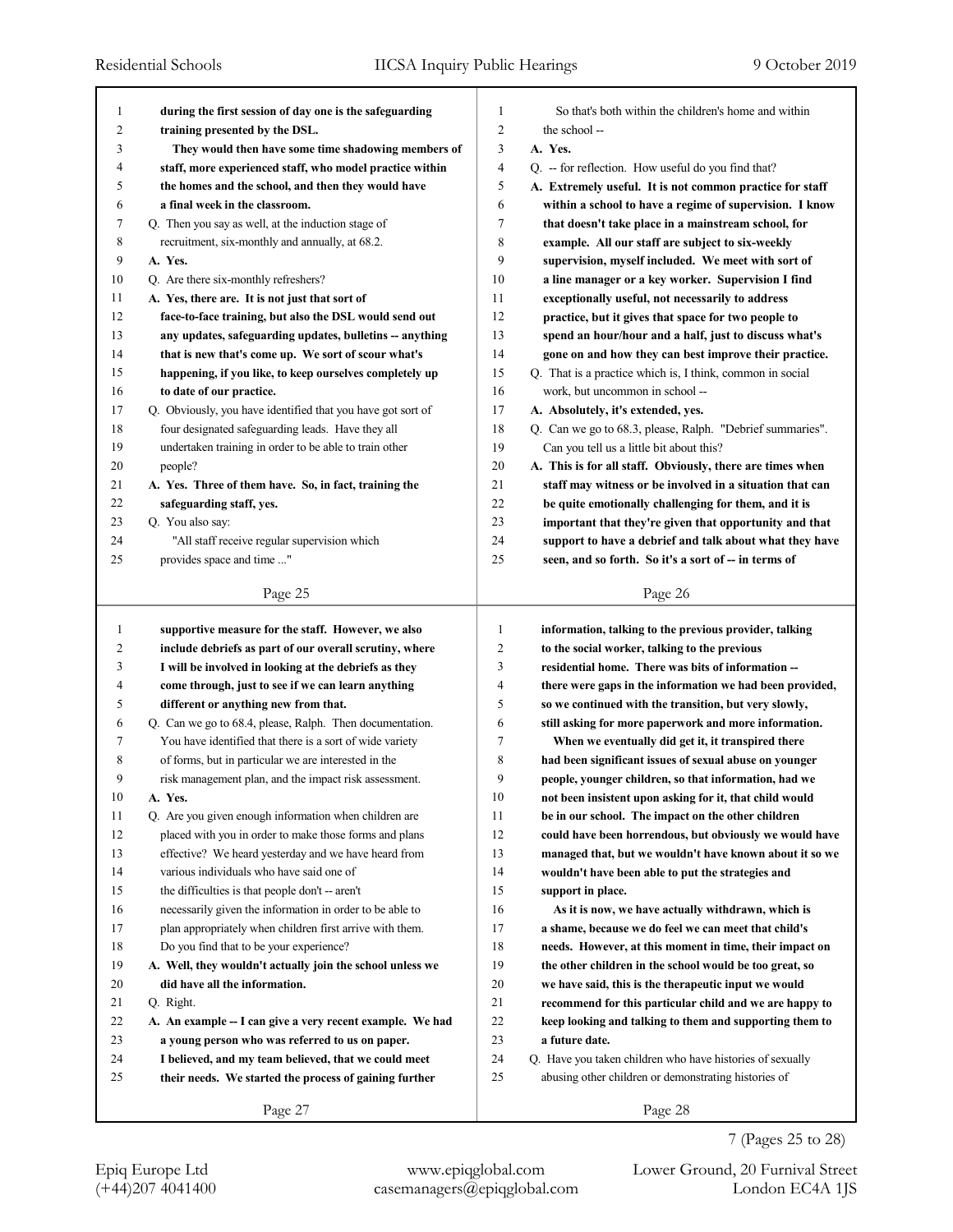٦

| 1              |                                                                                                                 |                |                                                             |
|----------------|-----------------------------------------------------------------------------------------------------------------|----------------|-------------------------------------------------------------|
|                | sexualised behaviour?                                                                                           | 1              | document is and, occasionally, we will just write           |
| $\overline{c}$ | A. More the latter, demonstrating a history of sexualised                                                       | 2              | another questionnaire just to make sure we are covering     |
| 3              | behaviour. We would look at that very, very carefully,                                                          | 3              | all aspects.                                                |
| 4              | because, obviously, the wider impact and repercussions                                                          | 4              | Q. What do you think about the usefulness of Keeping        |
| 5              | could be huge. So if we didn't feel that we could meet                                                          | 5              | Children Safe in Education for your kind of setting?        |
| 6              | that child's needs, then we wouldn't take them.                                                                 | 6              | A. It could be better.                                      |
| 7              | Q. Can we move to the next paragraph, please, Ralph. This                                                       | 7              | Q. In what way could it be better?                          |
| 8              | is 68 to 69. You have also identified that you say that                                                         | 8              | A. I think in terms of the sort of referring to SEN         |
| 9              | you exceed the minimum practice set out in -- how do you                                                        | 9              | children. Now, whilst I understand there's significant      |
| 10             | know that you exceed the minimum practice?                                                                      | 10             | variability across all SEN schools and no one school is     |
| 11             | A. Talking to my peers. One of the things that is part of                                                       | 11             | the same, so I don't think we need a separate document,     |
| 12             | the safeguarding training is all staff, again, across                                                           | 12             | so to speak. However, I do believe more reference           |
| 13             | the board, all staff, have to read annex A of the                                                               | 13             | should be made to the needs of SEN children. They can       |
| 14             | Keeping Children Safe in Education. We have this                                                                | 14             | be quite distinct and quite different. Within Keeping       |
| 15             | dilemma, they say, "I've read it" and they might sign                                                           | 15             | Children Safe, there are referral points to other           |
| 16             | a bit of paper to say they've read it, but have they                                                            | 16             | organisations but it would be good to have that in the      |
| 17             | understood it and have they understood the implications?                                                        | 17             | body of the document and more reference made to SEN.        |
| 18             | So we devised a questionnaire based around the Keeping                                                          | 18             | Q. Is that in particular, I suppose, from your experience   |
| 19             | Children Safe in Education document. After the sort of                                                          | 19             | of where your children have come from? Is it the case       |
| 20             | part of their induction, staff are required to complete                                                         | 20             | that any of them have come from situations where you        |
| 21             | the questionnaire, which is quite challenging, I think,                                                         | 21             | thought, maybe if there'd been a bit more understanding     |
| 22             | and then they have to -- if they get anything that's                                                            | 22             | of their particular needs, they wouldn't necessarily be     |
|                |                                                                                                                 | 23             |                                                             |
| 23             | sort of -- if we identify any areas of misunderstanding,                                                        |                | in your setting at this time?                               |
| 24             | they would meet one to one with the DSL.                                                                        | 24             | A. Yes, absolutely.                                         |
| 25             | The questionnaire is updated as and when the                                                                    | 25             | Q. There's also been some guidance which has been published |
|                | Page 29                                                                                                         |                | Page 30                                                     |
|                |                                                                                                                 |                |                                                             |
| 1              | called "Sexual violence and sexual harassment between                                                           | 1              | with children with autism, as far as you're aware?          |
| 2              | children in schools and colleges". Now, that has,                                                               | $\overline{c}$ | A. As far as I'm aware, no, they don't. However, we         |
|                |                                                                                                                 |                |                                                             |
| 3              | I think, three lines of reference to children with                                                              | 3              | actually use NYAS as our Reg 44-monthly visitor.            |
| 4              | disabilities, in the entire document, which is about                                                            | 4              | Q. NYAS is the National Youth Advocacy Service?             |
| 5              |                                                                                                                 | 5              | A. That's right.                                            |
| 6              | 60 pages long.<br>A. Yes.                                                                                       | 6              | Q. That's a national service --                             |
| 7              |                                                                                                                 | 7              | A. It is.                                                   |
| 8              | Q. Do have any views about that? I mean, we will come on                                                        | 8              |                                                             |
| 9              | to talk about some incidents where you've had to deal<br>with sexualised behaviour or sexual behaviours between | 9              | Q. -- which runs advocacy, particularly for looked-after    |
|                |                                                                                                                 |                | children, but also for other children who live away from    |
| 10             | young people later, but do you have any views about its                                                         | 10             | home?                                                       |
| 11             | usefulness for your particular -- the children with your                                                        | 11             | A. That's right. In terms of the voice of the child,        |
| 12             | particular needs?                                                                                               | 12             | I think our children -- there's sort of many different      |
| 13             | A. It is a useful document, insofar as it helps -- it gives                                                     | 13             | ways that their voice can be heard. Through NYAS, the       |
| 14             | a much better sort of reference point to the nature of                                                          | 14             | monthly regulator visit, that is important. They will       |
| 15             | sort of abuse or sexual harassment. So from that                                                                | 15             | actually --                                                 |
| 16             | perspective, it is very useful.                                                                                 | 16             | Q. Do they find it useful? Do they go and see them? Do      |
| 17             | However, again, I think there should be a section or                                                            | 17             | they talk to them?                                          |
| 18             | integrated within that should be reference to SEN                                                               | 18             | A. They can do. They can do. It is a little bit tricky,     |
| 19             | children.                                                                                                       | 19             | because the visits are unannounced most of the time.        |
| 20             | Q. I'd like to ask you a few questions about the voice of                                                       | 20             | But the inspector will actually find -- seek the            |
| 21             | the child now. You've talked about the fact that, as                                                            | 21             | children out to talk to them. We also have --               |
| 22             | a children's home, you have a visitor who visits monthly                                                        | 22             | Q. Do they talk to them? Because I'm thinking a number of   |
| 23             | with the team and the staff.                                                                                    | 23             | your children won't be terribly keen on talking to other    |
| 24             | A. Yes.                                                                                                         | 24             | people, or they may not be terribly keen on talking to      |
| 25             | Q. Do they have any training or qualifications in working                                                       | 25             | other people?                                               |

8 (Pages 29 to 32)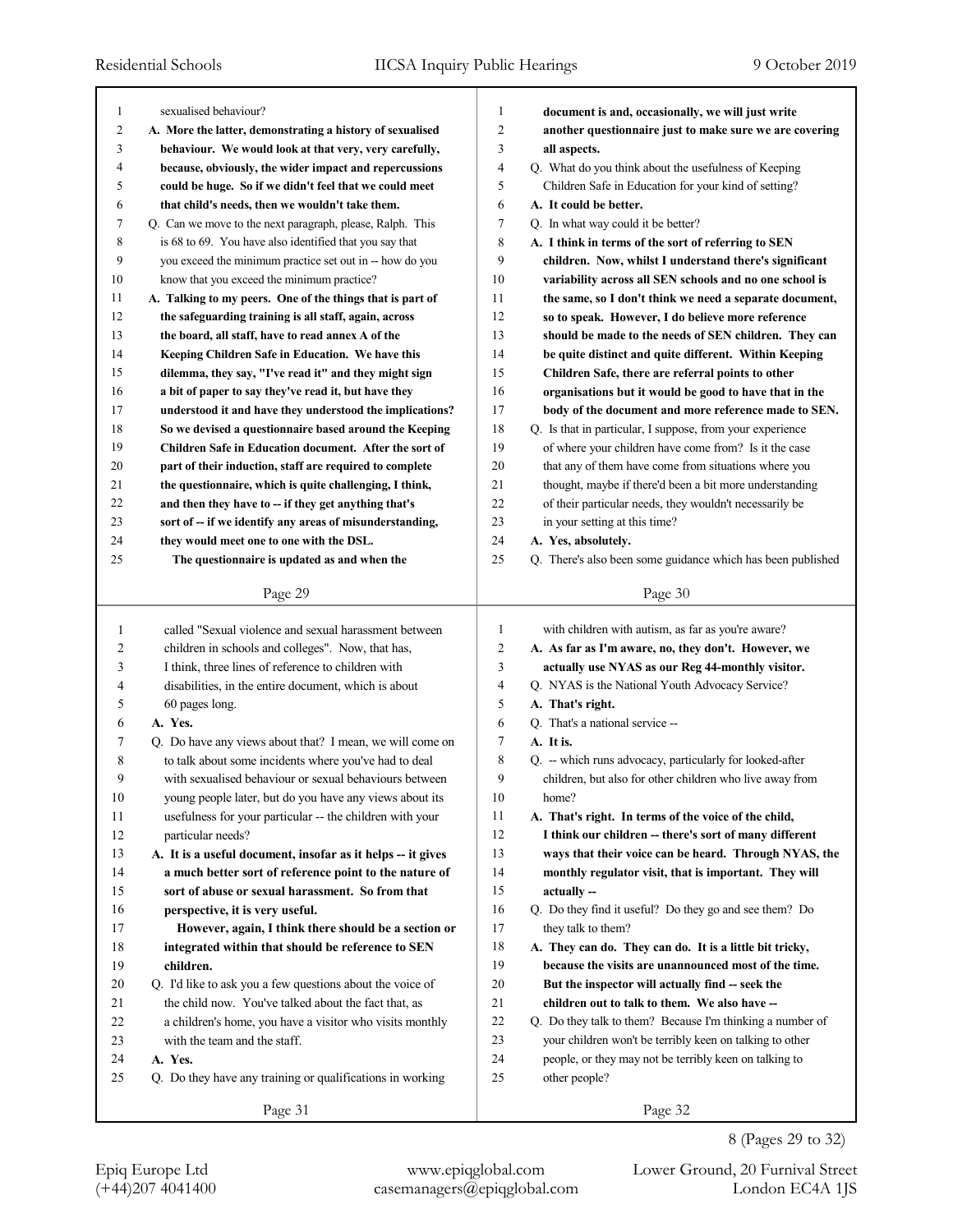| 1            | A. I don't know. It depends on the child. Some are very,             | 1              | the home managers, registered managers, it would impact                                            |
|--------------|----------------------------------------------------------------------|----------------|----------------------------------------------------------------------------------------------------|
| 2            | very keen to have their voice heard and they will                    | $\overline{c}$ | on. But NYAS will come in - the Reg 44 will come in                                                |
| 3            | actually tell the Reg 44 Visitor exactly what's going on             | 3              | and spend the whole day in the home talking to staff,                                              |
| 4            | in the school, quite vocally, and will challenge                     | 4              | talking to children, and staff obviously have that voice                                           |
| 5            | authority. So, yes, some are and some aren't.                        | 5              | as well and one-to-one time with the NYAS Reg 44 Visitor                                           |
| 6            | I think one of the statements within the NYAS report                 | 6              | as well.                                                                                           |
| 7            | that comes to myself as RI and also goes to our director             | 7              | Q. Do you have any views -- obviously, you are quite                                               |
| 8            | of improving children's quality and also the manager                 | 8              | fortunate in having NYAS come in and having somebody                                               |
| 9            | director for education is the inspector has to declare               | 9              | come in and also your children -- obviously some of them                                           |
| 10           | that in her belief, or his belief, the children are safe             | 10             | you have said are quite vocal and challenging. Do you                                              |
| 11           | and well looked after --                                             | 11             | think it would be useful for all your children to have                                             |
| 12           | Q. Do you think --                                                   | 12             | some kind of advocate, either individually allocated by                                            |
| 13           | A. -- and that's monthly.                                            | 13             | the local authority to speak on their behalf as they go                                            |
| 14           | Q. Do you think that's valuable?                                     | 14             | through adolescence?                                                                               |
| 15           | A. Absolutely it is, yes. The report will challenge and              | 15             | A. We do also have a NYAS advocate who comes into the                                              |
| 16           | make recommendations to us. Dialogue -- professional                 | 16             | school.                                                                                            |
| 17           | dialogue can take place. We might disagree and we will               | 17             | Q. Right.                                                                                          |
| 18           | have that sort of dialogue as to why. Most of the time,              | 18             | A. Her poster -- her face is sort of plastered around the                                          |
| 19           | it is almost like an affirmation that we are doing the               | 19             | school, there are posters around. It's telling children                                            |
| 20           | right thing.                                                         | 20             | how they can get in contact -- via email, phone or just                                            |
| 21           | Q. Have people who have worked in your environment when it           | 21             | ask for her to come in or have a private conversation                                              |
| 22           | was just a school noticed a change, either positively or             | 22             | with her.                                                                                          |
| 23           | negatively, since the Reg 44 Visitor has been coming?                | 23             | Q. Is that service used by your children and young people?                                         |
| 24           | A. Yes. I would say they have noticed, obviously, but                | 24             | A. Probably not. And the reason I think it's not is                                                |
| 25           | I think it is a positive change. It's more the sort of               | 25             | because they have so many other opportunities to have                                              |
|              | Page 33                                                              |                | Page 34                                                                                            |
|              |                                                                      |                |                                                                                                    |
|              |                                                                      |                |                                                                                                    |
| $\mathbf{1}$ | their voice heard. So we have, for example, home                     | 1              | A. Absolutely, yes.                                                                                |
| 2            | meetings, weekly home meetings, where the children would             | $\overline{c}$ | Q. Can I ask about oversight by local authorities. How                                             |
| 3            | sit with the home manager. We have school council. We                | 3              | many different local authorities place children in your                                            |
| 4            | have the Reg 44. Whenever the quality leads are on                   | $\overline{4}$ | school?                                                                                            |
| 5            | site, they will find children and talk to children, as               | 5              | A. We have approximately 26 local authorities.                                                     |
| 6            | would Ofsted when they come in twice a year. As                      | 6              | Q. Do they all come to annual reviews?                                                             |
| 7            | governors, within part of the governance structure,                  | 7              | A. I think we probably buck the trend a little bit. Our                                            |
| 8            | children are invited to talk to the governors, be it one             | 8              | annual reviews, we work very hard in getting local                                                 |
| 9            | to one, without any other staff there.                               | 9              | authorities to attend. I would -- I worked out a short                                             |
| 10           | Q. Can all your children express themselves verbally to              | 10             | while ago, we have between 80 and 85 per cent attendance                                           |
| 11           | a stage where they're able to articulate their wishes                | 11             | at annual reviews - sorry, LAC reviews as opposed to                                               |
| 12           | and feelings, or do some of them prefer to write them                | 12             | annual reviews.                                                                                    |
| 13           | down or prefer to use alternative methods of                         | 13             | Q. So looked-after children reviews, most people come. How                                         |
| 14           | communication?                                                       | 14             | about annual reviews?                                                                              |
| 15           | A. The majority of the children are highly articulate.               | 15             | A. It's about 50 per cent.                                                                         |
| 16           | Occasionally -- we have one young person, for example,               | 16             | Q. Right. An annual review is likely to be the only time                                           |
| 17           | who is quite new to us. When she is feeling distressed,              | 17             | that somebody from a local authority visits?                                                       |
| $18\,$       | she closes down and is unable to verbalise her concerns.             | 18             | A. Yes.                                                                                            |
| 19           | She has let us know that she likes to use Makaton to                 | 19             | Q. Because we have heard that children who are placed away                                         |
| 20           | express her -- when she is distressed so now all staff               | 20             | in residential care, even if they're not looked after,                                             |
| 21           | have been trained in using Makaton.                                  | 21             | are meant to be visited on a six-monthly basis by the                                              |
| 22           | Q. Just to make sure, Makaton --                                     | 22             | local authority. Does that happen?                                                                 |
| 23           | A. It is a sign language.                                            |                | A. No.                                                                                             |
| 24           | $Q_{\text{r}}$ - is a form of sign language which is not grammatical | 23<br>24       |                                                                                                    |
| 25           | in nature, it is words rather than phrases?                          |                | Q. Do you know why it doesn't happen?<br>A. I would probably think -- my opinion would be probably |
|              | Page 35                                                              | 25             | Page 36                                                                                            |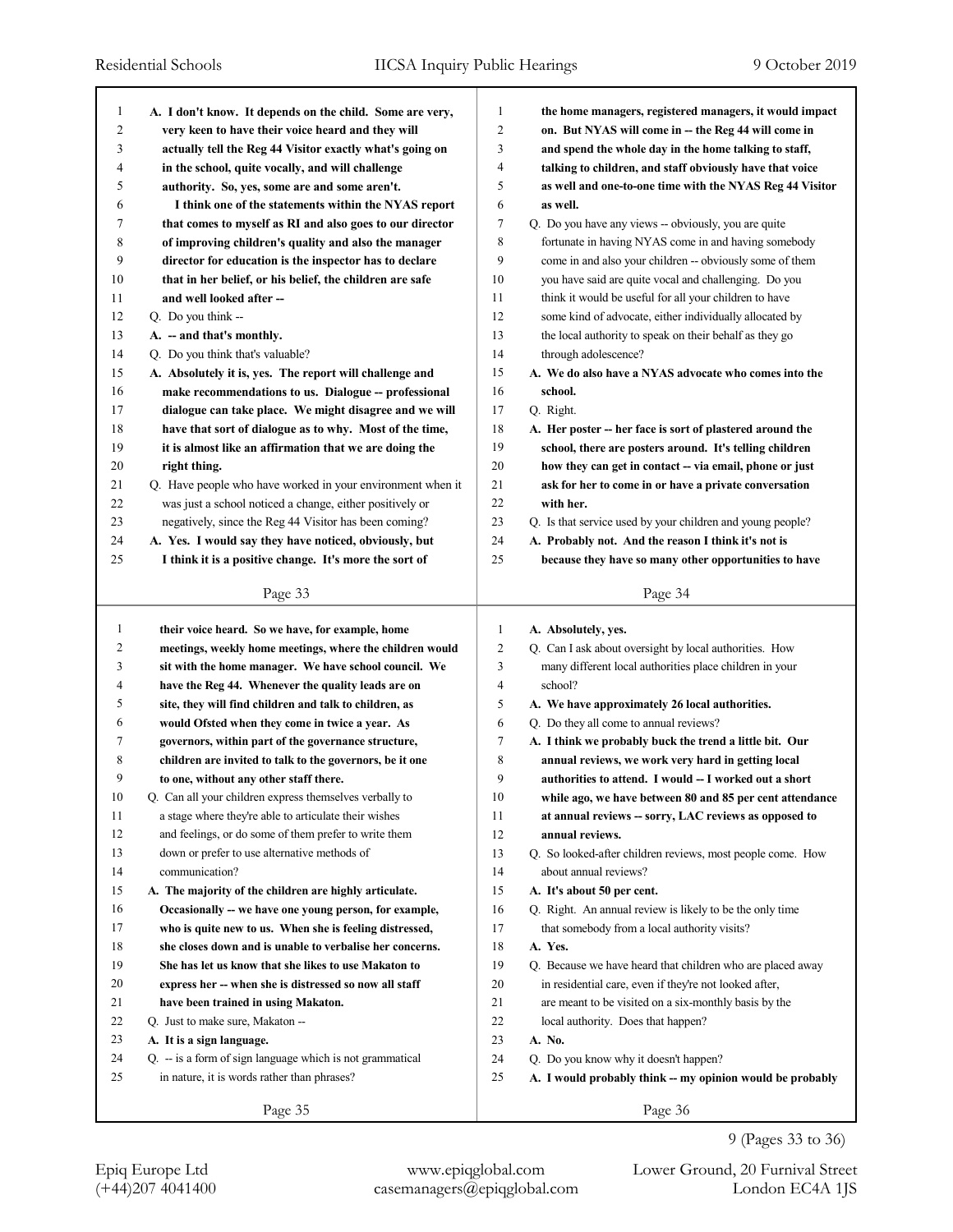| 1            | resources, lack of resources, a capacity to commit to    | 1              | the provision and the welfare aspects of the provision,    |
|--------------|----------------------------------------------------------|----------------|------------------------------------------------------------|
| 2            | that level of engagement.                                | 2              | rather than just the educational outcomes, if I put it     |
| 3            | Q. But obviously they're paying, as we have heard --     | 3              | that way, either before they place children or whilst      |
| 4            | A. Absolutely.                                           | $\overline{4}$ | their children are placed there?                           |
| 5            | Q. -- a considerable sum of money on an annual basis for | 5              | A. We have the -- one of the sort of methods that local    |
| 6            | one child?                                               | 6              | authorities can come in and scrutinise the school is       |
| 7            | A. Yes.                                                  | 7              | what's referred to as a form B visit. This is where the    |
| 8            | Q. If one thinks about the AWPU, so the annual weighted  | 8              | local authority would come in and spend a day or more at   |
| 9            | pupil unit, per child, is usually about £4,000 in        | 9              | the school looking at things like policies and progress    |
| 10           | a mainstream school, so if one thinks about the          | 10             | and so forth. I've had one in the last 12 months I've      |
| 11           | comparator. Has that changed over the past decade?       | 11             | been there.                                                |
| 12           | A. In terms of attendance?                               | 12             | Q. What is your relationship like with the 26 different    |
| 13           | Q. In terms of attendance.                               | 13             | local authorities, and particularly with their LADOs,      |
| 14           | A. Probably not. From my experience, no. I think it's -- | 14             | because there may well be occasions when you refer to      |
| 15           | we are -- we provide the local authorities with          | 15             | them. Is that consistent? Does that vary? If so, how       |
| 16           | comprehensive reporting, so they do get a report prior   | 16             | does it vary?                                              |
| 17           | to the -- ten days before the annual review. It will     | 17             | A. It varies. It varies in terms of the level of response  |
| 18           | look at the holistic aspects of all the child and their  | 18             | and engagement. So, for example, if we needed to           |
| 19           | progress and how we are achieving and working towards    | 19             | contact a placing authority, the LADO of a placing         |
| 20           | the EHCP objectives.                                     | 20             | authority, we would notify our local authority and LADO    |
| 21           | Q. Will that be, what, a two-page document, a ten-page   | 21             | and we would notify the local authority -- the placing     |
| 22           | document?                                                | 22             | local authority. There are some times we fall between      |
| 23           | A. More like a 10- to 15-page document that we would     | 23             | the two, whereby they each would ask the other to take     |
| 24           | actually send out.                                       | 24             | the case up or communicate with us. We're communicating    |
| 25           | Q. How often do local authorities look at the quality of | 25             | outwards with both, and I think it's probably a lack of    |
|              |                                                          |                |                                                            |
|              | Page 37                                                  |                | Page 38                                                    |
|              |                                                          |                |                                                            |
|              |                                                          |                |                                                            |
| $\mathbf{1}$ | cohesive or joined-up communications. The                | 1              | so they will be paid for, I'm assuming at least in part,   |
| 2            | Working Together to Safeguard Children is huge. It is    | $\overline{c}$ | by the Clinical Commissioning Group?                       |
| 3            | a great document, but it is not followed.                | 3              | A. Yes.                                                    |
| 4            | Q. So there are still kind of turf wars, so to speak,    | $\overline{4}$ | Q. Do they ever come and have a look around at the         |
| 5            | between about who is going to be responsible for doing   | 5              | provision and make sure that it's suitable for their       |
| 6            | what?                                                    | 6              | needs?                                                     |
| 7            | A. Absolutely. I think what will happen -- as at the end | 7              | A. Yes. Just to sort of put it in perspective, we actually |
| 8            | of September, we have this sort of -- the partnership    | 8              | only have two at the moment young people coming from       |
| 9            | arrangement.                                             | 9              | there. I do tend to sort of limit how many young           |
| 10           | Q. Yes.                                                  | $10\,$         | children come in from a tier 4 stepdown, the reason        |
| 11           | A. This is quite new, and I'm hopeful that with CCG on   | 11             | being --                                                   |
| 12           | board, the police commissioner and the local authority   | 12             | Q. Can I just double-check, a tier 4 stepdown is -- tier 4 |
| 13           | from the safeguarding perspective, we will actually have | 13             | means that a young person has been in inpatient --         |
| 14           | a specific point of contact, so if we were feeling that  | 14             | A. Inpatient, that's right. So when they come to us,       |
| 15           | we were falling down and we weren't actually             | 15             | because of the level of support they need and              |
| $16$         | communicating effectively, I would be thinking that I'm  | 16             | therapeutic support, staffing support, I tend to sort of   |
| $17\,$       | going to be going to that particular local authority's   | 17             | keep their numbers very small, you know, where we can,     |
| $18\,$       | partnership.                                             | 18             | until they have actually integrated fully into the site.   |
| 19           | Q. So you welcome the new changes because you think they | 19             | To answer your question, we don't have any visits          |
| 20           | might give you more of a voice in the process?           | 20             | from CCG, no.                                              |
| 21           | A. Hopefully.                                            | 21             | Q. Now, can I ask, you have obviously got a very complex   |
| 22           | Q. Can I ask as well, do health people ever come in?     | 22             | set of children that you have to deal with. How do you,    |
| 23           | Because, obviously, you have talked about the fact,      | 23             | firstly, deal with young men and young women living        |
| 24           | particularly with the young women that you admit to your | 24             | together in a residential setting?                         |
| 25           | school, a lot of them have come from inpatient services, | 25             | A. Given the presentations of our young people, I should   |
|              | Page 39                                                  |                | Page 40                                                    |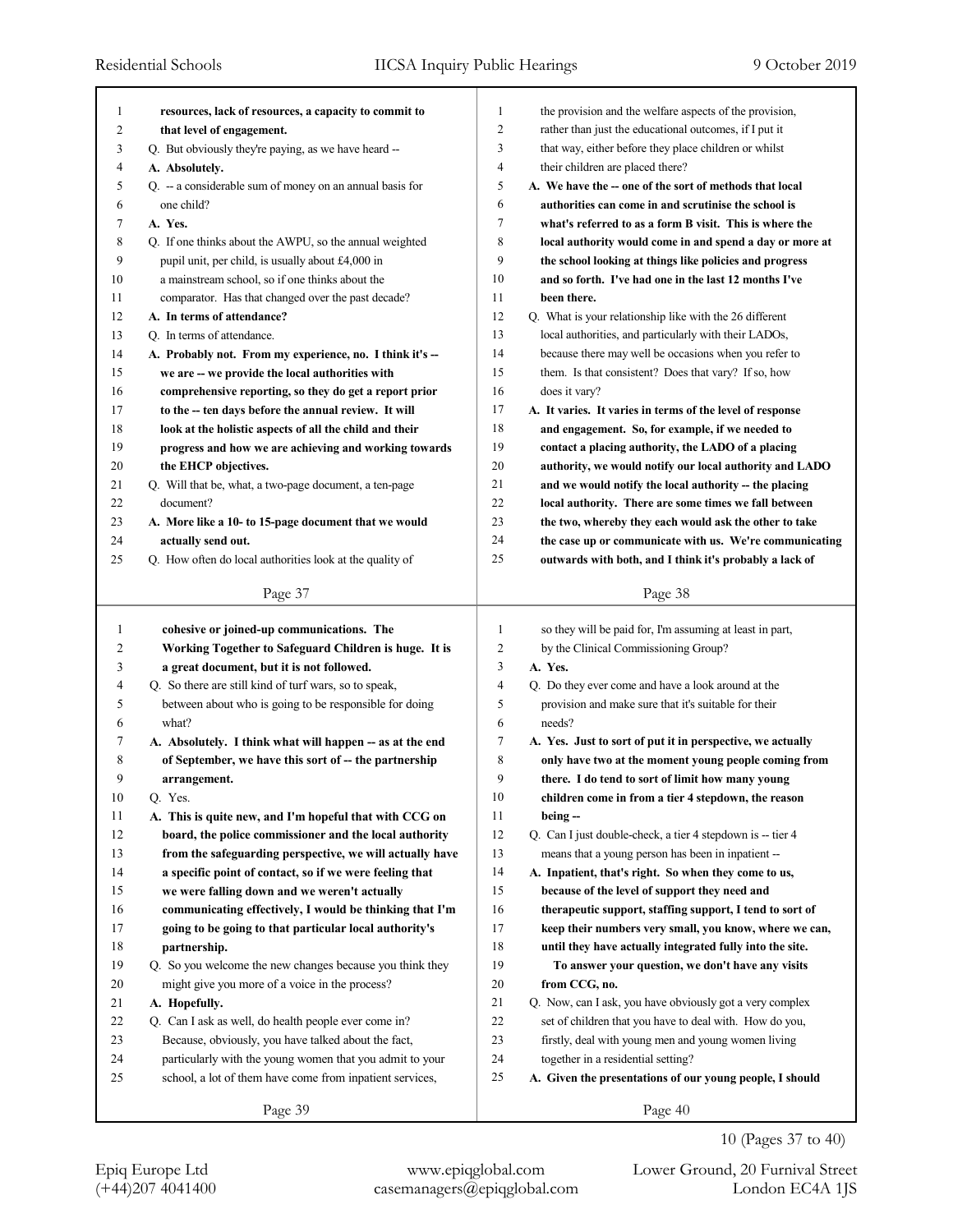| $\mathbf{1}$   | imagine I'm experiencing the same sort of problems as       | 1              | Q. As far as sexual behaviour between them, in your witness |
|----------------|-------------------------------------------------------------|----------------|-------------------------------------------------------------|
| $\overline{c}$ | any school would where they have mixed genders. From my     | $\overline{2}$ | statement at paragraph 112, you particularly deal with      |
| 3              | perspective, it's very positive, purely because what we     | 3              | some issues that the profiles of your children may          |
| 4              | are trying to do is, for these young people, by the time    | 4              | raise. Ralph, 031:                                          |
| 5              | they leave Southlands -- so life beyond                     | 5              | "Factors specific to the school" -- this is                 |
| 6              | Southlands School, they need to be able to live in the      | 6              | paragraph 113, sorry, not 112:                              |
| 7              | community, they need to be able to participate, they        | 7              | " must be taken into account  as mentioned                  |
| 8              | need to have employment or be in higher education. So       | 8              | above  The school and children's home provide               |
| 9              | where I can replicate, as near as possible, the wider       | 9              | young people with  communication "                          |
| 10             | community, that's my objective. So, yes, girls are          | 10             | Are there any particular issues which arise in the          |
| 11             | challenging and tricky, but it is overall positive.         | 11             | context of your school pupil population when it comes to    |
| 12             | Q. What are the major problems you find during adolescence? | 12             | their sexual reactions with each other and them being       |
| 13             | Because most of your children are coming to you on the      | 13             | harmful?                                                    |
| 14             | cusp of adolescence or when they are adolescents. What      | 14             | A. Yes. Go to, first of all, where there are sexual         |
| 15             | are the issues you have to deal with on a day-to-day        | 15             | relationships -- or relationships that aren't sexualised    |
| 16             | basis?                                                      | 16             | or harmful. We have, at the moment, two 16-year-olds        |
| 17             | A. I think with Asperger's children, it is variable. Each   | 17             | who are in a relationship. So that we have to monitor       |
| 18             | one is unique. The difficulty we have is their lack of      | 18             | very, very carefully. We have contracts of behaviour,       |
| 19             | a lot of -- their physical developments are going at        | 19             | we have discussions with parents and social workers. As     |
| 20             | a sort of normal speed, if you like, where their            | 20             | I said, I think it would be detrimental to them if we       |
| 21             | emotional toolkit or emotional intelligence is delayed.     | 21             | isolated them and prevented this type of development,       |
| 22             | The issues we have, they are really all about us            | 22             | normal sort of --                                           |
| 23             | recognising that and giving them the tools and the sort     | 23             | Q. Yes, it is a neuro-typical development to have           |
| 24             | of support to understand their emotions as they're going    | 24             | a boyfriend or a girlfriend when you're 16?                 |
| 25             | into puberty.                                               | 25             | A. Yes, and we have to support them and we have to make it  |
|                |                                                             |                |                                                             |
|                | Page 41                                                     |                | Page 42                                                     |
|                |                                                             |                |                                                             |
|                |                                                             |                |                                                             |
| 1              | safe for children.                                          | 1              | happen.                                                     |
| $\overline{2}$ | Q. So they're subject, probably, to a considerably -- we    | 2              | A. Yes.                                                     |
| 3              | heard from Professor Hackett yesterday that children        | 3              | Q. In one of these, it was a young person who,              |
| 4              | with disabilities are subject to a much higher level of     | 4              | I understand, was accessing inappropriate social media      |
| 5              | scrutiny than children without disabilities when it         | 5              | sites?                                                      |
| 6              | comes to their sex lives and their sexual identity.         | 6              | A. Yes.                                                     |
| 7              | Would you agree with that?                                  | 7              | Q. So ?                                                     |
| 8              | A. Yes, absolutely. I can't see me asking one of my         | 8              | A. Okay, right. We -- it is all about education as far as   |
| 9              | children to actually sign a contract of behaviour before    | 9              | our young people. In terms of the social media site, we     |
| 10             | they took on a boyfriend or girlfriend. So it is that       | 10             | can't prevent a young person accessing, for example,        |
| 11             | level. But we also have those discussions -- the            | 11             | inappropriate images on their iPhones. Across the           |
| 12             | child's voice gets heard in those discussions as well,      | 12             | school, we would -- we have firewalls on all the            |
| 13             | what they want and what they are hoping throughout this     | 13             | school's devices. We ask parents and young people to        |
| 14             | relationship. So, yes, it's --                              | 14             | sign a user agreement prior to coming into the school.      |
| 15             | Q. But you've identified that there have been occasions     | 15             | However, if -- the parents will put parental controls on    |
| 16             | upon which sexualised behaviour has taken place --          | 16             | but, within ten minutes of them leaving the school, the     |
| 17             | A. Yes.                                                     | 17             | child's taken them off. These children are highly able      |
| 18             | Q. -- between peers. How have you managed that? I think     | 18             | in terms of their IT technology. So all we can do, in       |
| 19             | you identify two at paragraph 135 -- that's 037 -- if       | 19             | terms, is education: talk to them and be quite explicit     |
| 20             | that would help.                                            | 20             | about our expectations and the consequences.                |
| 21             | A. Yes. These are historic sexual incidents that have       | 21             | Q. How did they find out that he was accessing              |
| 22             | occurred at the school. I would like to say they            | 22             | inappropriate social media sites? Was it something that     |
| 23             | wouldn't happen now, but obviously -- because we have       | 23             | he then felt able to tell staff at the school?              |
| 24             | strategies in place. However, one young --                  | 24             | A. No. One of his peers told the staff. Asperger's          |
| 25             | Q. You say you've got strategies in place so they wouldn't  | 25             | children have quite a distinct view of what's right and     |
|                | Page 43                                                     |                | Page 44                                                     |

## 11 (Pages 41 to 44)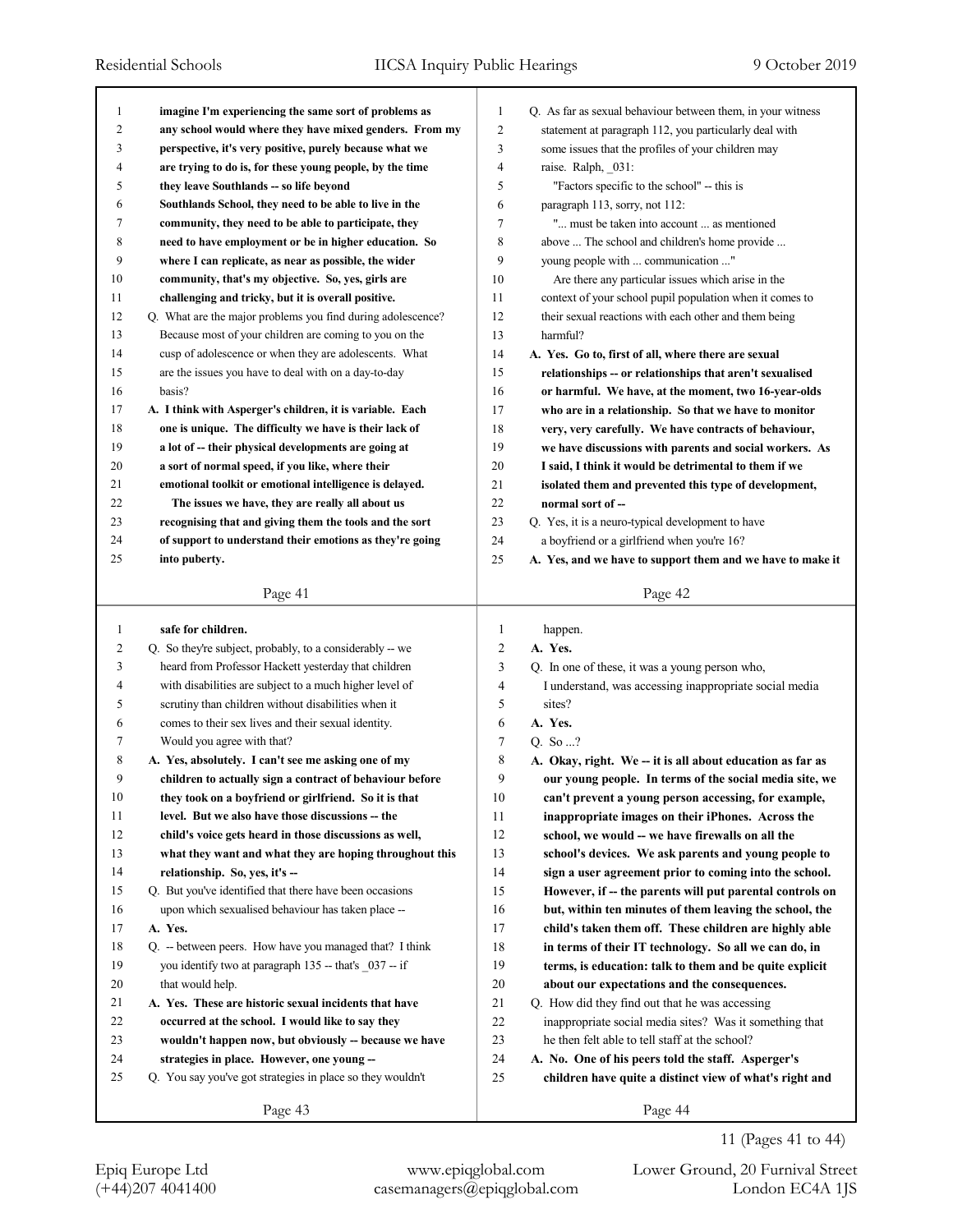|                |                                                                                                                   | 1              |                                                                                                              |
|----------------|-------------------------------------------------------------------------------------------------------------------|----------------|--------------------------------------------------------------------------------------------------------------|
| 1<br>2         | wrong, and if child A has been told, "This is                                                                     | 2              | know they can delete. But it is that level of sort of                                                        |
| 3              | inappropriate, you shouldn't do this", and he witnesses                                                           | 3              | open communication that we are trying to achieve.<br>Q. How frequently is this a problem? How frequently is  |
| $\overline{4}$ | child B doing it, they are quite likely to tell staff.<br>Q. I think they are sometimes are described as "little" | 4              | social media a problem for your cohort of young people?                                                      |
| 5              | policemen", as I understand it, or not so little                                                                  | 5              | A. Social media is the bane of my life. It is also the                                                       |
| 6              | policemen in your case?                                                                                           | 6              | boom. From an education perspective, social media is                                                         |
| 7              | A. Yes. Yes.                                                                                                      | 7              | huge and it is amazing and it is important. However,                                                         |
| $\,$ 8 $\,$    | Q. How did you manage the risk of that? What did you do                                                           | 8              | from a social perspective, it is horrendous in terms of                                                      |
| 9              | practically to try and stop him accessing, I'm assuming,                                                          | 9              | monitoring for our young people. Especially with our                                                         |
| 10             | social media sites that might involve pornography or                                                              | 10             | 52-week children. They come to school and then they go                                                       |
| 11             | other matters such as that?                                                                                       | 11             | home and they're with the same sort of cohort of peers                                                       |
| 12             | A. This is an historic case, so I can't sort of comment too                                                       | 12             | 52 weeks of the year. Social media can be used as                                                            |
| 13             | much on what the sort of actions were. However, what we                                                           | 13             | a cyber bullying, if you like. So, for example, we                                                           |
| 14             | would do today, we would actually look at -- in extreme,                                                          | 14             | could have one young person would put up on social media                                                     |
| 15             | we would confiscate the iPhone until the child has                                                                | 15             | within a chat, "I particularly liked XYZ film" and                                                           |
| 16             | undergone the education and support and knowledge as to                                                           | 16             | another young person might be quite derogatory about                                                         |
| 17             | why we are saying no, and, actually, all about being                                                              | 17             | that. Now, given the mental fragility, if you like, of                                                       |
| 18             | safe -                                                                                                            | 18             | our young people, that could be quite distressing.                                                           |
| 19             | Q. How long does that take? Because I'm assuming that you                                                         | 19             | Q. They wouldn't take that as just, "Well, he doesn't like                                                   |
| 20             | can't just say, "Don't do it with your iPhone" on                                                                 | 20             | the Marvel Universe" or whatever it is?                                                                      |
| 21             | a one-off occasion and then they don't do it again?                                                               | 21             | A. It would be quite upsetting for them. I think, things                                                     |
| 22             | A. No, it really does depend. What we would probably do is                                                        | 22             | like, when young people are excluded from each other's                                                       |
| 23             | gradually re-introduce the iPhone at limited times and                                                            | 23             | chats, chat groups, that can be upsetting. We have also                                                      |
| 24             | actually subject to checks as well. Most young people                                                             | 24             | had quite sort of the other end of the spectrum, if you                                                      |
| 25             | are quite happy to show us their history, but we also                                                             | 25             | like, where young people have hacked each other's                                                            |
|                |                                                                                                                   |                |                                                                                                              |
|                | Page 45                                                                                                           |                | Page 46                                                                                                      |
|                |                                                                                                                   |                |                                                                                                              |
| 1              |                                                                                                                   | 1              |                                                                                                              |
| 2              | accounts and sent rude messages or abusive messages to                                                            | $\overline{2}$ | talked about the inappropriateness of it.                                                                    |
| 3              | each other and also Photoshopping as well, which is they<br>would take an image and they would put additional     | 3              | Q. Are there any other particular issues in respect of<br>social media and access to social media which have |
| 4              | features on it and share that amongst their group.                                                                | 4              |                                                                                                              |
| 5              | Q. I'm assuming those additional features aren't usually                                                          | 5              | a particular impact on child protection or child<br>welfare, particularly in respect of sexual activity?     |
| 6              | welcome additional features?                                                                                      | 6              | A. I think it's just the young people, it's their - we                                                       |
| 7              | A. No.                                                                                                            | 7              | kind of -- the school and the wider community, we are                                                        |
| 8              | Q. How frequently do your children engage in sexting, so in                                                       | 8              | not keeping pace with technology, and I don't think we                                                       |
| 9              | sharing indecent images of each other?                                                                            | 9              | can, because the children always seem to be one step                                                         |
| 10             | A. It's difficult to say. Obviously we can only deal with                                                         | 10             | ahead of us, no matter sort of how much infrastructure                                                       |
| 11             | what we uncover.                                                                                                  | 11             | you put in place, how much education, they kind of                                                           |
| 12             | Q. What you know.                                                                                                 | 12             | circumvent the measures, the physical measures, we're                                                        |
| 13             | A. We have a case at the moment where a girl from outside                                                         | 13             | putting in place.                                                                                            |
| 14             | of the school has sent in inappropriate images of                                                                 | 14             | I do have concerns how easy it is for the young                                                              |
| 15             | herself to a young person within the school. He has                                                               | 15             | people to access things such as the dark web, where                                                          |
| 16             | shared that. It came to our attention because one of                                                              | 16             | I would probably think none of us in this room would                                                         |
| 17             | the young people he shared it with realised it's                                                                  | 17             | want to or have actually accessed that and there is some                                                     |
| 18             | inappropriate and he shouldn't be doing it and felt very                                                          | 18             | quite alarming and disturbing images posted on -- in                                                         |
| 19             | gallant about the whole incident. So we have actually                                                             | 19             | these locations.                                                                                             |
| 20             | followed up with that. So we have actually got in                                                                 | 20             | Q. And your children don't find it that difficult to get to                                                  |
| 21             | touch -- found out from the local authority where the                                                             | 21             | that?                                                                                                        |
| 22             | girl lives, that she has got a social worker and we have                                                          | 22             | A. No.                                                                                                       |
| 23             | informed the social worker that this could be a child                                                             | 23             | Q. Can I ask a few final questions. Firstly, about                                                           |
| 24             | protection issue, and then the three young people                                                                 | 24             | workforce development. You're obviously the registered                                                       |
| 25             | concerned, we have actually pulled them to one side and                                                           | 25             | person and you work within the childcare. How easy do                                                        |

(+44)207 4041400 casemanagers@epiqglobal.com London EC4A 1JS Epiq Europe Ltd www.epiqglobal.com Lower Ground, 20 Furnival Street

12 (Pages 45 to 48)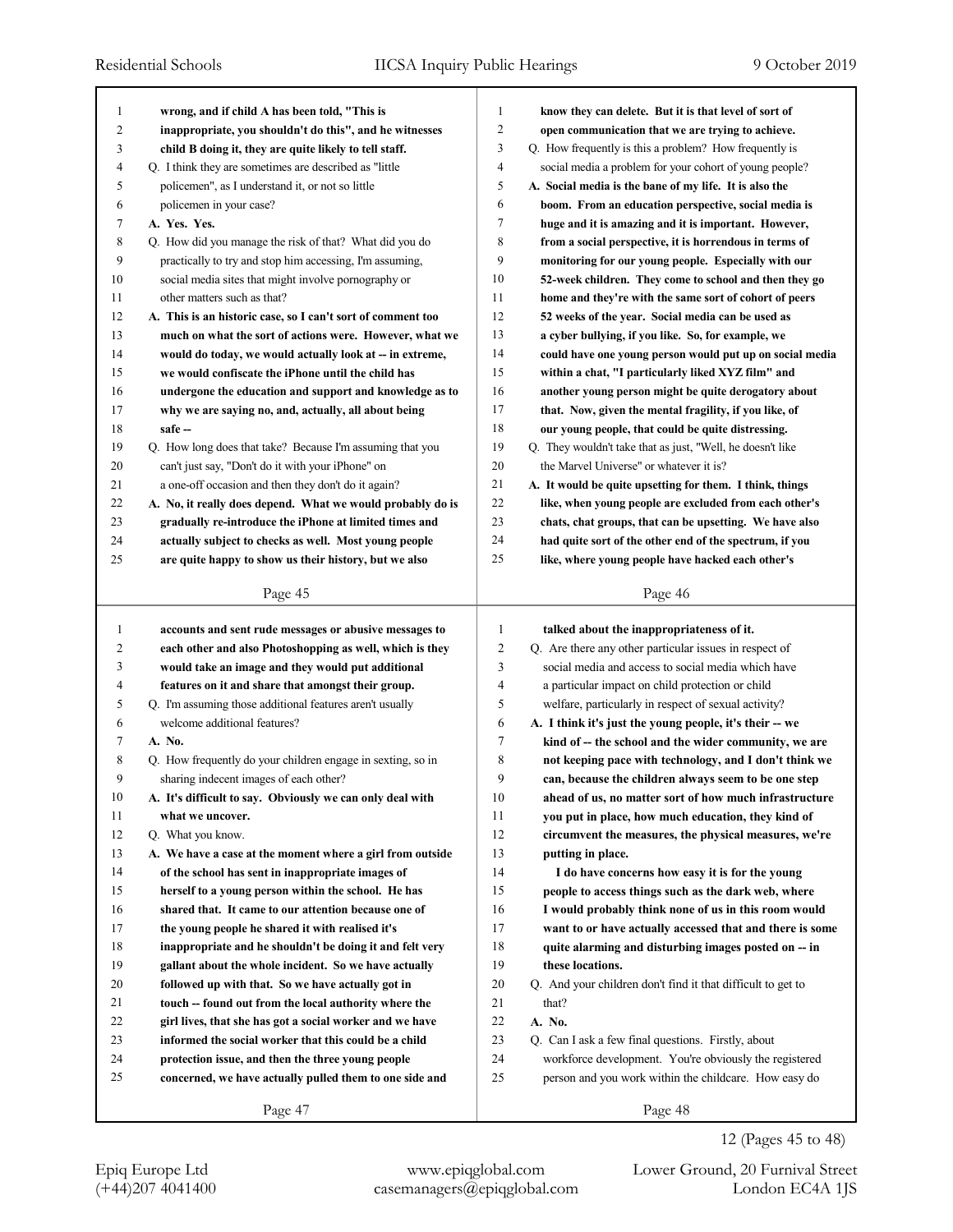| you find it to recruit appropriately qualified and<br>1<br>1<br>education and support for the support workers.<br>2<br>$\overline{c}$<br>trained staff?<br>However, at this stage -- yes, I would welcome<br>3<br>3<br>A. Recruitment within the school, not a problem at all. An<br>a registration and put the role on more of<br>4<br>application, for example, a learn and support assistant,<br>4<br>a professional-type footing as opposed to --<br>5<br>5<br>we'd probably get 10 to 15 respondees.<br>historically, it just used to be perhaps mums working<br>6<br>6<br>shift work and supporting the children. However, that<br>Conversely, within the children's home, we struggle,<br>7<br>7<br>and that's a national picture. We're asking these<br>could, in the short term, have a detrimental effect of<br>8<br>8<br>putting people off applying anyway, if they realise.<br>people to come and work with the most vulnerable<br>9<br>9<br>children in society, to support them, to sort of really<br>So I think the whole industry within support workers<br>10<br>guide them and be their key worker, and to get in and<br>10<br>has to be packaged in such a way that it's recognised as<br>11<br>build those relationships.<br>11<br>a professional vocation -- as a professional profession,<br>12<br>12<br>The group and my school, we pay slightly above the<br>should I say, and that's paid well and it's recognised<br>13<br>13<br>norm for support workers. However, in my view, it's<br>and valued.<br>14<br>14<br>still not enough for what we're asking them to do.<br>Q. How do you find your staff turnover in the education<br>15<br>Q. Would you be -- I know Dame Christine Lenehan gave some<br>15<br>sector and in the children's home? Is it any different<br>16<br>16<br>or $\ldots$ ?<br>examples of maybe having proper training, registration,<br>17<br>skills and experience for children's home staff.<br>17<br>A. It is slightly up. We are better than the national<br>18<br>18<br>Obviously you have the registered inspector and the<br>average in terms of turnover. However, what usually<br>19<br>relevant qualifications. Do you have any views about<br>19<br>happens is, within the school, they're 38 weeks, they<br>20<br>that, as someone who works in the sector on a day-to-day<br>20<br>generally work an 8.15 until 4.15. And in the homes,<br>21<br>21<br>basis?<br>for a comparable salary, they're expected to work<br>22<br>22<br>evenings and weekends, so yeah.<br>A. Yes. All of them -- the staff we employ within the home<br>23<br>23<br>have to do an RQF, a residential quality framework,<br>Q. The difference in attractiveness?<br>24<br>24<br>level 3 qualification within 12 months of joining us.<br>A. Yes, that would probably account for a lot of it.<br>25<br>25<br>So there are moves to actually put in that level of<br>Q. Do you have a range of staff? Because one of the issues<br>Page 49<br>Page 50<br>indication as to what you would like to see added to<br>that Dame Christine has identified is, you are, I think,<br>1<br>1<br>2<br>2<br>that document?<br>somewhere in the New Forest; is that right?<br>3<br>3<br>A. Yes, I think the input could be sort of drawn from<br>A. That's right, yes.<br>4<br>a number of areas. Obviously, Dame Lenehan, Carol Povey<br>4<br>Q. So do you find it difficult to find staff or do staff<br>5<br>5<br>and obviously -- I think practitioners particularly,<br>all know each other? Because Dame Christine said that<br>6<br>that would be very helpful to have that input.<br>6<br>in her review she raised some concerns about there being<br>7<br>MR FRANK: Thank you very much.<br>7<br>too intimate a relationship between everybody who is<br>8<br>THE CHAIR: Thank you. We have no further questions. Thank<br>8<br>working in those environments?<br>9<br>9<br>you very much.<br>A. That hasn't occurred at my school. We have, just at<br>10<br>10<br>that one site, almost 200 staff. They are pulled from<br>MS SCOLDING: Thank you very much for coming, Ms Gaster.<br>11<br>11<br>up to 20 or 30 miles away. So there isn't<br>A. Thank you.<br>12<br>12<br>(The witness withdrew)<br>a community -- like, an inward-looking type of<br>13<br>MS SCOLDING: Chair, I note the time. Would it be<br>13<br>community.<br>14<br>appropriate to have a slightly earlier morning break?<br>14<br>MS SCOLDING: I have no further questions for you,<br>15<br>THE CHAIR: Yes. We will return at 11.25 am.<br>15<br>Ms Gaster. Thank you very much for coming. Chair and<br>16<br>MS SCOLDING: Thank you very much, chair.<br>16<br>panel, do you have any questions?<br>17<br>(11.08 am)<br>THE CHAIR: Mr Frank?<br>17<br>18<br>18<br>Questions from THE PANEL<br>(A short break)<br>19<br>(11.24 am)<br>19<br>MR FRANK: Just one matter. You mentioned, and I think it<br>20<br>20<br>is not the first time we have heard it, that you would<br>MS ROBERTSON: Chair and panel, we are now going to move to<br>21<br>consider Stony Dean School, which is a special school in<br>21<br>rather like to see rather more in the KCSIE guidance<br>22<br>Buckinghamshire. I would like to call as our first<br>22<br>concerning special schools. Can you give us an idea of<br>23<br>23<br>witness RS-A7.<br>where you would like to see that guidance coming from?<br>24<br>24<br>Is it something that you, as it were, with your broad<br>25<br>25<br>experience in your group, could provide perhaps some<br>Page 51<br>Page 52 |  |  |
|--------------------------------------------------------------------------------------------------------------------------------------------------------------------------------------------------------------------------------------------------------------------------------------------------------------------------------------------------------------------------------------------------------------------------------------------------------------------------------------------------------------------------------------------------------------------------------------------------------------------------------------------------------------------------------------------------------------------------------------------------------------------------------------------------------------------------------------------------------------------------------------------------------------------------------------------------------------------------------------------------------------------------------------------------------------------------------------------------------------------------------------------------------------------------------------------------------------------------------------------------------------------------------------------------------------------------------------------------------------------------------------------------------------------------------------------------------------------------------------------------------------------------------------------------------------------------------------------------------------------------------------------------------------------------------------------------------------------------------------------------------------------------------------------------------------------------------------------------------------------------------------------------------------------------------------------------------------------------------------------------------------------------------------------------------------------------------------------------------------------------------------------------------------------------------------------------------------------------------------------------------------------------------------------------------------------------------------------------------------------------------------------------------------------------------------------------------------------------------------------------------------------------------------------------------------------------------------------------------------------------------------------------------------------------------------------------------------------------------------------------------------------------------------------------------------------------------------------------------------------------------------------------------------------------------------------------------------------------------------------------------------------------------------------------------------------------------------------------------------------------------------------------------------------------------------------------------------------------------------------------------------------------------------------------------------------------------------------------------------------------------------------------------------------------------------------------------------------------------------------------------------------------------------------------------------------------------------------------------------------------------------------------------------------------------------------------------------------------------------------------------------------------------------------------------------------------------------------------------------------------------------------------------------------------------------------------------------------------------------------------------------------------------------------------------------------------------------------------------------------------------------------------------------------------------------------------------------------------------------------------------------------------------------------------------------------------------------------------------------------------------------------------------------------------------------------------------------------------------------------------------------------------------------------------------------------------------------------------------------------------------------------------------------------------------------------------------------------------------------------------------------------------------------------------------------------------------------------------------------------------------------------------------------------------------------------------------------------------------------------------------------------------------------------------------------------------------------------------------------------------------------------------------------------------------------------------------------------------------------------------------------------------------------------------------------------------------------------------------------------------------------------------------------------------------------------------------------------------------------------------------------------------------------------------------------------------------|--|--|
|                                                                                                                                                                                                                                                                                                                                                                                                                                                                                                                                                                                                                                                                                                                                                                                                                                                                                                                                                                                                                                                                                                                                                                                                                                                                                                                                                                                                                                                                                                                                                                                                                                                                                                                                                                                                                                                                                                                                                                                                                                                                                                                                                                                                                                                                                                                                                                                                                                                                                                                                                                                                                                                                                                                                                                                                                                                                                                                                                                                                                                                                                                                                                                                                                                                                                                                                                                                                                                                                                                                                                                                                                                                                                                                                                                                                                                                                                                                                                                                                                                                                                                                                                                                                                                                                                                                                                                                                                                                                                                                                                                                                                                                                                                                                                                                                                                                                                                                                                                                                                                                                                                                                                                                                                                                                                                                                                                                                                                                                                                                                                                                |  |  |
|                                                                                                                                                                                                                                                                                                                                                                                                                                                                                                                                                                                                                                                                                                                                                                                                                                                                                                                                                                                                                                                                                                                                                                                                                                                                                                                                                                                                                                                                                                                                                                                                                                                                                                                                                                                                                                                                                                                                                                                                                                                                                                                                                                                                                                                                                                                                                                                                                                                                                                                                                                                                                                                                                                                                                                                                                                                                                                                                                                                                                                                                                                                                                                                                                                                                                                                                                                                                                                                                                                                                                                                                                                                                                                                                                                                                                                                                                                                                                                                                                                                                                                                                                                                                                                                                                                                                                                                                                                                                                                                                                                                                                                                                                                                                                                                                                                                                                                                                                                                                                                                                                                                                                                                                                                                                                                                                                                                                                                                                                                                                                                                |  |  |
|                                                                                                                                                                                                                                                                                                                                                                                                                                                                                                                                                                                                                                                                                                                                                                                                                                                                                                                                                                                                                                                                                                                                                                                                                                                                                                                                                                                                                                                                                                                                                                                                                                                                                                                                                                                                                                                                                                                                                                                                                                                                                                                                                                                                                                                                                                                                                                                                                                                                                                                                                                                                                                                                                                                                                                                                                                                                                                                                                                                                                                                                                                                                                                                                                                                                                                                                                                                                                                                                                                                                                                                                                                                                                                                                                                                                                                                                                                                                                                                                                                                                                                                                                                                                                                                                                                                                                                                                                                                                                                                                                                                                                                                                                                                                                                                                                                                                                                                                                                                                                                                                                                                                                                                                                                                                                                                                                                                                                                                                                                                                                                                |  |  |
|                                                                                                                                                                                                                                                                                                                                                                                                                                                                                                                                                                                                                                                                                                                                                                                                                                                                                                                                                                                                                                                                                                                                                                                                                                                                                                                                                                                                                                                                                                                                                                                                                                                                                                                                                                                                                                                                                                                                                                                                                                                                                                                                                                                                                                                                                                                                                                                                                                                                                                                                                                                                                                                                                                                                                                                                                                                                                                                                                                                                                                                                                                                                                                                                                                                                                                                                                                                                                                                                                                                                                                                                                                                                                                                                                                                                                                                                                                                                                                                                                                                                                                                                                                                                                                                                                                                                                                                                                                                                                                                                                                                                                                                                                                                                                                                                                                                                                                                                                                                                                                                                                                                                                                                                                                                                                                                                                                                                                                                                                                                                                                                |  |  |
|                                                                                                                                                                                                                                                                                                                                                                                                                                                                                                                                                                                                                                                                                                                                                                                                                                                                                                                                                                                                                                                                                                                                                                                                                                                                                                                                                                                                                                                                                                                                                                                                                                                                                                                                                                                                                                                                                                                                                                                                                                                                                                                                                                                                                                                                                                                                                                                                                                                                                                                                                                                                                                                                                                                                                                                                                                                                                                                                                                                                                                                                                                                                                                                                                                                                                                                                                                                                                                                                                                                                                                                                                                                                                                                                                                                                                                                                                                                                                                                                                                                                                                                                                                                                                                                                                                                                                                                                                                                                                                                                                                                                                                                                                                                                                                                                                                                                                                                                                                                                                                                                                                                                                                                                                                                                                                                                                                                                                                                                                                                                                                                |  |  |
|                                                                                                                                                                                                                                                                                                                                                                                                                                                                                                                                                                                                                                                                                                                                                                                                                                                                                                                                                                                                                                                                                                                                                                                                                                                                                                                                                                                                                                                                                                                                                                                                                                                                                                                                                                                                                                                                                                                                                                                                                                                                                                                                                                                                                                                                                                                                                                                                                                                                                                                                                                                                                                                                                                                                                                                                                                                                                                                                                                                                                                                                                                                                                                                                                                                                                                                                                                                                                                                                                                                                                                                                                                                                                                                                                                                                                                                                                                                                                                                                                                                                                                                                                                                                                                                                                                                                                                                                                                                                                                                                                                                                                                                                                                                                                                                                                                                                                                                                                                                                                                                                                                                                                                                                                                                                                                                                                                                                                                                                                                                                                                                |  |  |
|                                                                                                                                                                                                                                                                                                                                                                                                                                                                                                                                                                                                                                                                                                                                                                                                                                                                                                                                                                                                                                                                                                                                                                                                                                                                                                                                                                                                                                                                                                                                                                                                                                                                                                                                                                                                                                                                                                                                                                                                                                                                                                                                                                                                                                                                                                                                                                                                                                                                                                                                                                                                                                                                                                                                                                                                                                                                                                                                                                                                                                                                                                                                                                                                                                                                                                                                                                                                                                                                                                                                                                                                                                                                                                                                                                                                                                                                                                                                                                                                                                                                                                                                                                                                                                                                                                                                                                                                                                                                                                                                                                                                                                                                                                                                                                                                                                                                                                                                                                                                                                                                                                                                                                                                                                                                                                                                                                                                                                                                                                                                                                                |  |  |
|                                                                                                                                                                                                                                                                                                                                                                                                                                                                                                                                                                                                                                                                                                                                                                                                                                                                                                                                                                                                                                                                                                                                                                                                                                                                                                                                                                                                                                                                                                                                                                                                                                                                                                                                                                                                                                                                                                                                                                                                                                                                                                                                                                                                                                                                                                                                                                                                                                                                                                                                                                                                                                                                                                                                                                                                                                                                                                                                                                                                                                                                                                                                                                                                                                                                                                                                                                                                                                                                                                                                                                                                                                                                                                                                                                                                                                                                                                                                                                                                                                                                                                                                                                                                                                                                                                                                                                                                                                                                                                                                                                                                                                                                                                                                                                                                                                                                                                                                                                                                                                                                                                                                                                                                                                                                                                                                                                                                                                                                                                                                                                                |  |  |
|                                                                                                                                                                                                                                                                                                                                                                                                                                                                                                                                                                                                                                                                                                                                                                                                                                                                                                                                                                                                                                                                                                                                                                                                                                                                                                                                                                                                                                                                                                                                                                                                                                                                                                                                                                                                                                                                                                                                                                                                                                                                                                                                                                                                                                                                                                                                                                                                                                                                                                                                                                                                                                                                                                                                                                                                                                                                                                                                                                                                                                                                                                                                                                                                                                                                                                                                                                                                                                                                                                                                                                                                                                                                                                                                                                                                                                                                                                                                                                                                                                                                                                                                                                                                                                                                                                                                                                                                                                                                                                                                                                                                                                                                                                                                                                                                                                                                                                                                                                                                                                                                                                                                                                                                                                                                                                                                                                                                                                                                                                                                                                                |  |  |
|                                                                                                                                                                                                                                                                                                                                                                                                                                                                                                                                                                                                                                                                                                                                                                                                                                                                                                                                                                                                                                                                                                                                                                                                                                                                                                                                                                                                                                                                                                                                                                                                                                                                                                                                                                                                                                                                                                                                                                                                                                                                                                                                                                                                                                                                                                                                                                                                                                                                                                                                                                                                                                                                                                                                                                                                                                                                                                                                                                                                                                                                                                                                                                                                                                                                                                                                                                                                                                                                                                                                                                                                                                                                                                                                                                                                                                                                                                                                                                                                                                                                                                                                                                                                                                                                                                                                                                                                                                                                                                                                                                                                                                                                                                                                                                                                                                                                                                                                                                                                                                                                                                                                                                                                                                                                                                                                                                                                                                                                                                                                                                                |  |  |
|                                                                                                                                                                                                                                                                                                                                                                                                                                                                                                                                                                                                                                                                                                                                                                                                                                                                                                                                                                                                                                                                                                                                                                                                                                                                                                                                                                                                                                                                                                                                                                                                                                                                                                                                                                                                                                                                                                                                                                                                                                                                                                                                                                                                                                                                                                                                                                                                                                                                                                                                                                                                                                                                                                                                                                                                                                                                                                                                                                                                                                                                                                                                                                                                                                                                                                                                                                                                                                                                                                                                                                                                                                                                                                                                                                                                                                                                                                                                                                                                                                                                                                                                                                                                                                                                                                                                                                                                                                                                                                                                                                                                                                                                                                                                                                                                                                                                                                                                                                                                                                                                                                                                                                                                                                                                                                                                                                                                                                                                                                                                                                                |  |  |
|                                                                                                                                                                                                                                                                                                                                                                                                                                                                                                                                                                                                                                                                                                                                                                                                                                                                                                                                                                                                                                                                                                                                                                                                                                                                                                                                                                                                                                                                                                                                                                                                                                                                                                                                                                                                                                                                                                                                                                                                                                                                                                                                                                                                                                                                                                                                                                                                                                                                                                                                                                                                                                                                                                                                                                                                                                                                                                                                                                                                                                                                                                                                                                                                                                                                                                                                                                                                                                                                                                                                                                                                                                                                                                                                                                                                                                                                                                                                                                                                                                                                                                                                                                                                                                                                                                                                                                                                                                                                                                                                                                                                                                                                                                                                                                                                                                                                                                                                                                                                                                                                                                                                                                                                                                                                                                                                                                                                                                                                                                                                                                                |  |  |
|                                                                                                                                                                                                                                                                                                                                                                                                                                                                                                                                                                                                                                                                                                                                                                                                                                                                                                                                                                                                                                                                                                                                                                                                                                                                                                                                                                                                                                                                                                                                                                                                                                                                                                                                                                                                                                                                                                                                                                                                                                                                                                                                                                                                                                                                                                                                                                                                                                                                                                                                                                                                                                                                                                                                                                                                                                                                                                                                                                                                                                                                                                                                                                                                                                                                                                                                                                                                                                                                                                                                                                                                                                                                                                                                                                                                                                                                                                                                                                                                                                                                                                                                                                                                                                                                                                                                                                                                                                                                                                                                                                                                                                                                                                                                                                                                                                                                                                                                                                                                                                                                                                                                                                                                                                                                                                                                                                                                                                                                                                                                                                                |  |  |
|                                                                                                                                                                                                                                                                                                                                                                                                                                                                                                                                                                                                                                                                                                                                                                                                                                                                                                                                                                                                                                                                                                                                                                                                                                                                                                                                                                                                                                                                                                                                                                                                                                                                                                                                                                                                                                                                                                                                                                                                                                                                                                                                                                                                                                                                                                                                                                                                                                                                                                                                                                                                                                                                                                                                                                                                                                                                                                                                                                                                                                                                                                                                                                                                                                                                                                                                                                                                                                                                                                                                                                                                                                                                                                                                                                                                                                                                                                                                                                                                                                                                                                                                                                                                                                                                                                                                                                                                                                                                                                                                                                                                                                                                                                                                                                                                                                                                                                                                                                                                                                                                                                                                                                                                                                                                                                                                                                                                                                                                                                                                                                                |  |  |
|                                                                                                                                                                                                                                                                                                                                                                                                                                                                                                                                                                                                                                                                                                                                                                                                                                                                                                                                                                                                                                                                                                                                                                                                                                                                                                                                                                                                                                                                                                                                                                                                                                                                                                                                                                                                                                                                                                                                                                                                                                                                                                                                                                                                                                                                                                                                                                                                                                                                                                                                                                                                                                                                                                                                                                                                                                                                                                                                                                                                                                                                                                                                                                                                                                                                                                                                                                                                                                                                                                                                                                                                                                                                                                                                                                                                                                                                                                                                                                                                                                                                                                                                                                                                                                                                                                                                                                                                                                                                                                                                                                                                                                                                                                                                                                                                                                                                                                                                                                                                                                                                                                                                                                                                                                                                                                                                                                                                                                                                                                                                                                                |  |  |
|                                                                                                                                                                                                                                                                                                                                                                                                                                                                                                                                                                                                                                                                                                                                                                                                                                                                                                                                                                                                                                                                                                                                                                                                                                                                                                                                                                                                                                                                                                                                                                                                                                                                                                                                                                                                                                                                                                                                                                                                                                                                                                                                                                                                                                                                                                                                                                                                                                                                                                                                                                                                                                                                                                                                                                                                                                                                                                                                                                                                                                                                                                                                                                                                                                                                                                                                                                                                                                                                                                                                                                                                                                                                                                                                                                                                                                                                                                                                                                                                                                                                                                                                                                                                                                                                                                                                                                                                                                                                                                                                                                                                                                                                                                                                                                                                                                                                                                                                                                                                                                                                                                                                                                                                                                                                                                                                                                                                                                                                                                                                                                                |  |  |
|                                                                                                                                                                                                                                                                                                                                                                                                                                                                                                                                                                                                                                                                                                                                                                                                                                                                                                                                                                                                                                                                                                                                                                                                                                                                                                                                                                                                                                                                                                                                                                                                                                                                                                                                                                                                                                                                                                                                                                                                                                                                                                                                                                                                                                                                                                                                                                                                                                                                                                                                                                                                                                                                                                                                                                                                                                                                                                                                                                                                                                                                                                                                                                                                                                                                                                                                                                                                                                                                                                                                                                                                                                                                                                                                                                                                                                                                                                                                                                                                                                                                                                                                                                                                                                                                                                                                                                                                                                                                                                                                                                                                                                                                                                                                                                                                                                                                                                                                                                                                                                                                                                                                                                                                                                                                                                                                                                                                                                                                                                                                                                                |  |  |
|                                                                                                                                                                                                                                                                                                                                                                                                                                                                                                                                                                                                                                                                                                                                                                                                                                                                                                                                                                                                                                                                                                                                                                                                                                                                                                                                                                                                                                                                                                                                                                                                                                                                                                                                                                                                                                                                                                                                                                                                                                                                                                                                                                                                                                                                                                                                                                                                                                                                                                                                                                                                                                                                                                                                                                                                                                                                                                                                                                                                                                                                                                                                                                                                                                                                                                                                                                                                                                                                                                                                                                                                                                                                                                                                                                                                                                                                                                                                                                                                                                                                                                                                                                                                                                                                                                                                                                                                                                                                                                                                                                                                                                                                                                                                                                                                                                                                                                                                                                                                                                                                                                                                                                                                                                                                                                                                                                                                                                                                                                                                                                                |  |  |
|                                                                                                                                                                                                                                                                                                                                                                                                                                                                                                                                                                                                                                                                                                                                                                                                                                                                                                                                                                                                                                                                                                                                                                                                                                                                                                                                                                                                                                                                                                                                                                                                                                                                                                                                                                                                                                                                                                                                                                                                                                                                                                                                                                                                                                                                                                                                                                                                                                                                                                                                                                                                                                                                                                                                                                                                                                                                                                                                                                                                                                                                                                                                                                                                                                                                                                                                                                                                                                                                                                                                                                                                                                                                                                                                                                                                                                                                                                                                                                                                                                                                                                                                                                                                                                                                                                                                                                                                                                                                                                                                                                                                                                                                                                                                                                                                                                                                                                                                                                                                                                                                                                                                                                                                                                                                                                                                                                                                                                                                                                                                                                                |  |  |
|                                                                                                                                                                                                                                                                                                                                                                                                                                                                                                                                                                                                                                                                                                                                                                                                                                                                                                                                                                                                                                                                                                                                                                                                                                                                                                                                                                                                                                                                                                                                                                                                                                                                                                                                                                                                                                                                                                                                                                                                                                                                                                                                                                                                                                                                                                                                                                                                                                                                                                                                                                                                                                                                                                                                                                                                                                                                                                                                                                                                                                                                                                                                                                                                                                                                                                                                                                                                                                                                                                                                                                                                                                                                                                                                                                                                                                                                                                                                                                                                                                                                                                                                                                                                                                                                                                                                                                                                                                                                                                                                                                                                                                                                                                                                                                                                                                                                                                                                                                                                                                                                                                                                                                                                                                                                                                                                                                                                                                                                                                                                                                                |  |  |
|                                                                                                                                                                                                                                                                                                                                                                                                                                                                                                                                                                                                                                                                                                                                                                                                                                                                                                                                                                                                                                                                                                                                                                                                                                                                                                                                                                                                                                                                                                                                                                                                                                                                                                                                                                                                                                                                                                                                                                                                                                                                                                                                                                                                                                                                                                                                                                                                                                                                                                                                                                                                                                                                                                                                                                                                                                                                                                                                                                                                                                                                                                                                                                                                                                                                                                                                                                                                                                                                                                                                                                                                                                                                                                                                                                                                                                                                                                                                                                                                                                                                                                                                                                                                                                                                                                                                                                                                                                                                                                                                                                                                                                                                                                                                                                                                                                                                                                                                                                                                                                                                                                                                                                                                                                                                                                                                                                                                                                                                                                                                                                                |  |  |
|                                                                                                                                                                                                                                                                                                                                                                                                                                                                                                                                                                                                                                                                                                                                                                                                                                                                                                                                                                                                                                                                                                                                                                                                                                                                                                                                                                                                                                                                                                                                                                                                                                                                                                                                                                                                                                                                                                                                                                                                                                                                                                                                                                                                                                                                                                                                                                                                                                                                                                                                                                                                                                                                                                                                                                                                                                                                                                                                                                                                                                                                                                                                                                                                                                                                                                                                                                                                                                                                                                                                                                                                                                                                                                                                                                                                                                                                                                                                                                                                                                                                                                                                                                                                                                                                                                                                                                                                                                                                                                                                                                                                                                                                                                                                                                                                                                                                                                                                                                                                                                                                                                                                                                                                                                                                                                                                                                                                                                                                                                                                                                                |  |  |
|                                                                                                                                                                                                                                                                                                                                                                                                                                                                                                                                                                                                                                                                                                                                                                                                                                                                                                                                                                                                                                                                                                                                                                                                                                                                                                                                                                                                                                                                                                                                                                                                                                                                                                                                                                                                                                                                                                                                                                                                                                                                                                                                                                                                                                                                                                                                                                                                                                                                                                                                                                                                                                                                                                                                                                                                                                                                                                                                                                                                                                                                                                                                                                                                                                                                                                                                                                                                                                                                                                                                                                                                                                                                                                                                                                                                                                                                                                                                                                                                                                                                                                                                                                                                                                                                                                                                                                                                                                                                                                                                                                                                                                                                                                                                                                                                                                                                                                                                                                                                                                                                                                                                                                                                                                                                                                                                                                                                                                                                                                                                                                                |  |  |
|                                                                                                                                                                                                                                                                                                                                                                                                                                                                                                                                                                                                                                                                                                                                                                                                                                                                                                                                                                                                                                                                                                                                                                                                                                                                                                                                                                                                                                                                                                                                                                                                                                                                                                                                                                                                                                                                                                                                                                                                                                                                                                                                                                                                                                                                                                                                                                                                                                                                                                                                                                                                                                                                                                                                                                                                                                                                                                                                                                                                                                                                                                                                                                                                                                                                                                                                                                                                                                                                                                                                                                                                                                                                                                                                                                                                                                                                                                                                                                                                                                                                                                                                                                                                                                                                                                                                                                                                                                                                                                                                                                                                                                                                                                                                                                                                                                                                                                                                                                                                                                                                                                                                                                                                                                                                                                                                                                                                                                                                                                                                                                                |  |  |
|                                                                                                                                                                                                                                                                                                                                                                                                                                                                                                                                                                                                                                                                                                                                                                                                                                                                                                                                                                                                                                                                                                                                                                                                                                                                                                                                                                                                                                                                                                                                                                                                                                                                                                                                                                                                                                                                                                                                                                                                                                                                                                                                                                                                                                                                                                                                                                                                                                                                                                                                                                                                                                                                                                                                                                                                                                                                                                                                                                                                                                                                                                                                                                                                                                                                                                                                                                                                                                                                                                                                                                                                                                                                                                                                                                                                                                                                                                                                                                                                                                                                                                                                                                                                                                                                                                                                                                                                                                                                                                                                                                                                                                                                                                                                                                                                                                                                                                                                                                                                                                                                                                                                                                                                                                                                                                                                                                                                                                                                                                                                                                                |  |  |
|                                                                                                                                                                                                                                                                                                                                                                                                                                                                                                                                                                                                                                                                                                                                                                                                                                                                                                                                                                                                                                                                                                                                                                                                                                                                                                                                                                                                                                                                                                                                                                                                                                                                                                                                                                                                                                                                                                                                                                                                                                                                                                                                                                                                                                                                                                                                                                                                                                                                                                                                                                                                                                                                                                                                                                                                                                                                                                                                                                                                                                                                                                                                                                                                                                                                                                                                                                                                                                                                                                                                                                                                                                                                                                                                                                                                                                                                                                                                                                                                                                                                                                                                                                                                                                                                                                                                                                                                                                                                                                                                                                                                                                                                                                                                                                                                                                                                                                                                                                                                                                                                                                                                                                                                                                                                                                                                                                                                                                                                                                                                                                                |  |  |
|                                                                                                                                                                                                                                                                                                                                                                                                                                                                                                                                                                                                                                                                                                                                                                                                                                                                                                                                                                                                                                                                                                                                                                                                                                                                                                                                                                                                                                                                                                                                                                                                                                                                                                                                                                                                                                                                                                                                                                                                                                                                                                                                                                                                                                                                                                                                                                                                                                                                                                                                                                                                                                                                                                                                                                                                                                                                                                                                                                                                                                                                                                                                                                                                                                                                                                                                                                                                                                                                                                                                                                                                                                                                                                                                                                                                                                                                                                                                                                                                                                                                                                                                                                                                                                                                                                                                                                                                                                                                                                                                                                                                                                                                                                                                                                                                                                                                                                                                                                                                                                                                                                                                                                                                                                                                                                                                                                                                                                                                                                                                                                                |  |  |
|                                                                                                                                                                                                                                                                                                                                                                                                                                                                                                                                                                                                                                                                                                                                                                                                                                                                                                                                                                                                                                                                                                                                                                                                                                                                                                                                                                                                                                                                                                                                                                                                                                                                                                                                                                                                                                                                                                                                                                                                                                                                                                                                                                                                                                                                                                                                                                                                                                                                                                                                                                                                                                                                                                                                                                                                                                                                                                                                                                                                                                                                                                                                                                                                                                                                                                                                                                                                                                                                                                                                                                                                                                                                                                                                                                                                                                                                                                                                                                                                                                                                                                                                                                                                                                                                                                                                                                                                                                                                                                                                                                                                                                                                                                                                                                                                                                                                                                                                                                                                                                                                                                                                                                                                                                                                                                                                                                                                                                                                                                                                                                                |  |  |
|                                                                                                                                                                                                                                                                                                                                                                                                                                                                                                                                                                                                                                                                                                                                                                                                                                                                                                                                                                                                                                                                                                                                                                                                                                                                                                                                                                                                                                                                                                                                                                                                                                                                                                                                                                                                                                                                                                                                                                                                                                                                                                                                                                                                                                                                                                                                                                                                                                                                                                                                                                                                                                                                                                                                                                                                                                                                                                                                                                                                                                                                                                                                                                                                                                                                                                                                                                                                                                                                                                                                                                                                                                                                                                                                                                                                                                                                                                                                                                                                                                                                                                                                                                                                                                                                                                                                                                                                                                                                                                                                                                                                                                                                                                                                                                                                                                                                                                                                                                                                                                                                                                                                                                                                                                                                                                                                                                                                                                                                                                                                                                                |  |  |
|                                                                                                                                                                                                                                                                                                                                                                                                                                                                                                                                                                                                                                                                                                                                                                                                                                                                                                                                                                                                                                                                                                                                                                                                                                                                                                                                                                                                                                                                                                                                                                                                                                                                                                                                                                                                                                                                                                                                                                                                                                                                                                                                                                                                                                                                                                                                                                                                                                                                                                                                                                                                                                                                                                                                                                                                                                                                                                                                                                                                                                                                                                                                                                                                                                                                                                                                                                                                                                                                                                                                                                                                                                                                                                                                                                                                                                                                                                                                                                                                                                                                                                                                                                                                                                                                                                                                                                                                                                                                                                                                                                                                                                                                                                                                                                                                                                                                                                                                                                                                                                                                                                                                                                                                                                                                                                                                                                                                                                                                                                                                                                                |  |  |
|                                                                                                                                                                                                                                                                                                                                                                                                                                                                                                                                                                                                                                                                                                                                                                                                                                                                                                                                                                                                                                                                                                                                                                                                                                                                                                                                                                                                                                                                                                                                                                                                                                                                                                                                                                                                                                                                                                                                                                                                                                                                                                                                                                                                                                                                                                                                                                                                                                                                                                                                                                                                                                                                                                                                                                                                                                                                                                                                                                                                                                                                                                                                                                                                                                                                                                                                                                                                                                                                                                                                                                                                                                                                                                                                                                                                                                                                                                                                                                                                                                                                                                                                                                                                                                                                                                                                                                                                                                                                                                                                                                                                                                                                                                                                                                                                                                                                                                                                                                                                                                                                                                                                                                                                                                                                                                                                                                                                                                                                                                                                                                                |  |  |
|                                                                                                                                                                                                                                                                                                                                                                                                                                                                                                                                                                                                                                                                                                                                                                                                                                                                                                                                                                                                                                                                                                                                                                                                                                                                                                                                                                                                                                                                                                                                                                                                                                                                                                                                                                                                                                                                                                                                                                                                                                                                                                                                                                                                                                                                                                                                                                                                                                                                                                                                                                                                                                                                                                                                                                                                                                                                                                                                                                                                                                                                                                                                                                                                                                                                                                                                                                                                                                                                                                                                                                                                                                                                                                                                                                                                                                                                                                                                                                                                                                                                                                                                                                                                                                                                                                                                                                                                                                                                                                                                                                                                                                                                                                                                                                                                                                                                                                                                                                                                                                                                                                                                                                                                                                                                                                                                                                                                                                                                                                                                                                                |  |  |
|                                                                                                                                                                                                                                                                                                                                                                                                                                                                                                                                                                                                                                                                                                                                                                                                                                                                                                                                                                                                                                                                                                                                                                                                                                                                                                                                                                                                                                                                                                                                                                                                                                                                                                                                                                                                                                                                                                                                                                                                                                                                                                                                                                                                                                                                                                                                                                                                                                                                                                                                                                                                                                                                                                                                                                                                                                                                                                                                                                                                                                                                                                                                                                                                                                                                                                                                                                                                                                                                                                                                                                                                                                                                                                                                                                                                                                                                                                                                                                                                                                                                                                                                                                                                                                                                                                                                                                                                                                                                                                                                                                                                                                                                                                                                                                                                                                                                                                                                                                                                                                                                                                                                                                                                                                                                                                                                                                                                                                                                                                                                                                                |  |  |
|                                                                                                                                                                                                                                                                                                                                                                                                                                                                                                                                                                                                                                                                                                                                                                                                                                                                                                                                                                                                                                                                                                                                                                                                                                                                                                                                                                                                                                                                                                                                                                                                                                                                                                                                                                                                                                                                                                                                                                                                                                                                                                                                                                                                                                                                                                                                                                                                                                                                                                                                                                                                                                                                                                                                                                                                                                                                                                                                                                                                                                                                                                                                                                                                                                                                                                                                                                                                                                                                                                                                                                                                                                                                                                                                                                                                                                                                                                                                                                                                                                                                                                                                                                                                                                                                                                                                                                                                                                                                                                                                                                                                                                                                                                                                                                                                                                                                                                                                                                                                                                                                                                                                                                                                                                                                                                                                                                                                                                                                                                                                                                                |  |  |
|                                                                                                                                                                                                                                                                                                                                                                                                                                                                                                                                                                                                                                                                                                                                                                                                                                                                                                                                                                                                                                                                                                                                                                                                                                                                                                                                                                                                                                                                                                                                                                                                                                                                                                                                                                                                                                                                                                                                                                                                                                                                                                                                                                                                                                                                                                                                                                                                                                                                                                                                                                                                                                                                                                                                                                                                                                                                                                                                                                                                                                                                                                                                                                                                                                                                                                                                                                                                                                                                                                                                                                                                                                                                                                                                                                                                                                                                                                                                                                                                                                                                                                                                                                                                                                                                                                                                                                                                                                                                                                                                                                                                                                                                                                                                                                                                                                                                                                                                                                                                                                                                                                                                                                                                                                                                                                                                                                                                                                                                                                                                                                                |  |  |
|                                                                                                                                                                                                                                                                                                                                                                                                                                                                                                                                                                                                                                                                                                                                                                                                                                                                                                                                                                                                                                                                                                                                                                                                                                                                                                                                                                                                                                                                                                                                                                                                                                                                                                                                                                                                                                                                                                                                                                                                                                                                                                                                                                                                                                                                                                                                                                                                                                                                                                                                                                                                                                                                                                                                                                                                                                                                                                                                                                                                                                                                                                                                                                                                                                                                                                                                                                                                                                                                                                                                                                                                                                                                                                                                                                                                                                                                                                                                                                                                                                                                                                                                                                                                                                                                                                                                                                                                                                                                                                                                                                                                                                                                                                                                                                                                                                                                                                                                                                                                                                                                                                                                                                                                                                                                                                                                                                                                                                                                                                                                                                                |  |  |
|                                                                                                                                                                                                                                                                                                                                                                                                                                                                                                                                                                                                                                                                                                                                                                                                                                                                                                                                                                                                                                                                                                                                                                                                                                                                                                                                                                                                                                                                                                                                                                                                                                                                                                                                                                                                                                                                                                                                                                                                                                                                                                                                                                                                                                                                                                                                                                                                                                                                                                                                                                                                                                                                                                                                                                                                                                                                                                                                                                                                                                                                                                                                                                                                                                                                                                                                                                                                                                                                                                                                                                                                                                                                                                                                                                                                                                                                                                                                                                                                                                                                                                                                                                                                                                                                                                                                                                                                                                                                                                                                                                                                                                                                                                                                                                                                                                                                                                                                                                                                                                                                                                                                                                                                                                                                                                                                                                                                                                                                                                                                                                                |  |  |
|                                                                                                                                                                                                                                                                                                                                                                                                                                                                                                                                                                                                                                                                                                                                                                                                                                                                                                                                                                                                                                                                                                                                                                                                                                                                                                                                                                                                                                                                                                                                                                                                                                                                                                                                                                                                                                                                                                                                                                                                                                                                                                                                                                                                                                                                                                                                                                                                                                                                                                                                                                                                                                                                                                                                                                                                                                                                                                                                                                                                                                                                                                                                                                                                                                                                                                                                                                                                                                                                                                                                                                                                                                                                                                                                                                                                                                                                                                                                                                                                                                                                                                                                                                                                                                                                                                                                                                                                                                                                                                                                                                                                                                                                                                                                                                                                                                                                                                                                                                                                                                                                                                                                                                                                                                                                                                                                                                                                                                                                                                                                                                                |  |  |
|                                                                                                                                                                                                                                                                                                                                                                                                                                                                                                                                                                                                                                                                                                                                                                                                                                                                                                                                                                                                                                                                                                                                                                                                                                                                                                                                                                                                                                                                                                                                                                                                                                                                                                                                                                                                                                                                                                                                                                                                                                                                                                                                                                                                                                                                                                                                                                                                                                                                                                                                                                                                                                                                                                                                                                                                                                                                                                                                                                                                                                                                                                                                                                                                                                                                                                                                                                                                                                                                                                                                                                                                                                                                                                                                                                                                                                                                                                                                                                                                                                                                                                                                                                                                                                                                                                                                                                                                                                                                                                                                                                                                                                                                                                                                                                                                                                                                                                                                                                                                                                                                                                                                                                                                                                                                                                                                                                                                                                                                                                                                                                                |  |  |
|                                                                                                                                                                                                                                                                                                                                                                                                                                                                                                                                                                                                                                                                                                                                                                                                                                                                                                                                                                                                                                                                                                                                                                                                                                                                                                                                                                                                                                                                                                                                                                                                                                                                                                                                                                                                                                                                                                                                                                                                                                                                                                                                                                                                                                                                                                                                                                                                                                                                                                                                                                                                                                                                                                                                                                                                                                                                                                                                                                                                                                                                                                                                                                                                                                                                                                                                                                                                                                                                                                                                                                                                                                                                                                                                                                                                                                                                                                                                                                                                                                                                                                                                                                                                                                                                                                                                                                                                                                                                                                                                                                                                                                                                                                                                                                                                                                                                                                                                                                                                                                                                                                                                                                                                                                                                                                                                                                                                                                                                                                                                                                                |  |  |
|                                                                                                                                                                                                                                                                                                                                                                                                                                                                                                                                                                                                                                                                                                                                                                                                                                                                                                                                                                                                                                                                                                                                                                                                                                                                                                                                                                                                                                                                                                                                                                                                                                                                                                                                                                                                                                                                                                                                                                                                                                                                                                                                                                                                                                                                                                                                                                                                                                                                                                                                                                                                                                                                                                                                                                                                                                                                                                                                                                                                                                                                                                                                                                                                                                                                                                                                                                                                                                                                                                                                                                                                                                                                                                                                                                                                                                                                                                                                                                                                                                                                                                                                                                                                                                                                                                                                                                                                                                                                                                                                                                                                                                                                                                                                                                                                                                                                                                                                                                                                                                                                                                                                                                                                                                                                                                                                                                                                                                                                                                                                                                                |  |  |
|                                                                                                                                                                                                                                                                                                                                                                                                                                                                                                                                                                                                                                                                                                                                                                                                                                                                                                                                                                                                                                                                                                                                                                                                                                                                                                                                                                                                                                                                                                                                                                                                                                                                                                                                                                                                                                                                                                                                                                                                                                                                                                                                                                                                                                                                                                                                                                                                                                                                                                                                                                                                                                                                                                                                                                                                                                                                                                                                                                                                                                                                                                                                                                                                                                                                                                                                                                                                                                                                                                                                                                                                                                                                                                                                                                                                                                                                                                                                                                                                                                                                                                                                                                                                                                                                                                                                                                                                                                                                                                                                                                                                                                                                                                                                                                                                                                                                                                                                                                                                                                                                                                                                                                                                                                                                                                                                                                                                                                                                                                                                                                                |  |  |
|                                                                                                                                                                                                                                                                                                                                                                                                                                                                                                                                                                                                                                                                                                                                                                                                                                                                                                                                                                                                                                                                                                                                                                                                                                                                                                                                                                                                                                                                                                                                                                                                                                                                                                                                                                                                                                                                                                                                                                                                                                                                                                                                                                                                                                                                                                                                                                                                                                                                                                                                                                                                                                                                                                                                                                                                                                                                                                                                                                                                                                                                                                                                                                                                                                                                                                                                                                                                                                                                                                                                                                                                                                                                                                                                                                                                                                                                                                                                                                                                                                                                                                                                                                                                                                                                                                                                                                                                                                                                                                                                                                                                                                                                                                                                                                                                                                                                                                                                                                                                                                                                                                                                                                                                                                                                                                                                                                                                                                                                                                                                                                                |  |  |
|                                                                                                                                                                                                                                                                                                                                                                                                                                                                                                                                                                                                                                                                                                                                                                                                                                                                                                                                                                                                                                                                                                                                                                                                                                                                                                                                                                                                                                                                                                                                                                                                                                                                                                                                                                                                                                                                                                                                                                                                                                                                                                                                                                                                                                                                                                                                                                                                                                                                                                                                                                                                                                                                                                                                                                                                                                                                                                                                                                                                                                                                                                                                                                                                                                                                                                                                                                                                                                                                                                                                                                                                                                                                                                                                                                                                                                                                                                                                                                                                                                                                                                                                                                                                                                                                                                                                                                                                                                                                                                                                                                                                                                                                                                                                                                                                                                                                                                                                                                                                                                                                                                                                                                                                                                                                                                                                                                                                                                                                                                                                                                                |  |  |
|                                                                                                                                                                                                                                                                                                                                                                                                                                                                                                                                                                                                                                                                                                                                                                                                                                                                                                                                                                                                                                                                                                                                                                                                                                                                                                                                                                                                                                                                                                                                                                                                                                                                                                                                                                                                                                                                                                                                                                                                                                                                                                                                                                                                                                                                                                                                                                                                                                                                                                                                                                                                                                                                                                                                                                                                                                                                                                                                                                                                                                                                                                                                                                                                                                                                                                                                                                                                                                                                                                                                                                                                                                                                                                                                                                                                                                                                                                                                                                                                                                                                                                                                                                                                                                                                                                                                                                                                                                                                                                                                                                                                                                                                                                                                                                                                                                                                                                                                                                                                                                                                                                                                                                                                                                                                                                                                                                                                                                                                                                                                                                                |  |  |
|                                                                                                                                                                                                                                                                                                                                                                                                                                                                                                                                                                                                                                                                                                                                                                                                                                                                                                                                                                                                                                                                                                                                                                                                                                                                                                                                                                                                                                                                                                                                                                                                                                                                                                                                                                                                                                                                                                                                                                                                                                                                                                                                                                                                                                                                                                                                                                                                                                                                                                                                                                                                                                                                                                                                                                                                                                                                                                                                                                                                                                                                                                                                                                                                                                                                                                                                                                                                                                                                                                                                                                                                                                                                                                                                                                                                                                                                                                                                                                                                                                                                                                                                                                                                                                                                                                                                                                                                                                                                                                                                                                                                                                                                                                                                                                                                                                                                                                                                                                                                                                                                                                                                                                                                                                                                                                                                                                                                                                                                                                                                                                                |  |  |
|                                                                                                                                                                                                                                                                                                                                                                                                                                                                                                                                                                                                                                                                                                                                                                                                                                                                                                                                                                                                                                                                                                                                                                                                                                                                                                                                                                                                                                                                                                                                                                                                                                                                                                                                                                                                                                                                                                                                                                                                                                                                                                                                                                                                                                                                                                                                                                                                                                                                                                                                                                                                                                                                                                                                                                                                                                                                                                                                                                                                                                                                                                                                                                                                                                                                                                                                                                                                                                                                                                                                                                                                                                                                                                                                                                                                                                                                                                                                                                                                                                                                                                                                                                                                                                                                                                                                                                                                                                                                                                                                                                                                                                                                                                                                                                                                                                                                                                                                                                                                                                                                                                                                                                                                                                                                                                                                                                                                                                                                                                                                                                                |  |  |
|                                                                                                                                                                                                                                                                                                                                                                                                                                                                                                                                                                                                                                                                                                                                                                                                                                                                                                                                                                                                                                                                                                                                                                                                                                                                                                                                                                                                                                                                                                                                                                                                                                                                                                                                                                                                                                                                                                                                                                                                                                                                                                                                                                                                                                                                                                                                                                                                                                                                                                                                                                                                                                                                                                                                                                                                                                                                                                                                                                                                                                                                                                                                                                                                                                                                                                                                                                                                                                                                                                                                                                                                                                                                                                                                                                                                                                                                                                                                                                                                                                                                                                                                                                                                                                                                                                                                                                                                                                                                                                                                                                                                                                                                                                                                                                                                                                                                                                                                                                                                                                                                                                                                                                                                                                                                                                                                                                                                                                                                                                                                                                                |  |  |
|                                                                                                                                                                                                                                                                                                                                                                                                                                                                                                                                                                                                                                                                                                                                                                                                                                                                                                                                                                                                                                                                                                                                                                                                                                                                                                                                                                                                                                                                                                                                                                                                                                                                                                                                                                                                                                                                                                                                                                                                                                                                                                                                                                                                                                                                                                                                                                                                                                                                                                                                                                                                                                                                                                                                                                                                                                                                                                                                                                                                                                                                                                                                                                                                                                                                                                                                                                                                                                                                                                                                                                                                                                                                                                                                                                                                                                                                                                                                                                                                                                                                                                                                                                                                                                                                                                                                                                                                                                                                                                                                                                                                                                                                                                                                                                                                                                                                                                                                                                                                                                                                                                                                                                                                                                                                                                                                                                                                                                                                                                                                                                                |  |  |
|                                                                                                                                                                                                                                                                                                                                                                                                                                                                                                                                                                                                                                                                                                                                                                                                                                                                                                                                                                                                                                                                                                                                                                                                                                                                                                                                                                                                                                                                                                                                                                                                                                                                                                                                                                                                                                                                                                                                                                                                                                                                                                                                                                                                                                                                                                                                                                                                                                                                                                                                                                                                                                                                                                                                                                                                                                                                                                                                                                                                                                                                                                                                                                                                                                                                                                                                                                                                                                                                                                                                                                                                                                                                                                                                                                                                                                                                                                                                                                                                                                                                                                                                                                                                                                                                                                                                                                                                                                                                                                                                                                                                                                                                                                                                                                                                                                                                                                                                                                                                                                                                                                                                                                                                                                                                                                                                                                                                                                                                                                                                                                                |  |  |
|                                                                                                                                                                                                                                                                                                                                                                                                                                                                                                                                                                                                                                                                                                                                                                                                                                                                                                                                                                                                                                                                                                                                                                                                                                                                                                                                                                                                                                                                                                                                                                                                                                                                                                                                                                                                                                                                                                                                                                                                                                                                                                                                                                                                                                                                                                                                                                                                                                                                                                                                                                                                                                                                                                                                                                                                                                                                                                                                                                                                                                                                                                                                                                                                                                                                                                                                                                                                                                                                                                                                                                                                                                                                                                                                                                                                                                                                                                                                                                                                                                                                                                                                                                                                                                                                                                                                                                                                                                                                                                                                                                                                                                                                                                                                                                                                                                                                                                                                                                                                                                                                                                                                                                                                                                                                                                                                                                                                                                                                                                                                                                                |  |  |
|                                                                                                                                                                                                                                                                                                                                                                                                                                                                                                                                                                                                                                                                                                                                                                                                                                                                                                                                                                                                                                                                                                                                                                                                                                                                                                                                                                                                                                                                                                                                                                                                                                                                                                                                                                                                                                                                                                                                                                                                                                                                                                                                                                                                                                                                                                                                                                                                                                                                                                                                                                                                                                                                                                                                                                                                                                                                                                                                                                                                                                                                                                                                                                                                                                                                                                                                                                                                                                                                                                                                                                                                                                                                                                                                                                                                                                                                                                                                                                                                                                                                                                                                                                                                                                                                                                                                                                                                                                                                                                                                                                                                                                                                                                                                                                                                                                                                                                                                                                                                                                                                                                                                                                                                                                                                                                                                                                                                                                                                                                                                                                                |  |  |
|                                                                                                                                                                                                                                                                                                                                                                                                                                                                                                                                                                                                                                                                                                                                                                                                                                                                                                                                                                                                                                                                                                                                                                                                                                                                                                                                                                                                                                                                                                                                                                                                                                                                                                                                                                                                                                                                                                                                                                                                                                                                                                                                                                                                                                                                                                                                                                                                                                                                                                                                                                                                                                                                                                                                                                                                                                                                                                                                                                                                                                                                                                                                                                                                                                                                                                                                                                                                                                                                                                                                                                                                                                                                                                                                                                                                                                                                                                                                                                                                                                                                                                                                                                                                                                                                                                                                                                                                                                                                                                                                                                                                                                                                                                                                                                                                                                                                                                                                                                                                                                                                                                                                                                                                                                                                                                                                                                                                                                                                                                                                                                                |  |  |
|                                                                                                                                                                                                                                                                                                                                                                                                                                                                                                                                                                                                                                                                                                                                                                                                                                                                                                                                                                                                                                                                                                                                                                                                                                                                                                                                                                                                                                                                                                                                                                                                                                                                                                                                                                                                                                                                                                                                                                                                                                                                                                                                                                                                                                                                                                                                                                                                                                                                                                                                                                                                                                                                                                                                                                                                                                                                                                                                                                                                                                                                                                                                                                                                                                                                                                                                                                                                                                                                                                                                                                                                                                                                                                                                                                                                                                                                                                                                                                                                                                                                                                                                                                                                                                                                                                                                                                                                                                                                                                                                                                                                                                                                                                                                                                                                                                                                                                                                                                                                                                                                                                                                                                                                                                                                                                                                                                                                                                                                                                                                                                                |  |  |

13 (Pages 49 to 52)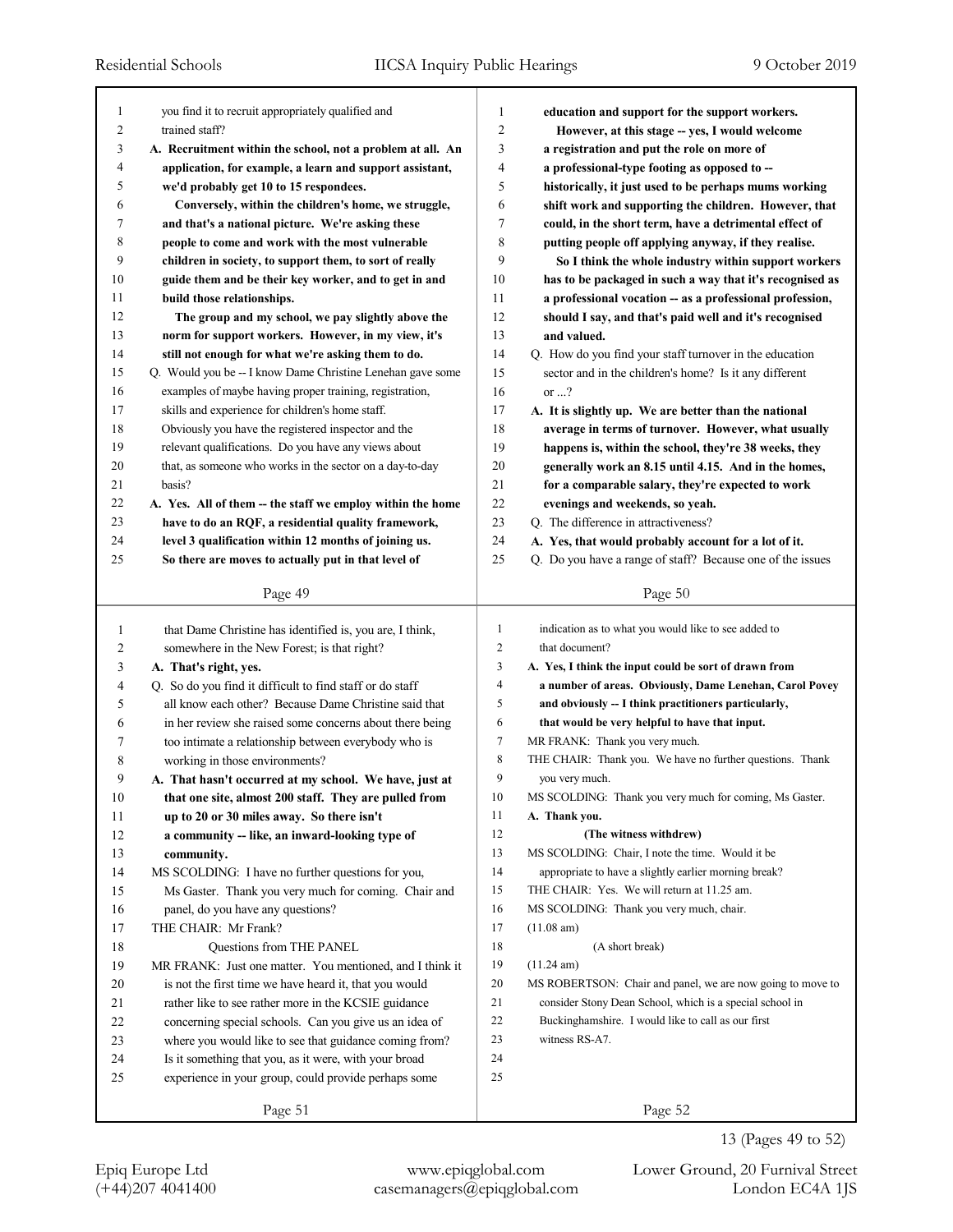| 1                | WITNESS RS-A7 (affirmed)                                    | 1              | be able to manage not to say any of the names, and I am                         |
|------------------|-------------------------------------------------------------|----------------|---------------------------------------------------------------------------------|
| $\boldsymbol{2}$ | Examination by MS ROBERTSON                                 | 2              | going to try and do the same.                                                   |
| 3                | MS ROBERTSON: Good morning, RS-A7. I'm sorry that that's    | 3              | A. Yes.                                                                         |
| 4                | what I will be calling you.                                 | 4              | Q. First of all, I'm going to ask you to confirm your                           |
| 5                | A. That's okay.                                             | 5              | statement. So if you could look at that paper bundle in                         |
| 6                | Q. I know it is slightly odd, but I know you understand the | 6              | front of you, and go to the first tab of it, I'm hoping                         |
| 7                | reasons why. Thank you very much for coming this            | 7              | that you will find your statement there?                                        |
| 8                | morning. I have a couple of things to say to you before     | 8              | A. The first page?                                                              |
| 9                | we start. First of all, we can stop at any time and for     | 9              | Q. Yes. If you go to the back of that document, you should                      |
| 10               | any reason, if you feel the need to stop. I will also       | 10             | see that the signature has been blanked out?                                    |
| 11               | offer you the chance to stop halfway through, so that       | 11             | A. Yes.                                                                         |
| 12               | you know that that is coming.                               | 12             | Q. Can you tell me whether you have at some point signed                        |
| 13               | A. Okay.                                                    | 13             | that statement?                                                                 |
| 14               | Q. Secondly, there is a paper bundle in front of you.       | 14             | A. Yes, I have signed this statement.                                           |
| 15               | A. Yes.                                                     | 15             | Q. Can you confirm that the contents of the statement are                       |
| 16               | Q. But there is also a screen in front of you. If I need    | 16             | true, to the best of your knowledge and belief?                                 |
| 17               | to refer to any documents, I will make sure that they       | 17             | A. Yes, it's true, to the best of my belief.                                    |
| 18               | come up on the screen for you, so that you can see them     | 18             | Q. I'm going to ask you a few questions about yourself and                      |
| 19               | there.                                                      | 19             | your background, to start with.                                                 |
| 20               | A. Okay.                                                    | 20             | A. Okay.                                                                        |
| 21               | Q. Lastly, I am going to ask you to try your best not to    | 21             | Q. First of all, starting from your statement, I see that                       |
| 22               | give the names of any of the children that you were at      | 22             | you have told us that, when you were a child, you were                          |
| 23               | school with.                                                | 23             | thought of as being a child who was naughty and                                 |
| 24               | A. Okay.                                                    | 24             | destructive and attention seeking and having behavioural                        |
| 25               | Q. If it happens, it happens, but I'm hopeful that you will | 25             | difficulties. Is that right?                                                    |
|                  | Page 53                                                     |                | Page 54                                                                         |
|                  |                                                             |                |                                                                                 |
|                  |                                                             |                |                                                                                 |
| 1                | A. Yes.                                                     | $\mathbf{1}$   | information previously stated is subject to your                                |
| 2                | Q. But, in fact, there was more to it than that. When you   | 2              | restriction order dated 29 September 2019.                                      |
| 3                | were 16, you were diagnosed as having ADHD; is that         | 3              | RS-A7, please don't worry.                                                      |
| 4                | right?                                                      | $\overline{4}$ | A. Okay.                                                                        |
| 5                | A. Yes.                                                     | 5              | Q. It happens all the time. Tell us about the schools, but                      |
| 6                | Q. And then, when you were 19, you were diagnosed as being  | 6              | perhaps without mentioning the schools themselves. Just                         |
| 7                | on the Autistic Spectrum Disorder; is that right?           | 7<br>8         | tell us why you moved?                                                          |
| 8<br>9           | A. Autism was recently. It was last year.                   | 9              | A. The first school was mainstream and I was statemented                        |
|                  | Q. It was last year. Now, none of that was known when you   |                | and then I moved to special education.                                          |
| $10\,$<br>11     | were at Stony Dean, obviously?                              | $10\,$<br>11   | Q. Did anyone tell you why you were being moved to                              |
| 12               | A. Not the autism. Only ADHD. No.                           | 12             | a special education school?<br>A. Not at that time, no.                         |
| 13               | Q. So when you were there, you were just seen as being      | 13             |                                                                                 |
| 14               | naughty?<br>A. Yeah, you could say that.                    | 14             | Q. Why did you think you were being moved?<br>A. I wasn't too sure at the time. |
| 15               |                                                             | 15             |                                                                                 |
| 16               | Q. Before you got to Stony Dean, you attended four          | 16             | Q. You weren't too sure? It wasn't clear to you?                                |
| 17               | different primary schools?<br>A. Yes.                       | 17             | A. No.<br>Q. When you moved to Stony Dean, I think that was just part           |
| 18               | Q. Why did you move schools so often?                       | 18             | of your transition from primary school to secondary                             |
| 19               | A. Parents split up when I was young, so then I moved from  | 19             | school; is that right?                                                          |
| 20               | Reading to [redacted]. I started off in [redacted] and      | 20             | A. Yes.                                                                         |
| 21               | then I was statemented, then I went to [redacted] --        | 21             | Q. When you got to Stony Dean, can you remember roughly how                     |
| 22               | MS ROBERTSON: Can I pause you just for a moment and can we  | 22             | many pupils there were at the school?                                           |
| 23               | cut the feed? Please don't worry.                           | 23             | A. About 150.                                                                   |
| 24               | Chair, we can now carry on with proceedings, but            | 24             | Q. Did you find it easy to settle down there when you                           |
| 25               | I would like to remind everyone present that the            | 25             | arrived?                                                                        |

<sup>14 (</sup>Pages 53 to 56)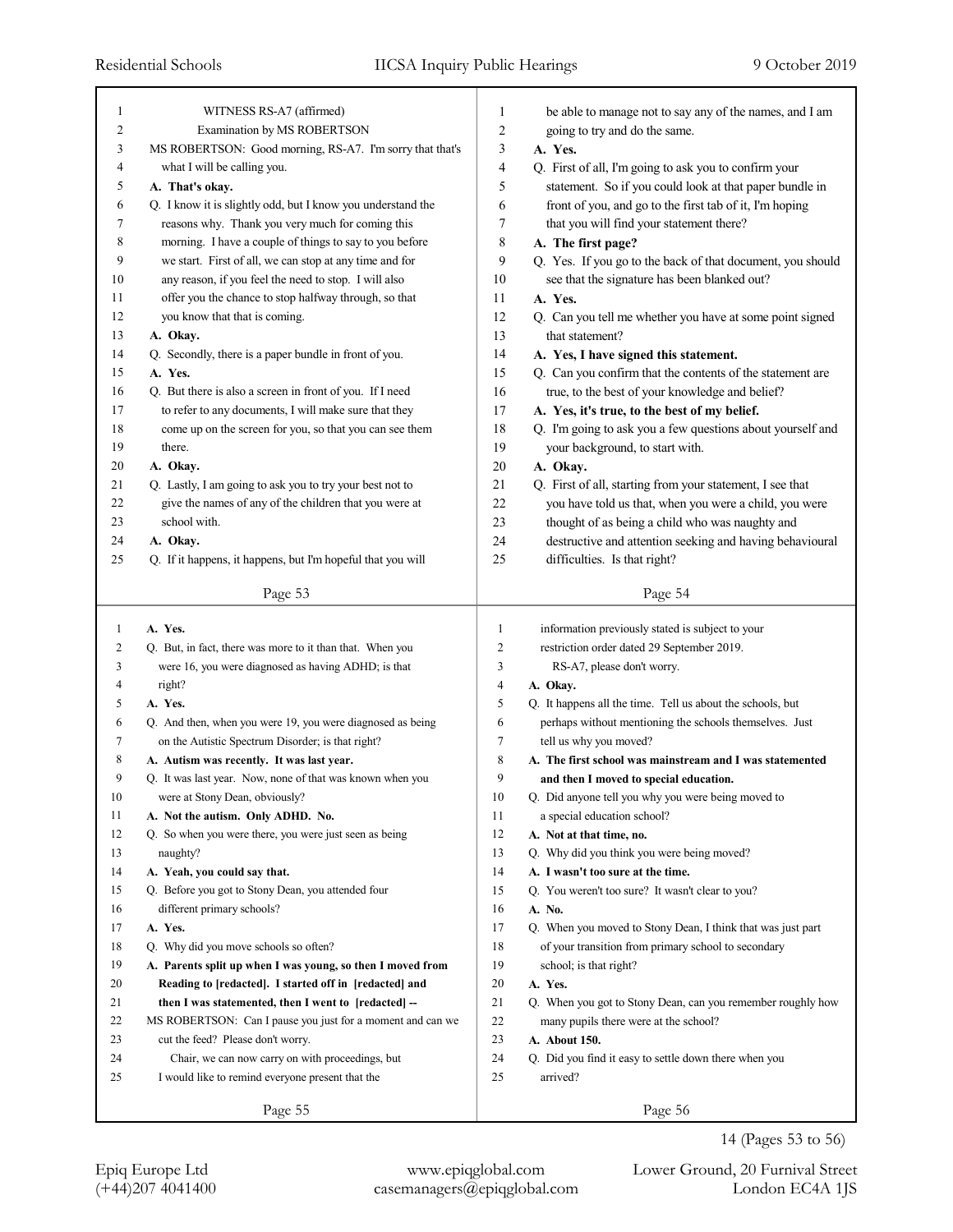| 1      | A. Yeah, I think I did. The first couple of months          | $\mathbf{1}$   | A. Not particularly, no.                                    |
|--------|-------------------------------------------------------------|----------------|-------------------------------------------------------------|
| 2      | I settled in, but -- and then it all changed from there.    | 2              | Q. Again, why not?                                          |
| 3      | Q. Were there any members of staff that you particularly    | 3              | A. I had a lot to do with him because of behaviour and      |
| 4      | liked, who you felt happy to talk to when you arrived?      | $\overline{4}$ | stuff like that.                                            |
| 5      | A. I can't really remember that far. But I think there      | 5              | Q. How did that go?                                         |
| 6      | probably was a few select teachers.                         | 6              | A. Not very well between me and him.                        |
| 7      | Q. Now, the headmaster, you're going to have to tell me how | 7              | Q. Can you remember any of the things that happened?        |
| 8      | to pronounce his name, was Peter Newsholme. Is that how     | 8              | A. Not really off the top of my head, no.                   |
| 9      | you say it?                                                 | 9              | Q. If anything happened that did worry or upset you, or if  |
| 10     | A. Yes, Newsholme.                                          | 10             | you were feeling homesick or anxious, was there any         |
| 11     | Q. Was he someone you felt comfortable talking to?          | 11             | system at Stony Dean for you to go and find someone to      |
| 12     | A. No.                                                      | 12             | help you?                                                   |
| 13     | Q. Why not?                                                 | 13             | A. There was people there, yeah, like Ms Phillips, Ms Dunn, |
| 14     | A. He seemed to be a bit cold and not approachable.         | 14             | you could speak to about things like that.                  |
| 15     | Q. What was the atmosphere of the school like with          | 15             | Q. I want to ask you about Anthony Bulley. His job, when    |
| 16     | Peter Newsholme as headmaster? Was it happy,                | 16             | you were there, was that he was head of care, and you've    |
| 17     | frightening? What was it like?                              | 17             | explained in your statement that that meant that his job    |
| 18     | A. Happy, but you were frightened if you had to go in front | 18             | was to stay and live with the children overnight and to     |
| 19     | of him, if you were sent to him. He was a bit -- well,      | 19             | wake you up in the mornings. Is that right?                 |
| 20     | head teacher.                                               | 20             | A. Yes.                                                     |
| 21     | Q. There was another member of staff, the deputy head,      | 21             | Q. Can you explain to us the layout, a little bit, about    |
| 22     | called Deryck Miller. Do you remember him?                  | 22             | where his bedroom was compared with where the boys          |
| 23     | A. Yes.                                                     | 23             | slept?                                                      |
| 24     | Q. He was the school's child protection coordinator. Was    | 24             | A. So it's a long corridor with the dorms on the left-hand  |
| 25     | he someone that you felt you could talk to?                 | 25             | side, so you'd have one in the corner and then one up       |
|        |                                                             |                |                                                             |
|        | Page 57                                                     |                | Page 58                                                     |
|        |                                                             |                |                                                             |
|        |                                                             |                |                                                             |
| 1      | and then his room would be in the middle of the two         | 1              | your head off the floor and you think he was scared that    |
| 2      | year 7 rooms, and then you'd have year 8 further up.        | $\overline{c}$ | he was going to get caught. So you escaped from him and     |
| 3      | Q. So which boys slept nearest to his bedroom?              | 3              | you went and were sick in his toilet. Once you had got      |
| 4      | A. The year 7.                                              | 4              | out of his grip, you were then able to walk away. Is        |
| 5      | Q. Were they the youngest boys?                             | 5              | that a summary of what happened?                            |
| 6      | A. Yes.                                                     | 6              | A. Yes.                                                     |
| 7      | Q. Why do you think he had the youngest boys nearest to     | 7              | Q. How old were you at the time when that happened?         |
| 8      | him?                                                        | 8              | A. 11/12.                                                   |
| 9      | A. So he could groom them. Easy access.                     | 9              | Q. So would that have been in year 7?                       |
| $10\,$ | Q. We have agreed that I'm going to give a summary of       | $10\,$         | A. Yes.                                                     |
| 11     | the abuse that happened to you, and then you can confirm    | 11             | Q. The next incident happened about a week later, when he   |
| 12     | whether I've got it right?                                  | $12\,$         | came into your room and he raped you in your bed. You       |
| 13     | A. Yes.                                                     | 13             | kicked him off the bed and locked yourself in the toilet    |
| 14     | Q. It began one night when you were feeling unwell, with    | 14             | until he went away; is that right?                          |
| 15     | a sore stomach, and you went to tell Mr Bulley. First,      | 15             | A. Yes.                                                     |
| 16     | he sent you back to your own room, which you shared with    | 16             | Q. Then there was a third incident, when you woke up one    |
| 17     | three other boys. Then he asked you to come into his        | 17             | morning and found your trousers around your ankles and      |
| $18\,$ | room and share his bed, and you said no. So he said you     | $18\,$         | Mr Bulley was waking you up. You're unsure whether          |
| 19     | could sit on the sofa. Once you were inside his room,       | 19             | anything happened, but you think that it did; is that       |
| $20\,$ | he threw you onto the bed. Although you tried to fight      | $20\,$         | right?                                                      |
| $21\,$ | him off, he succeeded in removing your pyjama bottoms       | 21             | A. Yes.                                                     |
| $22\,$ | and masturbating you and performing oral sex on you. In     | $22\,$         | Q. Now, these were the three incidents you told the police  |
| 23     | the course of the struggle, he pinned your hands to the     | $23\,$         | about, but you say in your statement there were many        |
| 24     | floor, so that you couldn't move. The assault ended         | 24             | times you were woken up and you were taken into             |
| $25\,$ | because he heard a noise downstairs and you were banging    | 25             | Mr Bulley's room and raped by him. You say you think it     |
|        | Page 59                                                     |                | Page 60                                                     |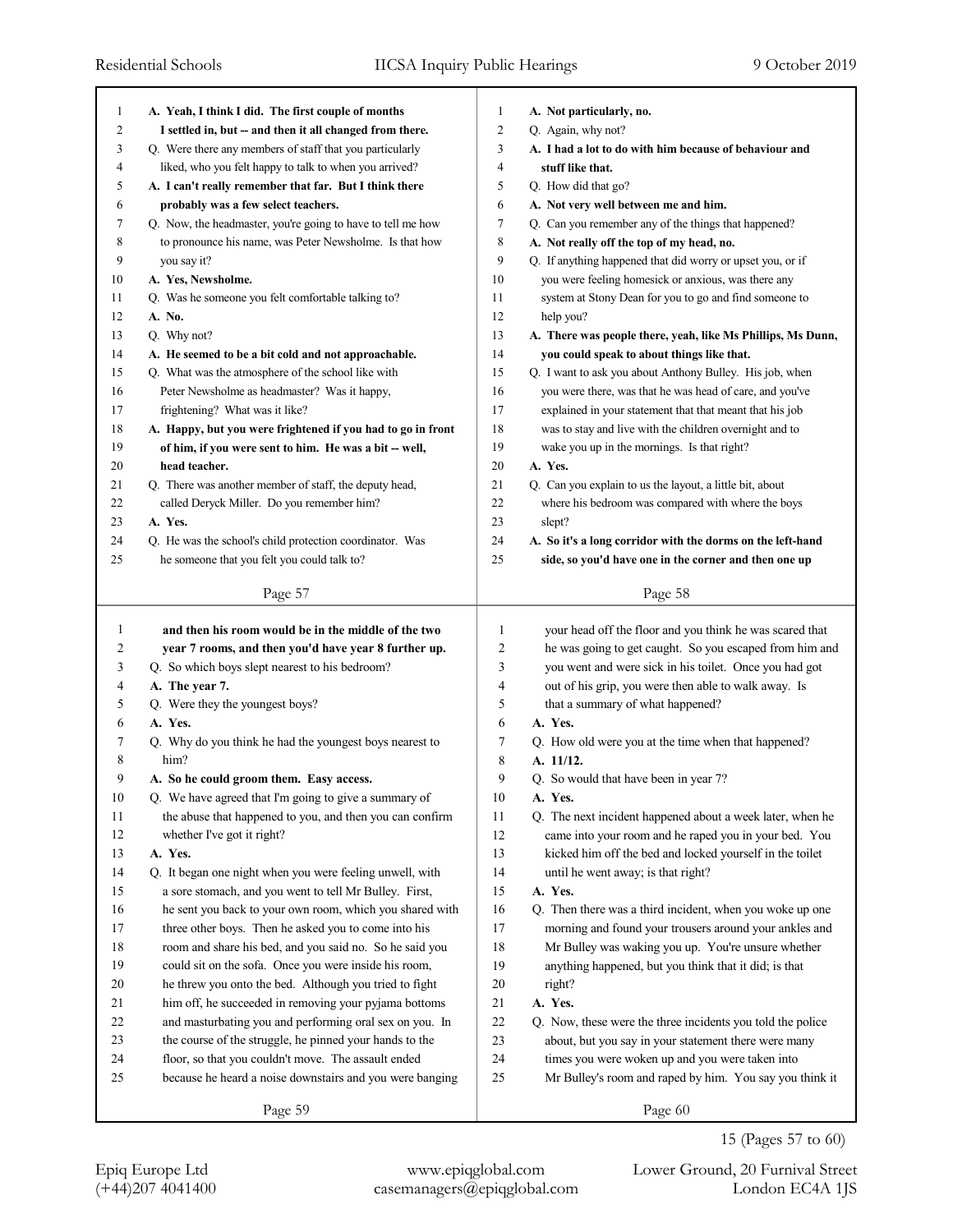| 1           | happened at least 20 times over a period of two years,      | $\mathbf{1}$   | I was close to him because he was head of care and so       |
|-------------|-------------------------------------------------------------|----------------|-------------------------------------------------------------|
| 2           | up to being in year 9. We are going to come on in           | $\overline{2}$ | I saw him every day. The way I answer questions is very     |
| 3           | a minute to the reasons why you didn't feel able to tell    | 3              | literal, I think because of the nature of my learning       |
| 4           | the police about those assaults, but, for the moment,       | $\overline{4}$ | difficulties. So, for example, if, instead of skirting      |
| 5           | I want to clarify that those assaults took place during     | 5              | around the subject, she had asked me straight out if        |
| 6           | the period from year 7 to year 9?                           | 6              | Mr Bulley touched my private parts, then I would have       |
| 7           | A. Yes.                                                     | $\overline{7}$ | told her 'Yes' he did. I am not sure that the teachers      |
| $\,$ 8 $\,$ | Q. So they were going on for about two years?               | 8              | were properly trained to ask me questions in the right      |
| 9           | A. Yes.                                                     | 9              | way or other students. This surprises me, because           |
| 10          | Q. When the abuse began, was there anyone at the school     | 10             | Stony Dean was a special school and so I would have         |
| 11          | whom you initially thought you could tell?                  | 11             | thought that the teachers would have had specialist         |
| 12          | A. Not really.                                              | 12             | training in these sorts of situations. Miss Jeffrey         |
| 13          | Q. You say in your statement that during that two-year      | 13             | meant well but she just didn't ask the right questions      |
| 14          | period, there were some teachers who tried to ask you       | 14             | in the right way."                                          |
| 15          | about it, but they weren't asking the right questions.      | 15             | What would have helped you? What did you need to            |
| 16          | Ralph, I wonder if we could go to INQ004430 009.            | 16             | have been different?                                        |
| 17          | I'm just going to read out from the second line,            | 17             | A. Probably asked privately, in a one-to-one room, not in   |
| 18          | where it starts with "I do think":                          | 18             | a classroom with other students, where that probably did    |
| 19          | "I do think there were definitely some teachers in          | 19             | happen. Like, she used to do food technology, so            |
| 20          | the school that were trying to get us to talk but they      | 20             | I can't remember if it was a question she asked me or if    |
| 21          | weren't asking the right questions. Mrs Jeffrey was one     | 21             | I was with other students at the time. But she did ask      |
| 22          | of them. At some point before the second time Mr Bulley     | 22             | me if something was going on, but maybe I didn't have       |
| 23          | was suspended, she asked me if anything was 'going on'      | 23             | the bottle to say to her then, I don't really -- I can't    |
| 24          | with Bulley, but I said it wasn't. I think the question     | 24             | really remember.                                            |
| 25          | she asked me was if I was close to Mr Bulley, and I said    | 25             | Q. What about -- you've mentioned about training. Do you    |
|             |                                                             |                |                                                             |
|             | Page 61                                                     |                | Page 62                                                     |
| 1           |                                                             |                |                                                             |
|             |                                                             |                |                                                             |
|             | think that they need -- teachers in special schools need    | 1              | Q. Again, in your statement, you say, "There wasn't any     |
| 2           | to be specially trained to know to ask direct questions?    | 2              | kind of investigation with me or other students being       |
| 3           | A. Yes, I think all teachers should be trained.             | 3              | asked questions that I remember". Now, that's right,        |
| 4           | Q. I'm going to talk a bit now about what happened in 2002. | 4              | isn't it --                                                 |
| 5           | Mr Bulley, as you know, was suspended in 2002. Was he       | 5              | A. Yes.                                                     |
| 6           | already abusing you at that point?                          | 6              | Q. -- that nobody came and asked you --                     |
| 7           | A. Yes.                                                     | 7              | A. No.                                                      |
| 8           | Q. So how did you feel when you heard he'd been suspended?  | 8              | Q. -- whether there was anything that you needed to say?    |
| 9           | A. I didn't know what he was suspended for.                 | 9              | A. No-one.                                                  |
| 10          | Q. You say in your statement that you don't know what he    | 10             | Q. So now that you know that he was being interviewed       |
| 11          | was suspended for, but this was something you want now      | 11             | because of an allegation of sexual abuse against a child    |
| 12          | to find out.                                                | 12             | at the school, do you think you should have been            |
| 13          | A. Yes.                                                     | 13             | interviewed?                                                |
| 14          | Q. Can I just clarify, you do now know why he was           | 14             | A. I think so, yes.                                         |
| 15          | suspended?                                                  | 15             | Q. How do you feel about the fact that you were not         |
| 16          | A. Yes, I do know now why.                                  | 16             | interviewed?                                                |
| 17          | Q. Which was because someone else had made an allegation    | 17             | A. Angry, let down.                                         |
| 18          | about him?                                                  | 18             | Q. What difference do you think it might have made?         |
| 19          | A. Yes.                                                     | 19             | A. Could have stopped two more years of abuse.              |
| 20          | Q. But you were obviously not told that at the time?        | 20             | Q. At paragraph 22 of your statement, you go on and you say |
| 21          | A. No:                                                      | 21             | that Mr Bulley, after his suspension, came back to the      |
| 22          | Q. What were your feelings once he was gone from the        | 22             | school "and I continued to be abused". What, if             |
| 23          | school?                                                     | 23             | anything, were you told about him coming back?              |
| 24          | A. I was a lot happier that I could get on with what        | 24             | A. I wasn't told anything.                                  |
| 25          | I needed to do in school. I felt safe.                      | 25             | Q. Did he just appear one day?                              |
|             | Page 63                                                     |                | Page 64                                                     |

<sup>16 (</sup>Pages 61 to 64)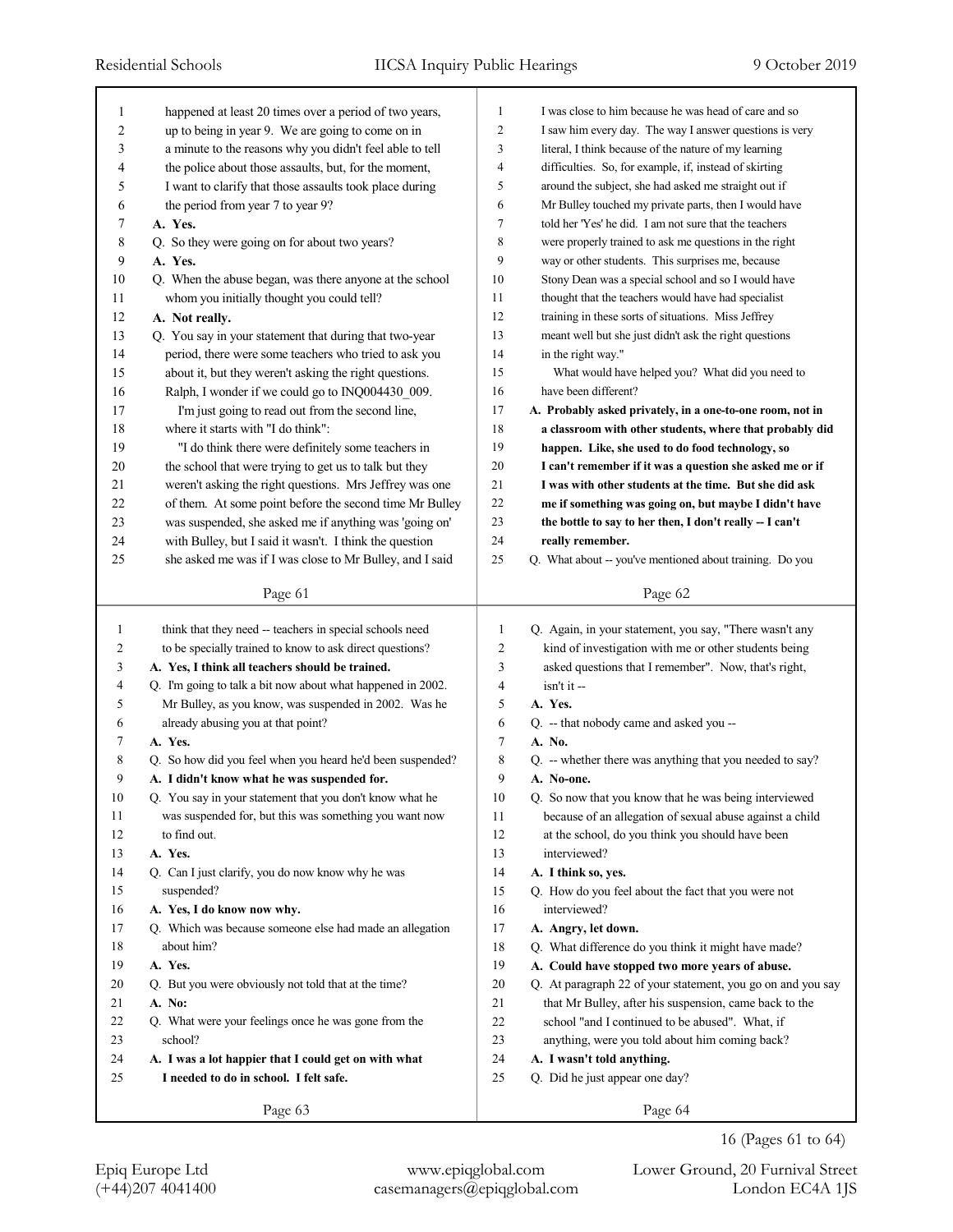| 1              | A. He just appeared, yes.                                                                                          | 1        | headmaster, was replaced as the head teacher by a new                                     |
|----------------|--------------------------------------------------------------------------------------------------------------------|----------|-------------------------------------------------------------------------------------------|
| $\overline{c}$ | Q. I hardly need to ask this question, but how did you feel                                                        | 2        | head teacher, Miss Dichler?                                                               |
| 3              | when you realised he was back?                                                                                     | 3        | A. Yes.                                                                                   |
| 4              | A. Angry. I wanted to leave boarding school. I didn't                                                              | 4        | Q. Miss Dichler was someone that you did feel able to go                                  |
| 5              | want to do it.                                                                                                     | 5        | and talk to about what had happened to you. Can you                                       |
| 6              | Q. One of the things that you have said in your statement                                                          | 6        | tell us what happened to make you go and talk to her?                                     |
| 7              | is:                                                                                                                | 7        | A. So I was sat at dinner at dinner time with a few of my                                 |
| 8              | "That is why I want to understand why he was                                                                       | 8        | close friends, and I said to my best friend at the time,                                  |
| 9              | suspended, as I want to know if my abuse could have been                                                           | 9        | "It happened to me", and he said -- suggested for me to                                   |
| 10             | stopped by the school at this earlier point in time,                                                               | 10       | say something to someone, so I told Miss Dichler.                                         |
| 11             | when he was suspended the first time around."                                                                      | 11       | Q. Did you know, at that time, why Mr Bulley had been                                     |
| 12             | Is that still something that you want to know?                                                                     | 12       | suspended?                                                                                |
| 13             | A. Yes.                                                                                                            | 13       | A. Sort of could put two and two -- you know, two together,                               |
| 14             | Q. Is that something that you would like Buckinghamshire                                                           | 14       | yes.                                                                                      |
| 15             | County Council to be asked?                                                                                        | 15       | Q. Why did you feel able to tell Miss Dichler? What was                                   |
| 16             | A. Yes.                                                                                                            | 16       | different about her?                                                                      |
| 17             | Q. I'm just going to check with you, RS-A7, whether you're                                                         | 17       | A. Someone who I've not really known for very long, female                                |
| 18             | happy to continue, or whether you would like to have                                                               | 18       | and highly approachable.                                                                  |
| 19             | a break at this point in your evidence?                                                                            | 19       | Q. Can you describe what made her approachable?                                           |
| 20             | A. No, I'm more than happy to continue.                                                                            | 20       | A. I think it was the way -- how she took the school, from                                |
| 21             | Q. Are you sure?                                                                                                   | 21       | when she came in. She -- you know, she was a nice                                         |
| 22             | A. Sure.                                                                                                           | 22       | person and she wanted to help and she cared.                                              |
| 23             | Q. We will carry on then. In 2004, there were some further                                                         | 23       | Q. Did she give the school messages about -- I mean, did                                  |
| 24             | allegations against Mr Bulley and he was suspended                                                                 | 24       | she speak to the school about being able to report                                        |
| 25             | again. Quite soon after that, Mr Newsholme, the                                                                    | 25       | things or being able to talk to staff?                                                    |
|                | Page 65                                                                                                            |          | Page 66                                                                                   |
| $\mathbf{1}$   | A. Yeah, I think she did.                                                                                          |          |                                                                                           |
|                |                                                                                                                    |          |                                                                                           |
|                |                                                                                                                    | 1        | more times and I said I thought there were but, by that                                   |
| 2              | Q. Did that make a difference to you?                                                                              | 2        | point in the interview, I was starting to get really                                      |
| 3              | A. Yes.                                                                                                            | 3        | embarrassed. I want the inquiry to understand the                                         |
| 4              | Q. When you went to talk to her with your friend, what did                                                         | 4        | reasons why I felt unable to talk more to the police at                                   |
| 5              | you tell her?                                                                                                      | 5        | that time. The main reason was that my dad was sitting                                    |
| 6              | A. I said I was sexually abused by Anthony Bulley.                                                                 | 6        | in another room watching and listening to the whole                                       |
| 7              | Q. How did she respond?                                                                                            | 7        | interview behind some glass. I knew he was there and                                      |
| 8              | A. Very professional and very caring about the situation;                                                          | 8        | I felt so ashamed and embarrassed. I really didn't want                                   |
| 9              | exactly what I would expect from a head teacher.                                                                   | 9        | to talk about being sexually abused knowing that my dad                                   |
| $10\,$         | Q. She took action, didn't she?                                                                                    | $10\,$   | could hear every word of it. Looking back, I would have                                   |
| 11             | A. Yes.                                                                                                            | 11       | preferred to have been offered someone outside the                                        |
| 12             | Q. She acted on it. She told the police, and you then had                                                          | 12       | family to listen, such as a female social worker.                                         |
| 13<br>14       | a police interview; is that right?                                                                                 | 13       | I think I would have been able to disclose more than                                      |
| 15             | A. Yes.                                                                                                            | 14<br>15 | I actually managed to, had I been given that option."                                     |
| 16             | Q. I have already mentioned that you have said there were<br>about 20 rapes that you did not feel able to tell the | 16       | How old were you when you gave that interview, can                                        |
| 17             |                                                                                                                    | 17       | you remember?<br>A. I would have been 14/15 years old.                                    |
| 18             | police about in your interview, and you've explained<br>about that in your statement. So I'm going to go to        | 18       |                                                                                           |
| 19             | your statement again, if I can. Ralph, it's                                                                        | 19       | Q. Did anybody check with you beforehand who you were<br>comfortable talking in front of? |
| 20             | INQ004430_006. It is paragraph 15. It begins:                                                                      | 20       | A. No.                                                                                    |
| 21             | "I told all of this to the police."                                                                                | 21       | Q. Do you think they should have done?                                                    |
| 22             | Now, that's talking about the three incidents that                                                                 | 22       | A. Yes.                                                                                   |
| 23             | I went through at the beginning. You told those three                                                              | 23       | Q. Do you think that that's something that should be                                      |
| 24             | incidents to the police:                                                                                           | 24       | standard practice --                                                                      |
| 25             | "I remember the police asked me if there were any                                                                  | 25       | A. Yes.                                                                                   |

17 (Pages 65 to 68)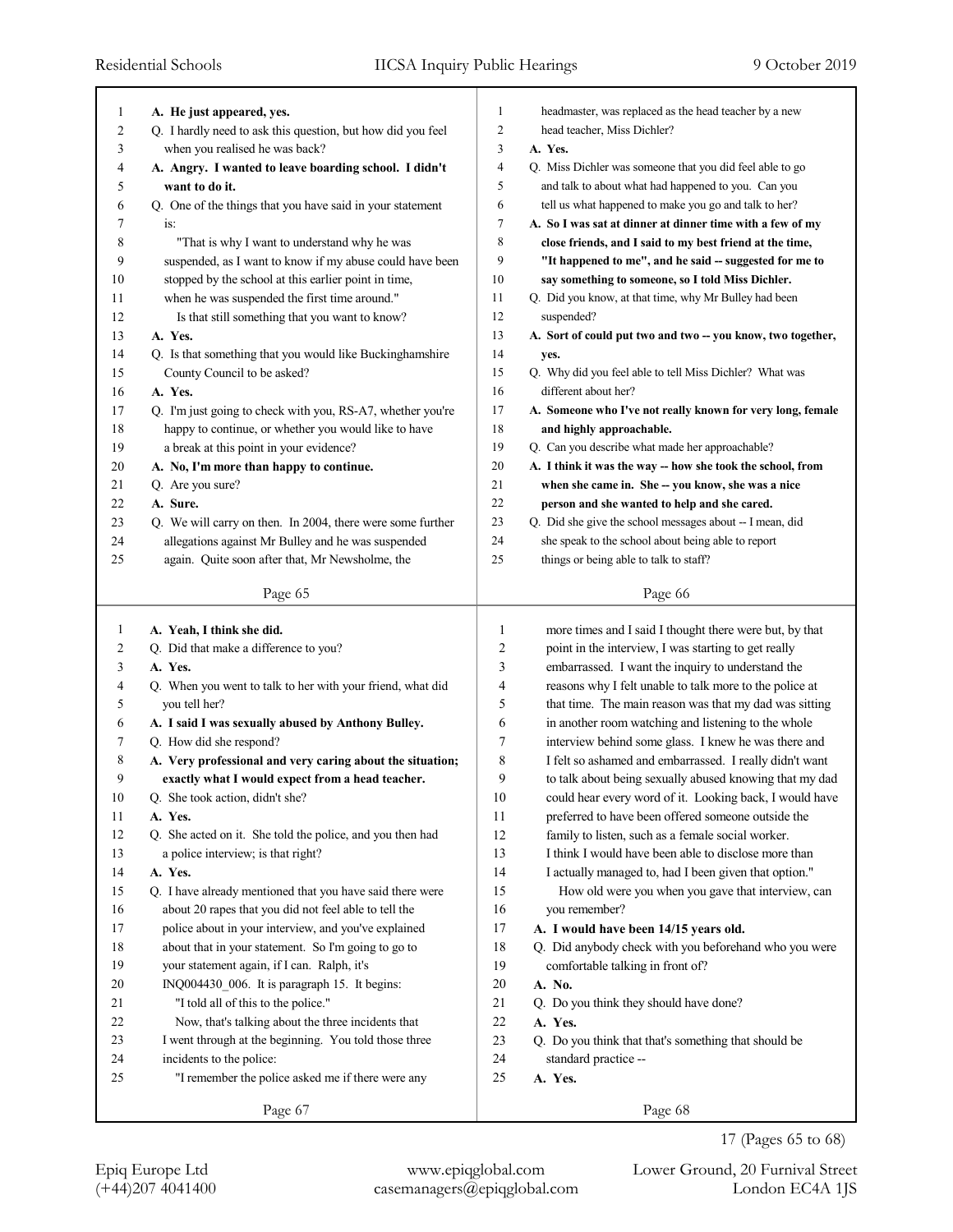| 1              |                                                             |                |                                                             |
|----------------|-------------------------------------------------------------|----------------|-------------------------------------------------------------|
|                | Q. -- for police interviews?                                | 1              | differently?                                                |
| $\overline{2}$ | A. Yes.                                                     | $\overline{2}$ | A. I wouldn't have wanted the camera -- you know, I'm       |
| 3              | Q. Do you think, if you'd had someone else there, you might | 3              | telling you about sexual abuse in front of a camera.        |
| 4              | have been able to say more?                                 | 4              | Things like that just need to be written down. There        |
| 5              | A. Yes.                                                     | 5              | don't need to be video evidence of that. That's how         |
| 6              | Q. You also say in your statement that you don't think the  | 6              | I feel.                                                     |
| 7              | police asked you enough questions and that they didn't      | 7              | Q. Following that police interview, matters were taken      |
| 8              | seem to be trained to deal with your special needs?         | 8              | forward by the Crown Prosecution Service, and you tell      |
| 9              | A. No.                                                      | 9              | us that they never spoke to you. Now, I think you've        |
| 10             | Q. Is that something --                                     | 10             | just said you were 14 or 15 at that time. So maybe it       |
| 11             | A. No.                                                      | 11             | is difficult for them to talk to someone who was still      |
| 12             | $Q. -$ that you think $-$                                   | 12             | a child. Do you think they should have talked to you or     |
| 13             | A. I think they could have done a lot better and asked      | 13             | talked to your parents?                                     |
| 14             | a lot better questions, yes.                                | 14             | A. I think they should have spoken to me as well as my      |
| 15             | Q. So, at that time, would you say there was a need for     | 15             | parents.                                                    |
| 16             | more awareness and training on the part of the police?      | 16             | Q. Would you have wanted that at the time?                  |
| 17             | A. Yes.                                                     | 17             | A. Well, yes, because I was coming up into a young adult,   |
| 18             | Q. Are there any other thoughts that you have about that    | 18             | so I was -- I had my own mind and my own thoughts.          |
| 19             | experience you had of being interviewed? Anything else      | 19             | Q. You have told us that, at one point, you were told that  |
| 20             | that you would have liked to be different?                  | 20             | you were going to have an internal examination to see if    |
| 21             |                                                             | 21             | there was any internal scarring or injuries from the        |
|                | A. I can't really remember too much of the interview, but   | 22             |                                                             |
| 22             | I remember it being almost like a house, sort of, setup     | 23             | abuse that you had described, and you then say that that    |
| 23             | and then a camera right in front of you. It was very        |                | never happened and nobody told you why. Now, that might     |
| 24             | offputting.                                                 | 24             | have been because the CPS didn't tell anyone, or it         |
| 25             | Q. So you would have liked the camera to be done            | 25             | might have been because they told your parents, but your    |
|                | Page 69                                                     |                | Page 70                                                     |
|                |                                                             |                |                                                             |
| 1              | parents didn't tell you. Do you know which of those it      | 1              | to six offences, which were two counts of indecent          |
| 2              | was?                                                        | 2              | assault, two counts of rape of a male under 13, one         |
| 3              | A. I think my parents were holding a lot of it -- well, my  | 3              | count of sexual activity with a male child under 16 and     |
| 4              | dad was holding information back from me.                   | 4              | one count of causing or inciting a male child under 16      |
| 5              | Q. Is that the sort of thing that you think the CPS should  | 5              | to engage in sexual activity. So those were the six         |
| 6              | have talked to you about directly?                          |                |                                                             |
|                |                                                             | 6              | things that he pleaded guilty to. The other 11 charges      |
| 7              | A. I think so, yes, because it was dealing with me, not my  | 7              | were left to lie on the file. I want to check that you      |
| 8              | dad.                                                        | 8              | and I understand the same thing by that phrase, that        |
| 9              | Q. Is there anything else that you would have liked the CPS | 9              |                                                             |
|                | to do differently?                                          |                | that means that they were never aired properly in court     |
| 10<br>11       |                                                             | $10\,$         | and they were never decided on; is that right?<br>A. Yes.   |
| 12             | A. Not what I'm aware of, no.                               | 11             |                                                             |
| 13             | Q. Can I just go back and ask one other question about the  | 12             | Q. So they remain undecided?<br>A. Yes.                     |
|                | police interview. I'm sorry, I had moved on.                | 13             |                                                             |
| 14             | A. That's okay.                                             | 14             | Q. In relation to his assaults on you, he pleaded guilty to |
| 15             | Q. It is just one last thing. You were talking about it     | 15             | an indecent assault of you, but he did not plead guilty     |
| 16             | being difficult to have the camera in your face and that    | 16             | to rape of you; is that right?                              |
| 17             | these things should be written down. Did the police,        | 17             | A. Yes, that's correct.                                     |
| 18             | during the interview, ask you whether you would rather      | 18             | Q. So one of the charges that was left to lie on the file,  |
| 19             | do a written statement?                                     | 19             | was one of those charges an allegation of rape of you?      |
| $20\,$         | A. No.                                                      | 20             | A. Yes.                                                     |
| 21             | Q. The decision of the Crown Prosecution Service was that   | 21             | Q. So that was never decided on?                            |
| 22             | they took the case to trial, as you know.                   | 22             | A. Never decided, no.                                       |
| 23             | A. Yes.                                                     | 23             | Q. You have said you didn't give evidence or attend the     |
| 24             | Q. In 2005, Mr Bulley was charged with 17 offences          | 24             | trial. Did you want to?                                     |
| 25             | altogether. Now, as I understand it, he pleaded guilty      | 25             | A. I would have liked to, yes.                              |
|                | Page 71                                                     |                | Page 72                                                     |

<sup>18 (</sup>Pages 69 to 72)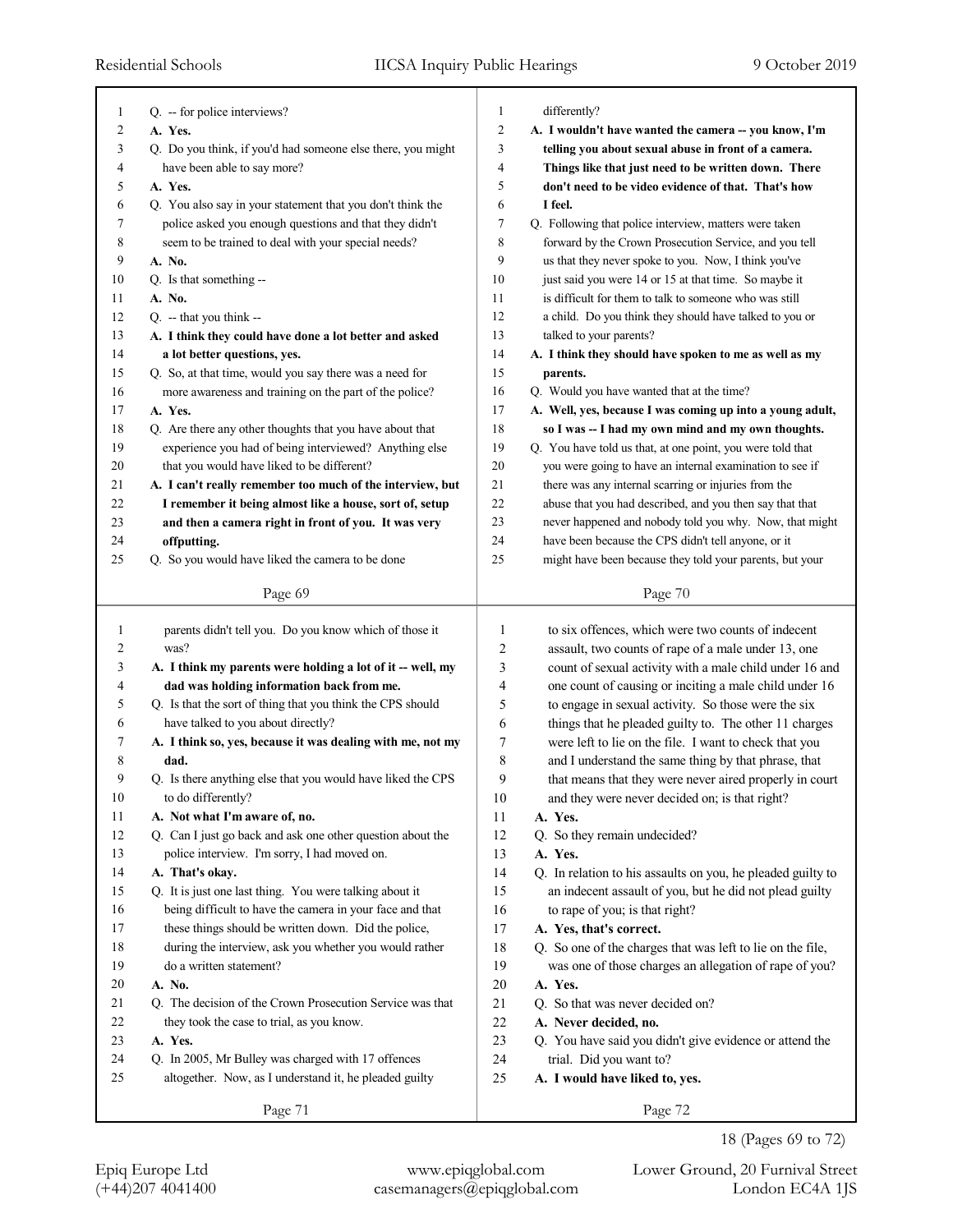| 1      | Q. Did anyone ask you whether you wanted to go?             | $\mathbf{1}$   | Q. Did the other children at school know what had happened  |
|--------|-------------------------------------------------------------|----------------|-------------------------------------------------------------|
| 2      | A. No.                                                      | $\overline{2}$ | to you, because of the convictions?                         |
| 3      | Q. How do you feel about it now, that you didn't attend the | 3              | A. I'm not aware of it. I'm not too sure, no.               |
| 4      | trial?                                                      | 4              | Q. Did Buckinghamshire County Council offer you a change of |
| 5      | A. Quite angry.                                             | 5              | school?                                                     |
| 6      | Q. How do you feel now about the fact that the allegation   | 6              | A. No.                                                      |
| 7      | of rape was never decided on, in your case?                 | 7              | Q. But you think they should have?                          |
| 8      | A. Still angry about it.                                    | 8              | A. I think they should have done, yes.                      |
| 9      | Q. There is another aspect to all of this, which is the     | 9              | Q. Ralph, can you go to _012 of that same document, please. |
| 10     | support and help that you needed as a result of what had    | 10             | What Buckinghamshire did do was they provided you with      |
| 11     | happened to you. I think it is fair to say that you         | 11             | some group counselling, which you make clear was not        |
| 12     | were not very satisfied with the response of                | 12             | right for you. If you go to paragraph 41, please. You       |
| 13     | Buckinghamshire County Council in terms of helping you      | 13             | say:                                                        |
| 14     | through your experience; is that fair?                      | 14             | "I had 13 weeks' counselling in [somewhere]. It was         |
| 15     | A. Yes, that is fair.                                       | 15             | group counselling. I wasn't told who had arranged           |
| 16     | Q. One of the things you've said is that you think you      | 16             | counselling, but I think it was Buckinghamshire County      |
| 17     | should have been taken out of Stony Dean school; is that    | 17             | Council who arranged it. I was at college by this           |
| 18     | right?                                                      | 18             | point."                                                     |
| 19     | A. Yes.                                                     | 19             | Can I just pause there and ask you, how old were you        |
| 20     | Q. Why do you think that was important?                     | 20             | when the counselling happened?                              |
| 21     | A. So I could carry on with my education and try and move   | 21             | A. 16.                                                      |
| 22     | on from there. Maybe being still in that school wasn't      | 22             | Q. There had obviously been a gap before the counselling    |
| 23     | the best thing for me -- memories, thoughts, still the      | 23             | was arranged?                                               |
| 24     | same teachers, it wasn't good for me. I remember having     | 24             | A. Yes.                                                     |
| 25     | some time away from school because of it all.               | 25             | Q. "There was one male and one female counsellor present.   |
|        | Page 73                                                     |                | Page 74                                                     |
|        |                                                             |                |                                                             |
|        |                                                             |                |                                                             |
| 1      | The counselling took place at [a location] in               | $\mathbf{1}$   | of my age and where I was in my life, and I was being       |
| 2      | a conference room. It was a group counselling session       | 2              | a bit of an idiot, but I probably would have accepted       |
| 3      | with other pupils from the school. There were about ten     | 3              | it, and it probably would have helped me.                   |
| 4      | boys there. It was absolutely useless. There was no         | 4              | Q. You mention in your statement -- sorry, before I go on   |
| 5      | way I was going to talk about my sexual abuse in a group    | 5              | to that, can I just ask, did they offer you any other       |
| 6      | counselling session full of other boys. None of us          | 6              | form of support?                                            |
| 7      | really said anything. It was no benefit at all and, if      | 7              | A. No.                                                      |
| 8      | anything, just made me feel worse, because it was           | 8              | Q. Any referrals to any support agencies, or anything like  |
| 9      | embarrassing to have to go and sit with other boys and      | 9              | that?                                                       |
| $10\,$ | wonder if they had been abused as well. It just             | $10\,$         | A. No.                                                      |
| 11     | confused me even more and left me feeling more angry and    | 11             | Q. So that offer of group counselling must have been, what, |
| 12     | upset. I attended most of the sessions arranged but         | 12             | a year and a bit after the event?                           |
| 13     | hated them."                                                | 13             | A. Yes.                                                     |
| 14     | What do you think Buckinghamshire County Council            | 14             | Q. That was the sum total?                                  |
| 15     | should have offered you by way of counselling?              | 15             | A. Yes.                                                     |
| 16     | A. One to one, not group, and asked me what I wanted; not   | 16             | Q. You have also mentioned in your statement that you were  |
| 17     | offer what they think I should have. They should have       | 17             | not offered an apology. Who do you think should have        |
| 18     | asked, "How can we help you? Can we give you one-to-one     | 18             | apologised?                                                 |
| 19     | counselling? We can do this, we can do that". There         | 19             | A. The school should have apologised and Buckinghamshire    |
| 20     | was nothing. Just that.                                     | 20             | County Council should have done as well.                    |
| 21     | Q. Do you think one-to-one counselling would have helped    | 21             | Q. Can you just explain to us why an apology would help?    |
| 22     | you?                                                        | 22             | A. More for the fact of the school and the council know --  |
| 23     | A. I think, yes, it would have done.                        | 23             | you know, acknowledging they have made a mistake and,       |
| 24     | Q. Was it something that you wanted at the time?            | 24             | you know, apologising for their mess-up.                    |
| 25     | A. I probably wouldn't have wanted it at the time, because  | 25             | Q. Is there anything else that you think the council should |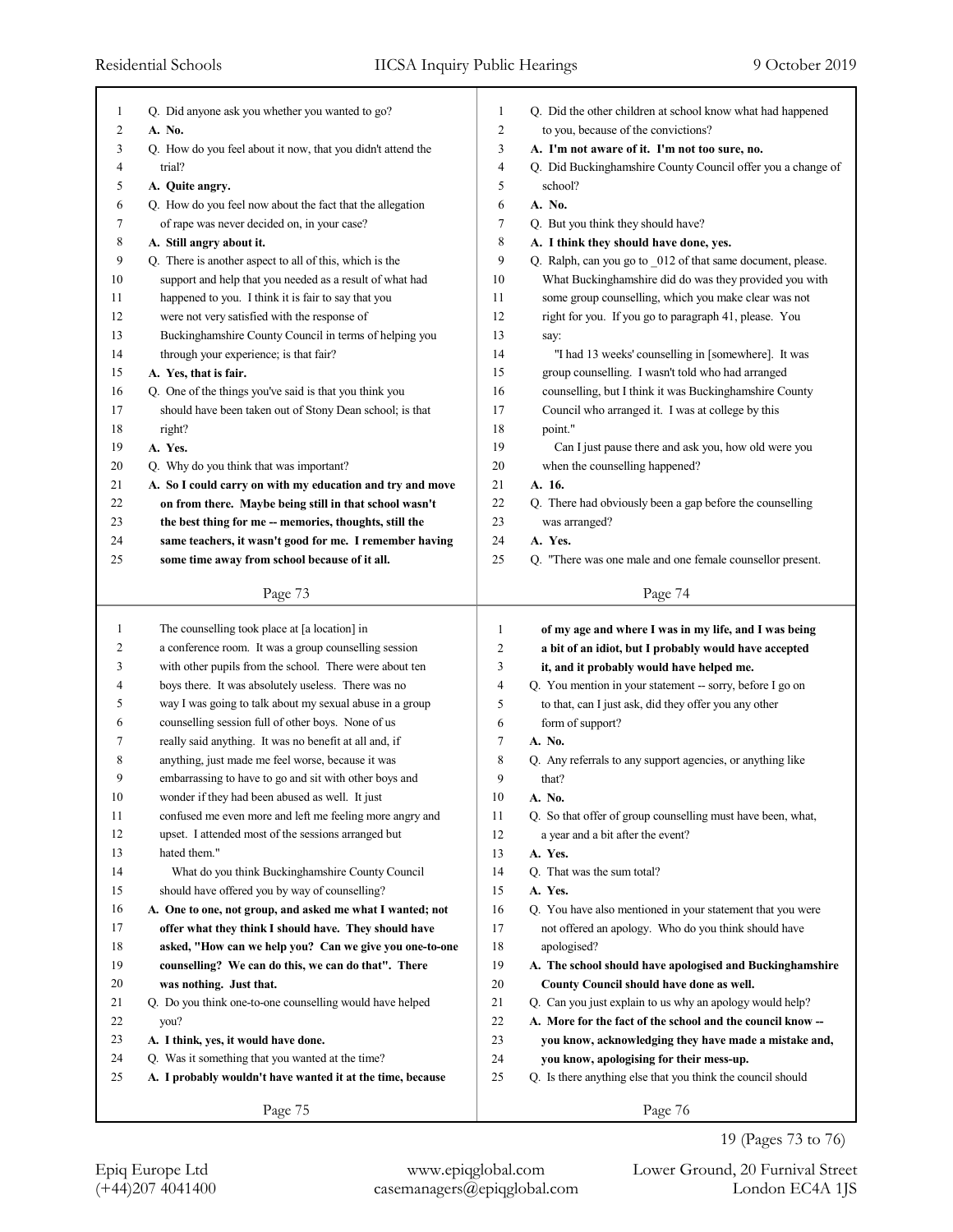| $\mathbf{1}$ | have done?                                                  | $\mathbf{1}$   | with an independent psychologist or psychiatrist            |
|--------------|-------------------------------------------------------------|----------------|-------------------------------------------------------------|
| 2            | A. Never employed Anthony Bulley and done proper security   | $\overline{2}$ | somewhere not at the school, but in a safe place, once      |
| 3            |                                                             | 3              | a year to check that everything is okay. Do you think       |
|              | checks on him and not let the head of care and the          |                |                                                             |
| 4            | deputy head do what they done, cover it up.                 | 4              | it needs to be a psychologist or psychiatrist, or could     |
| 5            | Q. Do you want to say any more about what you say they did? | 5              | it be someone else, as long as they are independent?        |
| 6            | A. Miller should have stayed, not -- you know, should have  | 6              | A. Yes, it could be anyone, if they're independent.         |
| 7            | suspended Bulley when he had his suspicions, not tried      | $\tau$         | Q. It could be a social worker, for example?                |
| 8            | covering it up, like he did; doing investigations before    | 8              | A. Yes.                                                     |
| 9            | they even should have started, because -- I can go on       | 9              | Q. We have heard about somebody in the residential school   |
| 10           | with them.                                                  | 10             | sector called an Independent Listener. The Independent      |
| 11           | Q. Most of the matters that you wanted to raise in your     | 11             | Listener tends to go into the school. Tell us why you       |
| 12           | statement we have covered, but one thing that you have      | 12             | think it's important that this happen away from the         |
| 13           | raised is that you think that CCTV should be installed      | 13             | school?                                                     |
| 14           | in corridors at special schools. Can you explain to us      | 14             | A. Because you're not feeling like you're in school, so you |
| 15           | why you recommend that?                                     | 15             | haven't got the pressure. You're more -- I would have       |
| 16           | A. Because if there was cameras in them corridors, he       | 16             | felt more open to speak to someone outside of school        |
| 17           | wouldn't have been able to do that.                         | 17             | about school than inside of school.                         |
| 18           | Q. You've also --                                           | 18             | Q. What has been the impact on you of your experiences at   |
| 19           | A. At least, if there is allegations of the crime what he   | 19             | Stony Dean School?                                          |
| 20           | done, there's evidence of children going in and out of      | 20             | A. Since I've left school, it's made my adult life very,    |
| 21           | his room, there's times -- you know, it's proof, then,      | 21             | very difficult. I find it difficult to keep                 |
| 22           | it's hard core evidence, you know. What's a camera in       | 22             | relationships and friendships. I'm quite hard work most     |
| 23           | a corridor to protect children? It's nothing.               | 23             | of the time. I need still, today, quite a bit of            |
| 24           | Q. Thank you. You have also raised the suggestion that      | 24             | support to get myself through daily challenges. But         |
| 25           | children in special schools should have an appointment      | 25             | I seem to be doing okay.                                    |
|              |                                                             |                |                                                             |
|              | Page 77                                                     |                | Page 78                                                     |
|              |                                                             |                |                                                             |
|              |                                                             |                |                                                             |
| $\mathbf{1}$ | Q. I've covered most of the issues that your statement      | $\mathbf{1}$   | THE CHAIR: Yes.                                             |
| 2            | raises. Is there anything else that you want the            | $\overline{c}$ | $(12.02 \text{ pm})$                                        |
| 3            | inquiry to know about what you think or how you feel?       | 3              | (A short break)                                             |
| 4            | A. I'm just frustrated with it all now, and I just hope it  | $\overline{4}$ | $(12.07 \text{ pm})$                                        |
| 5            | never happens to any other school in this country,          | 5              | MS ROBERTSON: Thank you, chair and panel. I now call        |
| 6            | because no children in school should go to school and be    | 6              | Richard Nash from Buckinghamshire County Council.           |
| 7            | sexually abused. It should be safe for them to have         | 7              | MR RICHARD NASH (sworn)                                     |
| 8            | their education and not to be abused.                       | $\,$ 8 $\,$    | Examination by MS ROBERTSON                                 |
| 9            | MS ROBERTSON: Thank you very much, RS-A7. If you just stay  | 9              | MS ROBERTSON: Mr Nash, thank you very much for coming.      |
| $10\,$       | there for a moment, please.                                 | $10\,$         | Before we start, I've got one or two things to say to       |
| 11           | Chair and panel, do you have any questions?                 | 11             | you. First of all, this is not a memory test. You have      |
| 12           | THE CHAIR: No, we don't have any questions, but on behalf   | 12             | papers with you and you may have notes that you have        |
| 13           | of the panel, I'd like to thank you very much for           | 13             | made or other documents that you want to refer to, and      |
| 14           | telling us about your experiences, and particularly your    | 14             | that is absolutely fine. Please feel free to refer to       |
| 15           | evidence has been helpful in helping us understanding       | 15             | any such documents.                                         |
| 16           | how the institutions could better protect children and      | 16             | Secondly, we can stop at any time and for any               |
| 17           | how they should respond in these awful circumstances.       | 17             | reason, so please let me know if you need to do that.       |
| 18           | Thank you.                                                  | 18             | Thirdly, there is a paper bundle in front of you.           |
| 19           | A. Thanks.                                                  | 19             | There is also a screen. Any document that I am going to     |
| 20           | (The witness withdrew)                                      | 20             | ask you about will be in your bundle, but will also come    |
| 21           | MS ROBERTSON: Chair, I wonder if we could just have a short | 21             | up on the screen, to make it easy to find.                  |
| 22           | break to allow this witness to leave safely and to open     | 22             | Lastly, I am going to ask you to try not to mention         |
| 23           | the court again?                                            | 23             | the names of any of the children that we are talking        |
| 24           | THE CHAIR: Yes.                                             | 24             | about, but to use the ciphers instead.                      |
| 25           | MS ROBERTSON: Five minutes?                                 | 25             | Can I first of all take you to your own statement,          |
|              | Page 79                                                     |                | Page 80                                                     |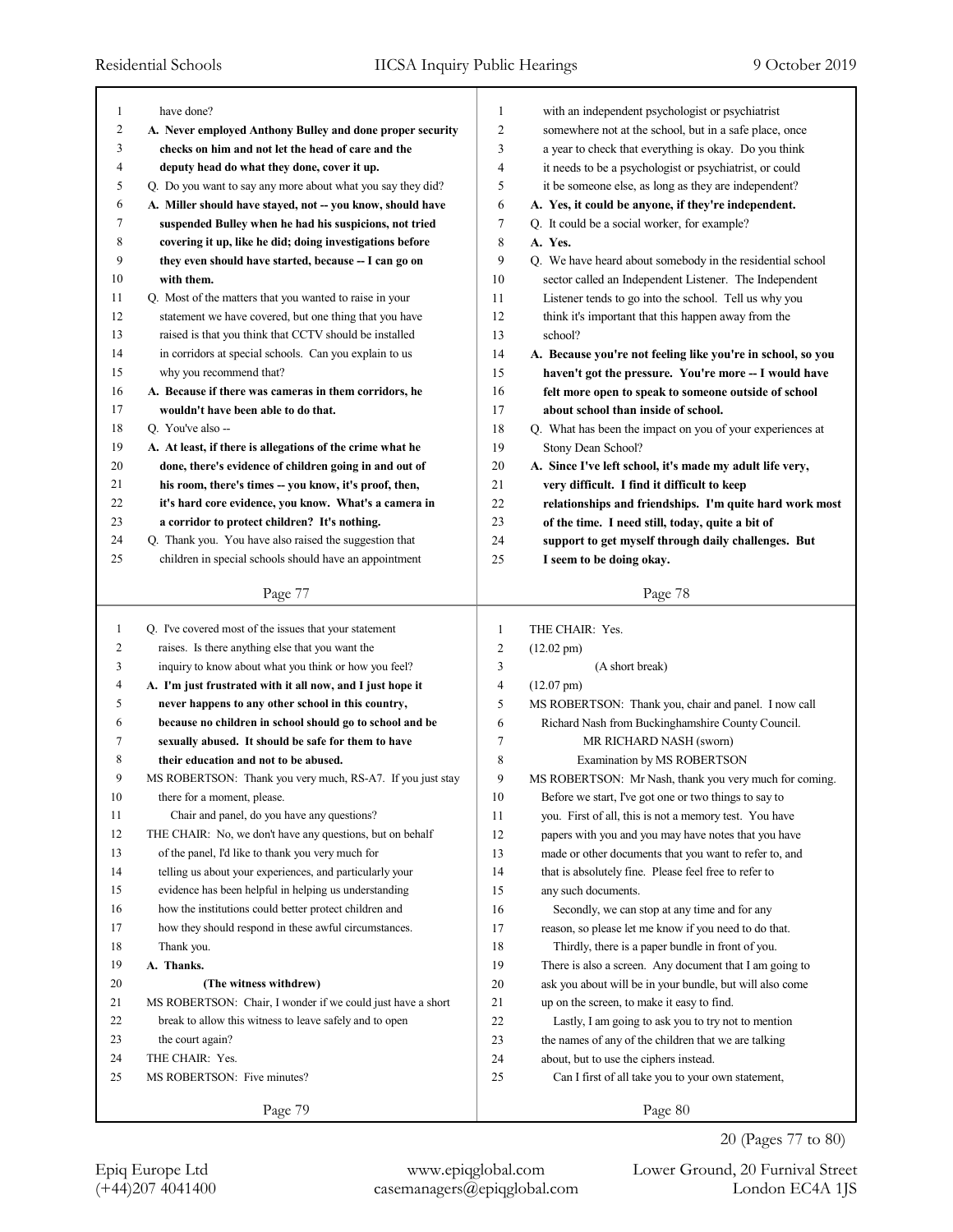| 1      | which is at tab 1 in the bundle in front of you. Have                               | on child protection plans and child in need plans.<br>1                   |  |
|--------|-------------------------------------------------------------------------------------|---------------------------------------------------------------------------|--|
| 2      | you got it?                                                                         | $\overline{c}$<br>Q. Can I just ask you to keep your voice up, thank you. |  |
| 3      | A. I have, yes.                                                                     | 3<br>I can hear you, but only just.                                       |  |
| 4      | Q. Can you turn to the end? You should find there your                              | 4<br>A. Thank you.                                                        |  |
| 5      | signature has been blanked out.                                                     | 5<br>Q. In terms of education, how does that come within your             |  |
| 6      | A. Yes.                                                                             | 6<br>ambit?                                                               |  |
| 7      | Q. Can you confirm that you have signed that statement?                             | 7<br>A. So I work with colleagues from education. They're in              |  |
| 8      | A. I can, yes.                                                                      | 8<br>the same directorate as myself. In order for the                     |  |
| 9      | Q. Are the contents of the statement true, to the best of                           | 9<br>service to ensure that vulnerable children and young                 |  |
| 10     | your knowledge and belief?                                                          | 10<br>people in Buckinghamshire are safe and safeguarded, that            |  |
| 11     | A. They are.                                                                        | 11<br>requires significant joint work with schools, with                  |  |
| 12     | Q. Thank you very much. Can I start by asking you a little                          | 12<br>colleagues from education and within the county council,            |  |
| 13     | bit about yourself and your role. So you are                                        | 13<br>and other partner agencies.                                         |  |
| 14     | Richard Nash, and you are the service director for                                  | 14<br>Q. How long have you been in that post?                             |  |
| 15     | children's social care at Buckinghamshire County                                    | 15<br>A. Since April 2018.                                                |  |
| 16     | Council; is that right?                                                             | 16<br>Q. Very briefly, what was your background before?                   |  |
| 17     | A. That's correct, yes.                                                             | 17<br>A. In local authority children's services primarily, so,            |  |
| 18     | Q. What does that entail?                                                           | 18<br>before that, I was an assistant director in a London                |  |
| 19     | A. So I report directly to the executive director for                               | 19<br>borough and prior to that I was an Ofsted inspector.                |  |
| 20     | Children's Services and I'm also -- I'm in a directorate                            | 20<br>Q. You have come today to talk to us about events that              |  |
| 21     | with education colleagues and children's social care                                | 21<br>happened in Stony Dean School in Buckinghamshire. Can               |  |
|        |                                                                                     | 22                                                                        |  |
| 22     | colleagues. I'm responsible for the statutory social                                | you perhaps begin by telling us a little bit about the                    |  |
| 23     | work teams in Buckinghamshire Council, so that means all                            | 23<br>school. How many pupils does it have currently?                     |  |
| 24     | the child protection teams, the out-of-hours service,                               | 24<br>A. I haven't got --                                                 |  |
| 25     | services for looked-after children, services to children                            | 25<br>Q. Approximately.                                                   |  |
|        | Page 81                                                                             | Page 82                                                                   |  |
|        |                                                                                     |                                                                           |  |
|        |                                                                                     |                                                                           |  |
| 1      | A. I haven't got that information in front of me, but I can                         | 1<br>A. It is.                                                            |  |
| 2      | get it for you.                                                                     | 2<br>Q. It is a maintained school; is that right?                         |  |
| 3      | Q. Is it a big school, are there hundreds of children, tens                         | 3<br>A. That's right.                                                     |  |
| 4      | of children?                                                                        | 4<br>Q. As such, it's the governing body that's responsible for           |  |
| 5      |                                                                                     | 5<br>ensuring that the school is compliant with legislation;              |  |
| 6      | A. No, there's -- I think there's approximately 200<br>children who use the school. | 6<br>is that correct?                                                     |  |
| 7      |                                                                                     |                                                                           |  |
|        | Q. Do you know what -- it is a special school; is that                              | 7<br>A. It's a combination of responsibilities from the                   |  |
| 8<br>9 | right?                                                                              | 8<br>governing body, the head teacher and the local<br>9                  |  |
|        | A. That's right.                                                                    | authority.                                                                |  |
| 10     | Q. What sort of children does it cater for? What are their                          | 10<br>Q. I know from your statement that, since 2006,                     |  |
| 11     | needs?                                                                              | 11<br>Buckinghamshire County Council have had a body called               |  |
| 12     | A. A range of needs of children who have Education Health                           | 12<br>the Safeguarding Advisory Service, and I am going to ask            |  |
| 13     | and Care Plans so that they -- they have an assessed                                | 13<br>you about that in more detail later on, but does that               |  |
| 14     | need through that process, and it's been agreed that                                | 14<br>have a role in ensuring compliance in a school such as              |  |
| 15     | that's the right environment to meet their educational                              | 15<br>Stony Dean?                                                         |  |
| 16     | needs.                                                                              | 16<br>A. Yes, it has a more direct role, but it is -- it has to           |  |
| 17     | Q. Is it a fairly wide spectrum of need? Does it go from                            | 17<br>be a shared responsibility for everybody.                           |  |
| 18     | the less severe right up to very severe need, or not?                               | 18<br>Q. So in terms of responsibility for recruitment, the               |  |
| 19     | A. I think the school themselves would say they have pupils                         | 19<br>governing body appoints the staff, apart from the head              |  |
| 20     | of a wide variety of need.                                                          | 20<br>teacher; is that correct?                                           |  |
| 21     | Q. I think that it is no longer a boarding school; is that                          | 21<br>A. Yes.                                                             |  |
| 22     | correct?                                                                            | $22\,$<br>Q. But the contract of employment remains with the local        |  |
| 23     | A. That's correct.                                                                  | 23<br>authority?                                                          |  |
| 24     | Q. We will come on to the reasons for that in due course.                           | 24<br>A. Yes.                                                             |  |
| 25     | It is currently day school only?                                                    | 25<br>Q. So the local authority remains the employer, even                |  |
|        | Page 83                                                                             | Page 84                                                                   |  |

21 (Pages 81 to 84)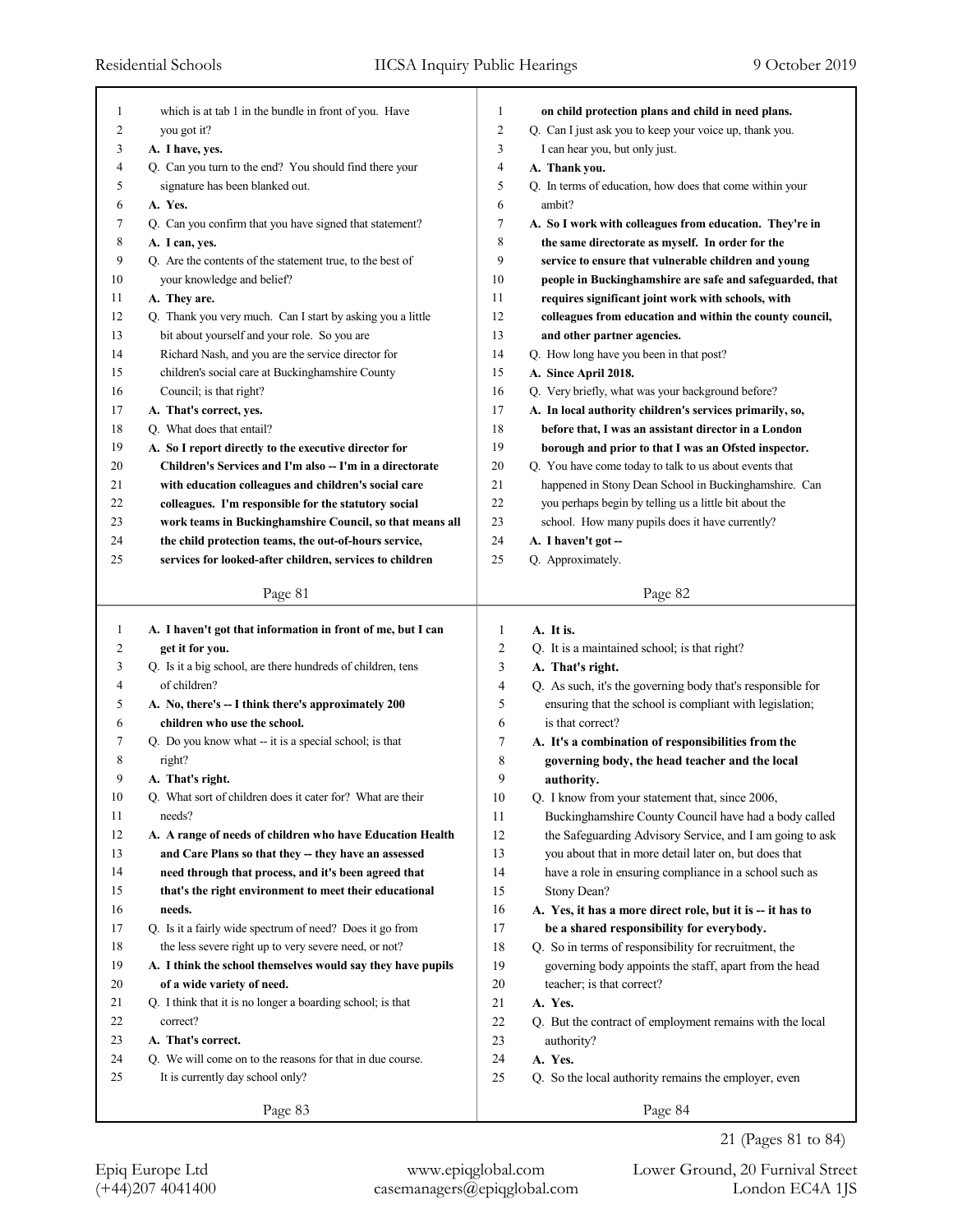| 1            | although the board of governors appoint the staff?         | 1              | Deryck Miller, who were the former head and deputy head     |
|--------------|------------------------------------------------------------|----------------|-------------------------------------------------------------|
| 2            | A. Yes, it's a delegated responsibility to the governors   | 2              | respectively of Stony Dean.                                 |
| 3            | and the head teacher, depending upon the designation of    | 3              | Both men were found guilty by the General Teaching          |
| 4            | the staff member being appointed.                          | 4              | Council of unacceptable professional misconduct, based      |
| 5            | Q. What about the head? Who appoints the head?             | 5              | on a series of failures in the discharge of their           |
| 6            | A. The governors, but also the local authority have a role | 6              | duties. I want to look at some of those failures as         |
| 7            | in that as well.                                           | 7              | they have been specified by the General Teaching            |
| 8            | Q. What is the local authority's role?                     | 8              | Council.                                                    |
| 9            | A. Mainly advisory.                                        | 9              | So looking at that page, at the top of that page in         |
| 10           | Q. That's the case now. Has that always been the case?     | 10             | bold type we have what is an allegation, and the            |
| 11           | A. I'm unsure of the past, in that respect.                | 11             | allegation against Mr Newsholme here is an allegation of    |
| 12           | Q. I'm going to start looking at the past now, in a very   | 12             | failing to ensure that the school properly contacted on     |
| 13           | specific case in relation to the recruitment of            | 13             | and managed child protection issues and concerns            |
| 14           | a teacher called Anthony Bulley, whom we have heard        | 14             | including:                                                  |
| 15           | about this morning from RS-A7.                             | 15             | "(a) a failure in 1995 to follow up a reference in          |
| 16           | A. Yes.                                                    | 16             | support of Mr Bulley's application for employment, which    |
| 17           | Q. Now, Bulley taught at Stony Dean from 1995 to 2005. I'm | 17             | contained a reference to a child protection issue."         |
| 18           | going to do this slightly oddly -- I hope you will         | 18             | So this is all about a reference that we are going          |
| 19           | forgive me -- but I'm going to start at the end of         | 19             | to have to look at, but if we go down to the bottom of      |
| 20           | the story and then go back to the beginning because        | 20             | that page, the third paragraph from the bottom, it's the    |
| 21           | I think it makes it clearer what actually happened. Can    | 21             | second of those two paragraphs, at the bottom of that       |
| 22           | I start -- Ralph, could you get us DFE001810_042. This     | 22             | paragraph it says:                                          |
| 23           | is a decision of the General Teaching Council for          | 23             | "Mr Newsholme failed to seek clarification of               |
| 24           | England from 2008. It is the outcome of a disciplinary     | 24             | the child protection issue, he made no contact with the     |
| 25           | hearing in relation to Mr Graham Newsholme and             | 25             | author of the reference (the principal of                   |
|              | Page 85                                                    |                | Page 86                                                     |
|              |                                                            |                |                                                             |
|              |                                                            |                |                                                             |
| $\mathbf{1}$ | Cotswold Community) and he did not investigate the issue   | 1              | Q. It appears, also, that nobody from Buckinghamshire       |
| 2            | with Bessels Leigh in detail; making a 'phone call is      | $\overline{c}$ | County Council noticed that he didn't do that. Was that     |
| 3            | not 'follow up'."                                          | 3              | a gap in oversight, do you think?                           |
| 4            | In order to make sense of that, let us now look at         | 4              | A. Yes, absolutely.                                         |
| 5            | the reference. That's BUC000044_001.                       | 5              | Q. Should that have been something that the local authority |
| 6            | So this is a reference obtained -- we can see the          | 6              | would oversee?                                              |
| 7            | date at the top is 16 February 1995. It is from the        | 7              | A. We know that the local authority at the time, after the  |
| 8            | Cotswold Community, which was Mr Bulley's previous         | 8              | appointment of Mr Bulley, had a copy of that reference.     |
| 9            | employer, and the last paragraph down at the bottom,       | 9              | Q. I am going to come to that, yes.                         |
| 10           | Ralph, if you could enlarge that, says:                    | 10             | A. So absolutely, it should have been followed up.          |
| 11           | "Nigel's strength is in the area of basic childcare        | 11             | Q. Was there a system in place at that time to make sure    |
| 12           | and recreational activities. He is good at doing things    | 12             | that Buckinghamshire had their finger on the pulse of       |
| 13           | with children. He got on well at his previous school,      | 13             | that kind of issue?                                         |
| 14           | Bessels Leigh, although his departure was slightly         | 14             | A. It's unlikely that it was as comprehensive as it should  |
| 15           | spoiled by a child protection issue, which, in the end,    | 15             | have been.                                                  |
| 16           | didn't amount to anything."                                | 16             | Q. I'm now going to ask some questions on behalf of one of  |
| 17           | What, in your view, ought the head teacher to have         | 17             | the victims and survivors, who wants to ask this: if        |
| 18           | done on receiving that letter?                             | 18             | a headmaster now, in 2019, failed to check up               |
| 19           | A. Immediately follow it up. Contact the school and gain   | 19             | a reference or failed to follow up a poor reference, is     |
| 20           | a comprehensive understanding of what that referred to     | 20             | there any way that your local authority, or any other       |
| 21           | and formed his own decision -- his own view as to what     | 21             | agency, would know?                                         |
| 22           | that meant and whether or not it was still a good idea     | 22             | A. So there are a number of checks and balances that are in |
| 23           | to employ that person.                                     | 23             | place now, so that starts, if you like, with the            |
| 24           | Q. It appears that he didn't do that; do you agree?        | 24             | governing body, and the governing body have a safe          |
| 25           | A. Correct, yes.                                           | 25             | recruitment lead, and this applies to all schools, and      |

22 (Pages 85 to 88)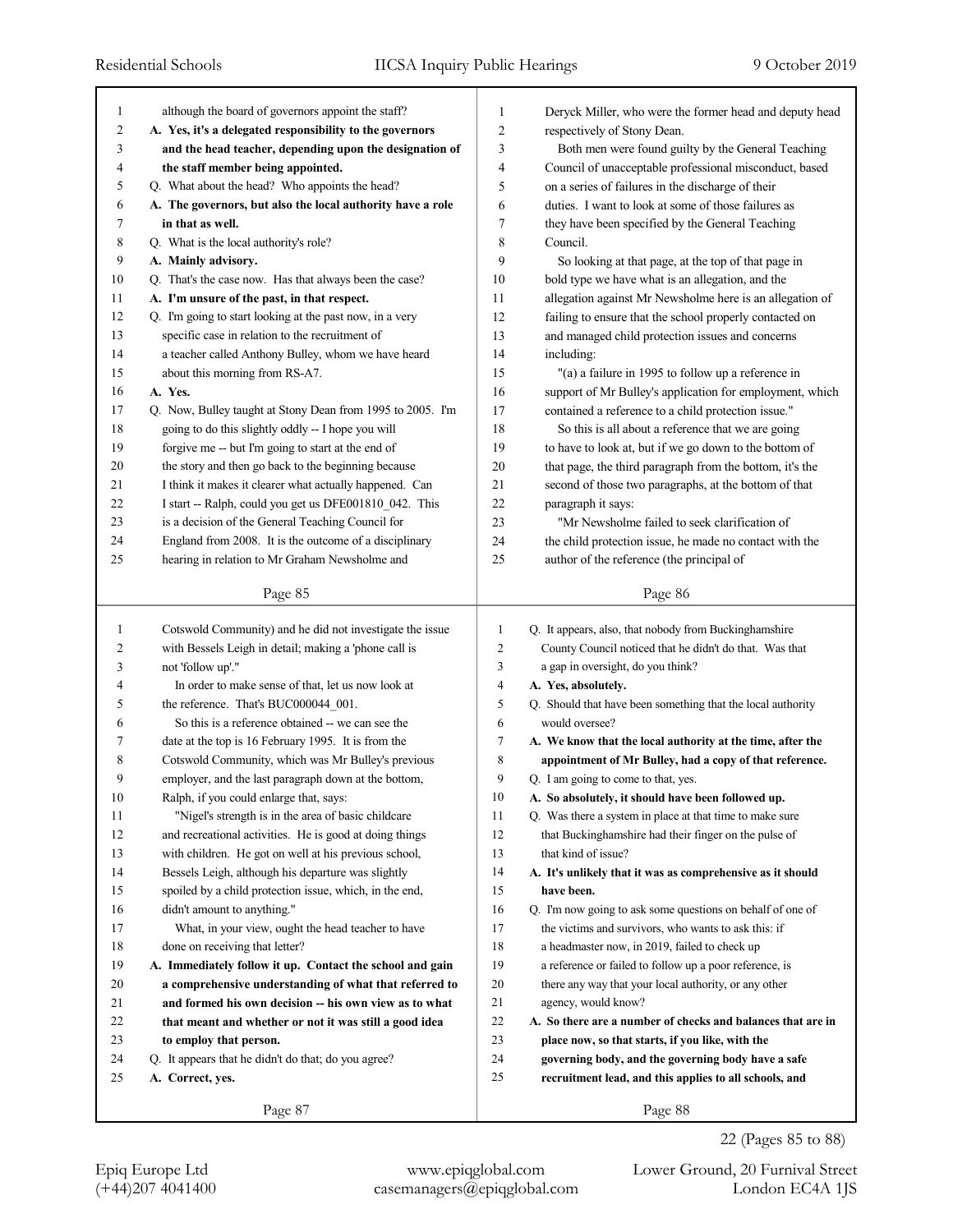| 1  | it's their responsibility to provide oversights and         | 1             | the head teacher, sent it in or whether it came direct      |
|----|-------------------------------------------------------------|---------------|-------------------------------------------------------------|
| 2  | satisfy themselves that safer recruitment practice has      | 2             | from the previous employer. Do you happen to know?          |
| 3  | taken place when appointments are made. So there's the      | 3             | A. I don't know.                                            |
| 4  | check and balance within the school network, if one         | 4             | Q. But it did arrive. As far as I can tell from the         |
| 5  | likes.                                                      | 5             | papers, it appears that nobody at Buckinghamshire County    |
| 6  | Each school in Buckinghamshire is required to               | 6             | Council acted on that, followed it up?                      |
| 7  | complete an annual safeguarding audit, which goes into      | 7             | A. That's correct.                                          |
| 8  | specific detail about safer recruitment, recruitments       | 8             | Q. That's correct. In a sense, I wonder whether that's two  |
| 9  | that have been made in the previous 12 months,              | 9             | gaps that there were in your system: the first was not      |
| 10 | confirmation that references have been taken and that       | 10            | following through on what the head teacher was doing;       |
| 11 | they have been followed up where necessary.                 | 11            | but the second is not responding to your own post?          |
| 12 | Q. Who did they submit that audit to?                       | 12<br>A. Yes. |                                                             |
| 13 | A. Into the local authority and to the Education            | 13            | Q. Again, what would happen now? Would you nowadays         |
| 14 | Safeguarding Advisory Service and other colleagues have     | 14            | receive that letter as a matter of course?                  |
| 15 | a key role at examining those audits, and they --           | 15            | A. Not directly. So the responsibility for recruitment is   |
| 16 | Q. If they failed to submit it, would that be noticed?      | 16            | delegated to the school and the governors in the way        |
| 17 | A. Yes, it would.                                           | 17            | that I've just described.                                   |
| 18 | Q. What would happen?                                       | 18<br>Q. Yes. |                                                             |
| 19 | A. So they would have -- there would be direct contact, and | 19            | A. It isn't -- it wouldn't be that references would come to |
| 20 | almost certainly members of the Education Safeguarding      | 20            | the county council as a routine matter. However,            |
| 21 | Advisory Service would go to that school.                   | 21            | support would be given to schools about following up on     |
| 22 | Q. Now, you mentioned a moment ago that a copy -- going     | 22            | references or answering their concerns about them.          |
| 23 | back to that 1995 reference, a copy of it was received      | 23            | Q. That would be through your advisory service?             |
| 24 | by Buckinghamshire County Council. It is not clear how      | 24            | A. And colleagues in the human resources department of      |
| 25 | it got there. I don't know whether Graham Newsholme,        | 25            | the county council.                                         |
|    |                                                             |               |                                                             |
|    | Page 89                                                     |               | Page 90                                                     |
|    |                                                             |               |                                                             |
|    |                                                             |               |                                                             |
| 1  | Q. The references would presumably -- well, a report on the | 1             | responsibilities and the conversations that happen          |
| 2  | references would come to you in the annual audit?           | 2             | between the local authority and the schools and             |
| 3  | A. Correct.                                                 | 3             | governing bodies is really clear, and so, expectations      |
| 4  | Q. But the references themselves perhaps would not?         | 4             | and responsibilities are really clear within that.          |
| 5  | A. Correct.                                                 | 5             | There can never be absolute guarantees that                 |
| 6  | Q. So it may be now that you're not seeing those references | 6             | individuals within that will do the right thing.            |
| 7  | at all, ever?                                               | 7             | Q. What about the fact that Mr Newsholme only obtained one  |
| 8  | A. That's the current system.                               | 8             | reference? Would that have been standard practice in        |
| 9  | Q. So is it reliant on self-reporting, then?                | 9             | 1995?                                                       |
| 10 | A. So in order for what happened, in respect of Mr Bulley's | 10            | A. I don't believe it would have been, but we know that     |
| 11 | appointment, to happen again, the governing body and        | 11            | that's what happened in this particular instance.           |
| 12 | their designated person wouldn't have done -- fulfilled     | 12            | Q. Yes. Is that something that you think the local          |
| 13 | their role. In addition, the head teacher would also        | 13            | authority should also have picked up on, that he only       |
| 14 | have to have made the same mistakes. So there are           | 14            | asked for one reference?                                    |
| 15 | checks and balances now that there weren't then.            | 15<br>A. Yes. |                                                             |
| 16 | Q. What I'm asking though is that, if your system is that   | 16            | Q. Again, many of my questions are going to be on the same  |
| 17 | an audit tells you that all references have been            | 17            | pattern of saying, "How is it different now?" --            |
| 18 | followed up, it could easily say that about a letter        | 18            | A. Of course.                                               |
| 19 | like this, but you wouldn't know what was in the letter,    | 19            | Q. -- and so, now, if a head teacher only asked for one     |
| 20 | so you wouldn't know whether it had been followed up        | 20            | reference, presumably you would say to me that would        |
| 21 | appropriately or not?                                       | 21            | come to your attention through the same system, in terms    |
| 22 | A. That's true.                                             | 22            | of your audit, that you have just told me about?            |
| 23 | Q. So is that still a current gap in your system?           | 23            | A. Yes, it would.                                           |
| 24 | A. You could describe it as that, if you wish. I think      | 24            | Q. So I think we are agreed that there were some quite      |
| 25 | it's robust, in that the training and the                   | 25            | serious deficiencies, in terms of what Mr Newsholme did,    |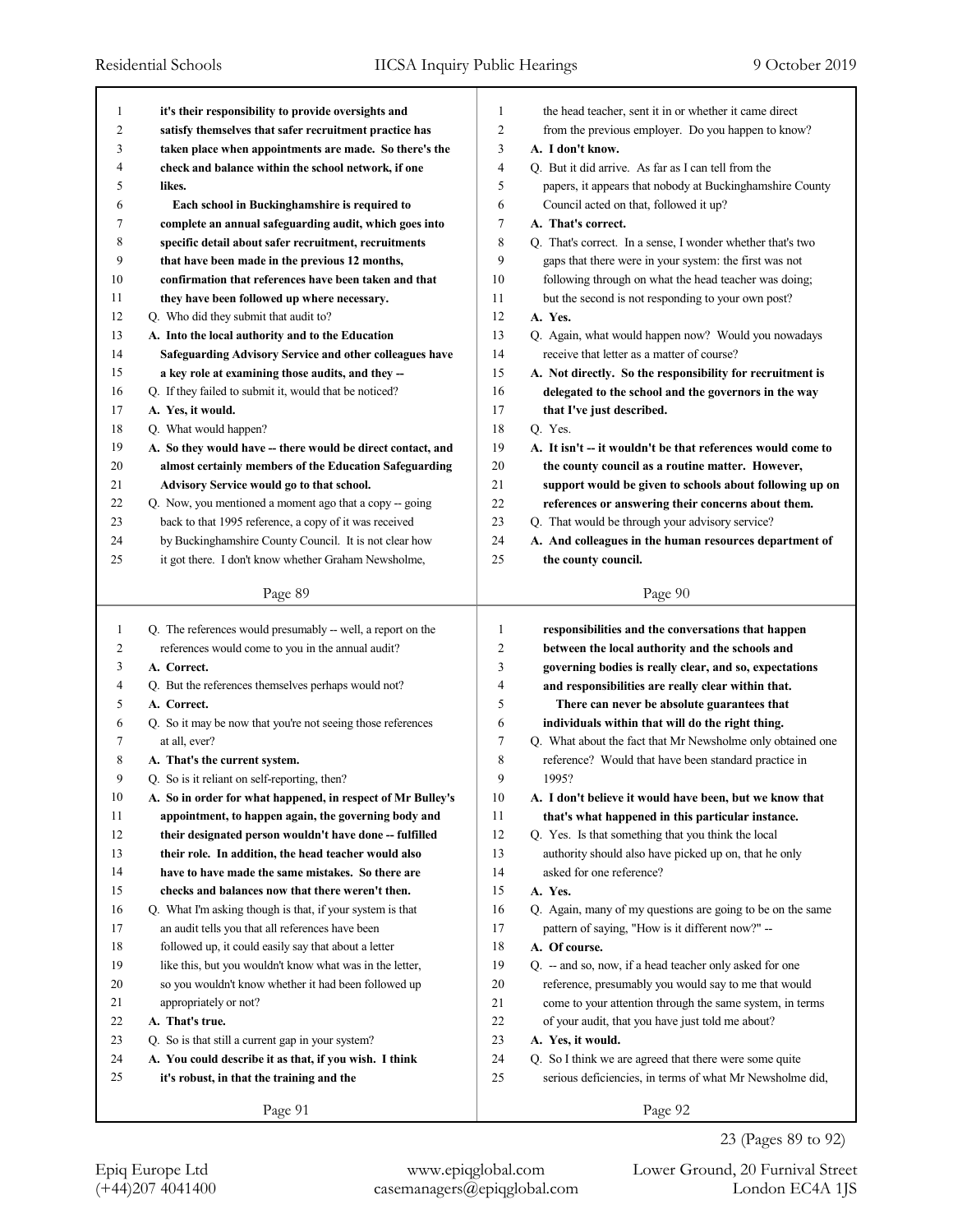| 1                       | in terms of following up that reference?                  | 1                       | because Mr Bulley changed his name in between being       |
|-------------------------|-----------------------------------------------------------|-------------------------|-----------------------------------------------------------|
| $\overline{\mathbf{c}}$ | A. Yes, we are.                                           | $\overline{c}$          | recruited and starting work at the school; is that        |
| 3                       | Q. In the recruitment initially?                          | 3                       | right?                                                    |
| 4                       | A. Yes.                                                   | $\overline{\mathbf{4}}$ | A. That's my understanding, yes.                          |
| 5                       | Q. There was a separate issue also about his recruitment, | 5                       | Q. We know that both the school and the local authority   |
| 6                       | which was to do with his criminal record check. Now,      | 6                       | were aware of this name change, because there is          |
| 7                       | the recruitment of Mr Bulley took place in 1995, and at   | 7                       | correspondence from the school to the local authority     |
| 8                       | that time, as I understand it, all that was possible was  | 8                       | alerting them of the name change and asking for it to be  |
| 9                       | a check on the police national computer for criminal      | 9                       | copied to the payroll department -- very crucial.         |
| 10                      | convictions, and nothing more detailed than that. Is      | 10                      | I'm now going to ask some more questions on behalf        |
| 11                      | that your understanding also?                             | 11                      | of some of the victims and survivors. Given that there    |
| 12                      | A. It is my understanding, yes.                           | 12                      | were these two names that the head teacher and the local  |
| 13                      | Q. Ralph, could we have BUC000044_008. That is the        | 13                      | authority knew about, was it appropriate for              |
| 14                      | certificate that appears to have been obtained by         | 14                      | Graham Newsholme to run just one of the names on the      |
| 15                      | Mr Newsholme -- no, that's 2004. I beg your pardon. We    | 15                      | police computer check?                                    |
| 16                      | will come on to that later. He did, as I understand it,   | 16                      | A. No.                                                    |
| 17                      | obtain a criminal record check for Mr Bulley in 1995,     | 17                      | Q. Should he have run both names?                         |
| 18                      | and that came back clear for criminal convictions, as we  | 18                      | A. He should have run both names, but he should also have |
| 19                      | understand it.                                            | 19                      | asked himself and others why the change of name, because  |
| 20                      | A. Yes.                                                   | 20                      | that's a red flag in respect of Safer Recruitment.        |
| 21                      | Q. Now, the check that was done was done in the name of   | 21                      | Q. The local authority again didn't appear to notice this |
| 22                      | Anthony Bulley; is that right?                            | 22                      | omission, that it had only been done in one name.         |
| 23                      | A. Yes.                                                   | 23                      | Should the local authority have noticed that?             |
| 24                      | Q. And yet the reference that we looked at earlier was    | 24                      | A. Yes.                                                   |
|                         |                                                           | 25                      |                                                           |
| 25                      | a reference in the name of Nigel Bulley. This was         |                         | Q. So that's another omission on the part of the local    |
|                         | Page 93                                                   |                         | Page 94                                                   |
|                         |                                                           |                         |                                                           |
|                         |                                                           |                         |                                                           |
| $\mathbf{1}$            | authority?                                                | 1                       | later, the first set of allegations in 2002. In that      |
| 2                       | A. Yes.                                                   | $\overline{2}$          | year, a child at the school, who we are going to call     |
| 3                       | Q. If the headmaster was to fail to run both names today, | 3                       | RS-A200, alleged that Mr Bulley had touched him on or     |
| 4                       | in the knowledge that an applicant had changed his name,  | 4                       | near his penis, had put his hand down his trousers and    |
| 5                       | is there any way that you or any other agency would       | 5                       | touched his bottom and had made inappropriate sexual      |
| 6                       | know?                                                     | 6                       | remarks. Now, that allegation was described at            |
| 7                       | A. So that would come to the attention, I would expect,   | 7                       | a strategy meeting as being clear and consistent?         |
| 8                       | first of all, from the audits done by the                 | 8                       | A. Yes.                                                   |
| 9                       | safeguarding -- the Safer Recruitment governor of         | 9                       | Q. We know, again from the -- we don't need to go to this |
| 10                      | the school, and that would be reported back in to the     | 10                      | document, but from the General Teaching Council findings  |
| 11                      | local authority.                                          | 11                      | in relation to Mr Newsholme, we know that both            |
| 12                      | Q. So it is the responsibility of the safeguarding        | 12                      | Mr Newsholme and Mr Miller were found to have failed to   |
| 13                      | governor-                                                 | 13                      | have managed this allegation properly as a child          |
| 14                      | A. Sorry, the Safer Recruitment -- the governor who has   | 14                      | protection matter. That was largely in connection with    |
| 15                      | responsibility for Safer Recruitment is probably          | 15                      | their failure to report the matter to the local           |
| 16                      | a better way of saying that.                              | 16                      | authority.                                                |
| 17                      | Q. I think, in 1995, List 99 also existed, which was      | 17                      | So they didn't tell the local authority about the         |
| 18                      | a forerunner of the barred list. Should Mr Newsholme      | 18                      | allegation, but the local authority were alerted by       |
| 19                      | have checked both names against List 99 as well?          | 19                      | RS-A200's mother, and the local authority convened        |
| 20                      | A. Yes.                                                   | 20                      | a strategy meeting. Now, this is dealt with in your       |
|                         |                                                           |                         |                                                           |
| 21<br>22                | Q. That doesn't appear to have happened at all, as far as | $21\,$<br>22            | statement -- Ralph, can we have BUC000048_005. This is    |
|                         | I can see from the paperwork?                             |                         | your statement, Mr Nash, at paragraph 33.                 |
| 23                      | A. That's my understanding as well.                       | 23                      | A strategy meeting was convened for the afternoon of      |
| 24                      | Q. I'm going to turn now to the actual allegations that   | 24                      | 20 May 2002. Deryck Miller attended in his role as the    |
| 25                      | were made against Anthony Bulley, which came some time    | 25                      | school's child protection coordinator. Graham Newsholme   |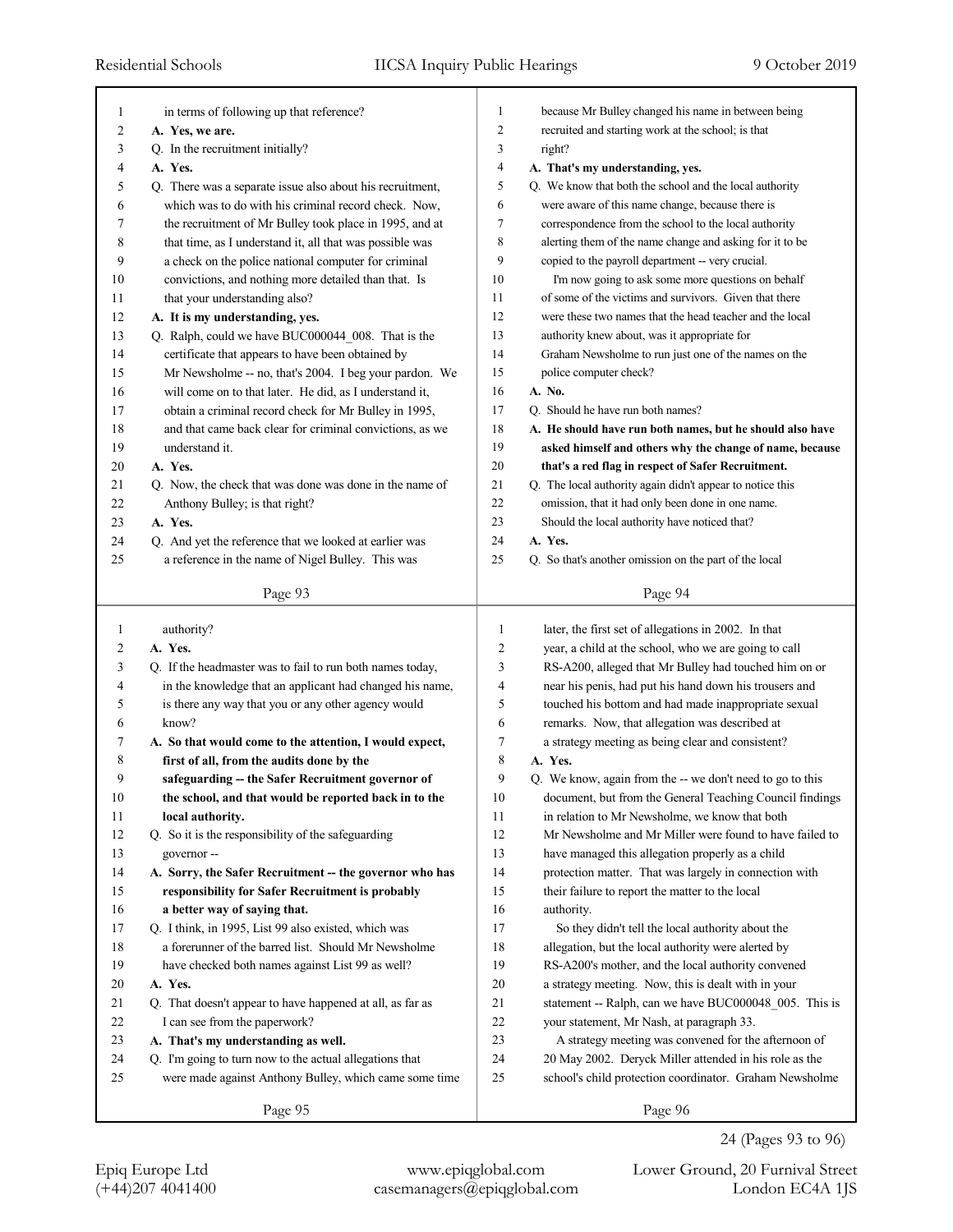| 1              | did not attend. The local safeguarding procedures in                                                            | $\mathbf{1}$        | from identifying that Anthony Bulley had previously                                                             |
|----------------|-----------------------------------------------------------------------------------------------------------------|---------------------|-----------------------------------------------------------------------------------------------------------------|
| 2              | place at the time required a head teacher to attend in                                                          | $\overline{c}$      | changed his name."                                                                                              |
| 3              | cases of allegations against staff.                                                                             | 3                   | So can I just take you through some of that and ask                                                             |
| 4              | "The representatives at the meeting were given no                                                               | $\overline{4}$      | for your responses. What do you say about the fact that                                                         |
| 5              | information by Deryck Miller about Anthony Bulley's                                                             | 5                   | Mr Miller attended the meeting instead of Mr Newsholme?                                                         |
| 6              | change of name from Nigel Bulley to Anthony Bulley or                                                           | 6                   | A. I think it's clear what the expectation was at that                                                          |
| 7              | about the information contained in the reference from                                                           | 7                   | time. However, I would also say that the police and                                                             |
| 8              | the principal at Cotswold Community. As a result,                                                               | 8                   | children's social care and individuals who are managing                                                         |
| 9              | police continued to believe they had all the available                                                          | 9                   | the strategy meeting needed to take assertive control of                                                        |
| 10             | information concerning Anthony Bulley.                                                                          | 10                  | who attended the strategy meeting, what information was                                                         |
| 11             | "Deryck Miller withheld crucial information and told                                                            | 11                  | going to be shared with them and on what basis. I would                                                         |
| 12             | the meeting the school did not have any concerns about                                                          | 12                  | suggest that none of those things happened, and that is                                                         |
| 13             | Anthony Bulley. He also reported that RS-A200 was prone                                                         | 13                  | a root cause of a number of the issues I think you're                                                           |
| 14             | to lying and on a previous unspecified date had been                                                            | 14                  | going to take me through.                                                                                       |
| 15             | found in Anthony Bulley's flat without permission."                                                             | 15                  | Q. Yes. So that meeting fell short of expectations in                                                           |
| 16             | You then say:                                                                                                   | 16                  | a number of ways?                                                                                               |
| 17             | "There was no record on logbooks or files at the                                                                | 17                  | A. Yes.                                                                                                         |
| 18             | school of that incident."                                                                                       | 18                  | Q. For example, what do you say about Mr Miller omitting to                                                     |
| 19             | Can we also, Ralph, go to paragraph 37:                                                                         | 19                  | mention the change of name?                                                                                     |
| 20             | "The human resources representative at the                                                                      | 20                  | A. It's difficult to find the right words. My view is                                                           |
| 21             | 20 May 2002 strategy meeting did not bring with her the                                                         | 21                  | that's appalling.                                                                                               |
| 22             | human resources files on Anthony Bulley. There was no                                                           | 22                  | Q. Likewise the reference?                                                                                      |
| 23             | specific guidance or procedures for human resources                                                             | 23                  | A. Yes.                                                                                                         |
| 24             | staff about their role and what was expected of them at                                                         | 24                  | Q. Omitting to mention the reference. What do you say                                                           |
| 25             | strategy meetings. Not taking the file prevented her                                                            | 25                  | about his comment that RS-A200 is prone to lying and had                                                        |
|                |                                                                                                                 |                     |                                                                                                                 |
|                | Page 97                                                                                                         |                     | Page 98                                                                                                         |
|                |                                                                                                                 |                     |                                                                                                                 |
|                |                                                                                                                 |                     |                                                                                                                 |
| $\mathbf{1}$   | been in Mr Bulley's flat previously?                                                                            | $\mathbf{1}$        | Mr Bulley's staff file, if you like? Evidently, I'm                                                             |
| $\overline{c}$ | A. Again, I'm thinking about the venue before I choose my                                                       | $\overline{c}$      | sure you will agree, that is another failing in relation                                                        |
| 3<br>4         | words, but that is outrageous and something that I think                                                        | 3<br>$\overline{4}$ | to that meeting?                                                                                                |
|                | would -- should have been taken extremely seriously                                                             |                     | A. I don't understand why someone was asked to bring the                                                        |
| 5              | about the implications of that comment, not only for the                                                        | 5                   | file. I don't understand why the meeting didn't go and                                                          |
| 6              | involvement in this very significant child protection                                                           | 6                   | get the file and make provision for that within the                                                             |
| 7              | enquiry, but also it raises questions about his                                                                 | 7                   | strategy of the investigation.                                                                                  |
| 8<br>9         | suitability, at that point in time, to be in the role<br>that he was in.                                        | 8<br>9              | Q. Is that a requirement now, that the file would be at the<br>meeting?                                         |
| 10             |                                                                                                                 |                     | A. It won't be written down in a policy, because that's                                                         |
| 11             | Q. So what would be done about that, in practical terms,<br>today if a comment like that was made at a strategy | $10\,$<br>11        | very specific. But what is clear is the expectation of                                                          |
| 12             | meeting?                                                                                                        | 12                  | those police and county council leaders who are managing                                                        |
| 13             | A. I would make sure that there would be an investigation                                                       | 13                  | such an investigation to consider all the information                                                           |
| 14             | into Mr Miller. I wouldn't have Mr Miller at that                                                               | 14                  | that they would need and to consider very carefully how                                                         |
| 15             | strategy meeting or any further ones. I would be                                                                | 15                  |                                                                                                                 |
|                |                                                                                                                 |                     | they saw that information so as not to lose the                                                                 |
| 16             | conscious of the possibility of Mr Miller and                                                                   | 16                  | integrity of the investigation. Because at the starting                                                         |
| 17             | potentially the head teacher undermining such an                                                                | 17                  | point of a piece of work like this, one doesn't know                                                            |
| 18<br>19       | investigation.<br>Q. You use the word "I". Would it come to you?                                                | 18<br>19            | whether the allegation is the entire iceberg or the tip<br>of a very nasty one and, of course, other members of |
| 20             |                                                                                                                 | 20                  |                                                                                                                 |
|                | A. In the current structure, I would have an opportunity to                                                     |                     | staff, if it is a school that we are using as an                                                                |
| 21             | be involved if this happened today in such a serious                                                            | 21                  | example, could be witnesses or could be implicated.                                                             |
| 22             | investigation. I would be told formally and I would                                                             | 22                  | Q. What I am anxious to establish is whether this could                                                         |
| 23             | then be able to make a decision as to the -- how to                                                             | 23                  | happen again. Is there anything that would -- I mean,                                                           |
| 24             | resource and who to resource that piece of work to.                                                             | 24                  | you say they have an obligation to take everything on                                                           |
| 25             | Q. What about the failure to take the human resources file,<br>Page 99                                          | 25                  | board, but that sounds a bit -- to take on board all the<br>Page 100                                            |

25 (Pages 97 to 100)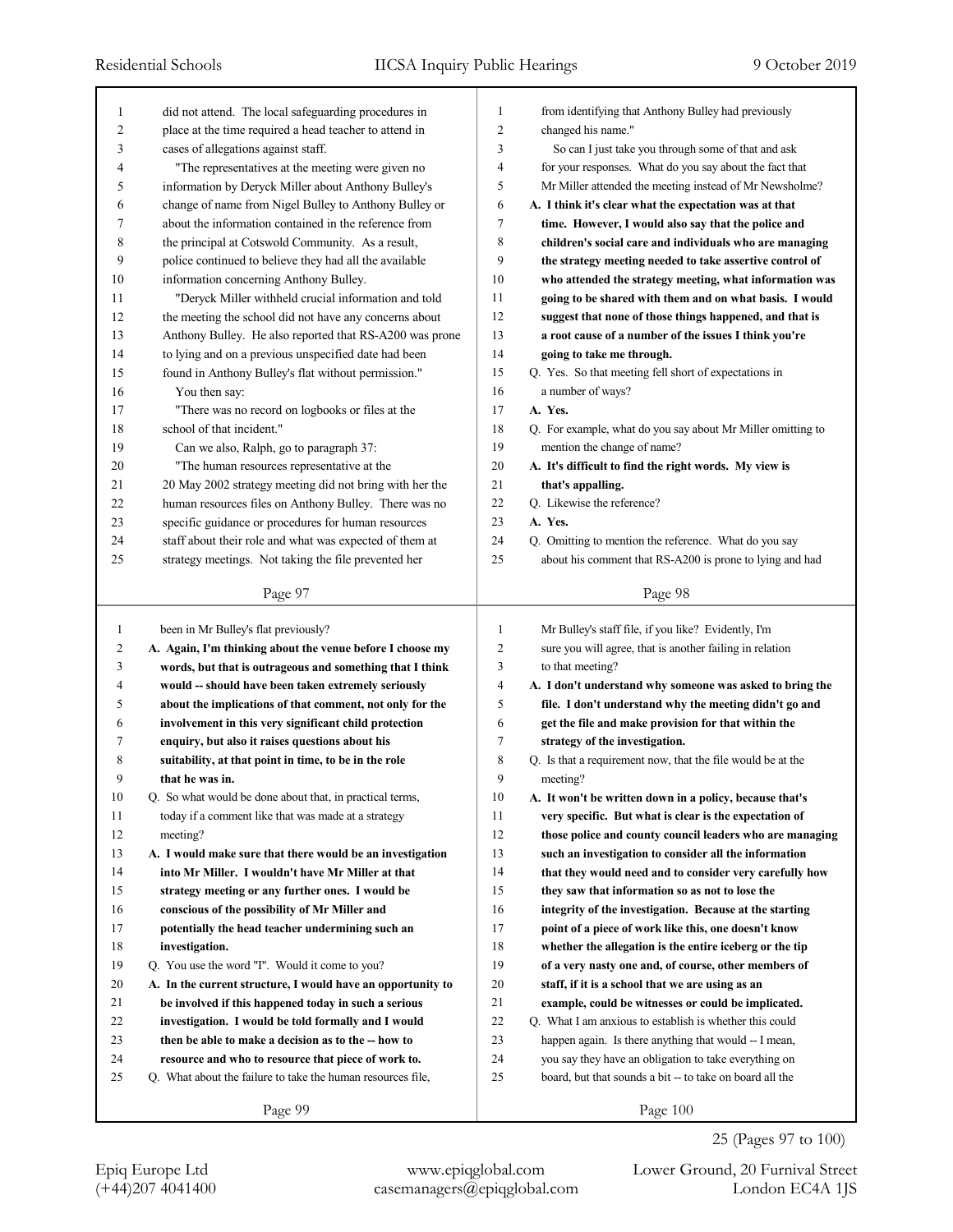| 1              | information that they need, but that sounds a bit vague.    | 1              | is, again, your statement, paragraphs 38 and 39:         |
|----------------|-------------------------------------------------------------|----------------|----------------------------------------------------------|
| $\overline{c}$ | What I'm wondering is, is it entirely clear that if they    | $\overline{2}$ | "The focus at the strategy meeting "                     |
| 3              | are having a strategy meeting about a member of staff       | 3              | This was in the absence of all this information, in      |
| 4              | who is the recipient of allegations of child sexual         | 4              | the absence of the reference and the name change and the |
| 5              | abuse, that they must look in his staff file?               | 5              | staff file:                                              |
| 6              | A. Yes, it is.                                              | 6              | "The focus  appeared to be on proving what had           |
| 7              | Q. It is entirely clear?                                    | 7              | happened to a criminal law burden of proof and there is  |
| $\,$ 8 $\,$    | A. So right now, the local authority -- the LADO, the local | 8              | no evidence that a balance of probability approach was   |
| 9              | authority designated officer, who has expertise in          | 9              | adopted. The meeting did not appear to consider the      |
| 10             | dealing with allegations against members of                 | 10             | fact that children might be at risk and protective       |
| 11             | the children's workforce, and that's absolutely clear,      | 11             | actions were required                                    |
| 12             | that they would secure that information.                    | 12             | "Deryck Miller's attitude at the initial meeting         |
| 13             | What I was suggesting was, they wouldn't be asking          | 13             | served to polarise views about what had happened. Only   |
| 14             | a third party to go and do it. They would go and do it      | 14             | the representative from children's social care           |
| 15             | themselves to ascertain they have got the right             | 15             | challenged Deryck Miller about his failure to remain     |
| 16             | information and they have got that in a way that            | 16             | neutral and nonjudgmental. The ensuing discussion        |
| 17             | reflects the seriousness of what's being investigated.      | 17             | concerned the opposing views held by Deryck Miller and   |
| 18             | Q. The staff file obviously is held by the school and not   | 18             | Dan Russell, service manager for referral and            |
| 19             | by the LADO. So it would be a question, would it, of        | 19             | assessment, diverted the meeting from undertaking        |
| 20             | the LADO requiring the school to produce it?                | 20             | a rigorous and comprehensive analysis of the facts,      |
| 21             | A. It would be a question of those leading the strategy     | 21             | context and circumstances of the allegation so as to     |
| 22             | meeting to decide the best way of securing that             | 22             | decide what to do."                                      |
| 23             | information without compromising any of the integrity of    | 23             | That was obviously a disaster of a meeting. Is that      |
| 24             | the piece of work.                                          | 24             | putting it too strongly?                                 |
| 25             | Q. Ralph, could we have the same document, page 5. This     | 25             | A. No, not at all.                                       |
|                |                                                             |                |                                                          |
|                | Page 101                                                    |                | Page 102                                                 |
|                |                                                             |                |                                                          |
|                |                                                             |                |                                                          |
| $\mathbf{1}$   | Q. Because they failed in their basic duty to decide what   | 1              | proper. So that would include strategy -- if it would    |
| $\overline{c}$ | to do in the best interests of protecting the children?     | $\overline{c}$ | include allegations of sexual abuse by a member of       |
| 3              | A. Yes. I think that what we know, and what we know with    | 3              | the children's workforce, I would be told of that. As    |
| 4              | hindsight, is both Mr Newsholme and Mr Miller took          | 4              | I said earlier, I would have an opportunity then to help |
| 5              | a proactive position of trying to undermine the             | 5              | manage with police colleagues how that would be taken    |
| 6              | allegations and were set on a course of action that was     | 6              | forward in the right way.                                |
| 7              | designed, in my opinion, to disprove those allegations,     | 7              | Should a meeting take place and someone behave in        |
| 8              | and the repeating theme for me is that they weren't-        | 8              | the way as described by Mr Miller, that would also be    |
| 9              | their quite extraordinary change in behaviour wasn't        | 9              | escalated to me if I wasn't present at that meeting.     |
| $10\,$         | managed well by the police and children's social care       | 10             | Q. Do you know why it wasn't escalated in 2002?          |
| 11             | individuals at those strategy meetings.                     | 11             | A. No, I don't.                                          |
| 12             | Q. So a question of oversight again arises, because one     | 12             | Q. What happened after that meeting, there was no clear  |
| 13             | would have hoped that if a meeting had gone off course,     | 13             | direction that came out of that meeting. There were      |
| 14             | or if that happened now and a meeting went off course in    | 14             | then a series of almost competing meetings. There was    |
| 15             | such an alarming way, somebody at the local authority       | 15             | a section 47 investigation and there were internal       |
| 16             | perhaps would have maybe passed it up to your level.        | 16             | investigation meetings, there were strategy meetings.    |
| 17             | Would that happen now?                                      | 17             | It was a muddle, if I can put it frankly.                |
| 18             | A. Absolutely it would. So in Children's Services, and      | 18             | One of the decisions taken at one of those meetings      |
| 19             | across the whole Children's Services directorate, we        | 19             | was that both Mr Bulley and RS-A200 should be excluded   |
| 20             | have a "need to know" policy that all staff have and are    | 20             | from an upcoming school trip. It is mentioned later      |
| 21             | obliged to follow, and that means that when any sort of     | 21             | that RS-A200 might have seen this as a punishment for    |
| 22             | serious incident happens to do with a child, that both      | 22             | making the allegations. Do you have a view now about     |
| 23             | myself and the director of Children's Services are          | 23             | the appropriateness of excluding him, the child, from -- |
| 24             | notified of that incident, so that we have an               | 24             | A. Completely wrong, completely inappropriate and almost |
| 25             | opportunity to take what action we think is right and       | 25             | certainly was designed to get the outcome that the head  |
|                | Page 103                                                    |                | Page 104                                                 |

Epiq Europe Ltd www.epiqglobal.com Lower Ground, 20 Furnival Street

26 (Pages 101 to 104)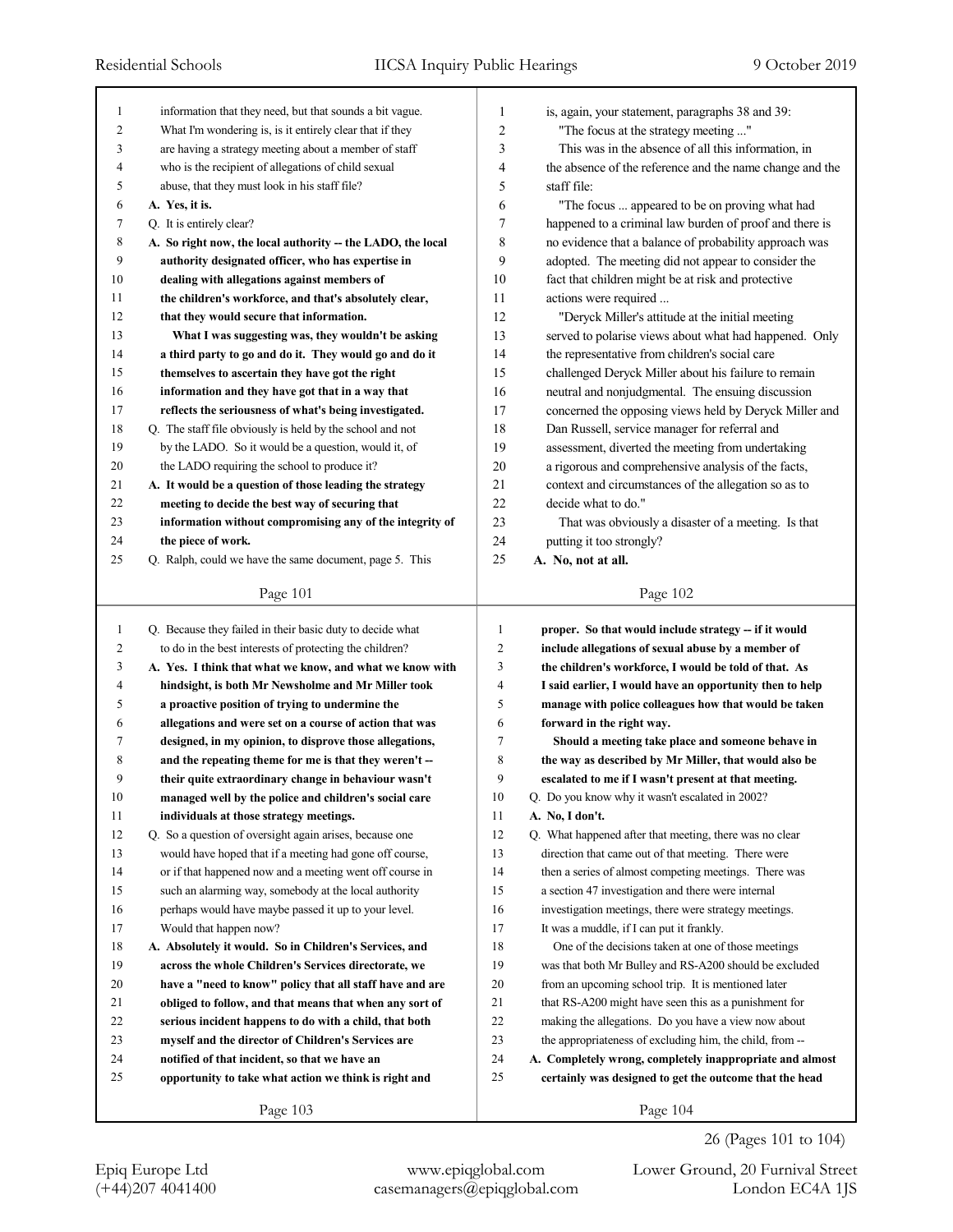| 1              | and deputy head wanted, in my opinion.                      | 1              | angry about that and he feels that that could have made     |
|----------------|-------------------------------------------------------------|----------------|-------------------------------------------------------------|
| $\overline{c}$ | Q. What are the chances of that happening now, being        | $\overline{c}$ | all the difference to Mr Bulley going on to commit          |
| 3              | excluded from a school trip in that way?                    | 3              | further abuse. I wondered whether there's any response      |
| 4              | A. That's a very specific question, of which I would hope   | 4              | that you wanted to make on that topic about the fact        |
| 5              | and think and, if I had anything to do with it, wouldn't    | 5              | that no other boys were interviewed?                        |
| 6              | happen again. However, individuals within positions of      | 6              | A. I totally agree with what was said earlier, and it's not |
| 7              | trust have to take responsibility for their own actions.    | 7              | easily explainable. I don't know what the rationale for     |
| 8              | But any stance by a school to punish a young person who     | 8              | that was and it was completely wrong.                       |
| 9              | has made an allegation would be treated with huge           | 9              | Q. Well, it appears to have been Mr Miller who didn't want  |
| 10             | seriousness. It is completely inappropriate.                | 10             | further boys to be interviewed. Do you agree with RS-A7     |
| 11             | Q. Another decision that was taken in one of these meetings | 11             | that it could have made all the difference to --            |
| 12             | was that, with one exception, no other boys from the        | 12             | A. Absolutely.                                              |
| 13             | dormitory should be interviewed, the exception related      | 13             | Q. -- Mr Bulley not going on to offend further?             |
| 14             | to a boy who was said to have -- it was possible that he    | 14             | A. Absolutely.                                              |
| 15             | might want to make a disclosure and, in the end, he         | 15             | Q. And that's how important it was?                         |
| 16             | didn't. But with the exception of that one boy, the         | 16             | A. Yes.                                                     |
| 17             | decision was made that no other boys should be              | 17             | Q. So, in the event, no further boys were interviewed. So   |
| 18             | interviewed about whether they had any allegations to       | 18             | there was no corroborative evidence obtained.               |
| 19             | make.                                                       | 19             | Unsurprisingly, the Crown Prosecution Service decided       |
| 20             | Now, I don't know whether you had the benefit this          | 20             | not to proceed. The section 47 investigation, which was     |
| 21             | morning of listening to RS-A7's evidence from outside       | 21             | still running at that point, paused in order to allow       |
| 22             | the room?                                                   | 22             | a disciplinary investigation to take place, and the         |
| 23             | A. I did.                                                   | 23             | disciplinary investigation was an internal matter for       |
| 24             | Q. You heard him talk about the fact that he was not        | 24             | the school, and it was headed by none other than the        |
| 25             | interviewed and what a difference he feels -- he is very    | 25             | deputy head, Deryck Miller.                                 |
|                |                                                             |                |                                                             |
|                | Page 105                                                    |                | Page 106                                                    |
|                |                                                             |                |                                                             |
|                |                                                             |                |                                                             |
| $\mathbf{1}$   | Now, your evidence is very forthright about what you        | 1              | Q. A further feature was that Mr Miller, in relation to his |
| 2              | say about that investigation, if I can take you to          | $\overline{2}$ | investigation, was advised several times to have an         |
| 3              | paragraph 61 of your statement -- the same document,        | 3              | independent monitor as part of the investigation, and he    |
| 4              | Ralph, page 8. Paragraph 61. You say:                       | 4              | refused to do so. You would agree that's a further flaw     |
| 5              | "Deryck Miller appears, from the records                    | 5              | in his investigation?                                       |
| 6              | available  to have worked on the hypothesis that the        | 6              | A. The advice to have an independent monitor was a small    |
| 7              | allegations were false and to have used his                 | 7              | positive in what was a sea of doing the wrong thing.        |
| 8              | investigation to prove this hypothesis. He did not          | 8              | The fact that he ignored it is not surprising. I'm not      |
| 9              | demonstrate impartiality or balance in his                  | 9              | sure what difference it necessarily would have made, for    |
| 10             | investigation."                                             | 10             | the reasons I have previously stated. But there was no      |
| 11             | Then further down, at paragraph 64, you say:                | 11             | challenge to him ignoring that, which is of concern.        |
| 12             | "It can be concluded that the investigation by              | 12             | Q. So coming back to the present day again, it is still the |
| 13             | Deryck Miller was completely flawed and not in the best     | 13             | case, as I understand it, that where criminal               |
| 14             | interests of RS-A200."                                      | 14             | proceedings are not proceeded with, matters will often      |
| 15             | This is an investigation happening in a school in           | 15             | return to the school for a disciplinary investigation;      |
| 16             | your area, Buckinghamshire's area. Did the local            | 16             | is that right?                                              |
| 17             | authority exercise any interest or oversight in relation    | 17             | A. Not necessarily, because it's very, very important to    |
| 18             | to that internal investigation?                             | 18             | understand and think about the burden of proof and the      |
| 19             | A. There isn't any evidence of that.                        | 19             | balance of probability and the child protection             |
| 20             | Q. Should it have done?                                     | 20             | implications. Even if the Crown Prosecution Service         |
| 21             | A. Yes -- sorry, if I may, such an investigation shouldn't  | 21             | don't run with a prosecution of somebody, that's not        |
| 22             | have happened by that person at that time in that way,      | 22             | a statement to say that that act has not happened. It       |
| 23             | and it's part of, in my opinion, the actions taken by       | 23             | is a statement around the burden of -- the level of         |
| 24             | the school to get the outcome that they wanted, which       | 24             | proof. So the safeguarding responsibilities for the         |
| 25             | was, "There is no abuse here. Please move on".              | 25             | school, the school community, governors and the local       |
|                | Page 107                                                    |                | Page 108                                                    |

27 (Pages 105 to 108)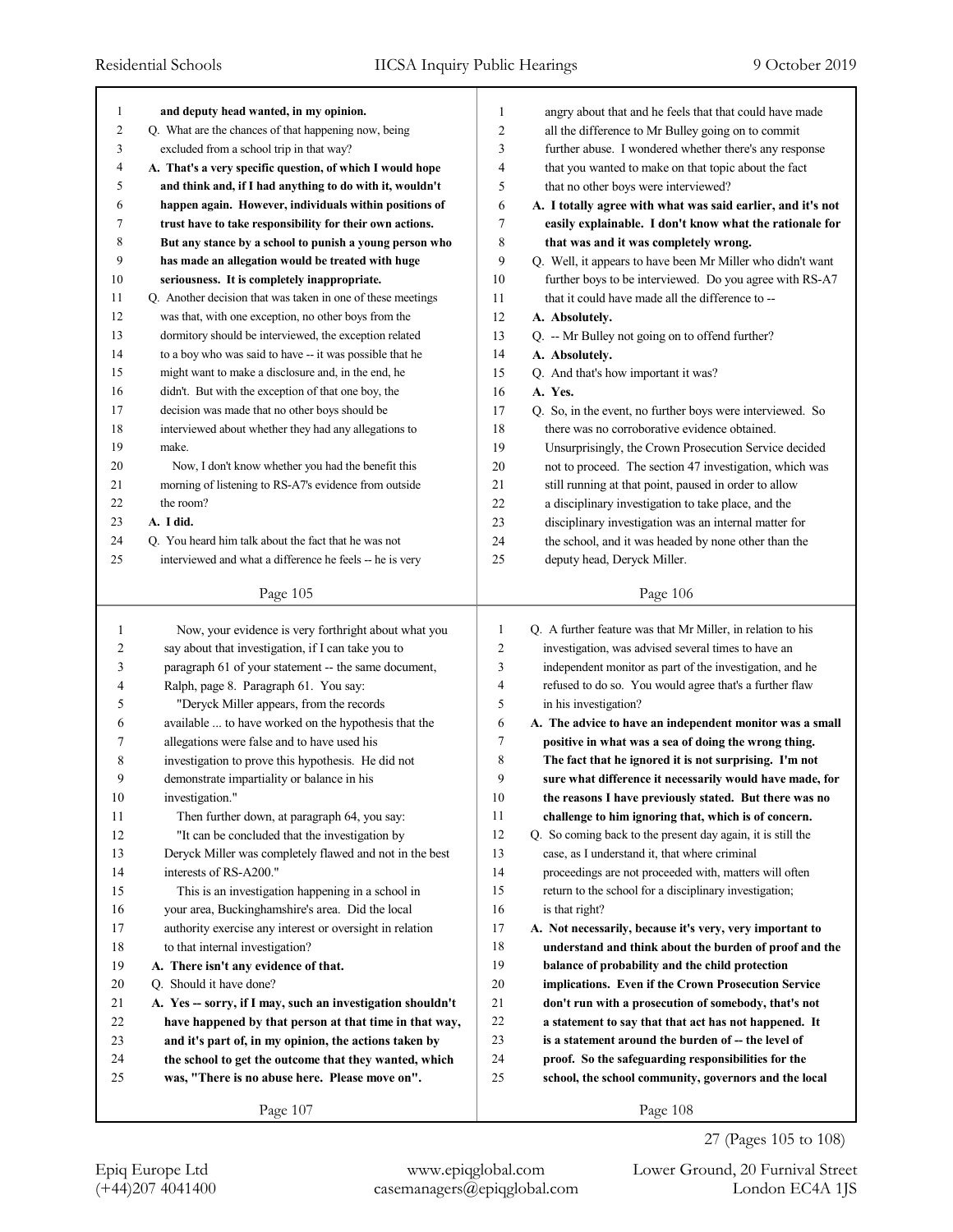| 1              | authority remain, and so decisions have to be made         | 1      | his finding at the end was that it was extremely           |
|----------------|------------------------------------------------------------|--------|------------------------------------------------------------|
| $\overline{c}$ | around the safety of children in light of that             | 2      | improbable that the actions alleged by RS-A200 could       |
| 3              | information.                                               | 3      | have taken place. Actually, I'm sorry, I will take you     |
| 4              | Q. Absolutely, the burden of proof is different, but one   | 4      | to it. Ralph, can we have BUC000043 006. That document     |
| 5              | possible outcome is for an investigation -- sorry,         | 5      | is Mr Miller's report. Next page, 007. Following on        |
| 6              | a disciplinary proceeding to be taken within the school?   | 6      | from his finding that it's extremely improbable that the   |
| 7              | A. Absolutely, but, sorry, what I was trying to suggest    | 7      | actions alleged could have taken place, he then goes on,   |
| 8              | was, there's an order of play in respect of that.          | 8      | on the next page -- on this page, to say:                  |
| 9              | Q. Yes, I understand that. So, in any action that is       | 9      | "If they did not take place, then we need to examine       |
| 10             | taken, whether it be further child protection measures     | 10     | why such an allegation has been made. There are            |
| 11             | or a disciplinary process, what are the arrangements for   | 11     | a number of possible explanations and observations:        |
| 12             | ensuring that there are independent people involved in     | 12     | "[The child] had a vivid dream which he is attaching       |
| 13             | that so that somebody like Deryck Miller can't control     | 13     | reality to.                                                |
| 14             | it in the way that he did all those years ago?             | 14     | "He is recalling some event that took place in             |
| 15             | A. So if we're going back in time to that point in time,   | 15     | another place and another time but transferring            |
| 16             | there would be clear evidence of the fact that Mr Miller   | 16     | identities.                                                |
| 17             | was not neutral in this and, therefore, he shouldn't,      | 17     | "His educational/emotional special needs have not          |
| 18             | and couldn't, be involved in such a disciplinary           | 18     | yet been fully identified and understood.                  |
| 19             | investigation. I would expect now that with colleagues     | 19     | "He has a history of making allegations against            |
| 20             | from the human resources department, the county council,   | 20     | staff -- though none so extreme.                           |
| 21             | we would appoint an independent person to do that          | 21     | "He no longer wanted to board but felt he was not          |
| 22             | investigation, and take control of it with the governing   | 22     | being listened to                                          |
| 23             | body in an appropriate way.                                | 23     | "He is not telling the truth."                             |
| 24             | Q. So the conclusion of Mr Miller's investigation, I can   | 24     | That list, I would suggest to you, seeks to blame          |
| 25             | take you to it but I don't think we need to go, is that    | 25     | the child for what has happened. Would you agree?          |
|                |                                                            |        |                                                            |
|                | Page 109                                                   |        | Page 110                                                   |
|                |                                                            |        |                                                            |
|                |                                                            |        |                                                            |
| 1              | A. Absolutely.                                             | 1      | Mr Newsholme didn't like that, didn't like those           |
| 2              | Q. What do you say about that list?                        | 2      | challenges, and so, in order to reinforce his arguments    |
| 3              | A. Again, it's appalling. It's not a very subtle way of    | 3      | he asked for a multi-disciplinary debrief; in other        |
| 4              | Mr Miller disclosing to the world his position on this,    | 4      | words, he asked the Department for Education and Skills    |
| 5              | that it's about blaming the child and about closing down   | 5      | to come and look into the way that the allegation had      |
| 6              | what happened.                                             | 6      | been handled. Now, that review took place, but rather      |
| 7              | Q. Again, what would you do if you met such a series of    | 7      | than exonerating Mr Newsholme, it concluded that           |
| 8              | bullet points in a document produced by one of your        | 8      | 87 requirements were not met, or only partially met, and   |
| 9              | schools?                                                   | 9      | that additional distress had been caused to the child      |
| 10             | A. Then I would seek to take the strongest possible action | 10     | and that opportunities to secure a more definite outcome   |
| 11             | against that person, because of what that -- the           | 11     | were lost due to weaknesses in practice and procedure.     |
| 12             | implications of that position would be for their ability   | 12     | Do you know whether there was any response at the          |
| 13             | to protect and safeguard vulnerable children.              | 13     | time from Buckinghamshire County Council to that           |
| 14             | Q. So the end result of the outcome of that report, which  | 14     | multi-agency review?                                       |
| 15             | suggested that it was extremely improbable that the        | 15     | A. No, I don't.                                            |
| 16             | events could have taken place, was that Mr Bulley          | 16     | Q. Do you know whether the local authority were even aware |
| 17             | returned to work?                                          | 17     | of that review?                                            |
| 18             | A. Yes.                                                    | 18     | A. I haven't seen any information that suggests they were  |
| 19             | Q. There was then a reaction to all of that on the part of | 19     | at that time.                                              |
| 20             | Mr Newsholme, the headmaster, the head teacher, who        | 20     | Q. Do you think they should have been aware --             |
| 21             | felt, as you have said in your statement, that             | 21     | A. Absolutely.                                             |
| 22             | Deryck Miller had been challenged in strategy meetings,    | $22\,$ | Q. -- and that was another gap in the system?              |
| 23             | and Graham Newsholme had been challenged about the         | 23     | A. Yes.                                                    |
| 24             | decision to exclude the child from the school trip.        | 24     | Q. So presumably, then, if Buckinghamshire didn't know     |
| 25             | Now, your evidence in your statement is that               | 25     | about it, they weren't in a position to put in place any   |
|                | Page 111                                                   |        | Page 112                                                   |

28 (Pages 109 to 112)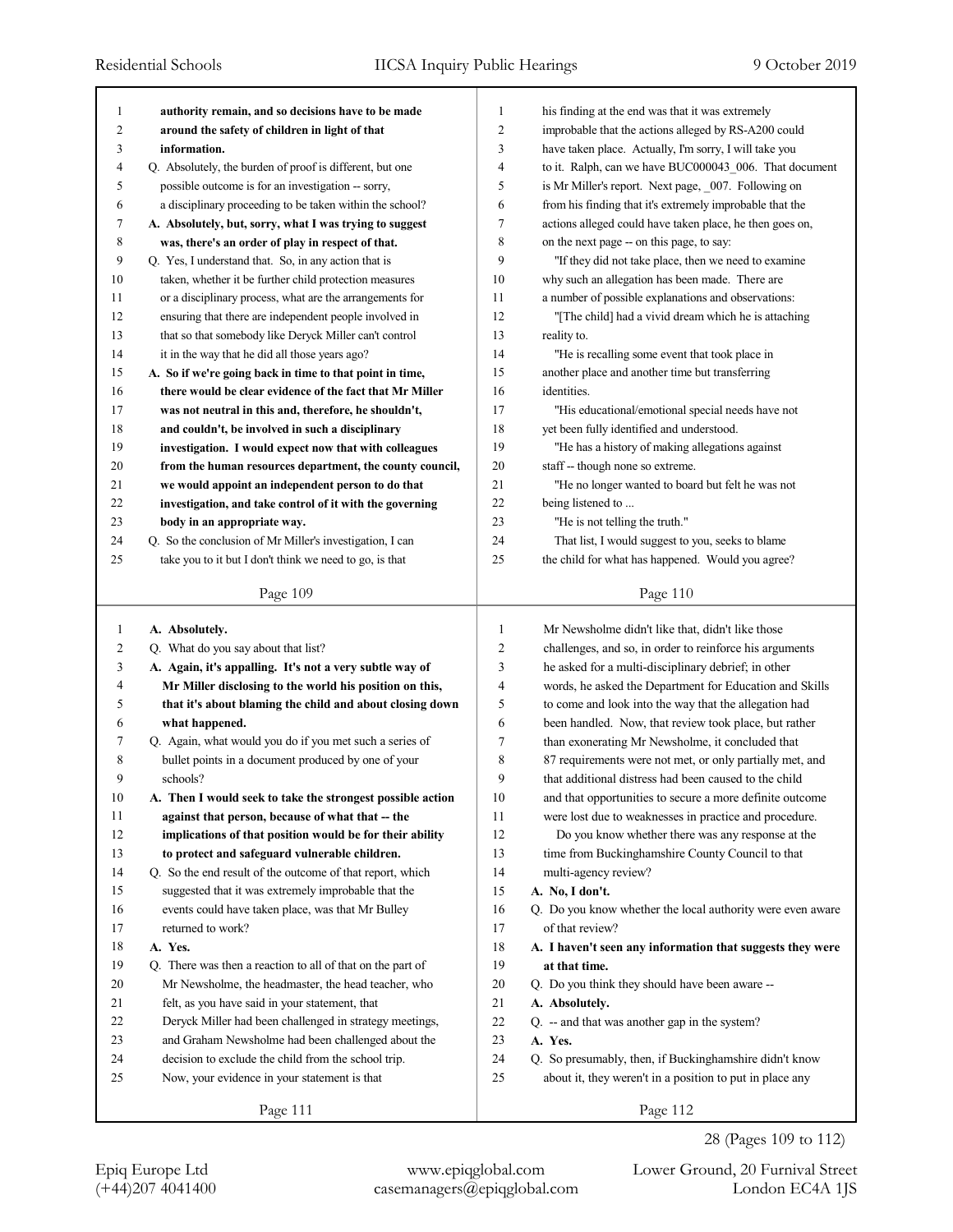| 1      | programme or monitoring or plan of action to remedy the                                                | $\mathbf{1}$   | be clear, it is the same man.                                                              |
|--------|--------------------------------------------------------------------------------------------------------|----------------|--------------------------------------------------------------------------------------------|
| 2      | shortcomings that had been found?                                                                      | $\overline{2}$ | THE CHAIR: Thank you for that clarification.                                               |
| 3      | A. Correct.                                                                                            | 3              | MS ROBERTSON: Mr Nash, before lunch, I said we were going                                  |
| 4      | MS ROBERTSON: I'm going to come on next to the 2004                                                    | 4              | to reconvene on the subject of the 2004 allegations,                                       |
| 5      | allegations.                                                                                           | 5              | which were the next set of allegations against                                             |
| 6      | Chair, given that I'm turning to a new topic at this                                                   | 6              | Mr Bulley, as I'm sure you know.                                                           |
| 7      | time, it is slightly early, I'm happy to continue, but                                                 | $\tau$         | It was actually right at the end of 2004, on                                               |
| 8      | I wonder if this would be a better place to stop?                                                      | 8              | 30 December, that a child, RS-A240, made an allegation                                     |
| 9      | THE CHAIR: Yes, we will stop and return at 1.55 pm.                                                    | 9              | of sexual assault against Mr Bulley, and, again, before                                    |
| 10     | MS ROBERTSON: Thank you very much.                                                                     | 10             | we go into the detail of that, I'd like to go to the                                       |
| 11     | $(12.55 \text{ pm})$                                                                                   | 11             | General Teaching Council findings about it. Ralph, this                                    |
| 12     | (The short adjournment)                                                                                | 12             | is at DFE001810 045.                                                                       |
| 13     | $(1.59 \text{ pm})$                                                                                    | 13             | It is about halfway down, the bold paragraph (d).                                          |
| 14     | MS ROBERTSON: Thank you, chair. Before we recommence, may                                              | 14             | That sets out the allegation that was made against                                         |
| 15     | I clarify something from this morning? It's been                                                       | 15             | Mr Newsholme. The allegation is that he failed, on                                         |
| 16     | brought to my attention that the headmaster of                                                         | 16             | 4 January 2005, to disclose relevant information at                                        |
| 17     | Stony Dean School is sometimes referred to in the                                                      | 17             | a multistrategy meeting called to consider Mr Bulley's                                     |
| 18     | documents as "Peter Newsholme" and sometimes as                                                        | 18             | conduct.                                                                                   |
| 19     | "Graham Newsholme" and we have been using those names                                                  | 19             | Then, if you skip the next paragraph, which is                                             |
| 20     |                                                                                                        | 20             |                                                                                            |
| 21     | interchangeably. I can see from the General Teaching                                                   | 21             | background information, and go to the next one, which<br>begins, "Further", that tells us: |
| 22     | Council findings that he is Peter Graham Newsholme.<br>I think he is referred to as "Peter" in some of | 22             |                                                                                            |
| 23     | the documents but was known as "Graham" and that's where                                               | 23             | "Further, Mr Newsholme did not advise the meeting                                          |
|        |                                                                                                        | 24             | that a child protection issue had been raised at the                                       |
| 24     | the confusion arises. Unfortunately, I can't absolutely                                                | 25             | initial reference, did not provide detail of                                               |
| 25     | promise that I will stick to one or the other, but, to                                                 |                | the concerns raised by Miss Jeffrey and Ms Lord only six                                   |
|        | Page 113                                                                                               |                | Page 114                                                                                   |
|        |                                                                                                        |                |                                                                                            |
|        |                                                                                                        |                |                                                                                            |
| 1      | months before, and did not even confirm that the school                                                | $\mathbf{1}$   | previous incident at Bessels Leigh, the reference from                                     |
| 2      | had, in their view, capability concerns about Mr Bulley.                                               | $\overline{c}$ | Cotswold Community or about Anthony Bulley's name change                                   |
| 3      | The committee is satisfied that these pieces of                                                        | 3              | in 1996."                                                                                  |
| 4      | information were relevant for the multistrategy meeting                                                | $\overline{4}$ | What we actually have is, we have -- if I can ask                                          |
| 5      | and that Mr Newsholme, for whatever reason, failed to                                                  | 5              | you to turn to BUC000045_003, we have the minutes, which                                   |
| 6      | disclose them."                                                                                        | 6              | I think are the minutes of that meeting. That will tell                                    |
| 7      | The concerns that had been raised by Miss Jeffrey                                                      | $\overline{7}$ | us in more detail exactly what it was that Mr Newsholme                                    |
| 8      | and Ms Lord only six months before were, I think,                                                      | 8              | did and didn't say at that meeting.                                                        |
| 9      | a series of complaints and concerns that had been raised                                               | 9              | If I start at the top paragraph, at the end of                                             |
| 10     | about Mr Bulley, and I don't propose to ask you about                                                  | 10             | the third line:                                                                            |
| 11     | those in any detail, save to note that that had also                                                   | 11             | "Mr Newsholme stated that RS-A240 did have a history"                                      |
| 12     | been going on in the background. Are you aware of that?                                                | 12             | of fantasising and that Mr Newsholme felt he may have                                      |
| 13     | A. Yes.                                                                                                | 13             | knowledge of a previous allegation. Mr Newsholme was                                       |
| 14     | Q. Going back to your statement, where you deal with this                                              | 14             | unable to give as much information as he would have                                        |
| 15     | whole issue, it is paragraph 76 of your statement which,                                               | 15             | liked about RS-A240 due to him not being the teaching                                      |
| 16     | if you want to look at it, is at BUC000048_010. You are                                                | 16             | professional who knew him best and the strategy meeting                                    |
| 17     | talking about the same meeting, and just starting at the                                               | 17             | being called at short notice. It was acknowledged by                                       |
| $18\,$ | second sentence, you say:                                                                              | 18             | the chair that RS-A240 may fantasise, as other children                                    |
| 19     | "Graham Newsholme took the case file for [the child]                                                   | 19             | do, but this did not necessarily mean that he was being                                    |
| 20     | but not Anthony Bulley's personal file. Detailed                                                       | 20             | untruthful in his allegation."                                                             |
| 21     | information about the content of [the child's]                                                         | 21             | Mr Nash, let's start with that. There are echoes,                                          |
| 22     | disclosure was given at the meeting. However,                                                          | 22             | are there not, of what happened in 2002 with Mr Miller                                     |
| 23     | Graham Newsholme challenged the veracity of RS-A240 at                                                 | 23             | saying that the child in that case was prone to lying?                                     |
| 24     | interview. He gave Anthony Bulley's background history                                                 | $24\,$         | A. Yes, absolutely.                                                                        |
| 25     | at the school, but omitted to tell the meeting about the                                               | 25             | Q. A very similar situation?                                                               |

29 (Pages 113 to 116)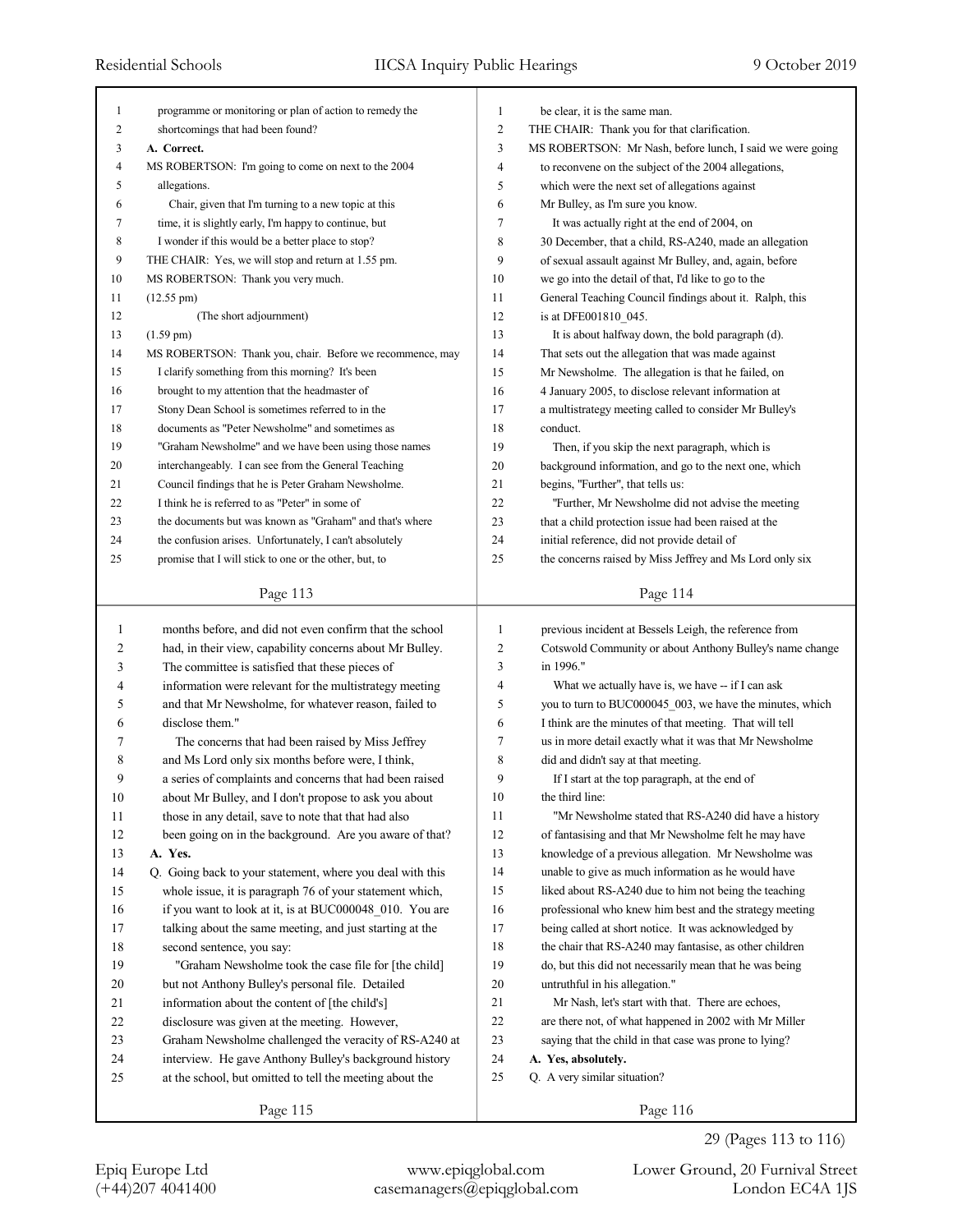| 1            | A. Yes.                                                     | $\mathbf{1}$   | strategy meeting all about Mr Bulley, and he says:          |
|--------------|-------------------------------------------------------------|----------------|-------------------------------------------------------------|
| 2            | Q. But in this case, it perhaps goes further, in terms of   | $\overline{2}$ | " after the previous allegation Mr Bulley was               |
| 3            | saying the child has a history of fantasising. I assume     | 3              | made aware of his own vulnerability. He was advised         |
| 4            | that your response to -- well, your view of those           | 4              | about not putting himself in vulnerable situations."        |
| 5            | comments would be very similar to your view in relation     | 5              | What do you, on behalf of your local authority, say         |
| 6            | to Mr Miller's comments two years previously?               | 6              | about that response to the events of 2002 and whether       |
| 7            | A. Absolutely.                                              | 7              | that was an appropriate piece of advice to be giving        |
| 8            | Q. The acknowledgement by the chair that children do        | 8              | Mr Bulley?                                                  |
| 9            | fantasise, but that doesn't mean that the allegations       | 9              | A. I think it was a wholly inadequate response, and not the |
| 10           | are untrue, in your view, was that a sufficient             | 10             | right advice.                                               |
| 11           | challenge?                                                  | 11             | Q. It puts the focus on protecting the adults rather than   |
| 12           | A. No.                                                      | 12             | protecting the children, doesn't it?                        |
| 13           | Q. What should the chair have done?                         | 13             | A. Absolutely.                                              |
| 14           | A. I think it was right for the chair to say what they      | 14             | Q. The following paragraph, which begins, "Mr Newsholme     |
| 15           | said, but I think that they should have gone further in     | 15             | stated", it is at the top of the screen now, the second     |
| 16           | (a) understanding what happened and made themselves         | 16             | sentence:                                                   |
| 17           | aware of what happened in 2002, made themselves aware of    | 17             | "He [Mr Bulley] was described as very caring and            |
| 18           | what was the known history of Mr Newsholme and indeed       | 18             | secure but that he didn't always get everything right,      |
| 19           | Mr Miller and the school previously, and that, in my        | 19             | no cause for concern other than a lack of awareness of      |
| 20           | view, that would mean that Mr Newsholme shouldn't be        | 20             | how things could be misconstrued."                          |
| 21           | part of that strategy meeting, if his position was going    | 21             | Do you think that was an accurate representation of         |
| 22           | to be to cloud the information and seek to blame            | 22             | the school's view of Mr Bulley at that time?                |
| 23           | children again.                                             | 23             | A. It's difficult to answer categorically, but I would      |
| 24           | Q. Going on to the next paragraph, paragraph 3, the second  | 24             | interpret that -- those comments of Mr Newsholme as         |
| 25           | sentence. This is where Mr Newsholme is telling the         | 25             | preparing the ground for the situation where Mr Bulley      |
|              |                                                             |                |                                                             |
|              | Page 117                                                    |                | Page 118                                                    |
|              |                                                             |                |                                                             |
|              |                                                             |                |                                                             |
| $\mathbf{1}$ | would be found to have not done anything wrong. That        | $\mathbf{1}$   | It is right, I think -- but please correct me if            |
| 2            | was the attempt, I think, by Mr Newsholme and I think he    | $\overline{2}$ | I am wrong -- that Mr Newsholme was not, in fact,           |
| 3            | was attempting to use the previous information in order     | 3              | suspended in 2002 but was placed on management leave.       |
| 4            | to do that.                                                 | 4              | Do you know whether that's right?                           |
| 5            | Q. Mr Newsholme, we know, omitted to tell the meeting about | 5              | A. You mean Mr Bulley, I think.                             |
| 6            | the three crucial pieces of information: the incident at    | 6              | Q. I do, I'm sorry, I mean Mr Bulley.                       |
| 7            | Bessels Leigh, the reference from the Cotswold Community    | 7              | A. Without going through the papers, I can't recall from    |
| 8            | and the name change. There's an extraordinary parallel,     | 8              | my -- I'm aware of that phrase being used.                  |
| 9            | would you agree, with what happened in 2002. History is     | 9              | Q. I take it, from what you have written here, that that    |
| $10\,$       | repeating itself?                                           | $10\,$         | seems to imply that unambiguous instructions had to be      |
| 11           | A. Yes.                                                     | 11             | given to Mr Newsholme and that he would appear to have      |
| 12           | Q. So it would seem no lessons have been learned between    | 12             | been reluctant to impose that sanction without being        |
| 13           | 2002 and 2004?                                              | 13             | given those instructions?                                   |
| 14           | A. That would have to be the conclusion.                    | 14             | A. My understanding of that instruction was to ensure that  |
| 15           | Q. Thus far, the two processes have been very similar, but, | 15             | Mr Bulley was not at school immediately, and this           |
| 16           | soon after, the sequence of events diverges, because,       | 16             | sequence of events is, in my view, the first time           |
| 17           | whereas in 2002 we saw the meeting go out of control and    | 17             | decisive action is being taken. The police are saying       |
| 18           | reach no clear conclusion, at this meeting the police       | 18             | they're going to arrest Mr Bulley, and that it's            |
| 19           | made it clear that they intended to arrest                  | 19             | absolutely clear what needs to happen next, ie, he needs    |
| 20           | Anthony Bulley and the meeting also made it clear to        | 20             | to be out of the school.                                    |
| 21           | Mr Newsholme that he must suspend him. You deal with        | 21             | Q. That is interesting, is it not, because it's a clear     |
| 22           | that at paragraph 78 of your statement, which I just        | 22             | decision on the part of the police to make that arrest,     |
| 23           | wish to refresh my memory of. You say:                      | 23             | still without the three crucial pieces of information?      |
| 24<br>25     | "Graham Newsholme was given unambiguous information         | 24<br>25       | A. Yes.                                                     |
|              | about the actions he was expected to take."                 |                | Q. There was then another strategy meeting nine days later, |

30 (Pages 117 to 120)

(+44)207 4041400 casemanagers@epiqglobal.com London EC4A 1JS Epiq Europe Ltd www.epiqglobal.com Lower Ground, 20 Furnival Street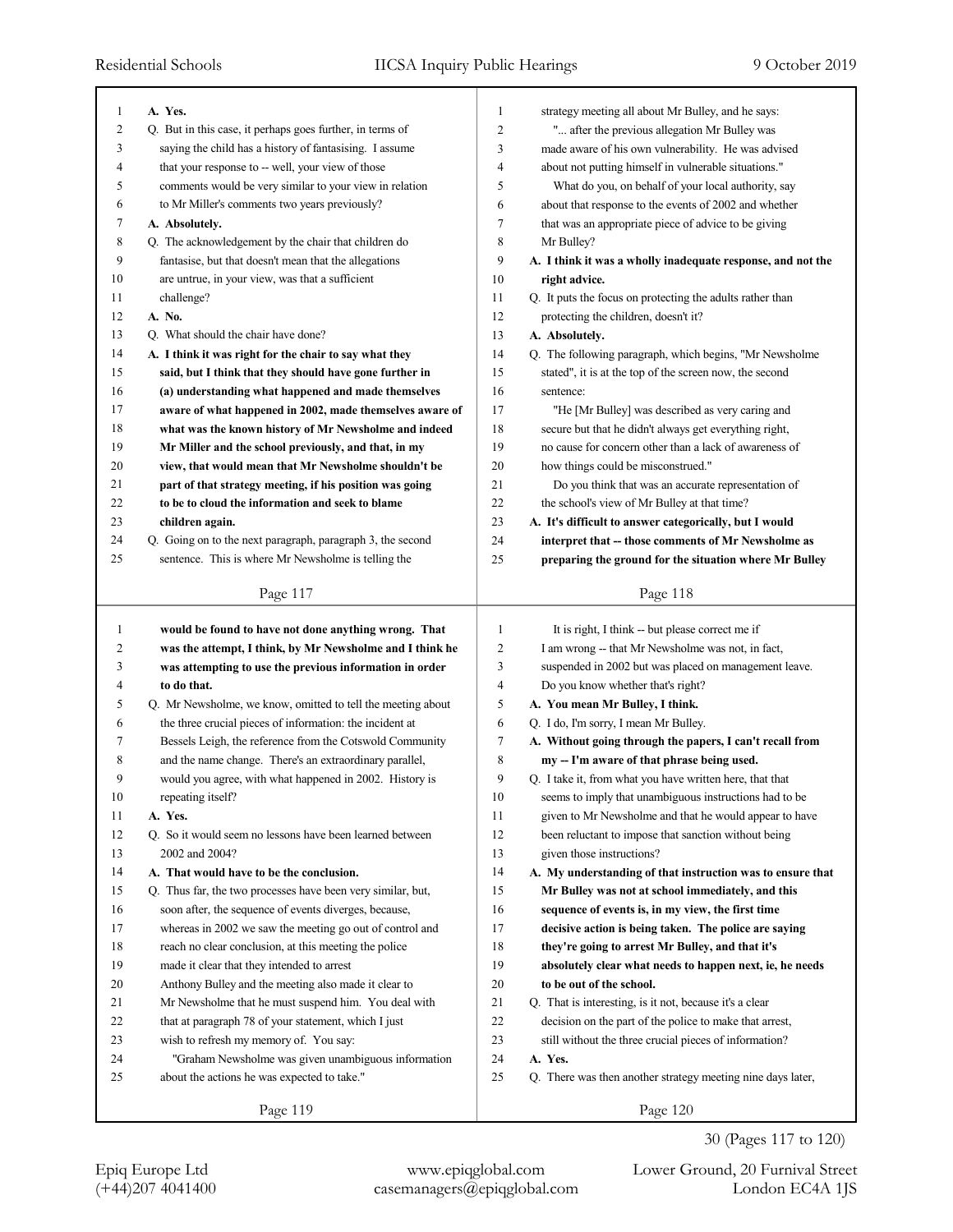| 1                | and you deal with that at paragraph 80 of your            | 1              | therapeutic work is based on close attachments forming      |
|------------------|-----------------------------------------------------------|----------------|-------------------------------------------------------------|
| $\boldsymbol{2}$ | statement, where you say:                                 | $\sqrt{2}$     | between an individual boy and a grown-up. Nigel has         |
| 3                | "At the strategy meeting on 13 January, Diana Jones,      | 3              | found that this is not an area of work for which he is      |
| 4                | senior human resources officer, looked at                 | $\overline{4}$ | well suited."                                               |
| 5                | Anthony Bulley's HR file "                                | 5              | Would you agree that that paragraph in itself is            |
| 6                | That's the first time that that's been brought to         | 6              | a big red flag?                                             |
| 7                | the meeting:                                              | $\overline{7}$ | A. Yes.                                                     |
| 8                | " and saw Anthony Bulley's letter advising of his         | $\,$ 8 $\,$    | Q. It is very worrying, isn't it, first of all, that there  |
| 9                | change of name. No-one had checked Anthony Bulley's       | 9              | is a mutual decision to leave. Now, that suggests that      |
| 10               | file in advance of the first or the second strategy       | 10             | it wasn't entirely Mr Bulley's choice to go?                |
| 11               | meetings. She also saw the reference from                 | 11             | A. I think it says that quite clearly, yes.                 |
| 12               | Cotswold Community and immediately drew the attention of  | 12             | Q. On its own, would that have been enough, in your view,   |
| 13               | the meeting to these two matters."                        | 13             | to require follow-up?                                       |
| 14               | I know we looked at the reference right at the            | 14             | A. Yes.                                                     |
| 15               | beginning before lunch, but we only actually looked at    | 15             | Q. Taking that together with the following paragraph, which |
| 16               | the last paragraph of it, so I wonder if we could just    | 16             | is the paragraph that tells us that his departure from      |
| 17               | look at that reference again. It is at BUC000044. We      | 17             | Bessels Leigh was "slightly spoiled by a child              |
| 18               | looked previously at the final -- sorry -- yes, the       | 18             | protection issue which, in the end, didn't amount to        |
| 19               | final paragraph. I want to look at the one above that,    | 19             | anything", it is unsurprising what happened next. That      |
| 20               | which begins, "Nigel's and the community's "              | 20             | reference having been read at the strategy meeting,         |
| 21               | What it says is:                                          | 21             | DC Taylor left the meeting immediately to run further       |
| 22               | "Nigel's and the community's mutual decision that he      | 22             | checks on the police computer using Anthony Bulley's        |
| 23               | should leave is based on the nature of our work, which    | 23             | previous name. This revealed information about the          |
| 24               | is very intense, working very long hours with some of     | 24             | Bessels Leigh investigation. Is it your understanding       |
| 25               | the most seriously disturbed boys in the country. The     | 25             | that that all happened very quickly, possibly even at       |
|                  |                                                           |                |                                                             |
|                  | Page 121                                                  |                | Page 122                                                    |
|                  |                                                           |                |                                                             |
|                  |                                                           |                |                                                             |
| 1                | the strategy meeting?                                     | 1              | A. Yes.                                                     |
| $\overline{c}$   | A. Sorry, can you repeat that question?                   | 2              | Q. What I believe was discovered about the Bessels Leigh    |
| 3                | Q. Yes. The information was put through the police        | 3              | investigation was that there had been an investigation,     |
| 4                | computer straight away. The police officer left the       | 4              | and the result of it had been inconclusive. Were you        |
| 5                | meeting to go and interrogate the police computer. And    | 5              | aware of that?                                              |
| 6                | that revealed information about the Bessels Leigh         | 6              | A. Yes, I was.                                              |
| 7                | investigation, the previous investigation.                | 7              | Q. Inconclusive is, as we all know, not the same thing as   |
| 8                | A. Yes.                                                   | 8              | unfounded. Would you agree?                                 |
| 9                | Q. Do you know whether that happened at the meeting, that | 9              | A. Correct.                                                 |
| $10\,$           | the information was forthcoming straight away?            | $10\,$         | Q. In other words, he had not been found guilty, but he had |
| 11               | A. My interpretation of the papers I have seen is that it | 11             | not been cleared?                                           |
| 12               | did.                                                      | 12             | A. Yes.                                                     |
| 13               | Q. Do you know why the human resources file was taken to  | 13             | Q. So that would remain a cause for child protection        |
| 14               | that meeting when it had not been taken to any of         | 14             | concerns?                                                   |
| 15               | the previous meetings? And I'm not being facetious when   | 15             | A. Yes, it would.                                           |
| 16               | I ask, was it just luck?                                  | 16             | Q. We all are aware that the human resources file should    |
| 17               | A. I haven't got any information to be able to say        | 17             | have been brought to the 2002 meeting. If it had been,      |
| $18\,$           | explicitly about what that -- what was behind that        | 18             | it's likely, is it not, that the same information would     |
| 19               | correct decision.                                         | 19             | have come to light straight away at that meeting?           |
| 20               | Q. The actions taken by the police officer and by         | $20\,$         | A. Yes.                                                     |
| 21               | Diana Jones, who was the senior HR person -- in other     | 21             | Q. Just to be clear, my basis for putting that point to you |
| 22               | words, to read out the relevant bits of the file and to   | $22\,$         | is in part because, although, in 1995, when Mr Bulley       |
| 23               | seek information from the police computer -- those were   | 23             | was originally recruited, the only police checks            |
| 24               | the right and competent things to do in that situation,   | 24             | available were the police computer checks for criminal      |
| 25               | were they not?                                            | 25             | records, if I'm right, by 2002, the system had moved on     |
|                  | Page 123                                                  |                | Page 124                                                    |

(+44)207 4041400 casemanagers@epiqglobal.com London EC4A 1JS Epiq Europe Ltd www.epiqglobal.com Lower Ground, 20 Furnival Street

31 (Pages 121 to 124)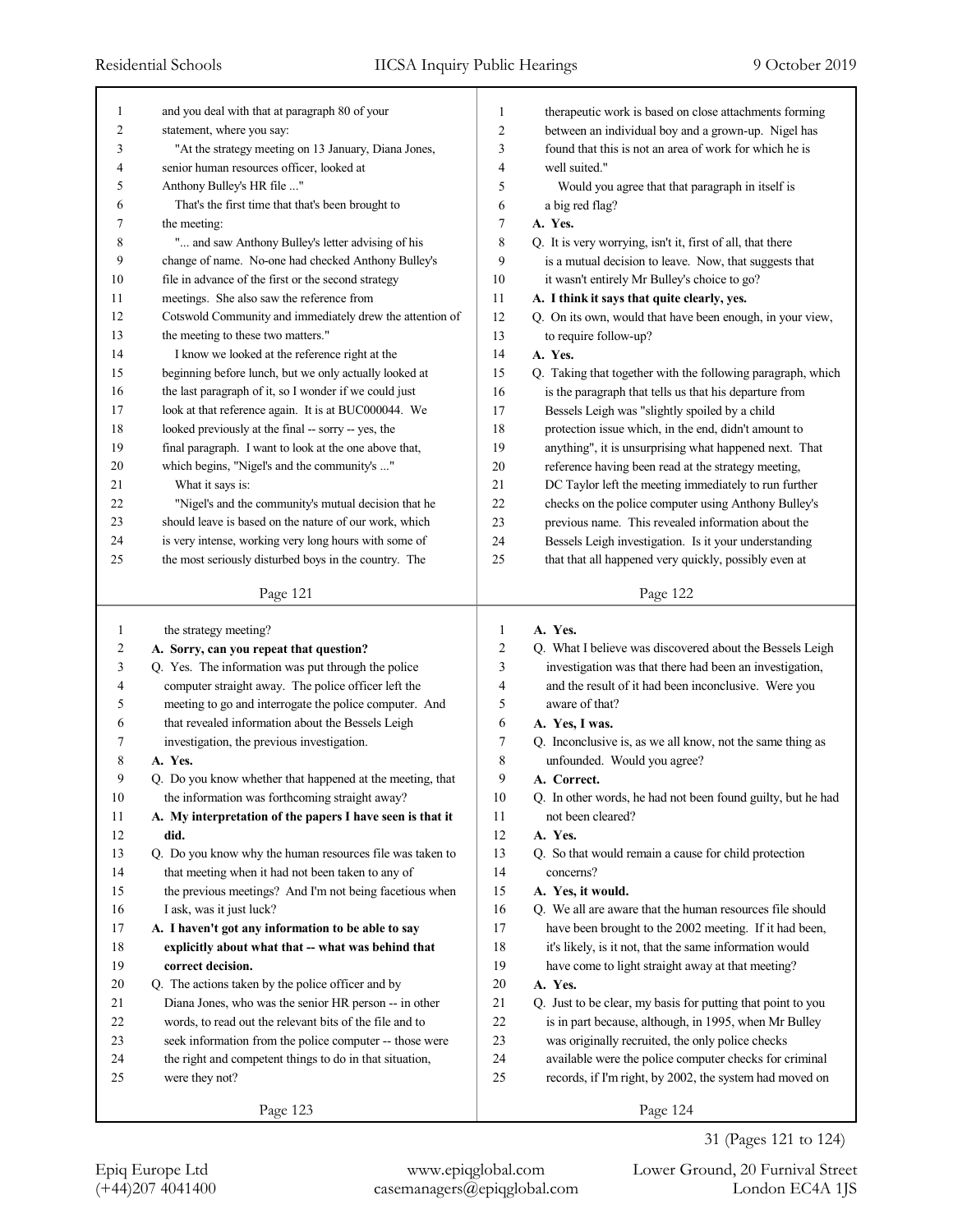| 1              | and it was, by that stage, a CRB check that was possible    | 1              | allegations being made, as we heard from RS-A7 this         |
|----------------|-------------------------------------------------------------|----------------|-------------------------------------------------------------|
| 2              | to be done, and that did show up, in 2002, as it would      | 2              | morning. Quite swiftly after that, the case was then        |
| 3              | have done in 2004, investigations as well as                | 3              | referred to something called the Strategic and Serious      |
| 4              | convictions?                                                | 4              | Cases Subcommittee, and they in turn set up a steering      |
| 5              | A. Yes. So I would agree with that. But I'd also state      | 5              | group to manage the case. I take that information from      |
| 6              | that if the information -- the HR file had come to the      | 6              | your statement.                                             |
| 7              | 2002 strategy meeting, then there would have been           | 7              | A. Yes.                                                     |
| 8              | opportunities to contact Bessels Leigh's -- contact         | 8              | Q. Those two groups, were they local authority bodies?      |
| 9              | local police and make those enquiries regardless of         | 9              | A. It's the local safeguarding partnership.                 |
| 10             | issues around the police national computer.                 | 10             | Q. The local safeguarding partnership?                      |
| 11             | Q. In a sense, please forgive me if I'm asking you the same | 11             | A. That's my understanding.                                 |
| 12             | thing twice, but I'm putting this point on behalf of one    | 12             | Q. Was that a multi-agency group then?                      |
| 13             | of the victims and survivors, who asks, if there had        | 13             | A. Yes.                                                     |
| 14             | been fewer shortcomings in 2002, in other words, if the     | 14             | Q. Involving the local authority, the police -- I'm         |
| 15             | reference and the details of the previous child             | 15             | guessing. I don't know?                                     |
| 16             | protection matter and the change of name had all been       | 16             | A. That's my understanding.                                 |
| 17             | disclosed in 2002, first of all, might the outcome have     | 17             | Q. Anyone else?                                             |
| 18             | been different?                                             | 18             | A. Not to my knowledge.                                     |
| 19             | A. Yes.                                                     | 19             | Q. Does that mechanism still exist?                         |
| 20             | Q. And, secondly, might the abuse from 2002 onwards have    | 20             | A. Not in the same way, no.                                 |
| 21             | been prevented?                                             | 21             | Q. Because other structures have taken the place of that    |
| 22             | A. Yes.                                                     | 22             | mechanism; is that right?                                   |
| 23             | Q. Thank you. Going back to the events of 2005, the         | 23             | A. Yes.                                                     |
| 24             | strategy meeting decided that, this time, other boys        | 24             | Q. Do you know what the trigger would have been for         |
| 25             | would be interviewed, and that resulted in further          | 25             | referral in 2004? Was there a threshold?                    |
|                |                                                             |                |                                                             |
|                | Page 125                                                    |                | Page 126                                                    |
|                |                                                             |                |                                                             |
|                |                                                             |                |                                                             |
| $\mathbf{1}$   | A. I would imagine so, but I haven't seen any documentation | $\mathbf{1}$   | participate in any more strategy group meetings, as he      |
| $\overline{c}$ | that describes what that trigger was.                       | $\overline{2}$ | had demonstrated that he could not act in an impartial      |
| 3              | Q. I am wondering why the case was referred to that group,  | 3              | or objective manner. Two days later, Deryck Miller and      |
| 4              | who then set up the steering committee?                     | 4              | Graham Newsholme were both suspended by the Director of     |
| 5              | A. I would imagine it would have been a change in local     | 5              | Education. That, presumably, would have been a local        |
| 6              | policy and procedures. I think, if I have -- if my          | 6              | authority decision, to suspend those two people?            |
| 7              | history of local authority child protection is right, it    | 7              | A. Yes.                                                     |
| 8              | would have moved from area child protection committees,     | 8              | Q. Should that decision have been made sooner?              |
| 9              | 2004 Act and, therefore, local safeguarding children's      | 9              | A. My view is, absolutely, yes. I think, to clarify,        |
| 10             | boards. I think it's in that process that this changed.     | 10             | I think it was a decision made by the local authority       |
| 11             | Q. Okay.                                                    | 11             | and the governors of the school, but, yes, I would          |
| 12             | A. That's my understanding.                                 | 12             | agree, it should have been taken sooner.                    |
| 13             | Q. So once the steering group was set up and had their      | 13             | Q. I have other matters that I'm going to ask you about, in |
| 14             | first meeting on 31 January, things moved very swiftly,     | 14             | a way, just to conclude that narrative of what happened.    |
| 15             | did they not? Because, at that meeting -- again, I take     | 15             | First of all, obviously, as we know, Anthony Bulley         |
| 16             | this from your statement -- they concluded at their very    | 16             | subsequently -- having been arrested, he was charged and    |
| 17             | first meeting that they were not satisfied that children    | 17             | then pleaded guilty to six counts of sexual abuse of        |
| 18             | at the school were safe or protected, and they closed       | 18             | children, including two rapes, and with 11 counts to lie    |
| 19             | the boarding unit the same day?                             | 19             | on the file, and was sentenced to ten years in prison.      |
| 20             | A. Yes.                                                     | $20\,$         | To complete the other strand of that sequence of            |
| 21             | Q. Has that boarding unit remained closed ever since?       | 21             | events, I take from the General Teaching Council hearing    |
| 22             | A. Yes.                                                     | $22\,$         | record and their findings that both Graham Newsholme and    |
| 23             | Q. So that was the end of boarding at Stony Dean?           | 23             | Deryck Miller were found guilty of unacceptable             |
| 24             | A. It was.                                                  | 24             | professional misconduct, and it is my understanding that    |
| 25             | Q. They also decided that Graham Newsholme should not       | 25             | they were subsequently sacked by the school for gross       |

Epiq Europe Ltd www.epiqglobal.com Lower Ground, 20 Furnival Street

32 (Pages 125 to 128)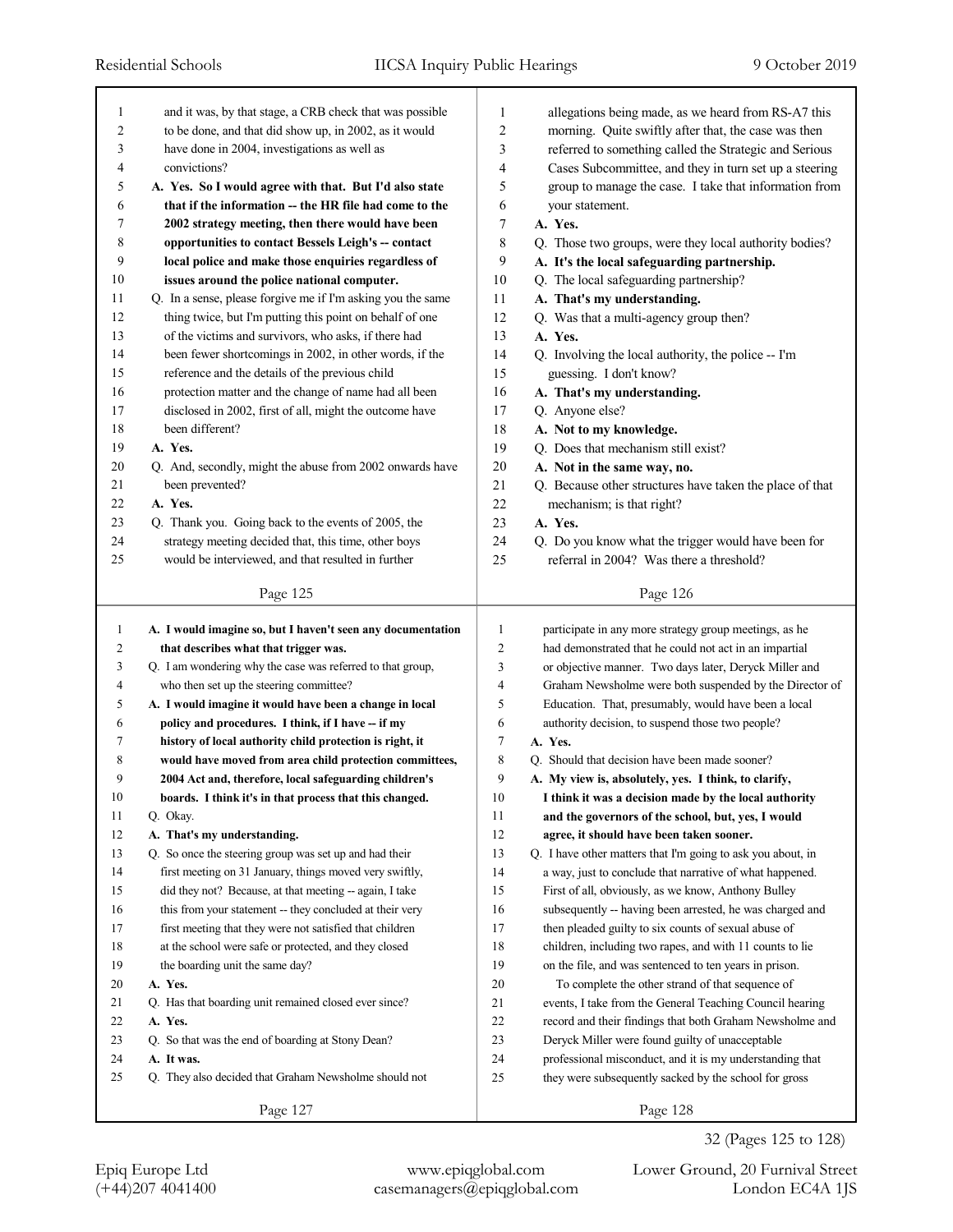| 1              | misconduct. Is that right?                                  | 1              | statement you just made. That's what I understand to be     |
|----------------|-------------------------------------------------------------|----------------|-------------------------------------------------------------|
| 2              | A. I believe so, yes.                                       | $\overline{c}$ | the case. I also understand the culture at the school,      |
| 3              | Q. That, presumably, would then have resulted in them being | 3              | from conversations that I've had more recently, was that    |
| 4              | placed on the barred list at that time?                     | 4              | Mr Newsholme made it very difficult for anybody to get      |
| 5              | A. That's my understanding of the process, yes.             | 5              | to him at the school. He managed the school in a very       |
| 6              | Q. Things are very different now, you have been telling me  | 6              | closed way. It was hard for both staff and children and     |
| 7              | throughout this evidence.                                   | 7              | young people to speak to him, and I believe that he had     |
| 8              | A. Yes.                                                     | 8              | the same approach to the governors at the time, who         |
| 9              | Q. One of the things that I know is different is that you   | 9              | appeared to have been either happy with that position or    |
| 10             | have, in 2006, set up the advisory service -- sorry,        | 10             | were unable to find a way of changing that position.        |
| 11             | before I go on to that, I just want to ask one other        | 11             | Q. I suppose my first question, in a sense, is just to      |
| 12             | thing. The board of governors are noticeably absent         | 12             | check with you that I haven't missed something in the       |
| 13             | from the narrative so far. Obviously, things had been       | 13             | papers. I haven't found that the board of governors         |
| 14             | going badly for some time at that school, as is now         | 14             | were able to challenge him effectively at all, and that     |
| 15             | clear from the General Teaching Council findings, and       | 15             | seems to be your reading of the papers as well?             |
| 16             | there was a Serious Case Review which we will come on to    | 16             | A. It does.                                                 |
| 17             | shortly, but that Serious Case Review found that the        | 17             | Q. You've not found that either?                            |
| 18             | head teacher had been resistant to challenge and would      | 18             | A. No.                                                      |
| 19             | not follow advice or guidance. That Serious Case Review     | 19             | Q. The concern, therefore, would be, you know, if the board |
| 20             | also found that the governing body had been relatively      | 20             | of governors is meant to be a layer of protection and is    |
| 21             | ineffectual.                                                | 21             | meant to be a layer of oversight, it clearly didn't work    |
| 22             | What can you tell us about what was going on with           | 22             | then. It is still a layer of protection now, and it is      |
| 23             | the governing body at that time? Were they doing            | 23             | one that you heavily rely on as part of the structure,      |
| 24             | anything?                                                   | 24             | the child protection structure, of the school. What is      |
| 25             | A. It's difficult for me to comment further than the        | 25             | different now that would enable you to be confident that    |
|                |                                                             |                |                                                             |
|                | Page 129                                                    |                | Page 130                                                    |
|                |                                                             |                |                                                             |
|                |                                                             |                |                                                             |
| $\mathbf{1}$   | a board of governors would be better able to challenge      | $\mathbf{1}$   | a result of those things.                                   |
| $\overline{c}$ | a difficult headmaster?                                     | 2              | Q. This is where I was going to go on to: is there a role   |
| 3              | A. I think there's a range of things, some of them kind of  | 3              | in all of that for the advisory service that you set up     |
| 4              | practical and straightforward but some of them cultural.    | 4              | in 2006?                                                    |
| 5              | So I would argue very strongly that in Buckinghamshire      | 5              | A. Yes.                                                     |
| 6              | County Council that safeguarding of vulnerable children     | 6              | Q. Can you talk a bit about that and explain to us what     |
| 7              | and young people and adults is an absolute priority for     | 7              | that service does?                                          |
| 8              | elected members, for the chief executive, for the           | 8              | A. So it's a service that provides safeguarding advice to   |
| 9              | corporate management team and for officers, and that        | 9              | schools and schools' governors. The service is              |
| 10             | number one priority is delivered through a real             | 10             | organised in such a way as there is a named individual      |
| 11             | commitment to things like mandatory training for all        | 11             | for clusters of schools, and so there's consistency.        |
| 12             | Buckinghamshire County Council staff when they start on     | 12             | They will -- so, if there is an Ofsted inspection, that     |
| 13             | safeguarding and protection, regardless of their job.       | 13             | the outcome has -- there are some problems within           |
| 14             | It also manifests itself in the training and often the      | 14             | a school of whatever nature, then the service,              |
| 15             | relationship that the county council has with all           | 15             | specifically using ESAS, if I can use the acronym for       |
| 16             | governing bodies of schools. They're much closer, and       | 16             | that service, and other members --                          |
| 17             | there's much more interaction around ensuring that those    | 17             | Q. Before you go on, ESAS stands for?                       |
| 18             | governors take up the training offers that are provided     | 18             | A. Education, Safeguarding and Advisory Service. That's     |
| 19             | and, indeed, mandated for them, and that they understand    | 19             | what was set up in 2006, to be clear. So ESAS and           |
| 20             | that we will be checking that they have not only done       | 20             | colleagues from the education department will then go       |
| 21             | that training, but there is evidence of them putting        | 21             | into that school and support them to make the changes       |
| 22             | that to use.                                                | $22\,$         | that have been identified and will also carry out their     |
| 23             | So it is much harder for a group of governors for           | 23             | own enquiries, investigations -- that's possibly too        |
| 24             | a particular school and a head teacher to have the          | 24             | formal a way of putting it, but in a supportive way of      |
| 25             | relationship that we have just described now, as            | 25             | what needs to be better within that school.                 |
|                | Page 131                                                    |                | Page 132                                                    |

33 (Pages 129 to 132)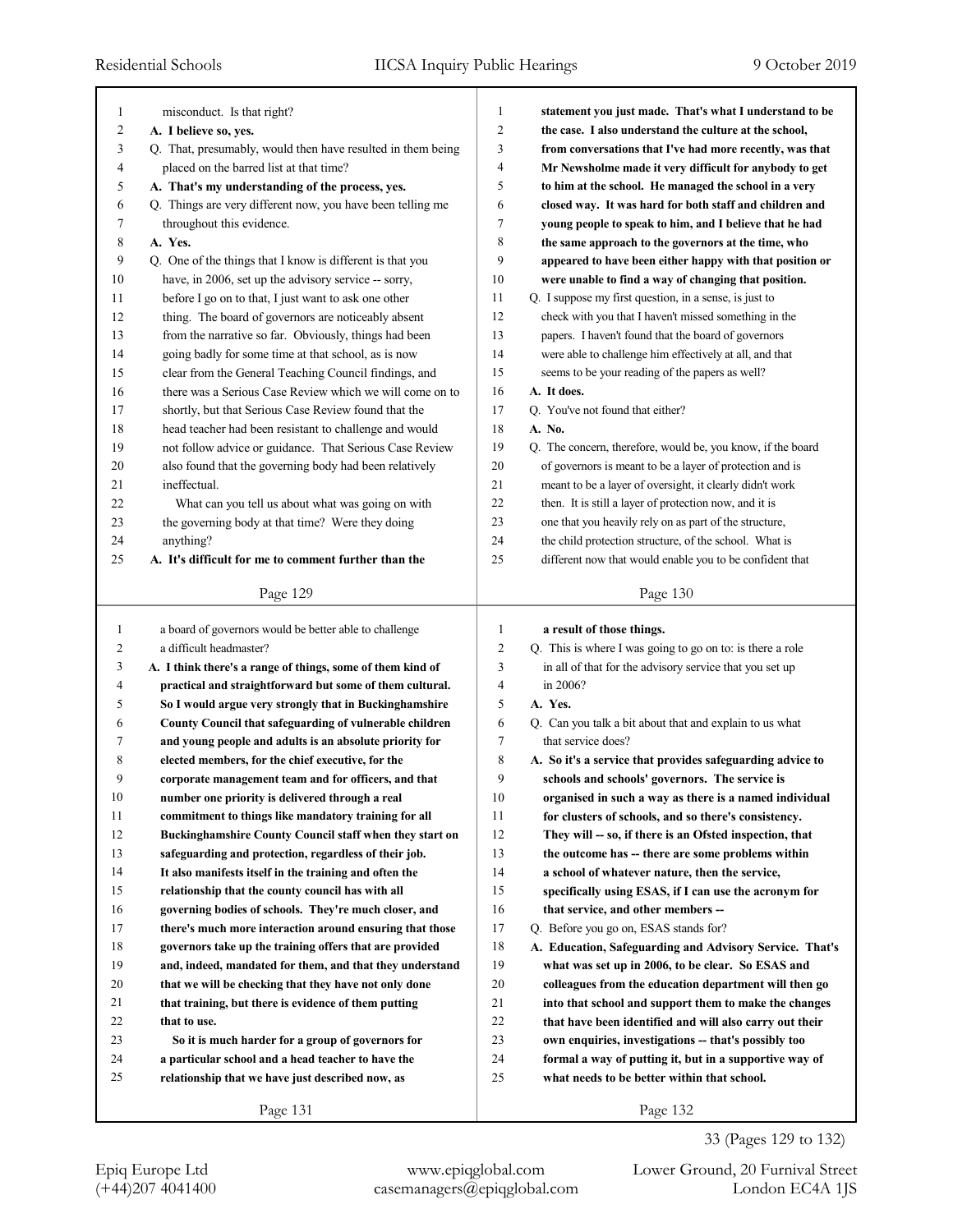| 1              | Similarly, if there are complaints either to Ofsted        | 1              | in that environment, it's very difficult to make            |
|----------------|------------------------------------------------------------|----------------|-------------------------------------------------------------|
| $\overline{c}$ | or to the local authority about something that happens     | $\overline{c}$ | absolute assertions of fact that something could never      |
| 3              | within a school, then we will look at that and contact     | 3              | happen. I think it is clear that (a) I work in an           |
| 4              | the school and work out what that might be an indicator    | $\overline{4}$ | organisation where that's under constant review as to       |
| 5              | of and where support and help might be needed. I think,    | 5              | strengths and weaknesses of the service we provide; and,    |
| 6              | therefore, the landscape is very much one of increased     | 6              | secondly, there would have to be a series of failings       |
| 7              | interaction, a two-way interaction, and that silence       | $\overline{7}$ | for the circumstances and outcomes from 2002 and indeed     |
| 8              | from a school is not an option because we do need to       | 8              | 2005 to be repeated.                                        |
| 9              | talk and they need to talk to us, and that's really        | 9              | Q. Does the advisory service cover Safer Recruitment        |
| 10             | based on the corporate principle that safeguarding is      | 10             | practices, as well as --                                    |
| 11             | genuinely everybody's business but we have to be           | 11             | A. So that's covered with the training offer from the local |
| 12             | proactive in making that happen and, therefore, we rely    | 12             | authority to schools. Schools themselves, with their        |
| 13             | on each other to keep vulnerable kids safe.                | 13             | governing body, can decide to take up that offer or         |
| 14             | Q. I think that you have answered this. This is a question | 14             | source it from somewhere else. It's not an option for       |
| 15             | I have from some of the victims and survivors. I think     | 15             | them to do neither.                                         |
| 16             | you have answered it, but to be clear, what they are       | 16             | Q. Can I move on now to some questions, again on behalf of  |
| 17             | asking is, where a head teacher is underperforming and     | 17             | victims and survivors, and in particular from RS-A7, who    |
| 18             | difficult and the governors are ineffectual, what is the   | 18             | I know you heard this morning. I read out this morning      |
| 19             | mechanism for ensuring that an assertive challenge is      | 19             | part of his statement which described his 13 weeks of       |
| 20             | made from an external body?                                | 20             | group counselling that he was offered by your local         |
| 21             | A. I think I have stated that.                             | 21             | authority, and he describes them, if I can just remind      |
| 22             | Q. Are you confident that the Safeguarding and Advisory    | 22             | you, as, " absolutely useless. There was no way             |
| 23             | Service would always pick up if a problem existed, or      | 23             | I was going to talk about my sexual abuse in a group        |
| 24             | whether a problem existed?                                 | 24             | counselling session full of other boys. None of us          |
| 25             | A. I think in the child protection and safeguarding sense, | 25             | really said anything. It was no benefit at all and, if      |
|                |                                                            |                |                                                             |
|                | Page 133                                                   |                | Page 134                                                    |
|                |                                                            |                |                                                             |
|                |                                                            |                |                                                             |
| 1              | anything, just made me feel worse, because it was          | 1              | and it wasn't well co-ordinated.                            |
| 2              | embarrassing to have to go and sit with other boys and     | $\overline{c}$ | Q. What about now, which is what my question was: would     |
| 3              | wonder if they had been abused as well. It just            | 3              | that group counselling be --                                |
| 4              | confused me even more and left me feeling more angry and   | 4              | A. No.                                                      |
| 5              | upset."                                                    | 5              | Q. -- considered now?                                       |
| 6              | Would Buckinghamshire County Council now consider          | 6              | A. No.                                                      |
| 7              | group counselling to be appropriate for children who had   | 7              | Q. I have the strategy meeting minutes from 25 July 2005,   |
| 8              | been sexually abused?                                      | 8              | BUC000045_021. That is what we have recorded at that        |
| 9              | A. First of all, the group counselling that was offered,   | 9              | stage as the input that was offered to the various          |
| $10\,$         | and as described, was wholly inappropriate, in my view,    | 10             | children, so we have one of the children being referred     |
| 11             | for the reasons that individual has described. I would     | 11             | to the NSPCC, three of them with nothing, or nothing so     |
| 12             | expect professionals to have worked that out at the        | 12             | far, and two of them with CAMH, which I assume is what      |
| 13             | time, that that would be the experience of an individual   | 13             | we call CAMHS. Is that the extent, as far as you know,      |
| 14             | child, or group of children and young people, whom that    | 14             | of what was offered?                                        |
| 15             | was offered to.                                            | 15             | A. Yes.                                                     |
| 16             | I am aware that there was a range of offers made at        | 16             | Q. To your knowledge, were there some children who were     |
| 17             | the time to a range of young people who were either        | 17             | offered nothing?                                            |
| 18             | directly harmed or witnessed harm, and some of that        | 18             | A. I think my understanding is the offer was made to all,   |
| 19             | offer didn't include group counselling, it did include     | 19             | but there were responses made, sometimes on behalf of       |
| $20\,$         | offers of one-to-one support. That was accessed through    | 20             | children, ie, by their parents and not by the child         |
| 21             | CAMHS and that would have required that young person's     | 21             | themselves, which is an issue, but sometimes the offer      |
| 22             | family to agree to that and take the necessary steps       | $22\,$         | was -- that particular child didn't want to, either that    |
| 23             | with a GP, for example, to access CAMHS. So there was      | 23             | was a direct response from the child or their parent.       |
| 24             | a wide variety of offers. I don't think -- my view is      | 24             | Q. Would one-to-one counselling now be offered to a child   |
| 25             | that it wasn't well delivered, it wasn't well organised    | 25             | who had been abused?                                        |
|                | Page 135                                                   |                | Page 136                                                    |

34 (Pages 133 to 136)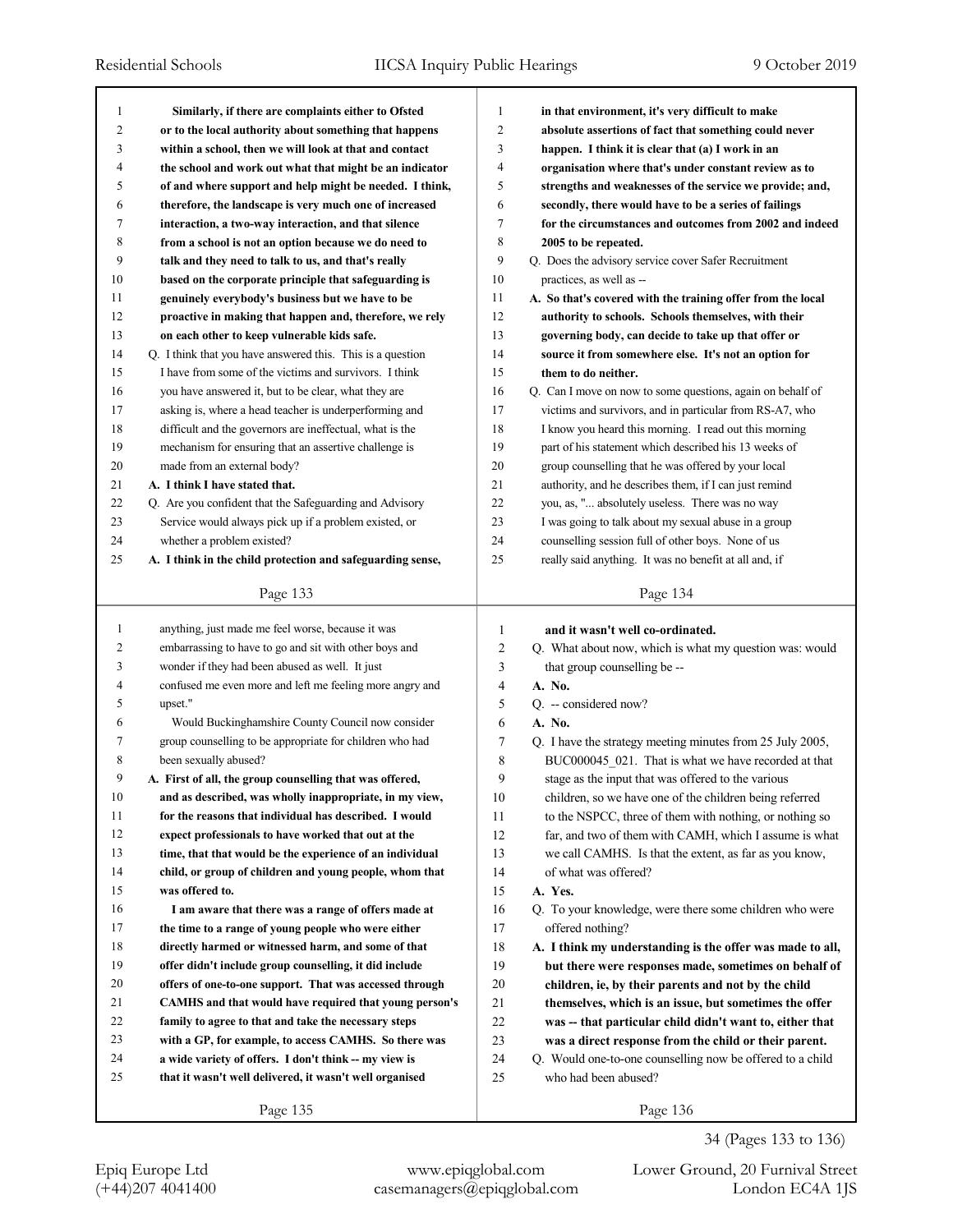| $\mathbf{1}$   | A. I think it is really important to say there would be     | 1<br>and survivors is whether, given everything that you have           |  |
|----------------|-------------------------------------------------------------|-------------------------------------------------------------------------|--|
| $\overline{2}$ | a child-focused and individual needs approach to what       | $\overline{2}$<br>very frankly told us today, in your view, it would be |  |
| 3              | the child or young person may want if there were ever       | 3<br>appropriate in some way or in some format for there to             |  |
| 4              | the same horrendous circumstances now. It is also           | 4<br>be an apology made to the victims and survivors? What              |  |
| 5              | important that the organisation making that offer needs     | 5<br>is your local authority's view on that?                            |  |
| 6              | to understand it is not a one-time offer set in             | 6<br>A. It's an absolute view that it is appropriate for there          |  |
| 7              | a specific window of time. We know that individuals who     | 7<br>to be the right apology given to those that feel that              |  |
| 8              | go through this sort of horrendous abuse go through         | 8<br>they need an apology. Clearly, Buckinghamshire County              |  |
| 9              | stages in their recovery and may not want any               | 9<br>Council must take responsibility for what went wrong in            |  |
| 10             | counselling for a year, five years, or even ten years,      | 10<br>the past in respect of their actions. There's clearly             |  |
| 11             | and so it's really important there's a co-ordinated and     | 11<br>a number of different parties who have contributed to             |  |
| 12             | open offer to victims of abuse.                             | 12<br>what happened, both pre 2002, 2002 and 2005, if I can             |  |
| 13             | Q. RS-A7 says in his statement -- and, for the record, it's | 13<br>put it in that way. And I think the appropriate thing             |  |
| 14             | at paragraph 37 of his statement -- that one teacher,       | 14<br>to do is for that apology to be delivered to those now            |  |
| 15             | after everything came to light, said to him she was         | 15<br>adults in a way that they would like it to be delivered           |  |
| 16             | really sorry about what had happened and, "If you need      | 16<br>and from the people from whom they would like it to be            |  |
| 17             | anything, I will help you", is what she said, and he has    | 17<br>delivered. I also think that that needs to also follow            |  |
| 18             | said that, apart from that, there was no other help with    | 18<br>on from that apology, there needs to be a conversation            |  |
| 19             | exams or involvement with the Department of Education or    | 19<br>about their needs now. Because if there are still                 |  |
| 20             | having interviews with anyone other than the police.        | 20<br>outstanding therapeutic needs, it is absolutely clear             |  |
| 21             | I think I know what you are going to say, Mr Nash,          | 21<br>that Buckinghamshire County Council needs to assist and           |  |
| 22             | but do you think that was an appropriate level of           | 22<br>support them to meet those needs.                                 |  |
| 23             | support for RS-A7 to have received?                         | 23<br>Q. Two questions arising from that. One, if that is right,        |  |
| 24             | A. No.                                                      | 24<br>what you have just said, without meaning to be unkind,            |  |
| 25             | Q. Another question which I put on behalf of the victims    | 25<br>why has it taken so long? It's ten years since the                |  |
|                | Page 137                                                    | Page 138                                                                |  |
|                |                                                             |                                                                         |  |
|                |                                                             |                                                                         |  |
| $\mathbf{1}$   | Serious Case Review was published, which pointed out the    | 1<br>A. Yes, there is, but I'm not going to impose that on              |  |
| 2              | many, many failings of the system generally, not just       | $\overline{2}$<br>individuals who have been through this horrendous     |  |
| 3              | your local authority's but the school's and other's. As     | 3<br>experience. We can do it with them and we will contact             |  |
| 4              | I understand it, nothing so far has been done. Why has      | 4<br>them as soon as possible from today.                               |  |
| 5              | it taken so long?                                           | 5<br>Q. A timescale for you, I meant, not a timescale for them.         |  |
| 6              | A. There are records of an attempt to apologise by          | 6<br>A. Yes.                                                            |  |
| 7              | Buckinghamshire County Council in the past, and I've        | 7<br>Q. Are you able to share that with us?                             |  |
| 8              | seen those records. I don't think they went anywhere        | 8<br>A. As soon as I'm finished here, there will be those               |  |
| 9              | near far enough, and I am assuming that, in the past,       | 9<br>conversations.                                                     |  |
| 10             | some individuals thought that that had therefore been       | 10<br>Q. We have mentioned several times the Serious Case Review,       |  |
| 11             | delivered, and I think they were sadly mistaken, and        | 11<br>which was published in 2009. The case was referred for            |  |
| 12             | I think the Serious Case Review taking so long to be        | 12<br>a Serious Case Review -- well, that's one of my                   |  |
| 13             | finalised and finished also contributed to it. But          | 13<br>questions. Do you know why it was referred for                    |  |
| 14             | ultimately, the lack of apology and frankness from          | 14<br>a Serious Case Review?                                            |  |
| 15             | Buckinghamshire County Council to date has been part of     | 15<br>A. It would have met the threshold for doing so, as laid          |  |
| 16             | the myriad of problems that we have talked about.           | 16<br>down.                                                             |  |
| 17             | Q. What are you doing about it now?                         | 17<br>Q. It did take a long time. It was not published until            |  |
| 18             | A. Well, as I have said, I think we need to reach out to    | 18<br>2009. Do you know why it took so long?                            |  |
| 19             | those individuals who are victims and to organise the       | 19<br>A. My understanding is that the way in which it was               |  |
| 20             | right apology for them and have a conversation with them    | 20<br>commissioned and the quality assurance arrangements               |  |
| 21             | about outstanding needs and do everything we can to put     | 21<br>around it were somewhat lacking.                                  |  |
| 22             | this right.                                                 | 22<br>Q. What does that mean?                                           |  |
| 23             | Q. That sounds more like an aspiration than a plan. What    | 23<br>A. It means that it went back to the author several times         |  |
| 24             | I'm interested in is, is there a timescale, is there an     | 24<br>for it to be of sufficient quality.                               |  |
| 25             | action plan?                                                | 25<br>Q. Once it was published, did Buckinghamshire County              |  |

Epiq Europe Ltd www.epiqglobal.com Lower Ground, 20 Furnival Street

35 (Pages 137 to 140)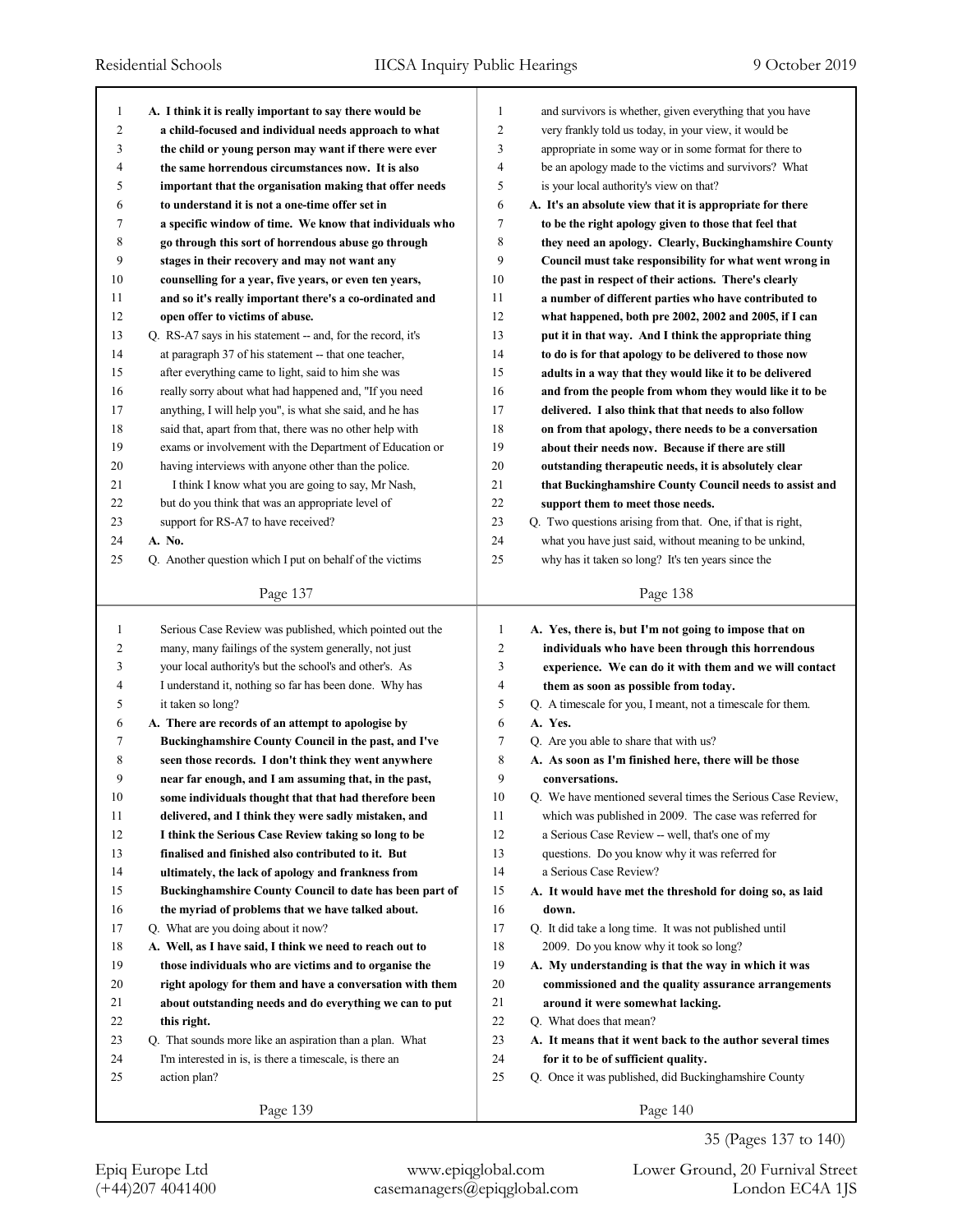| 1      | Council find it helpful, the report?                                                                             | 1              | A. In my view, no. So -- and Ofsted do the inspections of                                                      |
|--------|------------------------------------------------------------------------------------------------------------------|----------------|----------------------------------------------------------------------------------------------------------------|
| 2      | A. My view of that is that some of the content was helpful,                                                      | 2              | our schools and any residential schools. They will                                                             |
| 3      | and I think it went into detail where it should, but the                                                         | 3              | inform the local authority before they do an inspection                                                        |
| 4      | recommendations and actions were less than helpful.                                                              | 4              | that they're about to do that inspection. For                                                                  |
| 5      | Q. I have a question from one of the victims and survivors                                                       | 5              | maintained schools, the local authority will routinely                                                         |
| 6      | about this. I know you're aware of the paragraph of                                                              | 6              | attend the feedback session at the end of that                                                                 |
| 7      | the review that it refers to, which is a paragraph which                                                         | 7              | inspection and, of course, the report is published.                                                            |
| 8      | states -- it is paragraph 9.40, if you want to look at                                                           | 8              | Q. Another of the recommendations of the Serious Case                                                          |
| 9      | it, it's at INQ000570_120. Paragraph 9.40 down at the                                                            | 9              | Review was that Buckinghamshire County Council should                                                          |
| 10     | bottom:                                                                                                          | 10             | establish comprehensive follow-up and support services                                                         |
| 11     | "CSCI [the Commission for Social Care Inspection]                                                                | 11             | for children and families affected by abuse by                                                                 |
| 12     | did not send the report to Buckinghamshire County                                                                | 12             | professionals. Would you say you have now done that?                                                           |
| 13     | Council."                                                                                                        | 13             | A. I think it has to be delivered on a case-by-case basis                                                      |
| 14     | This was about the Commission for Social Care                                                                    | 14             | and based on individual need. So it is true to say that                                                        |
| 15     | Inspection. That was a routine inspection, as                                                                    | 15             | the county council can access those services in those                                                          |
| 16     | I understand it, of the school?                                                                                  | 16             | circumstances. So yes.                                                                                         |
| 17     | A. Yes.                                                                                                          | 17             | Q. Does that count as having comprehensive follow-up                                                           |
| 18     | Q. When they had done that, they didn't send their report                                                        | 18             | services? I mean, in a sense, have you a team that is                                                          |
| 19     | to Buckinghamshire County Council. The paragraph goes                                                            | 19             | dedicated to making sure those services are provided?                                                          |
| 20     | on to say:                                                                                                       | 20             | A. No, we haven't got a team.                                                                                  |
| 21     | "This is consistent with current methodology and is                                                              | 21             | Q. How does it work then?                                                                                      |
| 22     | accepted practice at CSCI. It is a loophole that can be                                                          | 22             | A. So it is a corporate responsibility to make sure that --                                                    |
| 23     | exploited by a manager or head teacher who wants to                                                              | 23             | as I referred to earlier, I think it's absolutely --                                                           |
| 24     | avoid close scrutiny."                                                                                           | 24             | it's really important that any offers of support to any                                                        |
| 25     | Does that loophole still exist?                                                                                  | 25             | victims in this sort of context, and any apologies, are                                                        |
|        | Page 141                                                                                                         |                | Page 142                                                                                                       |
|        |                                                                                                                  |                |                                                                                                                |
| 1      | open ended, in that it's clear that victims should, and                                                          | 1              | Now, in relation to Malcolm Stride, can I just go to                                                           |
| 2<br>3 | could, have the ability to revisit their needs around                                                            | 2<br>3         | paragraph 18 of your statement -- BUC000048 003:                                                               |
| 4      | something that's happened at any point in the future.                                                            | $\overline{4}$ | "Malcolm Stride was visited in prison by Bob Aylott,                                                           |
| 5      | Q. If it is a corporate responsibility, who has it on their<br>"to do" list?                                     | 5              | area education advisor, Rex Wilson, chair of governors<br>at Stony Dean School and [Buckingham County Council] |
| 6      |                                                                                                                  | 6              | senior legal assistant, Mohammed Sayed. He was offered                                                         |
| 7      | A. So it has to be part of the corporate memory that that's                                                      | 7              | the opportunity to resign by way of a compromise                                                               |
| 8      | the case. So the way in which it works right now is<br>through my service and colleagues in the legal            | 8              | agreement. The personnel subcommittee of the governing                                                         |
| 9      | department having that -- the ability to hold on to that                                                         | 9              | body authorised the offer on advice from BCC.                                                                  |
| 10     |                                                                                                                  | 10             | Malcolm Stride refused to resign because he was                                                                |
| 11     | information and access it when it's required.<br>Q. Is it something you're proactive about?                      | 11             | confident the charges against him would be dropped. BCC                                                        |
| 12     | A. Yes.                                                                                                          | 12             | and the governors do not appear to have considered the                                                         |
| 13     | Q. There's one final, different topic that I want to ask                                                         | 13             | potential implications of such a compromise agreement in                                                       |
| 14     |                                                                                                                  | 14             |                                                                                                                |
| 15     | you about quite briefly before we finish, and that is                                                            |                | relation to the future protection of children."<br>Can you just flesh out for us what you think those          |
| 16     | about a different teacher at the school, whom we have                                                            | 15             | potential implications were?                                                                                   |
|        | not even mentioned yet, and his name is Malcolm Stride.<br>You will recall that he had been the previous head of | 16             |                                                                                                                |
|        |                                                                                                                  |                | A. It was wholly inappropriate for that action to take                                                         |
| 17     |                                                                                                                  | 17             |                                                                                                                |
| 18     | care before Anthony Bulley was made head of care, and                                                            | 18             | place. There clearly had not been a consideration as to                                                        |
| 19     | the two men were actually at the school at the same time                                                         | 19             | whether or not any children and young people at                                                                |
| 20     | for a short period, but, in 1998, Malcolm Stride was                                                             | 20             | Stony Dean had been harmed by this man on the basis of                                                         |
| 21     | suspended and then subsequently jailed for indecent                                                              | 21             | his, at that time, arrest and being charged with serious                                                       |
| 22     | assault against children not at Stony Dean, but at the                                                           | 22             | sexual offences against children, and none of that was                                                         |
| 23     | school he had worked at previously, and it was as                                                                | 23             | considered.                                                                                                    |
| 24     | a result of his dismissal that Anthony Bulley was                                                                | 24             | Q. Let me just -- can I just go through it step by step.                                                       |
| 25     | promoted to be head of care.                                                                                     | 25             | Because it seems to me that offering a compromise                                                              |

36 (Pages 141 to 144)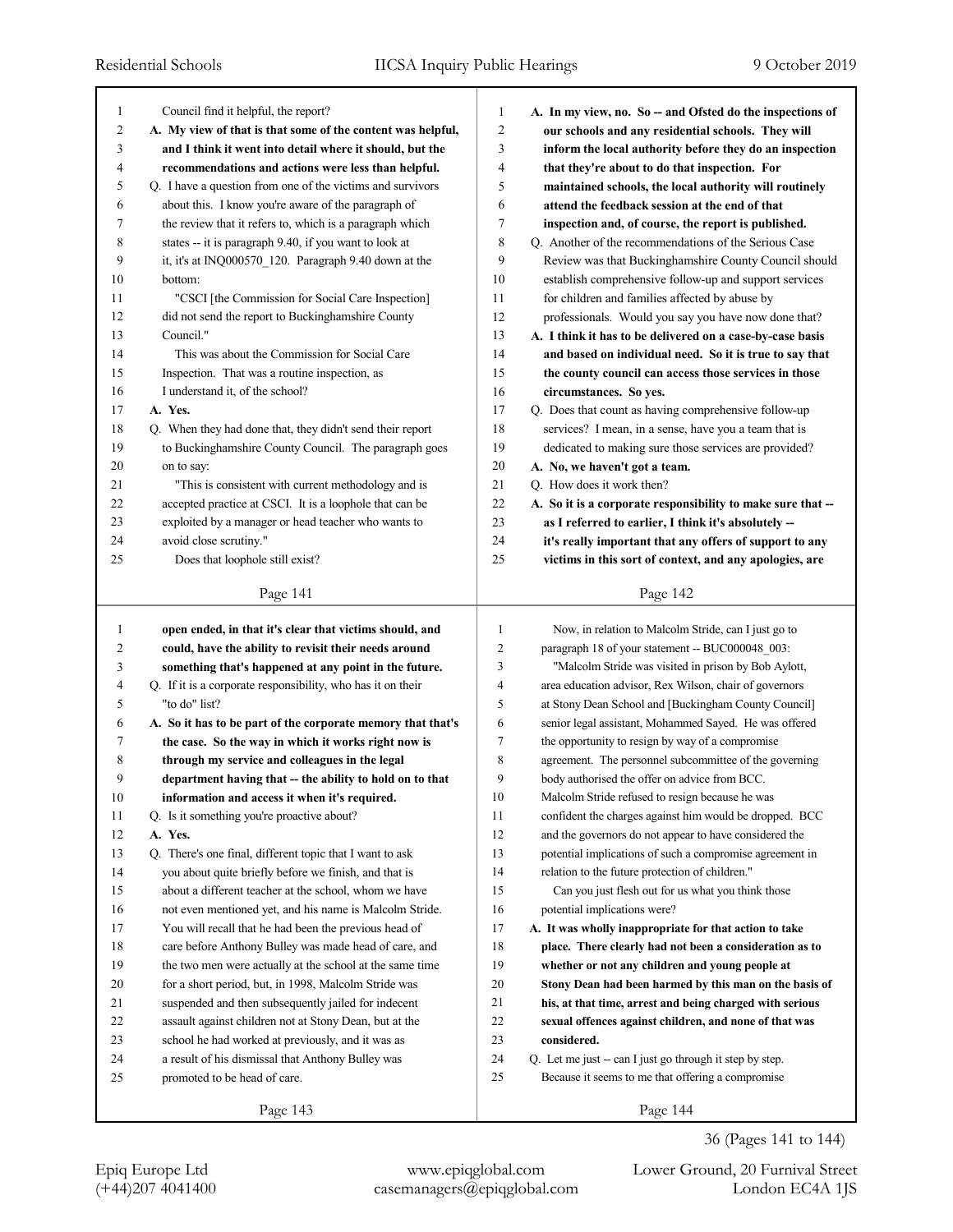| 1            | agreement would have had no implications at all if          | $\mathbf{1}$            | offering a compromise agreement, what Buckinghamshire       |
|--------------|-------------------------------------------------------------|-------------------------|-------------------------------------------------------------|
| 2            | Malcolm Stride had been convicted. Because if he had        | $\overline{c}$          | County Council did was -- if it had been accepted, it       |
| 3            | been convicted, he would have gone to prison and would      | 3                       | would have relieved Mr Stride of any of those sanctions,    |
| 4            | have lost his job and been barred and not been able to      | $\overline{\mathbf{4}}$ | wouldn't it?                                                |
| 5            | work with children again. But if he had been acquitted,     | 5                       | A. It would, and, in my view, more importantly, would have  |
| 6            | that would have been an acquittal based on the criminal     | 6                       | not been the best course of action in order to protect      |
| 7            | standard of proof.                                          | 7                       | children in the future.                                     |
| 8            | A. Yes.                                                     | 8                       | Q. No, indeed, because he would then, having not had any of |
| 9            | Q. As we have discussed earlier in your evidence, there are | 9                       | those actions taken against him, have been free to go       |
| 10           | a number of actions that then flow from that situation,     | 10                      | and seek employment elsewhere with children?                |
| 11           | but certainly one of the possibilities is that a further    | 11                      | A. Yes.                                                     |
| 12           | investigation will be undertaken at the school,             | 12                      | Q. Just to flesh out when you talk about the implications   |
| 13           | possibly, to investigate matters to the civil standard,     | 13                      | of that agreement, that's what I suggest to you that        |
| 14           | and it could well be, could it not, that a person who is    | 14                      | they were, and I think you're agreeing that --              |
| 15           | acquitted might be found, on the basis of the balance of    | 15                      | A. I am agreeing, yes.                                      |
| 16           | probabilities, to have committed serious misconduct?        | 16                      | Q. -- those were the implications. You have already said    |
| 17           | A. It was a completely inappropriate act.                   | 17                      | that that was a completely inappropriate offer to have      |
| 18           | Q. If that had happened, such a person might, for example,  | 18                      | made. Is there anything else that you want to say about     |
| 19           | have been referred to the General Teaching Council and,     | 19                      | that?                                                       |
| 20           | if that had happened, such a person might have their        | 20                      | A. No.                                                      |
| 21           | details passed to the Disclosure and Barring Service or     | 21                      | MS ROBERTSON: Mr Nash, I don't have any more questions for  |
| 22           | List 99 or whichever of those bodies was currently in       | 22                      | you, but, please, will you stay there just for a moment?    |
| 23           | operation. You are nodding, so yes?                         | 23                      | A. Of course.                                               |
| 24           | A. Mmm.                                                     | 24                      | MS ROBERTSON: Chair and panel, do you have any questions    |
| 25           | Q. You're agreeing with me. Just to spell it out, by        | 25                      | for Mr Nash?                                                |
|              |                                                             |                         |                                                             |
|              | Page 145                                                    |                         | Page 146                                                    |
|              |                                                             |                         |                                                             |
|              |                                                             |                         |                                                             |
| $\mathbf{1}$ | THE CHAIR: Ms Sharpling.                                    | $\mathbf{1}$            | A. No, it's -- I'm making reference to the fact that we     |
| 2            | Questions from THE PANEL                                    | 2                       | have an inadequate Ofsted rating as a local authority,      |
| 3            | MS SHARPLING: Thank you, Mr Nash. In view of                | 3                       | and that was from 2017, and we have an improvement board    |
| 4            | the difficulties and the failures that you have             | 4                       | chaired by an independent person appointed by the DfE       |
| 5            | described today to the inquiry, has the county council      | 5                       | and we are subject to regular Ofsted monitoring, and so     |
| 6            | thought about undertaking what might be called a cold       | 6                       | we have, as an authority, significant pairs of eyes on      |
| 7            | case review to look at those cases in the past that may     | $\boldsymbol{7}$        | our progress and our ability to do the right thing for      |
| 8            | have been subjected to the same difficulties and            | 8                       | our children and young people.                              |
| 9            | failures that the ones we have heard about today were?      | 9                       | MS SHARPLING: Thank you.                                    |
| 10           | A. Sorry, just to clarify, are you talking about looking at | 10                      | THE CHAIR: We have no further questions. Thank you very     |
| 11           | the possibility of there being similar other cases?         | 11                      | much.                                                       |
| 12           | MS SHARPLING: Yes.                                          | 12                      | A. Thank you.                                               |
| 13           | A. Yes, that consideration has been made and there haven't  | 13                      | (The witness withdrew)                                      |
| 14           | been other cases, to my knowledge, that have come out of    | 14                      | MS ROBERTSON: Chair, with your permission, I'm going to     |
| 15           | that piece of work. However, the service is -- its          | 15                      | hand over to Ms Bicarregui.                                 |
| 16           | current position, as I said in my statement, has            | 16                      | MS BICARREGUI: Thank you, chair. Chair and panel, we are    |
| 17           | a significant improvement journey ahead of it, and it's     | 17                      | now going to begin some evidence on Stanbridge Earls        |
| 18           | important that we look back at pieces of work and           | 18                      | School, with a focus on inspection and monitoring in        |
| 19           | children we are working with now to make sure that all      | 19                      | special schools and also oversight of independent           |
| 20           | the things we are doing now are based on factual            | 20                      | schools. I now call Mr Derek Benson, who is the             |
| 21           | information and the right actions, and if they aren't,      | 21                      | independent chair of the Hampshire Safeguarding Children    |
| 22           | we will put them right.                                     | 22                      | Partnership.                                                |
| 23           | MS SHARPLING: The piece of work that you have just          | 23                      | MR DEREK BENSON (sworn)                                     |
| 24           | described is an internal piece of work. You haven't         | 24                      |                                                             |
| 25           | employed somebody from the outside to do it for you.        | 25                      |                                                             |

37 (Pages 145 to 148)

Epiq Europe Ltd www.epiqglobal.com Lower Ground, 20 Furnival Street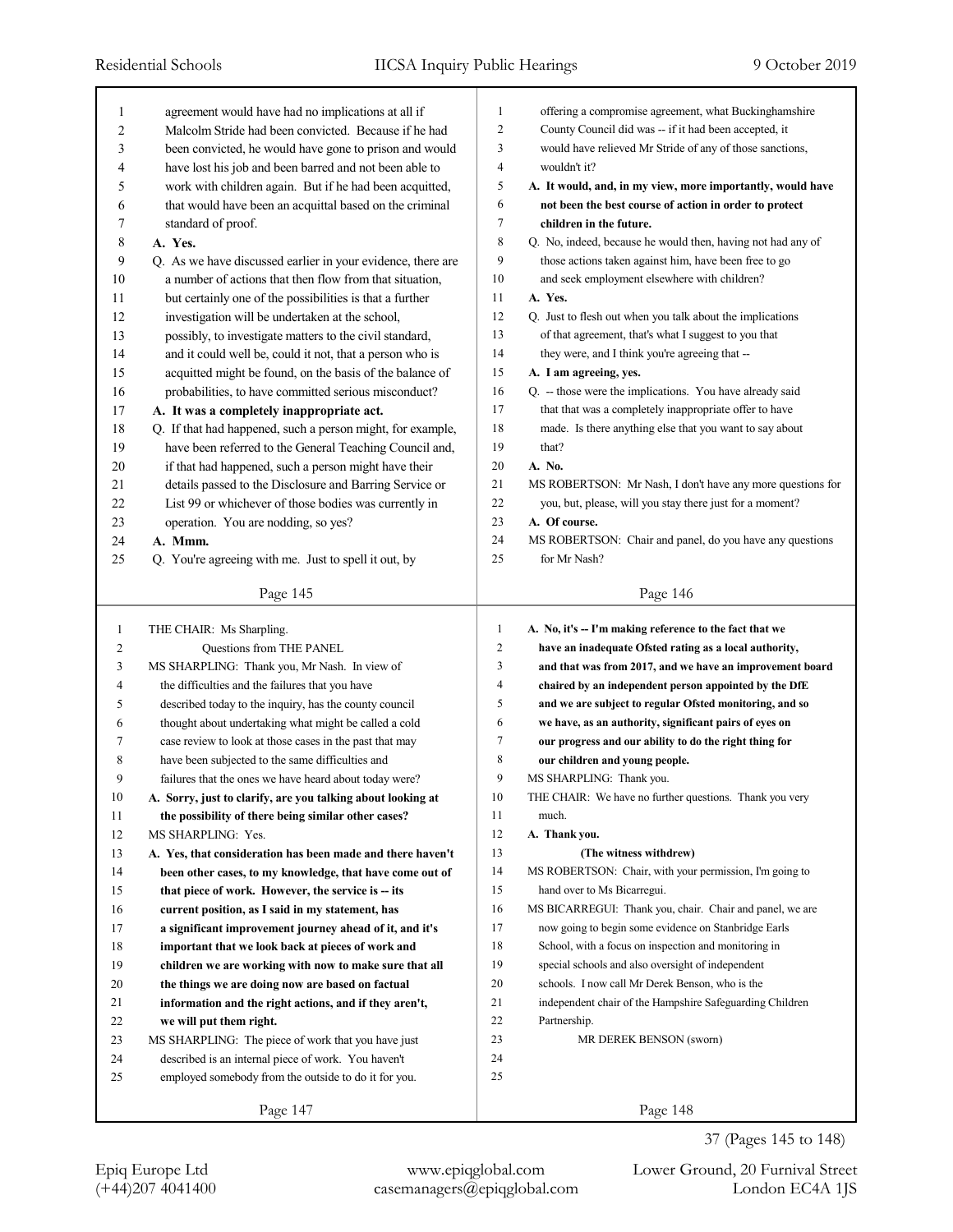| $\mathbf{1}$   | Examination by MS BICARREGUI                                | 1              | chair of the Hampshire Safeguarding Board; that's right,    |
|----------------|-------------------------------------------------------------|----------------|-------------------------------------------------------------|
| $\overline{c}$ | MS BICARREGUI: Good afternoon, Mr Benson, you can sit down. | $\overline{c}$ | isn't it?                                                   |
| 3              | Thank you for coming. I just have a few things to say       | 3              | A. That is correct, yes.                                    |
| 4              | before I start asking you some questions. The first is      | 4              | Q. You have been in that role since 2016?                   |
| 5              | that this isn't a test of your memory, so if you have       | 5              | A. Yes, December 2016.                                      |
| 6              | notes, you can refer to them.                               | 6              | Q. As I understand it, you have also chaired a number of    |
| 7              | A. Thank you.                                               | 7              | other local safeguarding children boards?                   |
| 8              | Q. And if you need to find any documents, they should       | 8              | A. That's correct, yes.                                     |
| 9              | either be in the file or I should be able to bring them     | 9              | Q. I am going to call those LSCBs, just to keep it shorter. |
| 10             | up on screen.                                               | 10             | So where were those other LSCBs based?                      |
| 11             | Secondly, we can have a break if you need one, so           | 11             | A. Worcestershire, Hampshire, as you know, the              |
| 12             | just let me know.                                           | 12             | Isle of Wight, more recently Coventry and Southampton.      |
| 13             | Can I ask you, first of all, then, to turn to your          | 13             | Q. So you have experience in a number of different local    |
| 14             | witness statement. So it should be in the first tab of      | 14             | safeguarding children boards?                               |
| 15             | the file in front of you.                                   | 15             | A. Yes, that's correct.                                     |
| 16             | A. Yes, thank you.                                          | 16             | Q. Prior to those roles, I understand you were a police     |
| 17             | Q. If you turn to the back of that statement, your          | 17             | officer for 30 years?                                       |
| 18             | signature will have been redacted. But can you confirm      | 18             | A. Yes, indeed.                                             |
| 19             | that you did sign that witness statement?                   | 19             | Q. During that time as well, you also sat on some of        |
| 20             | A. Yes, that's correct, I did.                              | 20             | the local safeguarding children boards?                     |
| 21             | Q. Does it remain true, to the best of your knowledge and   | 21             | A. I sat on all three of the safeguarding children's boards |
| 22             | belief?                                                     | 22             | in Essex, the county council and the two unitaries.         |
| 23             | A. It does, yes.                                            | 23             | Q. So you're well placed I think, then, to give us some     |
| 24             | Q. Mr Benson, you have provided us with a witness statement | 24             | idea -- they're obviously very different beasts in          |
| 25             | in your capacity as, as it then was, the independent        | 25             | different regions -- but you're well placed to give us      |
|                |                                                             |                |                                                             |
|                | Page 149                                                    |                | Page 150                                                    |
|                |                                                             |                |                                                             |
|                |                                                             |                |                                                             |
| -1             | an overview of some of those different regions?             | 1              | safeguarding partners, but under the old arrangements,      |
| 2              | A. Yes, that's correct.                                     | 2              | again, they were the pre-eminent partners, but there was    |
| 3              | Q. Can you explain to us what the aim of a -- I know that   | 3              | a far wider range of partners involved: voluntary           |
| 4              | the arrangements have changed and we will come on to        | 4              | sector, probation, fire service, faith groups               |
| 5              | that later on, but what's the main aim of having a local    | 5              | potentially, lay members of boards. It will vary from       |
| 6              | safeguarding children board?                                | 6              | place to place.                                             |
| 7              | A. The statute would tell us that it's around coordinating  | 7              | Q. If somebody was sitting watching this at home and        |
| 8              | what the partners do, around ensuring effectiveness, and    | 8              | scratching their heads a bit about what an LSCB was,        |
| 9              | promoting the welfare of children. That's the official      | 9              | I think at the beginning of what you said it was that       |
| $10\,$         | version. In layman's terms, as it were, it's around         | 10             | the main aim is to safeguard children in the local area?    |
| 11             | co-ordination, it's around negotiation and influencing.     | 11             | A. That's correct, yes.                                     |
| 12             | It's around seeking assurance from the partner agencies     | 12             | Q. That remains the overarching aim of these bodies?        |
| 13             | that they're doing what we want them to do. The             | 13             | A. Yes.                                                     |
| 14             | independent chair has a responsibility around challenge,    | 14             | Q. We are going to look at the new arrangements a little    |
| 15             | probing, scrutiny, asking the difficult questions, as it    | 15             | bit later, but I am also going to ask you some questions    |
| 16             | were. There are local variations, as you said, around       | 16             | about the Stanbridge Earls Serious Case Review. Again       |
| 17             | just culture and history. There's a liaison role to it,     | 17             | in layman's terms, if you can, can you tell us what         |
| 18             | working with directors of Children's Services, working      | 18             | a Serious Case Review is and why these are commissioned?    |
| 19             | with senior police officers, senior colleagues from         | 19             | A. If I may, if I start with the official version and then  |
| 20             | health and other colleagues from the voluntary sector       | 20             | expand upon that. For every case where abuse or neglect     |
| 21             | and other partner agencies.                                 | 21             | is known or suspected, and either a child dies or there     |
| 22             | Q. When you say "partner agencies", are you primarily       | 22             | are concerns about how organisations and professionals      |
| 23             |                                                             | 23             | work together, where a child has suffered serious harm,     |
| 24             | talking about local authorities, the police and health?     | 24             |                                                             |
|                | Are those the key --                                        |                | so in the Stanbridge Earls case, it was the latter of       |
| 25             | A. Under the new arrangements, they are the three main      | 25             | the two, around serious harm. There were no deaths          |

38 (Pages 149 to 152)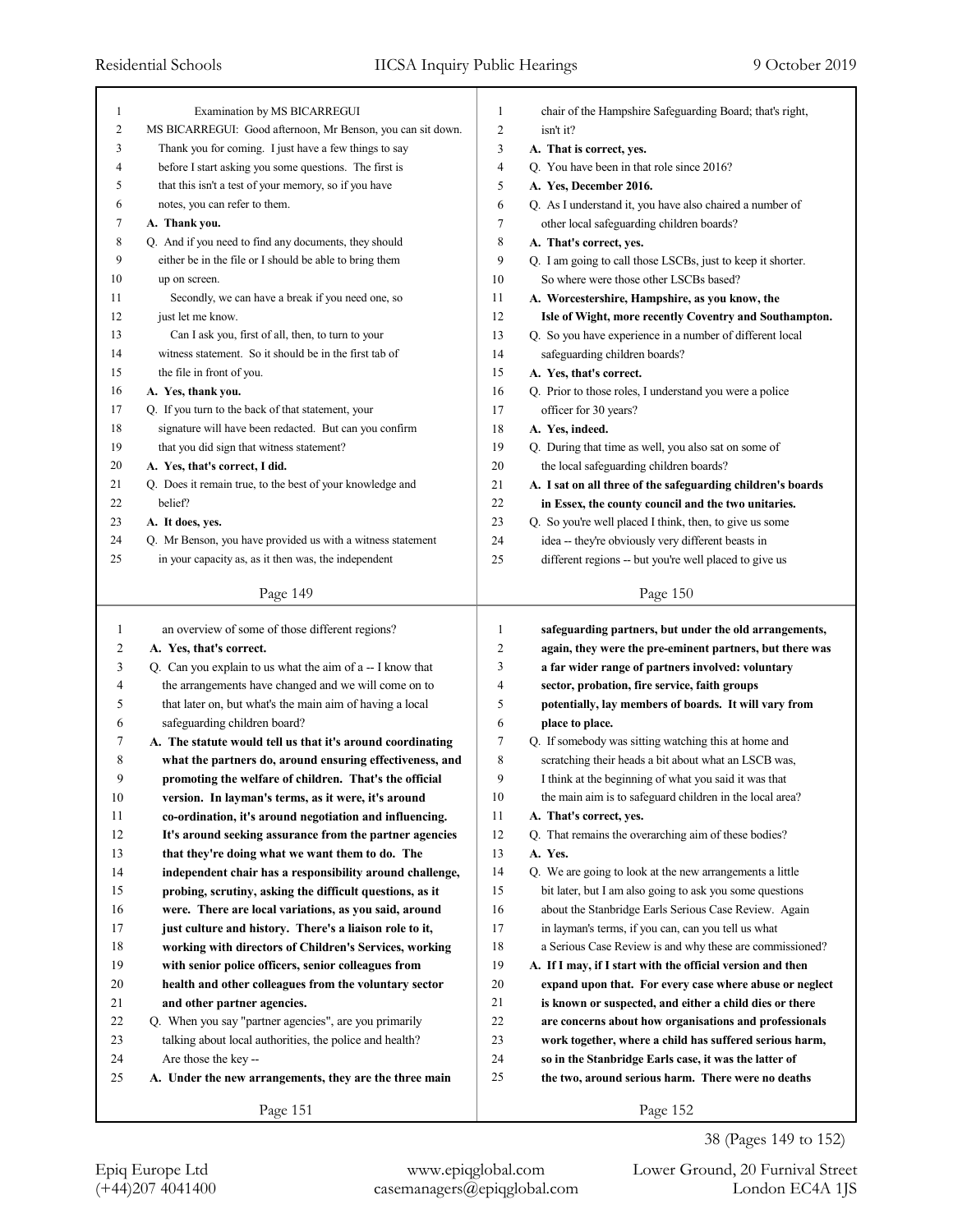| 1  | involved.                                                  | 1              | question of whether or not the inspectorates are able to    |
|----|------------------------------------------------------------|----------------|-------------------------------------------------------------|
| 2  | So in layperson's terms, it is a review. It is the         | $\overline{c}$ | pick up issues of safeguarding, especially in               |
| 3  | upper end of the range of reviews that are available to    | 3              | residential special schools, or in schools where there      |
| 4  | us. It is about learning and improvement. It is not        | 4              | are children who have special educational needs. As         |
| 5  | about apportioning blame. There are other judicial         | 5              | I know you know, the issue here was that Ofsted             |
| 6  | processes for that.                                        | 6              | acknowledged that three of its boarding welfare             |
| 7  | Q. Again, just to establish the basis on which you are     | 7              | inspections failed to get underneath issues of              |
| 8  | telling us about the Stanbridge Earls Serious Case         | 8              | safeguarding in the school. It only really came to          |
| 9  | Review, you didn't commission that review, did you?        | 9              | light following a tribunal judgment in January 2013.        |
| 10 | A. No, I did not.                                          | 10             | You're familiar, are you, with that background?             |
| 11 | Q. And you weren't in post, I think, when it was           | 11             | A. I am, yes, thank you.                                    |
| 12 | established?                                               | 12             | Q. Ofsted will be giving evidence tomorrow, chair and       |
| 13 | A. That's also correct.                                    | 13             | panel, and the ISI has submitted a statement to you on      |
| 14 | Q. You set out in your witness statement that in preparing | 14             | these grounds.                                              |
| 15 | to come to give us evidence, you have talked to a number   | 15             | So if we could then turn, Mr Benson, to the Serious         |
| 16 | of people who did commission it and who were in post at    | 16             | Case Review -- Ralph, if we could have up, please,          |
| 17 | that time; is that right?                                  | 17             | HSB000011_008 at the very top. So this is the context       |
| 18 | A. That is correct, yes.                                   | 18             | and the school. This is just to give a little               |
| 19 | Q. You are familiar with the contents of the review?       | 19             | information about what type of school Stanbridge Earls      |
| 20 | A. Yes, I am.                                              | 20             | was. We see there a fairly lengthy description, but,        |
| 21 | Q. You have had a chance to re-read them before coming     | 21             | essentially, a co-educational day and boarding school       |
| 22 | here?                                                      | 22             | for children and adults from 10 to 20, which is a large     |
| 23 | A. Yes.                                                    | 23             | age spectrum. It specialises in teaching pupils with        |
| 24 | Q. Mr Benson, the primary focus of the inquiry in relation | 24             | specific learning difficulties and those with special       |
| 25 | to the Stanbridge Earls Serious Case Review is the         | 25             | educational needs or disabilities, some with statements.    |
|    |                                                            |                |                                                             |
|    | Page 153                                                   |                | Page 154                                                    |
|    |                                                            |                |                                                             |
| 1  | It goes on to give some description of the school's        | 1              | <b>Independent Schools Inspectorate statement for this</b>  |
| 2  | premises itself.                                           | 2              | inquiry. So I would have to answer you, in all honesty,     |
| 3  | Mr Benson, you say in your statement that it was           | 3              | that I am still confused as to the status of                |
| 4  | viewed by many to be a specialist school, but that it      | 4              | <b>Stanbridge Earls.</b>                                    |
| 5  | was not registered as a residential special school. Do     | 5              | Q. That is a question we will be asking tomorrow of Ofsted. |
| 6  | you recall that from your statement?                       | 6              | The reason it is important, I think, is that the            |
| 7  | A. Yes, I do.                                              | 7              | requirements -- even from the perspective of a local        |
| 8  | Q. Now, you and I have had a conversation about this.      | 8              | safeguarding children board -- of oversight of a school     |
| 9  | Chair and panel, it seems like quite a dry topic, but it   | 9              | which is a special school which has pupils who have         |
| 10 | is quite important for safeguarding. Mr Benson, do you     | 10             | special educational needs will be different, won't it,      |
| 11 | think there was some confusion about whether or not        | 11             | from that of a typical boarding school, if you like? Do     |
| 12 | Stanbridge Earls was a residential special school or       | 12             | you accept that?                                            |
| 13 | a boarding school who took some pupils who had special     | 13             | A. I think that's a fair description, yes.                  |
| 14 | needs?                                                     | 14             | Q. It was a slightly odd beast, in some ways, wasn't it,    |
| 15 | A. Yes, there was confusion. I think it's the case, sat    | 15             | because, in contrast to a lot of special schools,           |
| 16 | here today, that that confusion continues. In              | 16             | a number of students at Stanbridge Earls were placed        |
| 17 | preparation for today, I've sought to access various       | 17             | there by their parents; is that right?                      |
| 18 | references to better understand for myself the status of   | 18             | A. That is correct, many of them being from military        |
| 19 | Stanbridge Earls. There's the comment there, there is      | 19             | families.                                                   |
| 20 | a slightly different interpretation in the SENDIST         | $20\,$         | Q. Also a large number of the pupils did not have           |
| 21 | Tribunal report. There is confusion as to whether it       | 21             | statements of special educational needs?                    |
| 22 | was, or was not, registered with the Department for        | $22\,$         | A. That's certainly my understanding, yes.                  |
| 23 | Education. There are various references to its status      | 23             | Q. If we could go, Ralph, to HSB000030_004. If we could go  |
| 24 | in Ofsted reports, going back to 2011, and there are       | 24             | to paragraph 16. This is where you describe the fact        |
| 25 | even -- there are references to its status in the          | 25             | that the population or cohort of pupils at the school       |

39 (Pages 153 to 156)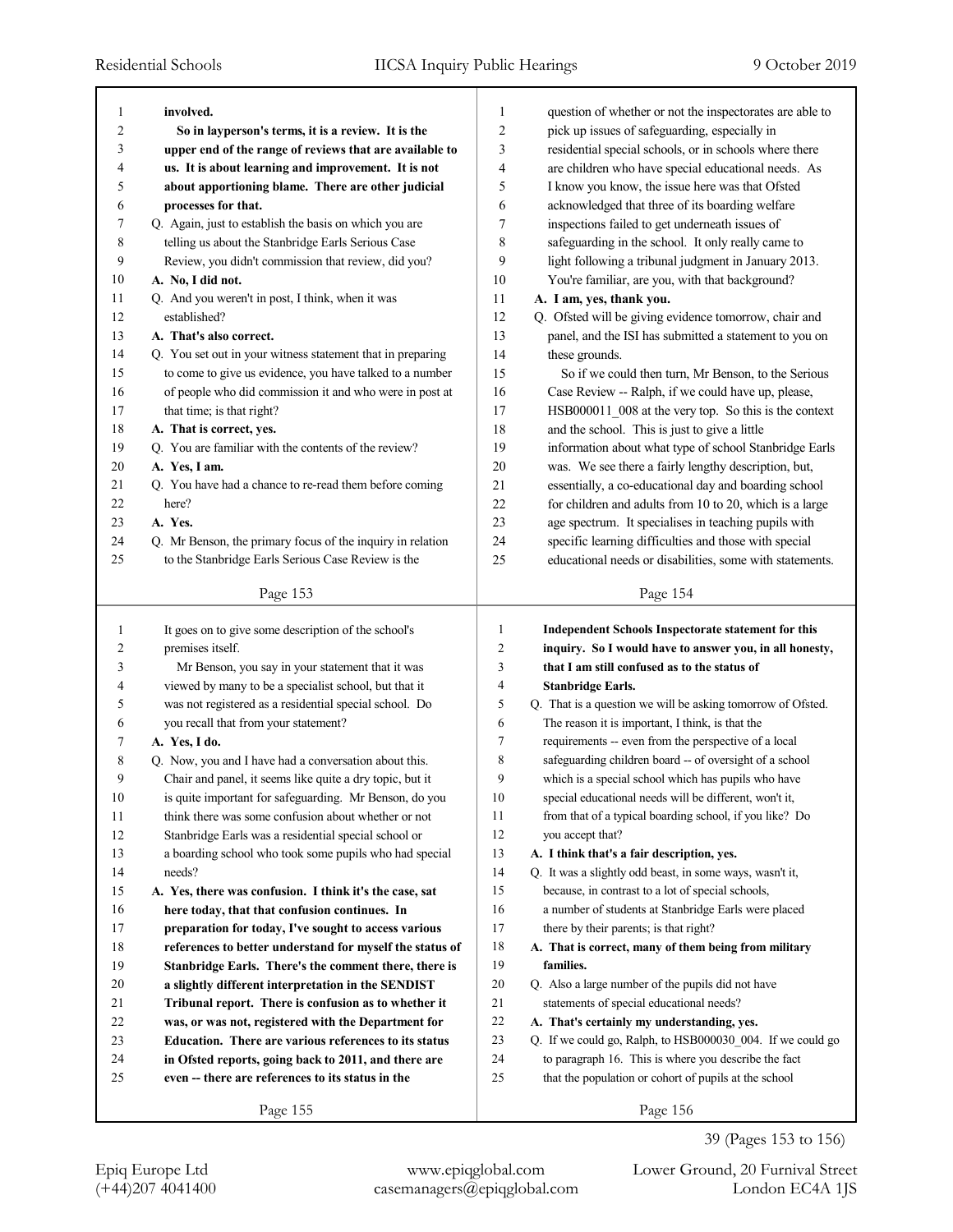| 1<br>2<br>3<br>4<br>5<br>6<br>7<br>8<br>9<br>10<br>11<br>12<br>13<br>14<br>15<br>16<br>17<br>18<br>19<br>20<br>21<br>22<br>23<br>24 | changed over time. Do you recall what you said in your<br>statement?<br>A. Yes, that's correct.<br>Q. Essentially, you said what happened was more and more<br>pupils with more complex needs started to become pupils<br>at Stanbridge Earls; is that right?<br>A. Yes, that's right.<br>Q. You then considered that it would have been challenging<br>for staff to manage the full needs of all the children<br>who were attending the school?<br>A. It's certainly my understanding that there were a range<br>of complexities amongst the pupil cohort there, yes.<br>Q. So we have a situation where a boarding school is<br>becoming more complex because it's having pupils who<br>have more complex needs over time. Something else that<br>you mention at the time is that the head at the time in<br>question had a lack of expertise in issues to do with<br>children with special educational needs. Why did you<br>say that?<br>A. Based on my -- the documentation available to me and my<br>reading of that documentation, including the SENDIST<br>Tribunal. There were clear concerns that I had around<br>understanding issues such as consent, confidentiality,<br>the complexities of the pupil cohort and the various | $\mathbf{1}$<br>2<br>3<br>4<br>5<br>6<br>7<br>8<br>9<br>10<br>11<br>12<br>13<br>14<br>15<br>16<br>17<br>18<br>19<br>20<br>21<br>22<br>23<br>24 | Q. Again, just to reinforce that -- Ralph, if we could go<br>to HSB000011_025. This is actually the Serious Case<br>Review, Mr Benson. This is paragraph, hopefully,<br>6.1.14. So towards the bottom, please. We see here<br>that the finding there as well was that the head teacher<br>in post had very little experience in the education of<br>young people with special needs and, therefore,<br>underestimated the nature and extent of support and<br>protection that a particular child would require. Do<br>you see that?<br>A. I do, yes, thank you.<br>Q. So would it be fair to summarise some of the problems<br>that arose as being a combination of the school<br>beginning to take more complex pupils, not knowing, in<br>a sense, if it was required to have all of<br>the procedures of a residential special school, and<br>having an inexperienced head? Is that the context of<br>the Serious Case Review?<br>A. I think that's a fair assessment, yes.<br>Q. As the local safeguarding children board -- I know you<br>weren't in post at the time -- would there have been any<br>way that that board would have known that the school had<br>begun to admit a more complex -- children with more<br>complex needs? |
|-------------------------------------------------------------------------------------------------------------------------------------|--------------------------------------------------------------------------------------------------------------------------------------------------------------------------------------------------------------------------------------------------------------------------------------------------------------------------------------------------------------------------------------------------------------------------------------------------------------------------------------------------------------------------------------------------------------------------------------------------------------------------------------------------------------------------------------------------------------------------------------------------------------------------------------------------------------------------------------------------------------------------------------------------------------------------------------------------------------------------------------------------------------------------------------------------------------------------------------------------------------------------------------------------------------------------------------------------------------------------------------------|------------------------------------------------------------------------------------------------------------------------------------------------|----------------------------------------------------------------------------------------------------------------------------------------------------------------------------------------------------------------------------------------------------------------------------------------------------------------------------------------------------------------------------------------------------------------------------------------------------------------------------------------------------------------------------------------------------------------------------------------------------------------------------------------------------------------------------------------------------------------------------------------------------------------------------------------------------------------------------------------------------------------------------------------------------------------------------------------------------------------------------------------------------------------------------------------------------------------------------------------------------------------------------------------------------------------------------------------------------------------------------------------------|
| 25                                                                                                                                  | needs that that would present.                                                                                                                                                                                                                                                                                                                                                                                                                                                                                                                                                                                                                                                                                                                                                                                                                                                                                                                                                                                                                                                                                                                                                                                                             | 25                                                                                                                                             | A. I think it's fair to say that, in terms of oversight                                                                                                                                                                                                                                                                                                                                                                                                                                                                                                                                                                                                                                                                                                                                                                                                                                                                                                                                                                                                                                                                                                                                                                                      |
|                                                                                                                                     | Page 157                                                                                                                                                                                                                                                                                                                                                                                                                                                                                                                                                                                                                                                                                                                                                                                                                                                                                                                                                                                                                                                                                                                                                                                                                                   |                                                                                                                                                | Page 158                                                                                                                                                                                                                                                                                                                                                                                                                                                                                                                                                                                                                                                                                                                                                                                                                                                                                                                                                                                                                                                                                                                                                                                                                                     |
|                                                                                                                                     |                                                                                                                                                                                                                                                                                                                                                                                                                                                                                                                                                                                                                                                                                                                                                                                                                                                                                                                                                                                                                                                                                                                                                                                                                                            |                                                                                                                                                |                                                                                                                                                                                                                                                                                                                                                                                                                                                                                                                                                                                                                                                                                                                                                                                                                                                                                                                                                                                                                                                                                                                                                                                                                                              |
|                                                                                                                                     |                                                                                                                                                                                                                                                                                                                                                                                                                                                                                                                                                                                                                                                                                                                                                                                                                                                                                                                                                                                                                                                                                                                                                                                                                                            |                                                                                                                                                |                                                                                                                                                                                                                                                                                                                                                                                                                                                                                                                                                                                                                                                                                                                                                                                                                                                                                                                                                                                                                                                                                                                                                                                                                                              |
| 1                                                                                                                                   | from the local authority itself before it reaches the                                                                                                                                                                                                                                                                                                                                                                                                                                                                                                                                                                                                                                                                                                                                                                                                                                                                                                                                                                                                                                                                                                                                                                                      | 1                                                                                                                                              | Q. Again, just to be clear, Ofsted was responsible for                                                                                                                                                                                                                                                                                                                                                                                                                                                                                                                                                                                                                                                                                                                                                                                                                                                                                                                                                                                                                                                                                                                                                                                       |
| 2                                                                                                                                   | safeguarding board, they're only aware of a limited                                                                                                                                                                                                                                                                                                                                                                                                                                                                                                                                                                                                                                                                                                                                                                                                                                                                                                                                                                                                                                                                                                                                                                                        | 2                                                                                                                                              | boarding welfare at this point; is that your                                                                                                                                                                                                                                                                                                                                                                                                                                                                                                                                                                                                                                                                                                                                                                                                                                                                                                                                                                                                                                                                                                                                                                                                 |
| 3                                                                                                                                   | proportion of the pupils in such an establishment such                                                                                                                                                                                                                                                                                                                                                                                                                                                                                                                                                                                                                                                                                                                                                                                                                                                                                                                                                                                                                                                                                                                                                                                     | 3                                                                                                                                              | understanding?                                                                                                                                                                                                                                                                                                                                                                                                                                                                                                                                                                                                                                                                                                                                                                                                                                                                                                                                                                                                                                                                                                                                                                                                                               |
| 4                                                                                                                                   | as this. There's no requirement to notify the host                                                                                                                                                                                                                                                                                                                                                                                                                                                                                                                                                                                                                                                                                                                                                                                                                                                                                                                                                                                                                                                                                                                                                                                         | 4                                                                                                                                              | A. Yes, that is correct.                                                                                                                                                                                                                                                                                                                                                                                                                                                                                                                                                                                                                                                                                                                                                                                                                                                                                                                                                                                                                                                                                                                                                                                                                     |
| 5                                                                                                                                   | local authority unless the child is a looked-after                                                                                                                                                                                                                                                                                                                                                                                                                                                                                                                                                                                                                                                                                                                                                                                                                                                                                                                                                                                                                                                                                                                                                                                         | 5                                                                                                                                              | Q. And ISI was responsible for the education inspection?                                                                                                                                                                                                                                                                                                                                                                                                                                                                                                                                                                                                                                                                                                                                                                                                                                                                                                                                                                                                                                                                                                                                                                                     |
| 6                                                                                                                                   | child. Beyond that, children with complex needs who are                                                                                                                                                                                                                                                                                                                                                                                                                                                                                                                                                                                                                                                                                                                                                                                                                                                                                                                                                                                                                                                                                                                                                                                    | 6                                                                                                                                              | A. Yes, although, reading the documentation, there does                                                                                                                                                                                                                                                                                                                                                                                                                                                                                                                                                                                                                                                                                                                                                                                                                                                                                                                                                                                                                                                                                                                                                                                      |
| 7                                                                                                                                   | placed there by another local authority or indeed by                                                                                                                                                                                                                                                                                                                                                                                                                                                                                                                                                                                                                                                                                                                                                                                                                                                                                                                                                                                                                                                                                                                                                                                       | 7                                                                                                                                              | appear to be some confusion amongst those bodies as to                                                                                                                                                                                                                                                                                                                                                                                                                                                                                                                                                                                                                                                                                                                                                                                                                                                                                                                                                                                                                                                                                                                                                                                       |
| 8                                                                                                                                   | their parents, there's no requirement for them to notify                                                                                                                                                                                                                                                                                                                                                                                                                                                                                                                                                                                                                                                                                                                                                                                                                                                                                                                                                                                                                                                                                                                                                                                   | 8                                                                                                                                              | what their responsibilities were. But, yes, that is my                                                                                                                                                                                                                                                                                                                                                                                                                                                                                                                                                                                                                                                                                                                                                                                                                                                                                                                                                                                                                                                                                                                                                                                       |
| 9                                                                                                                                   | the local authority and, therefore, the safeguarding                                                                                                                                                                                                                                                                                                                                                                                                                                                                                                                                                                                                                                                                                                                                                                                                                                                                                                                                                                                                                                                                                                                                                                                       | 9                                                                                                                                              | understanding, as you describe.                                                                                                                                                                                                                                                                                                                                                                                                                                                                                                                                                                                                                                                                                                                                                                                                                                                                                                                                                                                                                                                                                                                                                                                                              |
| 10                                                                                                                                  | board, as was, would similarly not have had line of                                                                                                                                                                                                                                                                                                                                                                                                                                                                                                                                                                                                                                                                                                                                                                                                                                                                                                                                                                                                                                                                                                                                                                                        | 10                                                                                                                                             | Q. When you say "some confusion between the bodies", what                                                                                                                                                                                                                                                                                                                                                                                                                                                                                                                                                                                                                                                                                                                                                                                                                                                                                                                                                                                                                                                                                                                                                                                    |
| 11                                                                                                                                  | sight.                                                                                                                                                                                                                                                                                                                                                                                                                                                                                                                                                                                                                                                                                                                                                                                                                                                                                                                                                                                                                                                                                                                                                                                                                                     | 11                                                                                                                                             | are you referring to?                                                                                                                                                                                                                                                                                                                                                                                                                                                                                                                                                                                                                                                                                                                                                                                                                                                                                                                                                                                                                                                                                                                                                                                                                        |
| 12                                                                                                                                  | Q. So if this problem were to arise again, there would be                                                                                                                                                                                                                                                                                                                                                                                                                                                                                                                                                                                                                                                                                                                                                                                                                                                                                                                                                                                                                                                                                                                                                                                  | 12                                                                                                                                             | A. Who was responsible for looking at the safeguarding and                                                                                                                                                                                                                                                                                                                                                                                                                                                                                                                                                                                                                                                                                                                                                                                                                                                                                                                                                                                                                                                                                                                                                                                   |
| 13                                                                                                                                  | a similar lack of knowledge of the cohort of pupils in                                                                                                                                                                                                                                                                                                                                                                                                                                                                                                                                                                                                                                                                                                                                                                                                                                                                                                                                                                                                                                                                                                                                                                                     | 13                                                                                                                                             | boarding elements, who was responsible for looking at                                                                                                                                                                                                                                                                                                                                                                                                                                                                                                                                                                                                                                                                                                                                                                                                                                                                                                                                                                                                                                                                                                                                                                                        |
| 14                                                                                                                                  | a particular school in the same way?                                                                                                                                                                                                                                                                                                                                                                                                                                                                                                                                                                                                                                                                                                                                                                                                                                                                                                                                                                                                                                                                                                                                                                                                       | 14                                                                                                                                             | the educational attainment, was there a gap, was there                                                                                                                                                                                                                                                                                                                                                                                                                                                                                                                                                                                                                                                                                                                                                                                                                                                                                                                                                                                                                                                                                                                                                                                       |
| 15                                                                                                                                  | A. It's my understanding that that risk remains, yes.                                                                                                                                                                                                                                                                                                                                                                                                                                                                                                                                                                                                                                                                                                                                                                                                                                                                                                                                                                                                                                                                                                                                                                                      | 15                                                                                                                                             | overlap. It is not immediately clear.                                                                                                                                                                                                                                                                                                                                                                                                                                                                                                                                                                                                                                                                                                                                                                                                                                                                                                                                                                                                                                                                                                                                                                                                        |
| 16                                                                                                                                  | Q. Mr Benson, I'd like to clarify some of the -- the extent                                                                                                                                                                                                                                                                                                                                                                                                                                                                                                                                                                                                                                                                                                                                                                                                                                                                                                                                                                                                                                                                                                                                                                                | 16                                                                                                                                             | Q. It is certainly true to say there was some overlap in                                                                                                                                                                                                                                                                                                                                                                                                                                                                                                                                                                                                                                                                                                                                                                                                                                                                                                                                                                                                                                                                                                                                                                                     |
| 17                                                                                                                                  | of the allegations that were made in respect of                                                                                                                                                                                                                                                                                                                                                                                                                                                                                                                                                                                                                                                                                                                                                                                                                                                                                                                                                                                                                                                                                                                                                                                            | 17                                                                                                                                             | terms of the safeguarding requirements, but we will,                                                                                                                                                                                                                                                                                                                                                                                                                                                                                                                                                                                                                                                                                                                                                                                                                                                                                                                                                                                                                                                                                                                                                                                         |
| $18\,$                                                                                                                              | Stanbridge Earls. Again, the sharp focus, if you like,                                                                                                                                                                                                                                                                                                                                                                                                                                                                                                                                                                                                                                                                                                                                                                                                                                                                                                                                                                                                                                                                                                                                                                                     | 18                                                                                                                                             | I think, deal with that tomorrow with the inspectorate.                                                                                                                                                                                                                                                                                                                                                                                                                                                                                                                                                                                                                                                                                                                                                                                                                                                                                                                                                                                                                                                                                                                                                                                      |
| 19                                                                                                                                  | from all of the agencies involved on the safeguarding                                                                                                                                                                                                                                                                                                                                                                                                                                                                                                                                                                                                                                                                                                                                                                                                                                                                                                                                                                                                                                                                                                                                                                                      | 19                                                                                                                                             | Again, just briefly so everybody has an                                                                                                                                                                                                                                                                                                                                                                                                                                                                                                                                                                                                                                                                                                                                                                                                                                                                                                                                                                                                                                                                                                                                                                                                      |
| 20                                                                                                                                  | policies and practices was the result of a tribunal                                                                                                                                                                                                                                                                                                                                                                                                                                                                                                                                                                                                                                                                                                                                                                                                                                                                                                                                                                                                                                                                                                                                                                                        | 20                                                                                                                                             | understanding of what the tribunal decision was, if                                                                                                                                                                                                                                                                                                                                                                                                                                                                                                                                                                                                                                                                                                                                                                                                                                                                                                                                                                                                                                                                                                                                                                                          |
| 21                                                                                                                                  | decision, wasn't it, in January 2013. Your                                                                                                                                                                                                                                                                                                                                                                                                                                                                                                                                                                                                                                                                                                                                                                                                                                                                                                                                                                                                                                                                                                                                                                                                 | 21                                                                                                                                             | I summarise it, if you could perhaps let me know if                                                                                                                                                                                                                                                                                                                                                                                                                                                                                                                                                                                                                                                                                                                                                                                                                                                                                                                                                                                                                                                                                                                                                                                          |
| 22                                                                                                                                  | understanding of the position prior to that is that                                                                                                                                                                                                                                                                                                                                                                                                                                                                                                                                                                                                                                                                                                                                                                                                                                                                                                                                                                                                                                                                                                                                                                                        | 22                                                                                                                                             | that's your understanding from the Serious Case Review,                                                                                                                                                                                                                                                                                                                                                                                                                                                                                                                                                                                                                                                                                                                                                                                                                                                                                                                                                                                                                                                                                                                                                                                      |
| 23                                                                                                                                  | I think Ofsted had rated the school consistently as                                                                                                                                                                                                                                                                                                                                                                                                                                                                                                                                                                                                                                                                                                                                                                                                                                                                                                                                                                                                                                                                                                                                                                                        | 23                                                                                                                                             | that this was a disability discrimination claim against                                                                                                                                                                                                                                                                                                                                                                                                                                                                                                                                                                                                                                                                                                                                                                                                                                                                                                                                                                                                                                                                                                                                                                                      |
| 24<br>25                                                                                                                            | "outstanding"; is that right?<br>A. Certainly that is my understanding, yes.                                                                                                                                                                                                                                                                                                                                                                                                                                                                                                                                                                                                                                                                                                                                                                                                                                                                                                                                                                                                                                                                                                                                                               | 24<br>25                                                                                                                                       | the school in which there were allegations of serious<br>sexual assaults, those allegations made by a female                                                                                                                                                                                                                                                                                                                                                                                                                                                                                                                                                                                                                                                                                                                                                                                                                                                                                                                                                                                                                                                                                                                                 |

40 (Pages 157 to 160)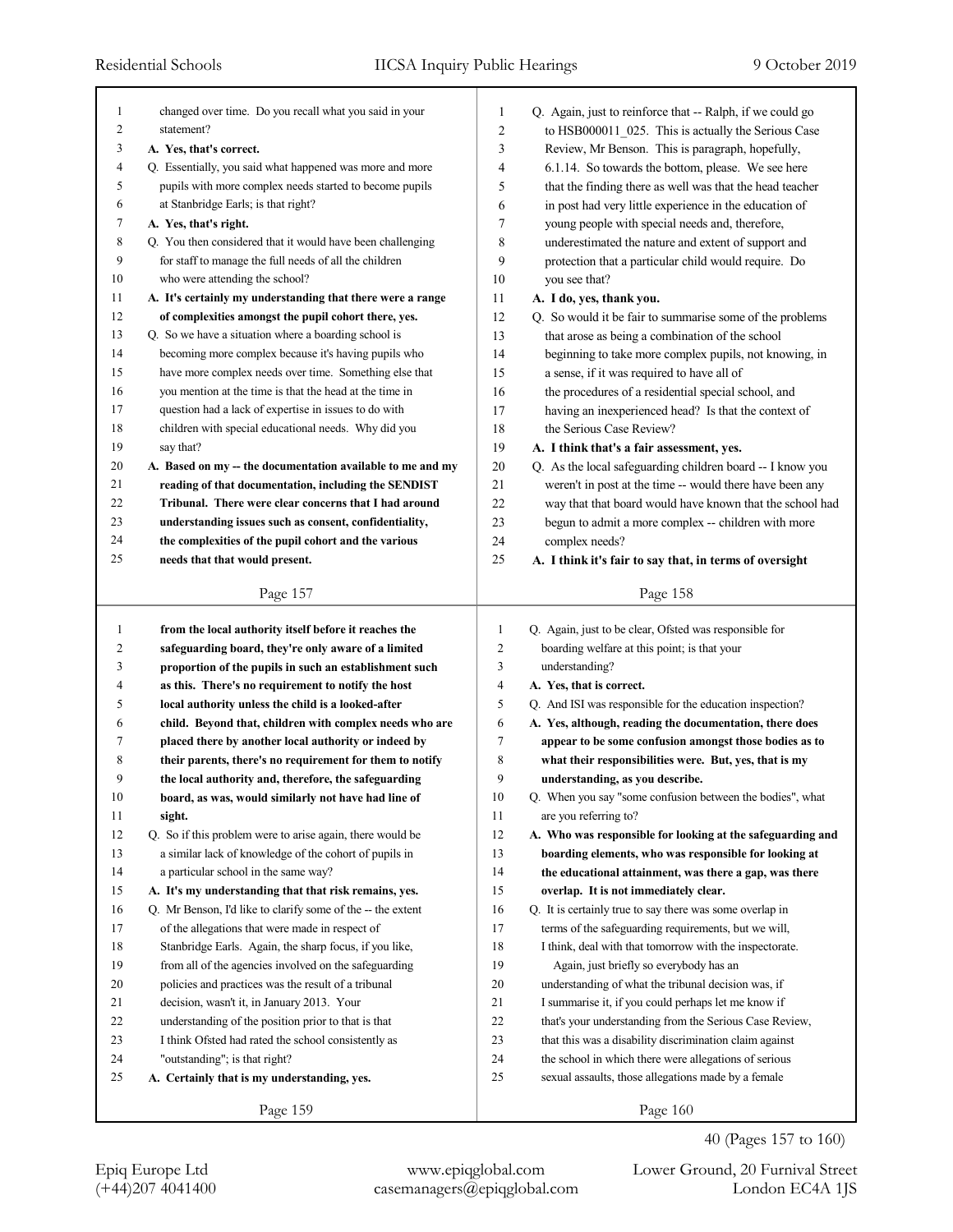| 1  | pupil against a male pupil. Is it fair to say,           | $\mathbf{1}$   | younger boys, including three at Stanbridge Earls?         |
|----|----------------------------------------------------------|----------------|------------------------------------------------------------|
| 2  | Mr Benson, that the tribunal decision was damning of     | $\overline{2}$ | A. Yes, that is correct.                                   |
| 3  | the school's safeguarding procedures?                    | 3              | Q. That conviction was in respect of abuse at the school   |
| 4  | A. I think it is fair assessment, yes. The tribunal, as  | 4              | between 2002 and 2006, wasn't it?                          |
| 5  | I recall, were quite critical of the school's response   | 5              | A. Yes, it was, yes.                                       |
| 6  | to that particular child's allegations and their needs.  | 6              | Q. Again, just the Serious Case Review was largely looking |
| 7  | Q. That's also where you derive your concern about the   | $\tau$         | at events from 2010; is that your understanding?           |
| 8  | head's experience, isn't it?                             | 8              | A. That is correct, yes.                                   |
| 9  | A. It comes out clearly from the tribunal findings, yes. | 9              | Q. That's why this wasn't looked at in more detail?        |
| 10 | Q. Can we just be clear that there were no criminal      | 10             | A. Yes.                                                    |
| 11 | prosecutions as a result of the tribunal decision,       | 11             | MS BICARREGUI: Chair and panel, I know you will be aware   |
| 12 | despite a police investigation?                          | 12             | that you have evidence from a victim/survivor of abuse     |
| 13 | A. That is correct, yes.                                 | 13             | at Stanbridge Earls perpetrated by Gareth Stephenson in    |
| 14 | Q. There were no allegations against teachers or other   | 14             | the form of a witness statement from RS-A189.              |
| 15 | members of staff sexually abusing children in the        | 15             | Mr Benson, you also have had a look at the witness         |
| 16 | school, were there?                                      | 16             | statement of RS-A189, and a number of the issues which     |
| 17 | A. That is also correct.                                 | 17             | we see in the Serious Case Review and which we are going   |
| 18 | Q. Pausing there for one moment, the Serious Case Review | 18             | on to look at in the form of a lack of adequate            |
| 19 | does make clear -- Ralph, if we could get up             | 19             | supervision of children and the approach to safeguarding   |
| 20 | HSB000011 036. Right at the bottom, the last paragraph,  | 20             | in general, they also feature, don't they, in the          |
| 21 | please. This is, again, the Serious Case Review,         | 21             | evidence of RS-A189?                                       |
| 22 | Mr Benson, and it does make clear, doesn't it, that      | 22             | A. Yes, they do.                                           |
| 23 | a former Stanbridge Earls student, Gareth Stephenson,    | 23             | Q. Chair and panel, again pausing there, you have also     |
| 24 | had been convicted, shortly before the Serious Case      | 24             | a witness statement from RS-A207, who was a complainant    |
| 25 | Review was published, of 11 sexual offences against      | 25             | of peer-on-peer sexual abuse at the school during the      |
|    |                                                          |                |                                                            |
|    | Page 161                                                 |                | Page 162                                                   |
|    |                                                          |                |                                                            |
|    |                                                          |                |                                                            |
| 1  | period that is governed by the SCR. She is known as      | $\mathbf{1}$   | Q. If we could turn to paragraph 20 of your statement,     |
| 2  | Child J in the Serious Case Review.                      | $\overline{c}$ | Mr Benson, and, Ralph, that's HSB000030_005. Taking        |
| 3  | Ralph, could you get up HSB000011_019. If we could       | 3              | a step back again, and looking at why things might have    |
| 4  | look at paragraph 5.2.1. I think it is important,        | $\overline{4}$ | gone wrong, you try and explain to us the background,      |
| 5  | Mr Benson, to see the context in the Serious Case Review | 5              | don't you? Could you briefly take us through what you      |
| 6  | of what was said about Child J, and the Serious Case     | 6              | think the key points were in relation to this?             |
| 7  | Review makes clear that she is the child for whom there  | 7              | A. Certainly. You've got a mix of pupils in the cohort     |
| 8  | are the earliest recorded concerns, and these concerns   | 8              | there, many of whom are from different parts of            |
| 9  | arose from the incident in which she is said to have     | 9              | the country, and many of them significant distances away   |
| 10 | been assaulted in a sexualised way by a group of         | 10             | from families. I mentioned earlier about military          |
| 11 | children. Further allegations of sexual assaults were    | 11             | families. There's the issue around the variety of needs    |
| 12 | made subsequently and her parents feel there were other  | 12             | and some of those very, very complex at the school. The    |
| 13 | incidents in a climate of continual bullying. It goes    | 13             | issue of supervision struck me in reading this material.   |
| 14 | on to say that she was a child with very complex needs.  | 14             | It's part of the school -- the school doesn't exist now.   |
| 15 | Ralph, if we could go to 024. Again, in relation         | 15             | Part of its statement of purpose was it seemed to pride    |
| 16 | to Child J, who we have evidence from, it says:          | 16             | itself on not providing out-of-school-hours supervision,   |
| 17 | "In the period under review, the first evidence of       | 17             | which would raise questions, I think.                      |
| 18 | the school's lack of alertness to safeguarding           | 18             | Q. Mr Benson, if I could interrupt you there, do you think |
| 19 | issues "                                                 | 19             | that's also part of the confusion about whether or not     |
| 20 | It goes on to describe current safeguarding              | 20             | it was a boarding school or whether or not it was          |
| 21 | procedures which were not current, but at the time of    | 21             | dealing with pupils who had greater needs, or would that   |
| 22 | the publication of the SCR, which described that what    | 22             | be a problem anyway?                                       |
| 23 | she was subject to, essentially, I think, was bullying   | 23             | A. It was a boarding school. A significant proportion of   |
| 24 | with a sexualised element. Do you see that?              | 24             | the pupils boarded there. It was catering for pupils       |
| 25 | A. Yes, thank you.                                       | 25             | with special needs. So terminology is one thing.           |
|    | Page 163                                                 |                | Page 164                                                   |

Epiq Europe Ltd www.epiqglobal.com Lower Ground, 20 Furnival Street

41 (Pages 161 to 164)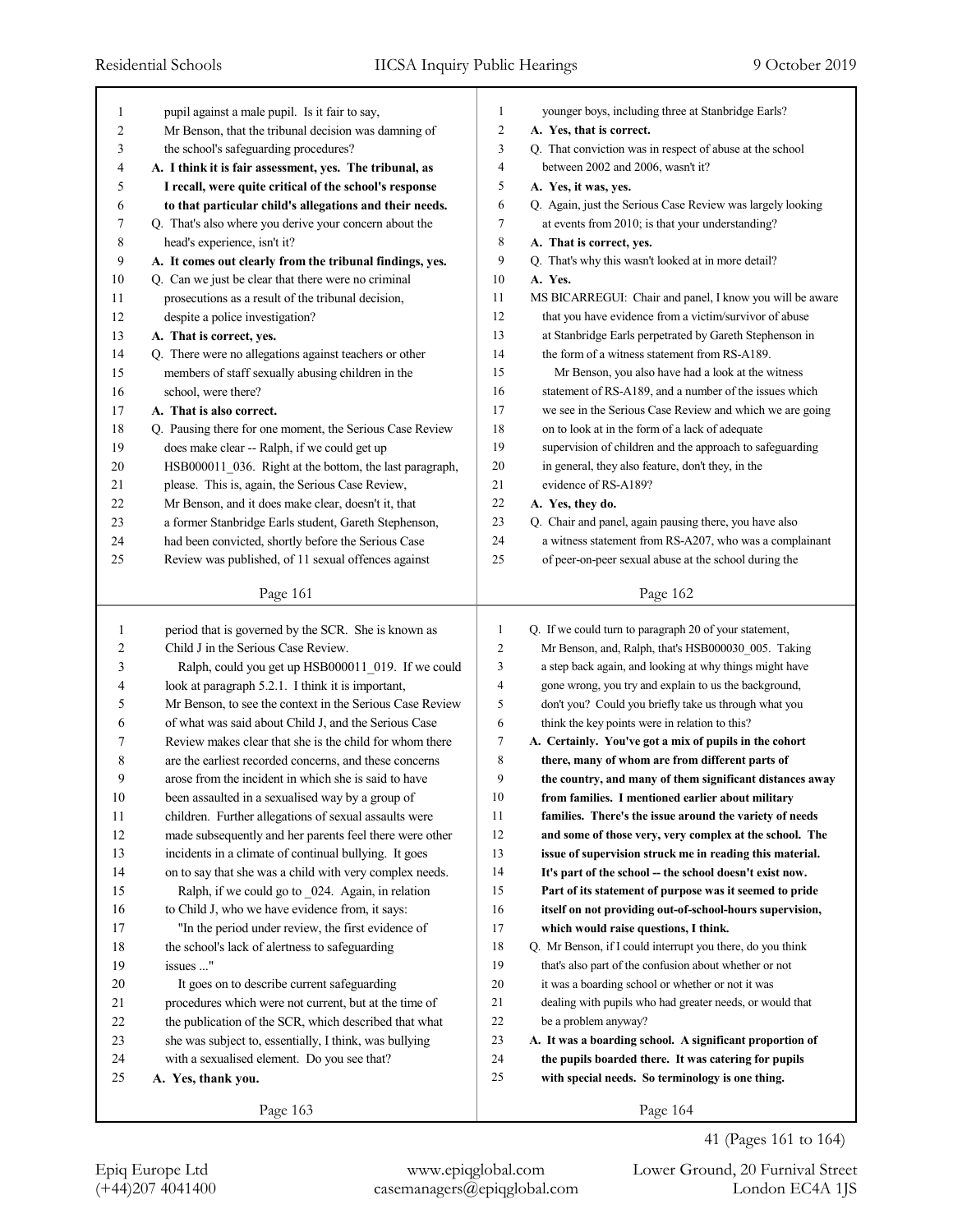| $\mathbf{1}$   | There's a reality behind this, and that's                  | 1              | sufficiently alert to the needs of vulnerable girls "       |
|----------------|------------------------------------------------------------|----------------|-------------------------------------------------------------|
| 2              | a responsibility to safeguard those children.              | $\overline{2}$ | Do you see that?                                            |
| 3              | The final point on there was around -- the                 | 3              | A. I do, yes, thank you.                                    |
| 4              | environment didn't seem to be in place where children      | 4              | Q. Do you agree that that was essentially the overarching   |
| 5              | would come forward if they had concerns. There wasn't      | 5              | message in relation to the problems that arose at           |
| 6              | a culture of safeguarding, certainly from the              | 6              | Stanbridge Earls?                                           |
| 7              | documentation I've seen. Previous area highlighted,        | 7              | A. There was definitely a gender imbalance in the school,   |
| 8              | they use the term "alertness to safeguarding". I think     | 8              | but, as it says there, amongst the pupils, both male and    |
| 9              | we could discuss that at length as to whether it went      | 9              | female, there were significant numbers who didn't have      |
| 10             | beyond an alertness to safeguarding.                       | 10             | concerns as to their treatment whilst there. But, in        |
| 11             | Q. If we could get up the conclusions from the SCR, which  | 11             | summary, some of the girls did suffer and the               |
| 12             | are at HSB000011_062. Paragraph 8.2 describes the crux,    | 12             | safeguarding policies, procedures and application           |
| 13             | I think, of this, and we have seen -- I have taken you     | 13             | thereof let them down.                                      |
| 14             | on a bit of a whistlestop tour, but what was said about    | 14             | Q. I think in the second half of the next paragraph, we     |
| 15             | Child J and the fact that she wasn't safeguarded when      | 15             | see -- so there's an acceptance that not all of             |
| 16             | she was subjected to bullying, sexualised bullying:        | 16             | the families certainly felt this way and that definitely    |
| 17             | "The crux of these complex events is that some             | 17             | comes through, doesn't it, in the SCR?                      |
| 18             | vulnerable girls were not adequately protected. The        | 18             | A. Very much the case.                                      |
| 19             | school that should have been preventing that               | 19             | Q. The last sentence:                                       |
| 20             | maltreatment and promoting those girls' best interests     | 20             | "However, the evidence in respect of the girls who          |
| 21             | failed to do those things sufficiently thoroughly."        | 21             | are specifically referred to in this report "               |
| 22             | It goes on to say:                                         | 22             | So we have looked a little at Child J and there is          |
| 23             | "Girls were a small minority of the young people           | 23             | another child, Child F, in particular:                      |
| 24             | not all of those girls were unhappy or mistreated but      | 24             | " is convincing. There was an insufficient                  |
| 25             | the school staff and trustees generally were not           | 25             | challenge to some established patterns of conduct in the    |
|                |                                                            |                |                                                             |
|                | Page 165                                                   |                | Page 166                                                    |
|                |                                                            |                |                                                             |
|                |                                                            |                |                                                             |
| $\mathbf{1}$   | culture of the school, conduct which had the potential     | 1              | but just to recap: a lack of alertness to safeguarding      |
| 2              | to cause harm, and did so."                                | 2              | issues and incidents with safeguarding implications;        |
| 3              | A. I think that's a fair assessment, yes.                  | 3              | failure to keep parents properly informed. Again, you       |
| $\overline{4}$ | MS BICARREGUI: I think we should look, just, again, to get | 4              | pointed out these were children, in some cases, whose       |
| 5              | the full picture in relation to some of the things that    | 5              | parents were abroad because they had been placed by the     |
| 6              | went wrong, at the next paragraph.                         | 6              | Ministry of Defence or they were being paid for in that     |
| 7              | Chair, I notice that it is 3.15 pm. I don't have           | 7              | way; is that right?                                         |
| 8              | a great deal more for Mr Benson, but I do have some        | 8              | A. That's correct, yes.                                     |
| 9              | things which we probably should explore. I wonder          | 9              | Q. A failure to make and keep other agencies aware of cause |
| $10\,$         | whether you would like to take a break now and then        | 10             | for concern. Would that include your agency?                |
| 11             | I can deal with that quickly?                              | 11             | A. Without splitting hairs, we are not an agency, as such,  |
| 12             | THE CHAIR: How much longer will you be?                    | 12             | but, yes, very much, I think there has to be                |
| 13             | MS BICARREGUI: I think I have at least another 15 to 20    | 13             | a relationship with the local safeguarding partners,        |
| 14             | minutes probably.                                          | 14             | yes.                                                        |
| 15             | THE CHAIR: We will take a break and then return.           | 15             | Q. A failure to recognise -- this is critical for what the  |
| 16             | MS BICARREGUI: Thank you.                                  | 16             | inquiry is looking at -- that sexual activity between       |
| 17             | $(3.15 \text{ pm})$                                        | 17             | children might raise safeguarding concerns or concerns      |
| 18             | (A short break)                                            | 18             | that crimes may have been committed?                        |
| 19             | $(3.30 \text{ pm})$                                        | 19             | A. Yes. You have got young people together in               |
| 20             | MS BICARREGUI: Mr Benson, we were just going to look in    | 20             | a residential environment. I think that's where             |
| 21             | a little bit of detail at the conclusions of the Serious   | 21             | supervision and safeguarding is of paramount importance.    |
| 22             | Case Review. Ralph, if we could have up HSB000011_062.     | 22             | Q. And then confusion about confidentiality, and weakness   |
| 23             | We have looked at the first two paragraphs. So 8.5,        | 23             | in basic administration. Do you see those?                  |
| 24             | Mr Benson, looks at some very basic errors by the          | 24             | A. Yes. If you have policies, then adhere to them and have  |
| 25             | school, and you have touched on some of these, I think,    | 25             | that dialogue with the young people as well. Understand     |
|                | Page 167                                                   |                | Page 168                                                    |

42 (Pages 165 to 168)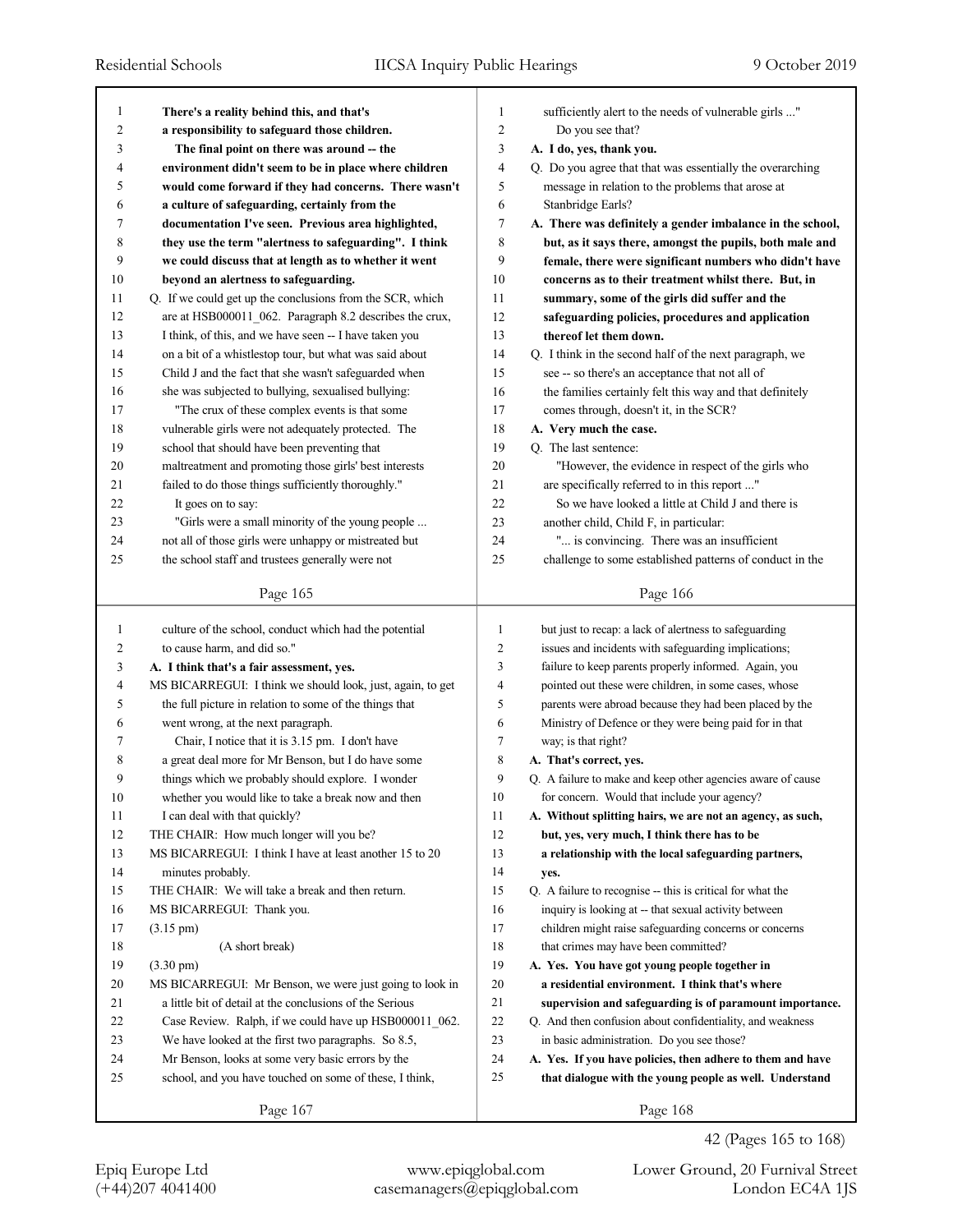| 1      | what is meant by confidentiality and consent. It is         | 1              | safeguarding children in schools outside of the state    |
|--------|-------------------------------------------------------------|----------------|----------------------------------------------------------|
| 2      | basic principles of safeguarding.                           | $\overline{2}$ | sector. Do you recall that from the Serious Case         |
| 3      | Q. I think this is important because there was some concern | 3              | Review?                                                  |
| 4      | amongst some groups of parents, wasn't there, that,         | $\overline{4}$ | A. Yes.                                                  |
| 5      | actually, when Ofsted did a volte-face, when they           | 5              | Q. That remains a live issue, doesn't it, for local      |
| 6      | decided that the school wasn't "outstanding" anymore        | 6              | safeguarding children boards?                            |
| 7      | because of the tribunal decision, they did that because     | 7              | A. It's certainly my opinion it does, yes. The vast      |
| 8      | of the tribunal decision and they shouldn't have            | 8              | majority of independent schools will comply and fulfil   |
| 9      | immediately changed their position on that. Do you          | 9              | their safeguarding obligations. The more complex the     |
| 10     | remember that from the Serious Case Review?                 | 10             | needs of the pupils become, then the more important it   |
| 11     | A. It is fair to say that a number of parents were very     | 11             | is to have that line of sight from the agencies to the   |
| 12     | much of that view, yes.                                     | 12             | independent sector. But the clue, to a degree, is in     |
| 13     | Q. Whilst, as we described, not all of the -- there wasn't  | 13             | the title. It is a series of independent entities.       |
| 14     | a conviction, if you like, arising out of that tribunal     | 14             | There is no one independent sector. It takes many        |
| 15     | decision, but nevertheless, it is the case -- well,         | 15             | forms.                                                   |
| 16     | I will ask you the question: there were serious failings    | 16             | Q. If we could have a look at what you say in your       |
| 17     | of safeguarding at this school found by the Serious Case    | 17             | statement. Ralph, if we could get up HSB000030_007.      |
| 18     | Review. Is that true?                                       | 18             | Your paragraph 33:                                       |
| 19     | A. That is true, yes.                                       | 19             | "Local authorities have no way of knowing (because       |
| 20     | Q. Mr Benson, I'd like you to now think about the           | 20             | there are no requirements on parents to register with    |
| 21     | independent school sector and local safeguarding            | 21             | local authorities) which children are being educated or  |
| 22     | children boards. I keep using that term and I know we       | 22             | cared for by independent schools  when children are      |
| 23     | are under new arrangements now, but the Serious Case        | 23             | placed directly by their parents (eg, not as part of     |
| 24     | Review stated that the main issue at this point for the     | 24             | looked-after child "                                     |
| 25     | Hampshire safeguarding children board was that of           | 25             | You mentioned that at the beginning of your              |
|        |                                                             |                |                                                          |
|        | Page 169                                                    |                | Page 170                                                 |
|        |                                                             |                |                                                          |
|        |                                                             |                |                                                          |
| 1      | evidence?                                                   | 1              | recommendation. This is from a report of the Children's  |
| 2      | A. Yes.                                                     | $\overline{2}$ | Commissioner some time ago, in 2014, and this is         |
| 3      | Q. "SEND [special educational need and disability]          | 3              | a recommendation that was discussed on Monday with       |
| 4      | placements by other local authorities are also not          | $\overline{4}$ | Dame Christine Lenehan:                                  |
| 5      | routinely notified."                                        | 5              | "DfE should change its requirements so that private      |
| 6      | That was the case at Stanbridge Earls; is that              | 6              | residential special schools "                            |
| 7      | right?                                                      | 7              | So what we have been calling independent residential     |
| 8      | A. That was the case and it is my understanding it is still | 8              | special schools:                                         |
| 9      | the case.                                                   | 9              | " are required to provide a full range of                |
| 10     | Q. You say that for many of the children placed where their | 10             | pupil-level data as part of the annual school census."   |
| 11     | parents were abroad, it was unclear who was really          | 11             | Do you see that?                                         |
| 12     | providing the oversight for arrangements for these          | 12             | A. I do, yes, thank you.                                 |
| 13     | children and that you think that those children should      | 13             | Q. What's your view on that recommendation, Mr Benson?   |
| 14     | be afforded the same level of care and attention as any     | 14             | A. As a principle, immediately supportive of it. But the |
| 15     | other child. So --                                          | 15             | devil lies in the detail. What do we mean by "a full     |
| 16     | A. Yeah, I think where you've got children in general,      | 16             | range of pupil-level data" and what is then done with    |
| 17     | children with vulnerabilities, children with specific       | 17             | it? If it is just collected for no apparent reason,      |
| 18     | needs, it is incumbent upon those of us with                | $18\,$         | then I'm not sure of the value. If it is then shared     |
| 19     | safeguarding responsibilities to be able to do the job      | 19             | with partner agencies in the localities who then         |
| $20\,$ | we are seeking to do, and we need that oversight role,      | 20             | understand the young people who are in their area, then  |
| 21     | yes.                                                        | 21             | there is a purpose to it, yes.                           |
| 22     | Q. We have been looking at this a little bit with some of   | 22             | Q. We are really just exploring this, obviously, at this |
| 23     | the people who have given us witness evidence. Ralph,       | 23             | stage, but if there was information, if you like, about  |
| 24     | if you could go to INQ004310_038. The recommendation        | 24             | the level of children's special educational needs that   |
| 25     | right at the bottom. Mr Benson, I showed you this           | 25             | formed part of this data, and that was shared, for       |
|        | Page 171                                                    |                | Page 172                                                 |

43 (Pages 169 to 172)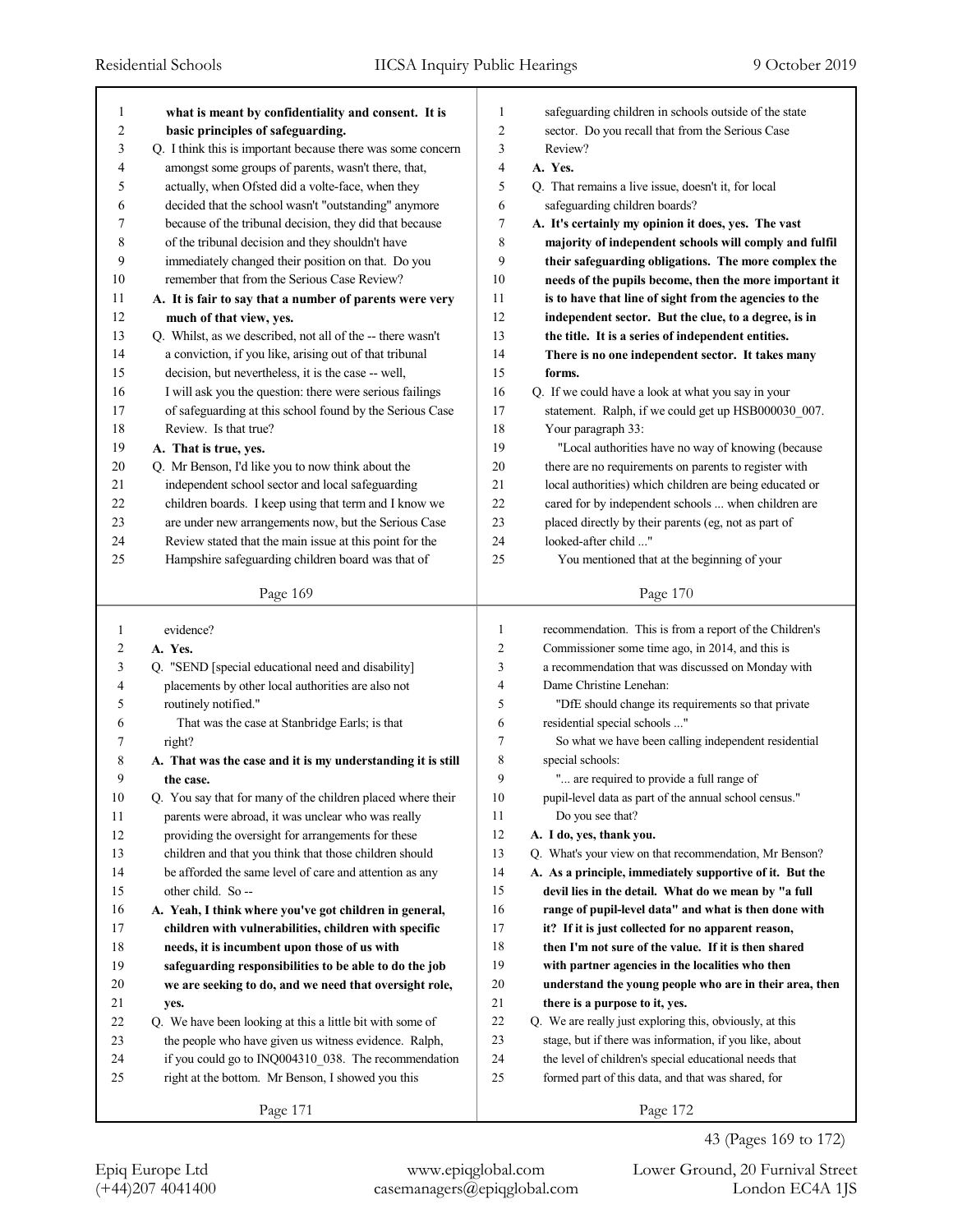| 1<br>2       |                                                             |                |                                                             |
|--------------|-------------------------------------------------------------|----------------|-------------------------------------------------------------|
|              | example, with the safeguarding partners, would that be      | 1              | duties, which were in the Children Act 2004, you were       |
|              | something which would be helpful to you?                    | $\overline{2}$ | required to use that information. So tell me what           |
| 3            | A. Again, yes in principle. We'd then need the              | 3              | happens in Hampshire. That's probably the most useful?      |
| 4            | conversation as to what our responsibilities following      | $\overline{4}$ | A. The 157 process allows independent schools to            |
| 5            | on from that would be. I'm not looking to -- I'm not        | 5              | self-assess where they are against certain issues, and      |
| 6            | advocating a massive bureaucracy. I'm coming at this        | 6              | for our interests, safeguarding, we do it on a biannual     |
| 7            | from a safeguarding perspective. So, in answer to your      | 7              | process. So in the intervening years when they are not      |
| 8            | question, yes, I think it would be useful.                  | 8              | filling in the pro formas, we will then work with them      |
| 9            | Q. The question being posed, I think, by you is we don't    | 9              | on if there's been an action plan to see what progress      |
| 10           | know, really, about the needs of the children in            | 10             | they are making against the action plan. However, the       |
| 11           | independent schools in our area. So this is possibly        | 11             | level of insight is influenced by capacity.                 |
| 12           | one way those needs could become apparent to local          | 12             | In 2018/19, following on from the 175 for mainstream        |
| 13           | safeguarding children boards?                               | 13             | schools, 157 for independent schools, there were 10         |
| 14           | A. We don't know about the needs because, in some cases, we | 14             | follow-up visits from many hundreds of schools. Of          |
| 15           | don't even know about the children in the first             | 15             | those 10, two were independent schools. So we can only      |
| 16           | instance.                                                   | 16             | ever really get a snapshot of what is going on in the       |
| 17           | Q. Can we have a look at what you might know at the moment. | 17             | independent sector.                                         |
| 18           | This is referred to in the Serious Case Review.             | 18             | Q. To put that in context, how many independent schools are |
| 19           | Certainly in Hampshire, the safeguarding children board     | 19             | there in Hampshire?                                         |
| 20           | is quite proactive in something called a section 157        | 20             | A. Around about 50.                                         |
| 21           | return.                                                     | 21             | Q. So out of 50, you're visiting two of those schools?      |
| 22           | A. Yes.                                                     | 22             | A. Two, and that's every other year.                        |
| 23           | Q. Just let me summarise, I think, that briefly. There is   | 23             | Q. Is that based on information that the schools themselves |
| 24           | a requirement, isn't there, for independent schools to      | 24             | provide to you?                                             |
| 25           | fill in themselves some information, and as part of your    | 25             | A. Yes, it is.                                              |
|              |                                                             |                |                                                             |
|              | Page 173                                                    |                | Page 174                                                    |
| $\mathbf{1}$ | Q. So where a school is a business with a -- they are       | $\mathbf{1}$   | yes. We have an ongoing relationship with the               |
| 2            | sometimes able to put a good presentation forward. Is       | 2              | independent sector in Hampshire. We have an independent     |
| 3            | that fair? Or am I being too cynical about that?            | 3              | school head teacher who sits on the board as part of        |
| 4            | A. I would want to believe that they provide an honest,     | 4              | the partnership as is. We have other mechanisms where       |
| 5            | open assessment of their safeguarding policies,             | 5              | we work with designated safeguarding leads from             |
| 6            | procedures and how safeguarding is in their particular      | 6              | independent schools. So relationships are better and        |
| 7            | institution.                                                | 7              | continue to improve. Our line of sight continues to         |
| 8            | Q. What would happen if a school didn't provide you with    |                |                                                             |
|              |                                                             |                |                                                             |
|              |                                                             | 8              | improve.                                                    |
| 9            | this information?                                           | 9              | Q. You also, I think, in paragraph 40 of your statement --  |
| 10           | A. We would follow it up. We would seek to -- there's       | 10             | this is one of the recommendations that's been made         |
| 11           | a deadline for submissions. Not every school complies       | 11             | a lot earlier in the Singleton review -- think that it      |
| 12           | with that deadline. We will then make contact with them     | 12             | is worth exploring whether the inspectorate should ask      |
| 13           | to encourage them to submit their return.                   | 13             | the new partnerships, so the equivalents -- the new         |
| 14           | Q. If they say no?                                          | 14             | equivalents -- of the LSCBs, about how a school is          |
| 15           | A. We'd continue to encourage them to submit their return.  | 15             | engaging and interacting with the local safeguarding        |
| 16           | Q. But you have no means of doing anything other than       | 16             | board before inspections are carried out. So at the         |
| 17           | encouraging?                                                | 17             | moment, the Ofsted and the ISI will go to the LADO,         |
| 18           | A. It is a requirement. It is a - on them. We don't have    | 18             | won't they, and they will ask the LADO if there is          |
| 19           | sanctions available to us, as such. But I'd like to         | 19             | anything they should know about. You think it is worth      |
| 20           | think that, in most cases, they would return them. But      | 20             | exploring, you don't go further than that, whether or       |
| 21           | then it would raise questions in my mind, "Why have you     | 21             | not a similar duty should be on them to ask the local       |
| 22           | not returned?".                                             | 22             | safeguarding children board about how engagement is?        |
| 23           | Q. That's currently the only way that you have of assessing | 23             | A. If I was an inspectorate, which I am not, I would want   |
| 24           | the sort of population in independent schools?              | 24             | to know as much as I can before going in to a particular    |
| 25           | A. As a safeguarding partnership, that's my understanding,  | 25             | school, and if that meant asking the local safeguarding     |

Epiq Europe Ltd www.epiqglobal.com Lower Ground, 20 Furnival Street

44 (Pages 173 to 176)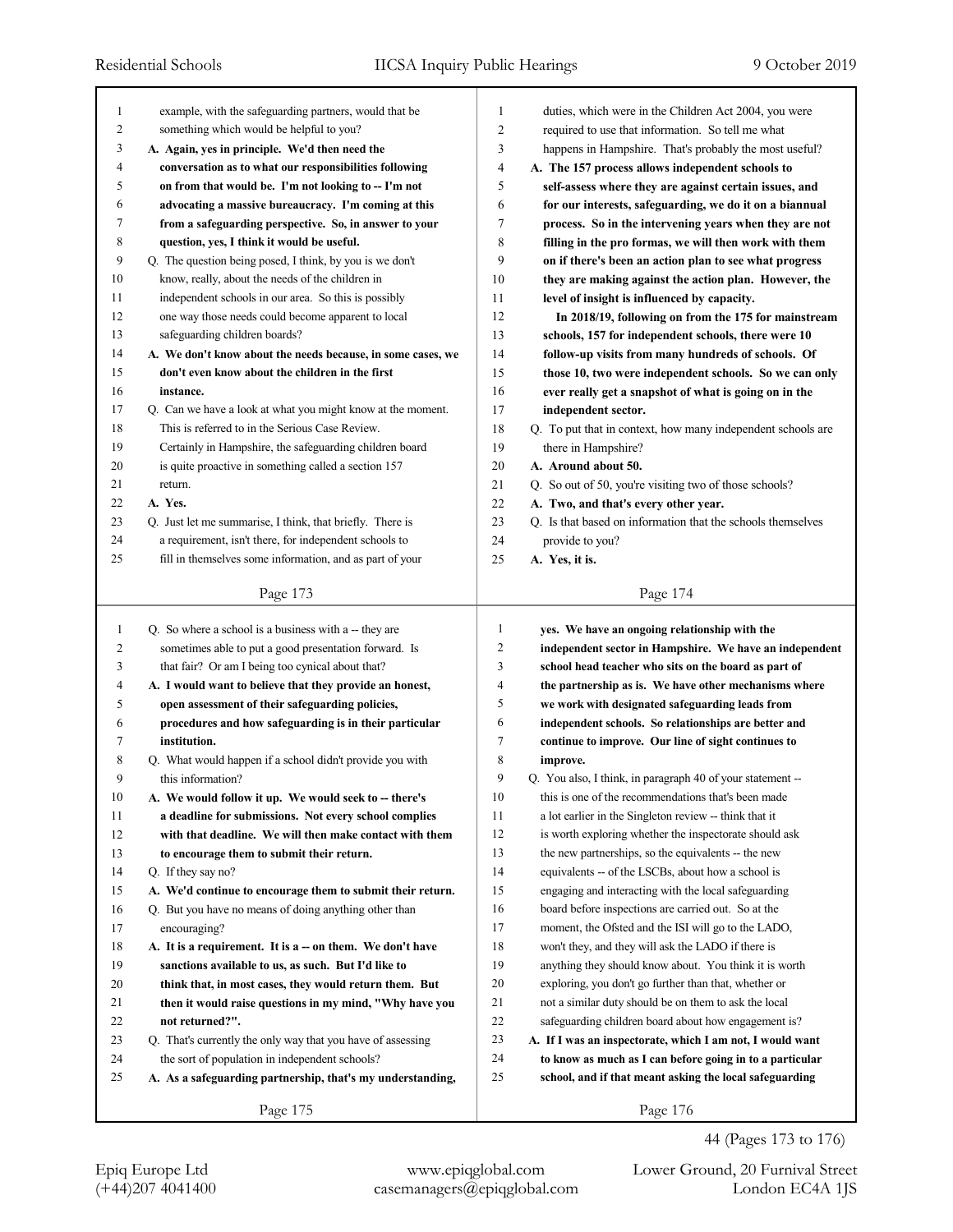| 1  | partnership how a school does or doesn't engage, yes,       | 1              | Independent Schools -- I'm not going to get it up --       |
|----|-------------------------------------------------------------|----------------|------------------------------------------------------------|
| 2  | I would want to know that information. As I say, the        | $\overline{2}$ | that says that it doesn't believe that many special        |
| 3  | mechanics of it are, in Hampshire, we have a very, very     | 3              | schools are well served by the majority of local           |
| 4  | active subgroup to the main board, an education             | $\overline{4}$ | safeguarding children boards. They are talking there       |
| 5  | subgroup, chaired by a senior officer from the local        | 5              | mostly about training and advice. You've described that    |
| 6  | authority who is very dynamic, very proactive, and that     | 6              | it is quite difficult to have contact with very many       |
| 7  | involves working with the mainstream sector and we have     | 7              | independent schools generally. Do you have anything to     |
| 8  | independent sector representation on that subgroup as       | 8              | say about outreach to special schools in particular?       |
| 9  | well as the main board. But that is a conduit,              | 9              | A. Again, I can only speak from experience, and in those   |
| 10 | a funnel, in and out of the sector. As I said before,       | 10             | areas where I have worked, there has been a good           |
| 11 | the sector is not a single entity in itself.                | 11             | relationship with representatives of the special school    |
| 12 | Q. No, and that obviously does pose problems, and that will | 12             | sector. As an example, from my understanding, I have       |
| 13 | be different, presumably, in each region as well?           | 13             | been out to visit some of those schools, so I understand   |
| 14 | A. I can only speak for those regions where I work, and     | 14             | what the reality of being a special school might be.       |
| 15 | there are differences, yes.                                 | 15             | But does that mean we know what's going on in each and     |
| 16 | Q. But in some cases, would it be helpful information for   | 16             | every one? No, it doesn't. It will always only be          |
| 17 | the inspectorates to know that a school wasn't engaging,    | 17             | a representative sample. But certainly there is special    |
| 18 | for example, with --                                        | 18             | school representation on the board, as was, the            |
| 19 | A. Putting an inspector hat on and making some assumptions, | 19             | partnership, as is.                                        |
| 20 | I would certainly find that information of value,           | 20             | Q. I think you said in broad terms there needs to be more  |
| 21 | I think.                                                    | 21             | registration and more regulation of the independent        |
| 22 | Q. You say that you have worked with a number of different  | 22             | school sector. Now, that is a broad statement, and         |
| 23 | local safeguarding children boards in different regions.    | 23             | I know you have said that to me as well. Is that still     |
| 24 | A. Yes.                                                     | 24             | something you believe would be useful?                     |
| 25 | Q. We have some evidence from the National Association of   | 25             | A. It is a broad statement. I'm not advocating             |
|    |                                                             |                |                                                            |
|    | Page 177                                                    |                | Page 178                                                   |
|    |                                                             |                |                                                            |
|    |                                                             |                |                                                            |
| 1  | a Big Brother-type bureaucracy, and I think, for much of    | 1              | been briefed on them to a certain extent. What have you    |
| 2  | the independent sector, as already said, they largely       | 2              | been told about the reason for having new arrangements     |
| 3  | fulfil their safeguarding requirements. But when we get     | 3              | in place?                                                  |
| 4  | into areas of complexity, whether that's around gender      | 4              | A. Without going into too much detail, there was a review  |
| 5  | imbalance, age range, separation from the home              | 5              | commissioned, I believe, by the Department for             |
| 6  | environment and children and young people with complex      | 6              | Education, the Wood Review, leading to a new Child and     |
| 7  | needs and disabilities, yes, I think greater                | 7              | Social Care Act 2017, Working Together 2018.               |
| 8  | registration and regulation might be of benefit, the        | 8              | Personal view, and others may well challenge me on         |
| 9  | detail of which would need careful consideration.           | 9              | this: three named safeguarding partners -- the police,     |
| 10 | Q. Again, reflecting on what we have seen at                | 10             | health in the form of Clinical Commissioning Groups and    |
| 11 | Stanbridge Earls, if you had known about, as a local        | 11             | the local authority -- there is a glaring omission         |
| 12 | safeguarding board, the increased complexity of need,       | 12             | there. Education are not a named safeguarding partner.     |
| 13 | the fact that those children were far from home, would      | 13             | I believe the DfE's position is, it's open to us locally   |
| 14 | that have led to a different level of engagement, do you    | 14             | to make our own local arrangements. But bear in mind,      |
| 15 | think?                                                      | 15             | children and young people spend a significant proportion   |
| 16 | A. Potentially so.                                          | 16             | of their time in educational establishments. Personal      |
| 17 | Q. The only way you can do that is if you know about those  | 17             | view: it's an omission.                                    |
| 18 | children; is that right?                                    | 18             | Q. So they are relevant agencies, aren't they, so they are |
| 19 | A. Yes.                                                     | 19             | required to work with the partners but they are not one    |
| 20 | Q. Just very briefly, the new safeguarding partner          | 20             | of the central partners?                                   |
| 21 | arrangements, because they come in last month. You          | 21             | A. They are, and we could spend time debating terminology. |
| 22 | remain an independent chair, don't you, in the new          | 22             | A relevant agency or a partner. I know which one has       |
| 23 | arrangement?                                                | 23             | greater resonance for me anyway.                           |
| 24 | A. I certainly do in Hampshire, yes.                        | 24             | MS BICARREGUI: Thank you very much, Mr Benson. Chair and   |
| 25 | Q. Do you feel that the new arrangements -- I know you've   | 25             | panel, I don't have any further questions for Mr Benson.   |

45 (Pages 177 to 180)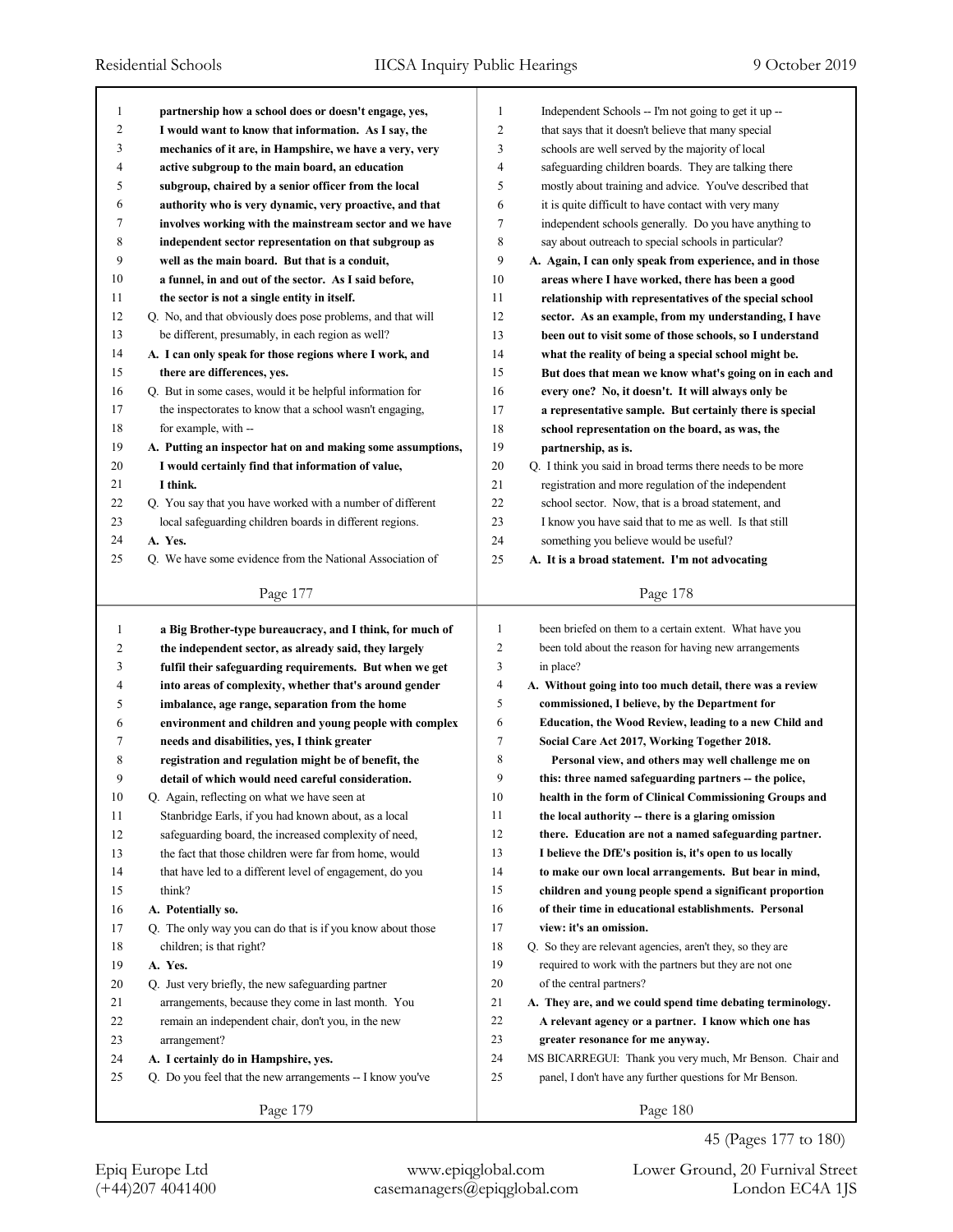| I don't know if you do.<br>1<br>1<br>seeking assurance, through negotiation. It is not<br>$\overline{2}$<br>2<br>Questions from THE PANEL<br>a command and control relationship.<br>3<br>3<br>THE CHAIR: I just want to clarify a couple of points about<br>THE CHAIR: No. And the board, or perhaps the new<br>$\overline{4}$<br>$\overline{4}$<br>the new arrangements as well. In the previous ones, in<br>partnerships, are they going to be funded by the<br>5<br>5<br>the local safeguarding boards, it is the case that there<br>relevant partners or is government going to fund them?<br>6<br>was no direct control over individual partners within<br>A. They are almost exclusively funded by the three<br>6<br>7<br>7<br>the boards; is that correct? In other words, they<br>safeguarding partners: police, CCG and local authority.<br>8<br>8<br>retained their own line management arrangements for<br>There is an opportunity for those partners to enter into<br>9<br>9<br>anything that they were doing in relation to child<br>a dialogue with the other relevant agencies. But<br>10<br>10<br>protection and safeguarding?<br>certainly, I'm not aware of any government funding, as<br>11<br>A. I think that's a fair assessment. As a partnership, it<br>11<br>such.<br>12<br>12<br>is that, it is a partnership, it is not about control.<br>THE CHAIR: To your final point about the role of education<br>13<br>13<br>THE CHAIR: I think there may be a general misapprehension<br>in this, if they were to co-operate and join, or wished<br>14<br>14<br>that you have powers which you don't actually have to<br>to, would they need to make a financial contribution?<br>15<br>15<br>direct agencies who are within the partnership. Is<br>A. Almost everywhere I work, education are front and<br>16<br>16<br>there any difference to that within the new partners?<br>centre, if not a named safeguarding partner. They are<br>17<br>17<br>A. There are the three named partners, but, again, the<br>really involved, really engaged. The financial issues<br>18<br>18<br>dynamic will work itself out locally. We are able, the<br>for year 1 of the new arrangements have largely been<br>19<br>19<br>settled. I think most areas are looking to cast their<br>partners are able, to name those relevant agencies that<br>20<br>20<br>they want to work with. But in terms of control, it's<br>eyes into year 2 and beyond as to how the financial<br>21<br>21<br>not a controlling relationship.<br>arrangements might be sorted thereafter. If I was to<br>22<br>22<br>THE CHAIR: Indeed, it isn't. Are there any reasons -- you<br>guess, I would say, in those years ahead, it will still<br>23<br>23<br>have influence, there's no question that you could have<br>be the three that provide the funding.<br>24<br>24<br>influence if you chose to exert it?<br>THE CHAIR: Thank you very much.<br>25<br>25<br>A. We seek to influence through building consensus, through<br>(The witness withdrew)<br>Page 182<br>Page 181 |
|------------------------------------------------------------------------------------------------------------------------------------------------------------------------------------------------------------------------------------------------------------------------------------------------------------------------------------------------------------------------------------------------------------------------------------------------------------------------------------------------------------------------------------------------------------------------------------------------------------------------------------------------------------------------------------------------------------------------------------------------------------------------------------------------------------------------------------------------------------------------------------------------------------------------------------------------------------------------------------------------------------------------------------------------------------------------------------------------------------------------------------------------------------------------------------------------------------------------------------------------------------------------------------------------------------------------------------------------------------------------------------------------------------------------------------------------------------------------------------------------------------------------------------------------------------------------------------------------------------------------------------------------------------------------------------------------------------------------------------------------------------------------------------------------------------------------------------------------------------------------------------------------------------------------------------------------------------------------------------------------------------------------------------------------------------------------------------------------------------------------------------------------------------------------------------------------------------------------------------------------------------------------------------------------------------------------------------------------------------------------------------------------------------------------------------------------------------------------------------------------------------------------------------------------------------------------------------------------------------------------------------------------------------------------------------------------------------------------------------------------------------------------------------------------------------------------------------------------------------------------------------------------------------------------------------------------------------------------------------------------------------------------------------------------------------------|
|                                                                                                                                                                                                                                                                                                                                                                                                                                                                                                                                                                                                                                                                                                                                                                                                                                                                                                                                                                                                                                                                                                                                                                                                                                                                                                                                                                                                                                                                                                                                                                                                                                                                                                                                                                                                                                                                                                                                                                                                                                                                                                                                                                                                                                                                                                                                                                                                                                                                                                                                                                                                                                                                                                                                                                                                                                                                                                                                                                                                                                                                  |
|                                                                                                                                                                                                                                                                                                                                                                                                                                                                                                                                                                                                                                                                                                                                                                                                                                                                                                                                                                                                                                                                                                                                                                                                                                                                                                                                                                                                                                                                                                                                                                                                                                                                                                                                                                                                                                                                                                                                                                                                                                                                                                                                                                                                                                                                                                                                                                                                                                                                                                                                                                                                                                                                                                                                                                                                                                                                                                                                                                                                                                                                  |
|                                                                                                                                                                                                                                                                                                                                                                                                                                                                                                                                                                                                                                                                                                                                                                                                                                                                                                                                                                                                                                                                                                                                                                                                                                                                                                                                                                                                                                                                                                                                                                                                                                                                                                                                                                                                                                                                                                                                                                                                                                                                                                                                                                                                                                                                                                                                                                                                                                                                                                                                                                                                                                                                                                                                                                                                                                                                                                                                                                                                                                                                  |
|                                                                                                                                                                                                                                                                                                                                                                                                                                                                                                                                                                                                                                                                                                                                                                                                                                                                                                                                                                                                                                                                                                                                                                                                                                                                                                                                                                                                                                                                                                                                                                                                                                                                                                                                                                                                                                                                                                                                                                                                                                                                                                                                                                                                                                                                                                                                                                                                                                                                                                                                                                                                                                                                                                                                                                                                                                                                                                                                                                                                                                                                  |
|                                                                                                                                                                                                                                                                                                                                                                                                                                                                                                                                                                                                                                                                                                                                                                                                                                                                                                                                                                                                                                                                                                                                                                                                                                                                                                                                                                                                                                                                                                                                                                                                                                                                                                                                                                                                                                                                                                                                                                                                                                                                                                                                                                                                                                                                                                                                                                                                                                                                                                                                                                                                                                                                                                                                                                                                                                                                                                                                                                                                                                                                  |
|                                                                                                                                                                                                                                                                                                                                                                                                                                                                                                                                                                                                                                                                                                                                                                                                                                                                                                                                                                                                                                                                                                                                                                                                                                                                                                                                                                                                                                                                                                                                                                                                                                                                                                                                                                                                                                                                                                                                                                                                                                                                                                                                                                                                                                                                                                                                                                                                                                                                                                                                                                                                                                                                                                                                                                                                                                                                                                                                                                                                                                                                  |
|                                                                                                                                                                                                                                                                                                                                                                                                                                                                                                                                                                                                                                                                                                                                                                                                                                                                                                                                                                                                                                                                                                                                                                                                                                                                                                                                                                                                                                                                                                                                                                                                                                                                                                                                                                                                                                                                                                                                                                                                                                                                                                                                                                                                                                                                                                                                                                                                                                                                                                                                                                                                                                                                                                                                                                                                                                                                                                                                                                                                                                                                  |
|                                                                                                                                                                                                                                                                                                                                                                                                                                                                                                                                                                                                                                                                                                                                                                                                                                                                                                                                                                                                                                                                                                                                                                                                                                                                                                                                                                                                                                                                                                                                                                                                                                                                                                                                                                                                                                                                                                                                                                                                                                                                                                                                                                                                                                                                                                                                                                                                                                                                                                                                                                                                                                                                                                                                                                                                                                                                                                                                                                                                                                                                  |
|                                                                                                                                                                                                                                                                                                                                                                                                                                                                                                                                                                                                                                                                                                                                                                                                                                                                                                                                                                                                                                                                                                                                                                                                                                                                                                                                                                                                                                                                                                                                                                                                                                                                                                                                                                                                                                                                                                                                                                                                                                                                                                                                                                                                                                                                                                                                                                                                                                                                                                                                                                                                                                                                                                                                                                                                                                                                                                                                                                                                                                                                  |
|                                                                                                                                                                                                                                                                                                                                                                                                                                                                                                                                                                                                                                                                                                                                                                                                                                                                                                                                                                                                                                                                                                                                                                                                                                                                                                                                                                                                                                                                                                                                                                                                                                                                                                                                                                                                                                                                                                                                                                                                                                                                                                                                                                                                                                                                                                                                                                                                                                                                                                                                                                                                                                                                                                                                                                                                                                                                                                                                                                                                                                                                  |
|                                                                                                                                                                                                                                                                                                                                                                                                                                                                                                                                                                                                                                                                                                                                                                                                                                                                                                                                                                                                                                                                                                                                                                                                                                                                                                                                                                                                                                                                                                                                                                                                                                                                                                                                                                                                                                                                                                                                                                                                                                                                                                                                                                                                                                                                                                                                                                                                                                                                                                                                                                                                                                                                                                                                                                                                                                                                                                                                                                                                                                                                  |
|                                                                                                                                                                                                                                                                                                                                                                                                                                                                                                                                                                                                                                                                                                                                                                                                                                                                                                                                                                                                                                                                                                                                                                                                                                                                                                                                                                                                                                                                                                                                                                                                                                                                                                                                                                                                                                                                                                                                                                                                                                                                                                                                                                                                                                                                                                                                                                                                                                                                                                                                                                                                                                                                                                                                                                                                                                                                                                                                                                                                                                                                  |
|                                                                                                                                                                                                                                                                                                                                                                                                                                                                                                                                                                                                                                                                                                                                                                                                                                                                                                                                                                                                                                                                                                                                                                                                                                                                                                                                                                                                                                                                                                                                                                                                                                                                                                                                                                                                                                                                                                                                                                                                                                                                                                                                                                                                                                                                                                                                                                                                                                                                                                                                                                                                                                                                                                                                                                                                                                                                                                                                                                                                                                                                  |
|                                                                                                                                                                                                                                                                                                                                                                                                                                                                                                                                                                                                                                                                                                                                                                                                                                                                                                                                                                                                                                                                                                                                                                                                                                                                                                                                                                                                                                                                                                                                                                                                                                                                                                                                                                                                                                                                                                                                                                                                                                                                                                                                                                                                                                                                                                                                                                                                                                                                                                                                                                                                                                                                                                                                                                                                                                                                                                                                                                                                                                                                  |
|                                                                                                                                                                                                                                                                                                                                                                                                                                                                                                                                                                                                                                                                                                                                                                                                                                                                                                                                                                                                                                                                                                                                                                                                                                                                                                                                                                                                                                                                                                                                                                                                                                                                                                                                                                                                                                                                                                                                                                                                                                                                                                                                                                                                                                                                                                                                                                                                                                                                                                                                                                                                                                                                                                                                                                                                                                                                                                                                                                                                                                                                  |
|                                                                                                                                                                                                                                                                                                                                                                                                                                                                                                                                                                                                                                                                                                                                                                                                                                                                                                                                                                                                                                                                                                                                                                                                                                                                                                                                                                                                                                                                                                                                                                                                                                                                                                                                                                                                                                                                                                                                                                                                                                                                                                                                                                                                                                                                                                                                                                                                                                                                                                                                                                                                                                                                                                                                                                                                                                                                                                                                                                                                                                                                  |
|                                                                                                                                                                                                                                                                                                                                                                                                                                                                                                                                                                                                                                                                                                                                                                                                                                                                                                                                                                                                                                                                                                                                                                                                                                                                                                                                                                                                                                                                                                                                                                                                                                                                                                                                                                                                                                                                                                                                                                                                                                                                                                                                                                                                                                                                                                                                                                                                                                                                                                                                                                                                                                                                                                                                                                                                                                                                                                                                                                                                                                                                  |
|                                                                                                                                                                                                                                                                                                                                                                                                                                                                                                                                                                                                                                                                                                                                                                                                                                                                                                                                                                                                                                                                                                                                                                                                                                                                                                                                                                                                                                                                                                                                                                                                                                                                                                                                                                                                                                                                                                                                                                                                                                                                                                                                                                                                                                                                                                                                                                                                                                                                                                                                                                                                                                                                                                                                                                                                                                                                                                                                                                                                                                                                  |
|                                                                                                                                                                                                                                                                                                                                                                                                                                                                                                                                                                                                                                                                                                                                                                                                                                                                                                                                                                                                                                                                                                                                                                                                                                                                                                                                                                                                                                                                                                                                                                                                                                                                                                                                                                                                                                                                                                                                                                                                                                                                                                                                                                                                                                                                                                                                                                                                                                                                                                                                                                                                                                                                                                                                                                                                                                                                                                                                                                                                                                                                  |
|                                                                                                                                                                                                                                                                                                                                                                                                                                                                                                                                                                                                                                                                                                                                                                                                                                                                                                                                                                                                                                                                                                                                                                                                                                                                                                                                                                                                                                                                                                                                                                                                                                                                                                                                                                                                                                                                                                                                                                                                                                                                                                                                                                                                                                                                                                                                                                                                                                                                                                                                                                                                                                                                                                                                                                                                                                                                                                                                                                                                                                                                  |
|                                                                                                                                                                                                                                                                                                                                                                                                                                                                                                                                                                                                                                                                                                                                                                                                                                                                                                                                                                                                                                                                                                                                                                                                                                                                                                                                                                                                                                                                                                                                                                                                                                                                                                                                                                                                                                                                                                                                                                                                                                                                                                                                                                                                                                                                                                                                                                                                                                                                                                                                                                                                                                                                                                                                                                                                                                                                                                                                                                                                                                                                  |
|                                                                                                                                                                                                                                                                                                                                                                                                                                                                                                                                                                                                                                                                                                                                                                                                                                                                                                                                                                                                                                                                                                                                                                                                                                                                                                                                                                                                                                                                                                                                                                                                                                                                                                                                                                                                                                                                                                                                                                                                                                                                                                                                                                                                                                                                                                                                                                                                                                                                                                                                                                                                                                                                                                                                                                                                                                                                                                                                                                                                                                                                  |
|                                                                                                                                                                                                                                                                                                                                                                                                                                                                                                                                                                                                                                                                                                                                                                                                                                                                                                                                                                                                                                                                                                                                                                                                                                                                                                                                                                                                                                                                                                                                                                                                                                                                                                                                                                                                                                                                                                                                                                                                                                                                                                                                                                                                                                                                                                                                                                                                                                                                                                                                                                                                                                                                                                                                                                                                                                                                                                                                                                                                                                                                  |
|                                                                                                                                                                                                                                                                                                                                                                                                                                                                                                                                                                                                                                                                                                                                                                                                                                                                                                                                                                                                                                                                                                                                                                                                                                                                                                                                                                                                                                                                                                                                                                                                                                                                                                                                                                                                                                                                                                                                                                                                                                                                                                                                                                                                                                                                                                                                                                                                                                                                                                                                                                                                                                                                                                                                                                                                                                                                                                                                                                                                                                                                  |
|                                                                                                                                                                                                                                                                                                                                                                                                                                                                                                                                                                                                                                                                                                                                                                                                                                                                                                                                                                                                                                                                                                                                                                                                                                                                                                                                                                                                                                                                                                                                                                                                                                                                                                                                                                                                                                                                                                                                                                                                                                                                                                                                                                                                                                                                                                                                                                                                                                                                                                                                                                                                                                                                                                                                                                                                                                                                                                                                                                                                                                                                  |
|                                                                                                                                                                                                                                                                                                                                                                                                                                                                                                                                                                                                                                                                                                                                                                                                                                                                                                                                                                                                                                                                                                                                                                                                                                                                                                                                                                                                                                                                                                                                                                                                                                                                                                                                                                                                                                                                                                                                                                                                                                                                                                                                                                                                                                                                                                                                                                                                                                                                                                                                                                                                                                                                                                                                                                                                                                                                                                                                                                                                                                                                  |
|                                                                                                                                                                                                                                                                                                                                                                                                                                                                                                                                                                                                                                                                                                                                                                                                                                                                                                                                                                                                                                                                                                                                                                                                                                                                                                                                                                                                                                                                                                                                                                                                                                                                                                                                                                                                                                                                                                                                                                                                                                                                                                                                                                                                                                                                                                                                                                                                                                                                                                                                                                                                                                                                                                                                                                                                                                                                                                                                                                                                                                                                  |
| MS BICARREGUI: Thank you very much, chair and panel. That<br>1<br>1                                                                                                                                                                                                                                                                                                                                                                                                                                                                                                                                                                                                                                                                                                                                                                                                                                                                                                                                                                                                                                                                                                                                                                                                                                                                                                                                                                                                                                                                                                                                                                                                                                                                                                                                                                                                                                                                                                                                                                                                                                                                                                                                                                                                                                                                                                                                                                                                                                                                                                                                                                                                                                                                                                                                                                                                                                                                                                                                                                                              |
| 2<br>concludes our evidence for today.<br>2<br>MR DEREK BENSON (sworn) 148                                                                                                                                                                                                                                                                                                                                                                                                                                                                                                                                                                                                                                                                                                                                                                                                                                                                                                                                                                                                                                                                                                                                                                                                                                                                                                                                                                                                                                                                                                                                                                                                                                                                                                                                                                                                                                                                                                                                                                                                                                                                                                                                                                                                                                                                                                                                                                                                                                                                                                                                                                                                                                                                                                                                                                                                                                                                                                                                                                                       |
| THE CHAIR: Thank you.<br>3<br>3                                                                                                                                                                                                                                                                                                                                                                                                                                                                                                                                                                                                                                                                                                                                                                                                                                                                                                                                                                                                                                                                                                                                                                                                                                                                                                                                                                                                                                                                                                                                                                                                                                                                                                                                                                                                                                                                                                                                                                                                                                                                                                                                                                                                                                                                                                                                                                                                                                                                                                                                                                                                                                                                                                                                                                                                                                                                                                                                                                                                                                  |
| Examination by MS BICARREGUI 149<br>4<br>$\overline{4}$<br>$(3.49 \text{ pm})$                                                                                                                                                                                                                                                                                                                                                                                                                                                                                                                                                                                                                                                                                                                                                                                                                                                                                                                                                                                                                                                                                                                                                                                                                                                                                                                                                                                                                                                                                                                                                                                                                                                                                                                                                                                                                                                                                                                                                                                                                                                                                                                                                                                                                                                                                                                                                                                                                                                                                                                                                                                                                                                                                                                                                                                                                                                                                                                                                                                   |
| (The hearing was adjourned to<br>5<br>5                                                                                                                                                                                                                                                                                                                                                                                                                                                                                                                                                                                                                                                                                                                                                                                                                                                                                                                                                                                                                                                                                                                                                                                                                                                                                                                                                                                                                                                                                                                                                                                                                                                                                                                                                                                                                                                                                                                                                                                                                                                                                                                                                                                                                                                                                                                                                                                                                                                                                                                                                                                                                                                                                                                                                                                                                                                                                                                                                                                                                          |
| Questions from THE PANEL 181<br>Thursday, 10 October 2019 at 10.00 am)<br>6<br>6                                                                                                                                                                                                                                                                                                                                                                                                                                                                                                                                                                                                                                                                                                                                                                                                                                                                                                                                                                                                                                                                                                                                                                                                                                                                                                                                                                                                                                                                                                                                                                                                                                                                                                                                                                                                                                                                                                                                                                                                                                                                                                                                                                                                                                                                                                                                                                                                                                                                                                                                                                                                                                                                                                                                                                                                                                                                                                                                                                                 |
| 7<br>7                                                                                                                                                                                                                                                                                                                                                                                                                                                                                                                                                                                                                                                                                                                                                                                                                                                                                                                                                                                                                                                                                                                                                                                                                                                                                                                                                                                                                                                                                                                                                                                                                                                                                                                                                                                                                                                                                                                                                                                                                                                                                                                                                                                                                                                                                                                                                                                                                                                                                                                                                                                                                                                                                                                                                                                                                                                                                                                                                                                                                                                           |
| 8<br>8                                                                                                                                                                                                                                                                                                                                                                                                                                                                                                                                                                                                                                                                                                                                                                                                                                                                                                                                                                                                                                                                                                                                                                                                                                                                                                                                                                                                                                                                                                                                                                                                                                                                                                                                                                                                                                                                                                                                                                                                                                                                                                                                                                                                                                                                                                                                                                                                                                                                                                                                                                                                                                                                                                                                                                                                                                                                                                                                                                                                                                                           |
| 9<br>9<br>INDEX                                                                                                                                                                                                                                                                                                                                                                                                                                                                                                                                                                                                                                                                                                                                                                                                                                                                                                                                                                                                                                                                                                                                                                                                                                                                                                                                                                                                                                                                                                                                                                                                                                                                                                                                                                                                                                                                                                                                                                                                                                                                                                                                                                                                                                                                                                                                                                                                                                                                                                                                                                                                                                                                                                                                                                                                                                                                                                                                                                                                                                                  |
| 10<br>10                                                                                                                                                                                                                                                                                                                                                                                                                                                                                                                                                                                                                                                                                                                                                                                                                                                                                                                                                                                                                                                                                                                                                                                                                                                                                                                                                                                                                                                                                                                                                                                                                                                                                                                                                                                                                                                                                                                                                                                                                                                                                                                                                                                                                                                                                                                                                                                                                                                                                                                                                                                                                                                                                                                                                                                                                                                                                                                                                                                                                                                         |
| 11<br>11                                                                                                                                                                                                                                                                                                                                                                                                                                                                                                                                                                                                                                                                                                                                                                                                                                                                                                                                                                                                                                                                                                                                                                                                                                                                                                                                                                                                                                                                                                                                                                                                                                                                                                                                                                                                                                                                                                                                                                                                                                                                                                                                                                                                                                                                                                                                                                                                                                                                                                                                                                                                                                                                                                                                                                                                                                                                                                                                                                                                                                                         |
| 12<br>12                                                                                                                                                                                                                                                                                                                                                                                                                                                                                                                                                                                                                                                                                                                                                                                                                                                                                                                                                                                                                                                                                                                                                                                                                                                                                                                                                                                                                                                                                                                                                                                                                                                                                                                                                                                                                                                                                                                                                                                                                                                                                                                                                                                                                                                                                                                                                                                                                                                                                                                                                                                                                                                                                                                                                                                                                                                                                                                                                                                                                                                         |
| 13<br>13<br>Examination by MS SCOLDING 1                                                                                                                                                                                                                                                                                                                                                                                                                                                                                                                                                                                                                                                                                                                                                                                                                                                                                                                                                                                                                                                                                                                                                                                                                                                                                                                                                                                                                                                                                                                                                                                                                                                                                                                                                                                                                                                                                                                                                                                                                                                                                                                                                                                                                                                                                                                                                                                                                                                                                                                                                                                                                                                                                                                                                                                                                                                                                                                                                                                                                         |
| 14<br>14                                                                                                                                                                                                                                                                                                                                                                                                                                                                                                                                                                                                                                                                                                                                                                                                                                                                                                                                                                                                                                                                                                                                                                                                                                                                                                                                                                                                                                                                                                                                                                                                                                                                                                                                                                                                                                                                                                                                                                                                                                                                                                                                                                                                                                                                                                                                                                                                                                                                                                                                                                                                                                                                                                                                                                                                                                                                                                                                                                                                                                                         |
| 15<br>15                                                                                                                                                                                                                                                                                                                                                                                                                                                                                                                                                                                                                                                                                                                                                                                                                                                                                                                                                                                                                                                                                                                                                                                                                                                                                                                                                                                                                                                                                                                                                                                                                                                                                                                                                                                                                                                                                                                                                                                                                                                                                                                                                                                                                                                                                                                                                                                                                                                                                                                                                                                                                                                                                                                                                                                                                                                                                                                                                                                                                                                         |
| 16<br>16                                                                                                                                                                                                                                                                                                                                                                                                                                                                                                                                                                                                                                                                                                                                                                                                                                                                                                                                                                                                                                                                                                                                                                                                                                                                                                                                                                                                                                                                                                                                                                                                                                                                                                                                                                                                                                                                                                                                                                                                                                                                                                                                                                                                                                                                                                                                                                                                                                                                                                                                                                                                                                                                                                                                                                                                                                                                                                                                                                                                                                                         |
| 17                                                                                                                                                                                                                                                                                                                                                                                                                                                                                                                                                                                                                                                                                                                                                                                                                                                                                                                                                                                                                                                                                                                                                                                                                                                                                                                                                                                                                                                                                                                                                                                                                                                                                                                                                                                                                                                                                                                                                                                                                                                                                                                                                                                                                                                                                                                                                                                                                                                                                                                                                                                                                                                                                                                                                                                                                                                                                                                                                                                                                                                               |
| 17<br>18                                                                                                                                                                                                                                                                                                                                                                                                                                                                                                                                                                                                                                                                                                                                                                                                                                                                                                                                                                                                                                                                                                                                                                                                                                                                                                                                                                                                                                                                                                                                                                                                                                                                                                                                                                                                                                                                                                                                                                                                                                                                                                                                                                                                                                                                                                                                                                                                                                                                                                                                                                                                                                                                                                                                                                                                                                                                                                                                                                                                                                                         |
| 18<br>19                                                                                                                                                                                                                                                                                                                                                                                                                                                                                                                                                                                                                                                                                                                                                                                                                                                                                                                                                                                                                                                                                                                                                                                                                                                                                                                                                                                                                                                                                                                                                                                                                                                                                                                                                                                                                                                                                                                                                                                                                                                                                                                                                                                                                                                                                                                                                                                                                                                                                                                                                                                                                                                                                                                                                                                                                                                                                                                                                                                                                                                         |
| 19<br>20                                                                                                                                                                                                                                                                                                                                                                                                                                                                                                                                                                                                                                                                                                                                                                                                                                                                                                                                                                                                                                                                                                                                                                                                                                                                                                                                                                                                                                                                                                                                                                                                                                                                                                                                                                                                                                                                                                                                                                                                                                                                                                                                                                                                                                                                                                                                                                                                                                                                                                                                                                                                                                                                                                                                                                                                                                                                                                                                                                                                                                                         |
| 20<br>21                                                                                                                                                                                                                                                                                                                                                                                                                                                                                                                                                                                                                                                                                                                                                                                                                                                                                                                                                                                                                                                                                                                                                                                                                                                                                                                                                                                                                                                                                                                                                                                                                                                                                                                                                                                                                                                                                                                                                                                                                                                                                                                                                                                                                                                                                                                                                                                                                                                                                                                                                                                                                                                                                                                                                                                                                                                                                                                                                                                                                                                         |
| 21<br>22                                                                                                                                                                                                                                                                                                                                                                                                                                                                                                                                                                                                                                                                                                                                                                                                                                                                                                                                                                                                                                                                                                                                                                                                                                                                                                                                                                                                                                                                                                                                                                                                                                                                                                                                                                                                                                                                                                                                                                                                                                                                                                                                                                                                                                                                                                                                                                                                                                                                                                                                                                                                                                                                                                                                                                                                                                                                                                                                                                                                                                                         |
| 22<br>23                                                                                                                                                                                                                                                                                                                                                                                                                                                                                                                                                                                                                                                                                                                                                                                                                                                                                                                                                                                                                                                                                                                                                                                                                                                                                                                                                                                                                                                                                                                                                                                                                                                                                                                                                                                                                                                                                                                                                                                                                                                                                                                                                                                                                                                                                                                                                                                                                                                                                                                                                                                                                                                                                                                                                                                                                                                                                                                                                                                                                                                         |
| 23<br>24                                                                                                                                                                                                                                                                                                                                                                                                                                                                                                                                                                                                                                                                                                                                                                                                                                                                                                                                                                                                                                                                                                                                                                                                                                                                                                                                                                                                                                                                                                                                                                                                                                                                                                                                                                                                                                                                                                                                                                                                                                                                                                                                                                                                                                                                                                                                                                                                                                                                                                                                                                                                                                                                                                                                                                                                                                                                                                                                                                                                                                                         |
| 24<br>25                                                                                                                                                                                                                                                                                                                                                                                                                                                                                                                                                                                                                                                                                                                                                                                                                                                                                                                                                                                                                                                                                                                                                                                                                                                                                                                                                                                                                                                                                                                                                                                                                                                                                                                                                                                                                                                                                                                                                                                                                                                                                                                                                                                                                                                                                                                                                                                                                                                                                                                                                                                                                                                                                                                                                                                                                                                                                                                                                                                                                                                         |
| 25<br>Questions from THE PANEL 147                                                                                                                                                                                                                                                                                                                                                                                                                                                                                                                                                                                                                                                                                                                                                                                                                                                                                                                                                                                                                                                                                                                                                                                                                                                                                                                                                                                                                                                                                                                                                                                                                                                                                                                                                                                                                                                                                                                                                                                                                                                                                                                                                                                                                                                                                                                                                                                                                                                                                                                                                                                                                                                                                                                                                                                                                                                                                                                                                                                                                               |
| Page 184<br>Page 183                                                                                                                                                                                                                                                                                                                                                                                                                                                                                                                                                                                                                                                                                                                                                                                                                                                                                                                                                                                                                                                                                                                                                                                                                                                                                                                                                                                                                                                                                                                                                                                                                                                                                                                                                                                                                                                                                                                                                                                                                                                                                                                                                                                                                                                                                                                                                                                                                                                                                                                                                                                                                                                                                                                                                                                                                                                                                                                                                                                                                                             |

46 (Pages 181 to 184)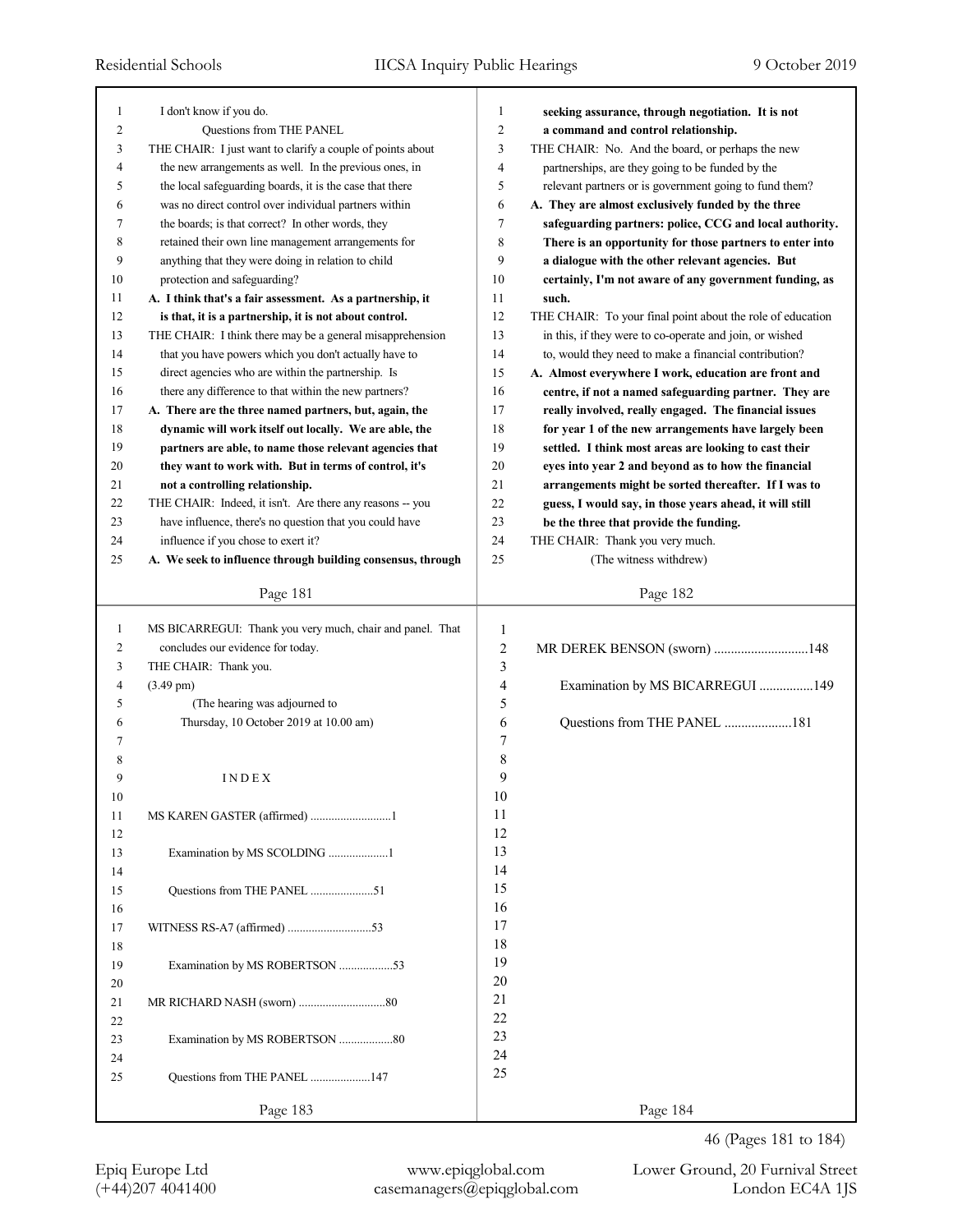Page 185

| A                          | 70:22 75:5 101:5     | 128:2 145:17               | 138:15 154:22            | 106:6,10 108:4      |
|----------------------------|----------------------|----------------------------|--------------------------|---------------------|
| A/12:5                     | 104:2 106:3          | 174:1 180:7                | advance 121:10           | 110:25 119:9        |
| ability 9:11 10:3          | 107:25 125:20        | acted 67:12 90:6           | advice 108:6 118:7       | 122:5 124:8 125:5   |
| 21:4,6 111:12              | 128:17 134:23        | action 67:10 103:6         | 118:10 129:19            | 128:12 135:22       |
| 143:2,9 148:7              | 137:8,12 142:11      | 103:25 109:9               | 132:8 144:9 178:5        | 166:4               |
| able 7:14 17:22            | 152:20 162:3,12      | 111:10 113:1               | advices 20:23            | agreed 59:10 83:14  |
| 25:19 27:16 28:14          | 162:25               | 120:17 139:25              | advise 114:22            | 92:24               |
| 35:11 41:6,7               | abused 64:22 67:6    | 144:17 146:6               | advised 108:2            | agreeing 145:25     |
| 44:17,23 54:1              | 68:9 75:10 79:7,8    | 174:9,10                   | 118:3                    | 146:14,15           |
| 60:4 61:3 66:4,15          | 135:3,8 136:25       | actions 45:13              | advising 121:8           | agreement 3:24      |
| 66:24,25 67:16             | abusing 28:25 63:6   | 102:11 105:7               | advisor 144:4            | 44:14 144:8,13      |
| 68:13 69:4 77:17           | 161:15               | 107:23 110:2,7             | advisory 84:12           | 145:1 146:1,13      |
| 99:23 123:17               | abusive 47:1         | 119:25 123:20              | 85:9 89:14,21            | ahead 48:10 147:17  |
| 130:14 131:1               | academically 6:21    | 138:10 141:4               | 90:23 129:10             | 182:22              |
| 140:7 145:4 149:9          | 6:257:14             | 145:10 146:9               | 132:3,18 133:22          | aim $151:3,5152:10$ |
| 154:1 171:19               | accept 156:12        | 147:21                     | 134:9                    | 152:12              |
| 175:2 181:18,19            | acceptance 166:15    | active 16:14 177:4         | advocacy 14:14           | aired 72:9          |
| abroad 168:5               | accepted 76:2        | activities 87:12           | 32:4,8                   | alarming 48:18      |
| 171:11                     | 141:22 146:2         | activity 48:5 72:3,5       | advocate 34:12,15        | 103:15              |
| absence 22:14              | access 48:3,15 59:9  | 168:16                     | advocating 173:6         | alert 166:1         |
| 102:3,4                    | 135:23 142:15        | actual 95:24               | 178:25                   | alerted 96:18       |
| absent 19:25               | 143:10 155:17        | adapted 19:2               | affair $14:22$           | alerting 94:8       |
| 129:12                     | accessed 48:17       | added 52:1                 | affirmation 33:19        | alertness 163:18    |
| <b>absolute 92:5 131:7</b> | 135:20               | addition 91:13             | <b>affirmed</b> 1:8 53:1 | 165:8,10 168:1      |
| 134:2 138:6                | accessing $44:4,10$  | additional 47:3,5,6        | 183:11,17                | allegation 63:17    |
| absolutely 3:22            | 44:21 45:9           | 112:9                      | afforded 171:14          | 64:11 72:19 73:6    |
| 6:24,24 7:19 8:18          | account 42:7 50:24   | address 26:11              | afraid $19:19$           | 86:10,11,11 96:6    |
| 12:20 13:10 16:11          | accountability 16:9  | adequate 13:19,19          | afternoon 15:7           | 96:13,18 100:18     |
| 18:25 20:21 21:5           | accountable 14:20    | 162:18                     | 96:23 149:2              | 102:21 105:9        |
| 21:7,17 26:17              | accounts 47:1        | adequately 165:18          | age 4:13,15 76:1         | 110:10 112:5        |
| 30:24 33:15 36:1           | accurate 118:21      | <b>ADHD</b> 55:3,11        | 154:23 179:5             | 114:8,14,15         |
| 37:4 39:7 43:8             | achieve 13:18        | adhere 168:24              | agencies 76:8 82:13      | 116:13,20 118:2     |
| 75:4 80:14 88:4            | 14:25 46:2           | adjourned 183:5            | 151:12,21,22             | allegations 65:24   |
| 88:10 101:11               | achieving 13:21      | adjournment                | 159:19 168:9             | 77:19 95:24 96:1    |
| 103:18 106:12,14           | 37:19                | 113:12                     | 170:11 172:19            | 97:3 101:4,10       |
| 109:4,7 111:1              | acknowledged         | admin $18:7$               | 180:18 181:15,19         | 103:6,7 104:2,22    |
| 112:21 113:24              | 116:17 154:6         | administration             | 182:9                    | 105:18 107:7        |
| 116:24 117:7               | acknowledgement      | 168:23                     | agency 88:21 95:5        | 110:19 113:5        |
| 118:13 120:19              | 117:8                | admit 39:24 158:23         | 168:10,11 180:22         | 114:4,5 117:9       |
| 128:9 134:22               | acknowledging        | adolescence 34:14          | ages 4:11,12             | 126:1 159:17        |
| 138:20 142:23              | 76:23                | 41:12,14                   | ago 11:25 12:3           | 160:24,25 161:6     |
| abstract $8:13$            | acquittal 145:6      | adolescents 41:14          | 24:19 36:10 89:22        | 161:14 163:11       |
| abuse 28:8 31:15           | acquitted $145:5,15$ | adopted 102:9              | 109:14 172:2             | alleged 96:3 110:2  |
| 59:11 61:10 64:11          | acronym 132:15       | adult 70:17 78:20          | agree 14:21 20:8         | 110:7               |
| 64:19 65:9 70:3            | act 108:22 127:9     | <b>adults</b> 118:11 131:7 | 43:7 87:24 100:2         | allocated 34:12     |
|                            |                      |                            |                          |                     |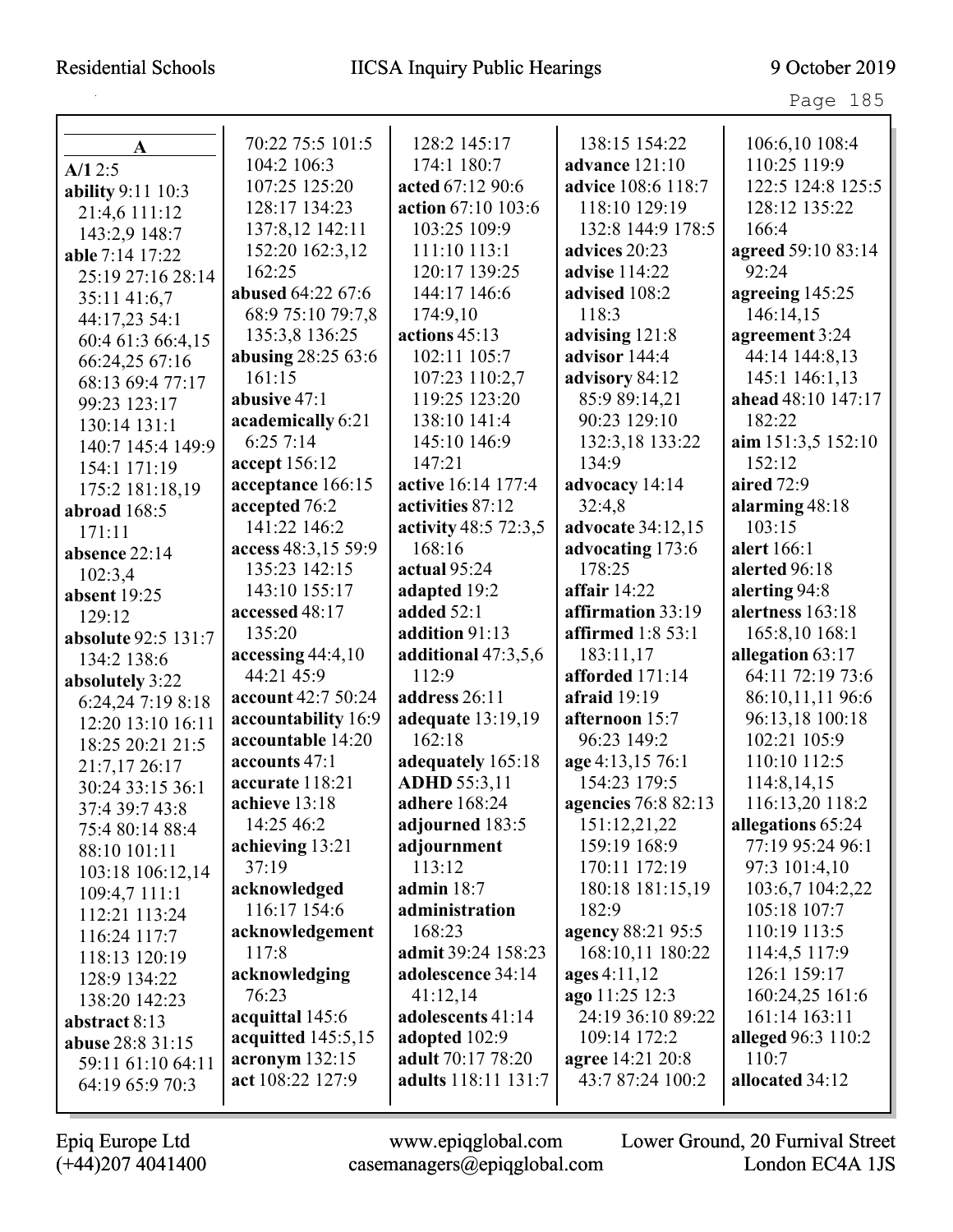|                        |                           |                     |                                      | Page 186                  |
|------------------------|---------------------------|---------------------|--------------------------------------|---------------------------|
| allow 3:15 79:22       | 130:4                     | 57:14 66:18,19      | arrived 56:25 57:4                   | assistant 49:4            |
| 106:21                 | anymore 169:6             | appropriate 52:14   | articulate $35:11,15$                | 82:18 144:6               |
| allows 23:25 174:4     | anyway 50:8               | 94:13 109:23        | ascertain 101:15                     | <b>Association 177:25</b> |
| alongside 17:25        | 164:22 180:23             | 118:7 135:7         | ashamed 68:8                         | assume 117:3              |
| alternative 35:13      | apart 84:19 137:18        | 137:22 138:3,6,13   | asked 59:17 61:23                    | 136:12                    |
| altogether 71:25       | apologies 142:25          | appropriately       | 61:25 62:5,17,20                     | assuming $6:21$ 40:1      |
| amazing 46:7           | apologise 139:6           | 27:17 49:1 91:21    | 64:3,6 65:15                         | 45:9,19 47:5              |
| ambit $82:6$           | apologised 76:18          | appropriateness     | 67:25 69:7,13                        | 139:9                     |
| <b>amount 87:16</b>    | 76:19                     | 104:23              | 75:16,18 92:14,19                    | assumptions               |
| 122:18                 | apologising 76:24         | approximately       | 94:19 100:4 112:3                    | 177:19                    |
| analyse 22:13          | apology 76:17,21          | 36:5 82:25 83:5     | 112:4                                | assurance 16:8            |
| analyses 22:10         | 138:4,7,8,14,18           | <b>April 82:15</b>  | asking 10:9,19 28:6                  | 24:1 140:20               |
| analysis 102:20        | 139:14,20                 | area 12:25 17:7,7   | 28:10 43:8 49:7                      | 151:12 182:1              |
| and/or $22:25$         | appalling 98:21           | 24:14 87:11         | 49:14 61:15,21                       | atmosphere 57:15          |
| angry 64:17 65:4       | 111:3                     | 107:16,16 122:3     | 81:12 91:16 94:8                     | attaching 110:12          |
| 73:5,8 75:11           | apparent $172:17$         | 127:8 144:4         | 101:13 125:11                        | attachments 122:1         |
| 106:1 135:4            | 173:12                    | 152:10 165:7        | 133:17 149:4                         | attainment 160:14         |
| ankles $60:17$         | appear 64:25 94:21        | 172:20 173:11       | 151:15 156:5                         | attempt $119:2$           |
| <b>annex</b> 29:13     | 95:21 102:9               | areas 29:23 52:4    | 176:25                               | 139:6                     |
| annual 6:10 18:17      | 120:11 144:12             | 178:10 179:4        | asks 125:13                          | attempting 119:3          |
| 19:11 36:6,8,11        | 160:7                     | 182:19              | aspect 9:18 73:9                     | <b>attend 3:1 16:21</b>   |
| 36:12,14,16 37:5       | appeared 65:1             | argue $131:5$       | <b>aspects</b> 30:3 37:18            | 36:9 72:23 73:3           |
| 37:8,17 89:7 91:2      | 102:6 130:9               | arguments 112:2     | 38:1                                 | 97:1,2 142:6              |
| 172:10                 | <b>appears</b> 87:24 88:1 | arises 103:12       |                                      | attendance 36:10          |
|                        | 90:5 93:14 106:9          | 113:24              | Asperger's 2:18                      |                           |
| annually 18:21<br>25:8 | 107:5                     |                     | 5:12 6:20 7:8,24<br>8:23 41:17 44:24 | 37:12,13<br>attended 17:7 |
|                        |                           | arising $138:23$    |                                      |                           |
| answer 40:19 62:2      | applicant 95:4            | 169:14              | aspiration 139:23                    | 55:15 75:12 96:24         |
| 118:23 156:2           | application 49:4          | arose 158:13 163:9  | aspire 13:18,24                      | 98:5,10                   |
| 173:7                  | 86:16 166:12              | 166:5               | assault 59:24 72:2                   | attending 157:10          |
| answered 133:14        | applies 88:25             | arranged $74:15,17$ | 72:15 114:9                          | attends 14:24             |
| 133:16                 | applying 50:8             | 74:23 75:12         | 143:22                               | attention $9:7$ 13:6      |
| answering 90:22        | appoint 85:1              | arrangement 39:9    | assaulted 163:10                     | 47:16 54:24 92:21         |
| <b>Anthony 58:15</b>   | 109:21                    | 179:23              | assaults $61:4,5$                    | 95:7 113:16               |
| 67:6 77:2 85:14        | appointed 85:4            | arrangements        | 72:14 160:25                         | 121:12 171:14             |
| 93:22 95:25 97:5       | 148:4                     | 109:11 140:20       | 163:11                               | attitude 102:12           |
| 97:6, 10, 13, 15, 22   | appointment 77:25         | 151:4,25 152:1,14   | assertions 134:2                     | attractiveness            |
| 98:1 115:20,24         | 88:8 91:11                | 169:23 171:12       | assertive 98:9                       | 50:23                     |
| 116:2 119:20           | appointments 89:3         | 179:21,25 180:2     | 133:19                               | audit 89:7,12 91:2        |
| 121:5,8,9 122:22       | appoints 84:19            | 180:14 181:4,8      | assessed 83:13                       | 91:17 92:22               |
| 128:15 143:18,24       | 85:5                      | 182:18,21           | assessing 175:23                     | audits 89:15 95:8         |
| anticipate 10:25       | apportioning 153:5        | arrest 119:19       | assessment 27:9                      | author 86:25              |
| anxiety 8:20 9:8,10    | approach 24:8             | 120:18,22 144:21    | 102:19 158:19                        | 140:23                    |
| anxious 58:10          | 102:8 130:8 137:2         | arrested 128:16     | 161:4 167:3 175:5                    | authorised 144:9          |
| 100:22                 | 162:19                    | arrive 4:15 5:16    | 181:11                               | authorities 36:2,3,5      |
| anybody 68:18          | approachable              | 11:19 27:17 90:4    | assist 138:21                        | 36:9 37:15,25             |
|                        |                           |                     |                                      |                           |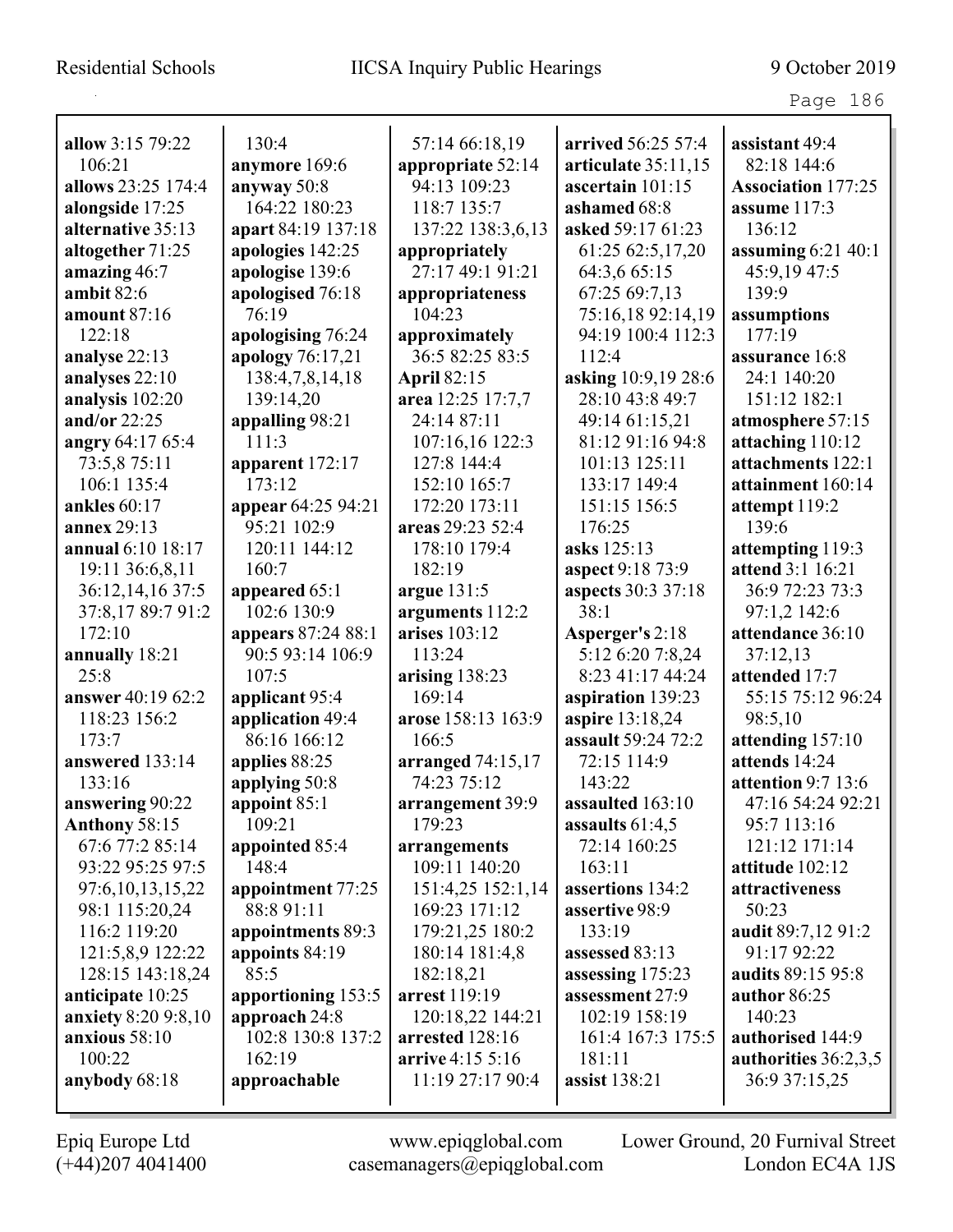| 38:6,13 151:23      | awful 79:17               | 36:21 37:5 41:16               | 27:24                      | 76:2,12 78:23             |
|---------------------|---------------------------|--------------------------------|----------------------------|---------------------------|
| 170:19,21 171:4     | <b>AWPU 37:8</b>          | 49:21 98:11                    | <b>benefit 75:7 105:20</b> | 81:13 82:22               |
| authority 3:24 5:18 | <b>Aylott</b> 144:3       | 124:21 142:13                  | 134:25 179:8               | 100:25 101:1              |
| 6:1,2 20:21 33:5    |                           | 144:20 145:15                  | <b>Benson</b> 148:20,23    | 132:6 152:8,15            |
| 34:13 36:17,22      | $\bf{B}$                  | 153:7                          | 149:2,24 153:24            | 165:14 167:21             |
| 38:8,19,20,20,21    | <b>B</b> 38:7 45:3        | <b>BCC</b> 144:9,11            | 154:15 155:3,10            | 171:22                    |
| 38:22 39:12 47:21   | B/62:2                    | bear 180:14                    | 158:3 159:16               | bits 28:3 123:22          |
| 82:17 84:9,23,25    | back 17:14 54:9           | <b>beast</b> 156:14            | 161:2,22 162:15            | <b>blame</b> 110:24       |
| 85:6 88:5,7,20      | 59:16 64:21,23            | <b>beasts</b> 150:24           | 163:5 164:2,18             | 117:22 153:5              |
| 89:13 92:2,13       | 65:3 68:10 71:4           | becoming $157:14$              | 167:8,20,24                | blaming $111:5$           |
| 94:5,7,13,21,23     | 71:12 85:20 89:23         | bed 59:18,20 60:12             | 169:20 171:25              | <b>blanked</b> 54:10 81:5 |
| 95:1,11 96:16,17    | 93:18 95:10               | 60:13                          | 172:13 180:24,25           | board 16:18 29:13         |
| 96:18,19 101:8,9    | 108:12 109:15             | bedroom 58:22                  | 184:2                      | 39:12 85:1 100:25         |
| 103:15 107:17       | 115:14 125:23             | 59:3                           | <b>Bessels</b> 87:2,14     | 100:25 110:21             |
| 109:1 112:16        | 140:23 147:18             | bedwetting 23:10               | 116:1 119:7                | 129:12 130:13,19          |
| 118:5 126:8,14      | 149:17 155:24             | beg $93:15$                    | 122:17,24 123:6            | 131:1 148:3 150:1         |
| 127:7 128:6,10      | 164:3                     | began 59:14 61:10              | 124:2 125:8                | 151:6 156:8               |
| 133:2 134:12,21     | background 54:19          | beginning 67:23                | best 2:11 26:14            | 158:20,22 159:2           |
| 142:3,5 148:2,6     | 82:16 114:20              | 85:20 121:15                   | 53:21 54:16,17             | 159:10 169:25             |
| 159:1,5,7,9 177:6   | 115:12,24 154:10          | 152:9 158:14                   | 66:8 73:23 81:9            | 173:19 176:3,16           |
| 180:11 182:7        | 164:4                     | 170:25                         | 101:22 103:2               | 176:22 177:4,9            |
| authority's 39:17   | <b>bad</b> 10:6           | begins $67:20$                 | 107:13 116:16              | 178:18 179:12             |
| 85:8 138:5 139:3    | <b>badly</b> 129:14       | 114:21 118:14                  | 146:6 149:21               | 182:3                     |
| autism 2:19 5:12    | <b>balance 89:4 102:8</b> | 121:20                         | 165:20                     | boarded 164:24            |
| 6:20 11:3 32:1      | 107:9 108:19              | begun 158:23                   | <b>better</b> 30:6,7 31:14 | boarders 4:7              |
| 55:8,11             | 145:15                    | <b>behalf</b> 34:13 79:12      | 50:17 69:13,14             | boarding 4:2,4            |
| autistic 7:24 16:25 | balances 88:22            | 88:16 94:10 118:5              | 79:16 95:16 113:8          | 65:4 83:21 127:19         |
| 55:7                | 91:15                     | 125:12 134:16                  | 131:1 132:25               | 127:21,23 154:6           |
| available 21:21     | <b>ballpark</b> 6:9       | 136:19 137:25                  | 155:18 176:6               | 154:21 155:13             |
| 97:9 107:6 124:24   | <b>bane 46:5</b>          | behave 104:7                   | beyond 41:5 159:6          | 156:11 157:13             |
| 153:3 157:20        | banging 59:25             | behaviour 10:6,23              | 165:10 182:20              | 160:2,13 164:20           |
| 175:19              | <b>barred</b> 95:18 129:4 | 23:7,15 29:1,3                 | biannual 174:6             | 164:23                    |
| average 50:18       | 145:4                     | 31:9 42:1,18 43:9              | Bicarregui 148:15          | boards $127:10$           |
| avoid 141:24        | <b>Barring</b> 145:21     | 43:16 58:3 103:9               | 148:16 149:1,2             | 150:7,14,20,21            |
| avoidance 9:22      | <b>based 29:18 86:4</b>   | behavioural 54:24              | 162:11 167:4,13            | 152:5 169:22              |
| aware 14:24 32:1,2  | 121:23 122:1              | behaviours 10:25               | 167:16,20 180:24           | 170:6 173:13              |
| 71:11 74:3 94:6     | 133:10 142:14             | 22:18 23:1 31:9                | 183:1 184:4                | 177:23 178:4              |
| 112:16,20 115:12    | 145:6 147:20              | <b>belief</b> $2:11\,33:10,10$ | big 21:3 83:3 122:6        | 181:5,7                   |
| 117:17,17 118:3     | 150:10 157:20             | 54:16,1781:10                  | 179:1                      | <b>Bob</b> 144:3          |
| 120:8 124:5,16      | 174:23                    | 149:22                         | biological 4:25 5:9        | <b>bodies</b> 92:3 126:8  |
| 135:16 141:6        | <b>basic 87:11 103:1</b>  | <b>believe</b> 14:14 30:12     | 11:4                       | 131:16 145:22             |
| 159:2 162:11        | 167:24 168:23             | 92:10 97:9 124:2               | bit 6:25 8:11 10:2         | 152:12 160:7,10           |
| 168:9 182:10        | 169:2                     | 129:2 130:7 175:4              | 26:19 29:16 30:21          | <b>body</b> 16:15 17:6    |
| awareness 69:16     | <b>basis</b> 3:2 13:9     | 178:2,24 180:5,13              | 32:18 36:7 57:14           | 30:17 84:4,8,11           |
| 118:19              | 17:11,19 18:17            | <b>believed</b> 20:3 27:24     | 57:19 58:21 63:4           | 84:19 88:24,24            |
|                     |                           |                                |                            |                           |

(+44)207 4041400 casemanagers@epiqglobal.com London EC4A 1JS

Epiq Europe Ltd www.epiqglobal.com Lower Ground, 20 Furnival Street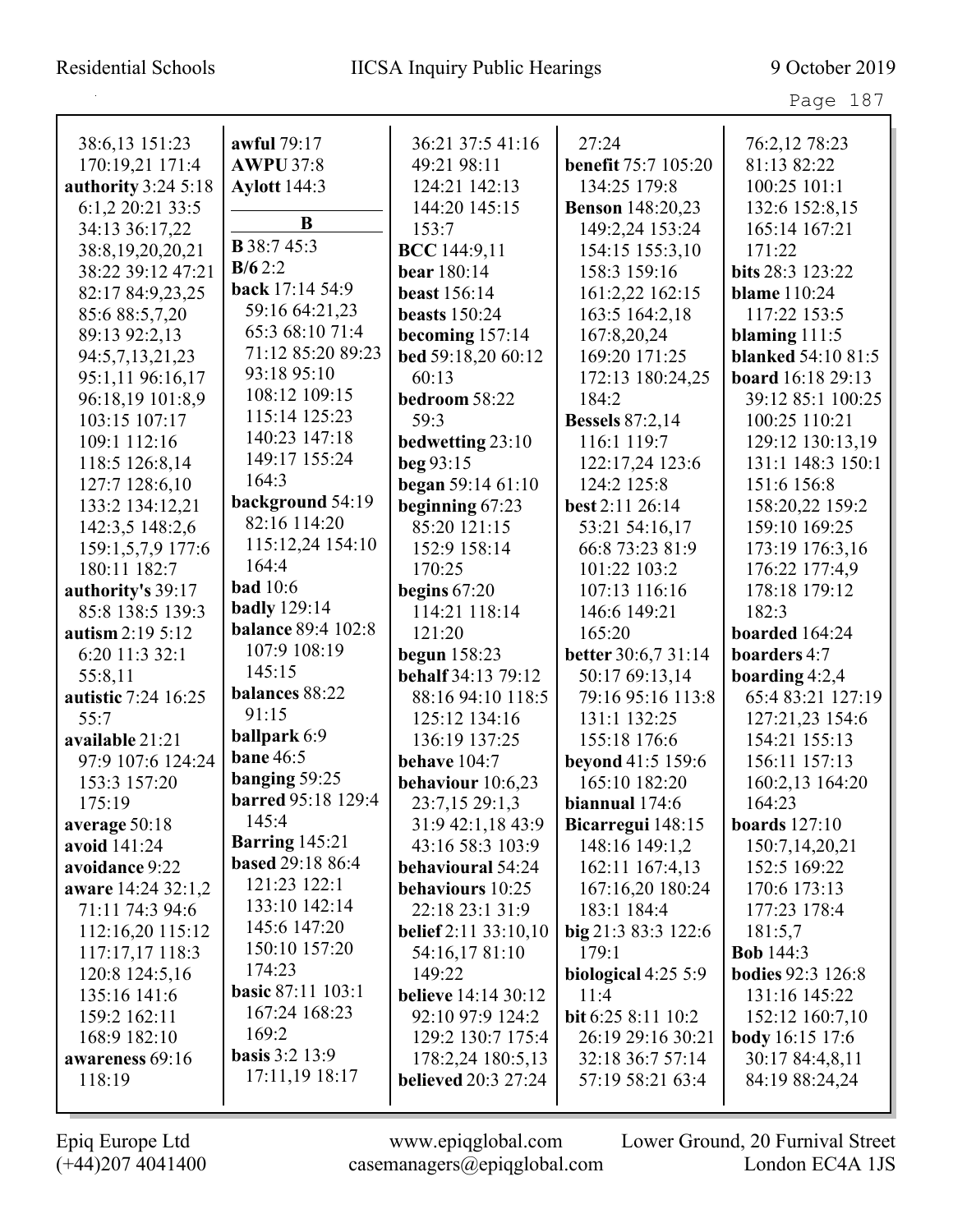| 91:11 109:23              | 87:5                      | 118:1,2,8,17,22           | capacity 37:1       | 147:7,11,14 168:4   |
|---------------------------|---------------------------|---------------------------|---------------------|---------------------|
| 129:20,23 133:20          | <b>BUC000044_008</b>      | 118:25 119:20             | 149:25 174:11       | 173:14 175:20       |
| 134:13 144:9              | 93:13                     | 120:5,6,15,18             | care 2:25 6:16 9:18 | 177:16              |
| bold 86:10 114:13         | BUC000045 003             | 124:22 128:15             | 10:3 11:18 14:19    | cast 182:19         |
| <b>boom</b> 46:6          | 116:5                     | 143:18,24                 | 17:8 18:6 36:20     | categorically 10:8  |
| borough 82:19             | BUC000045 021             | <b>Bulley's 60:25</b>     | 58:16 62:1 77:3     | 118:23              |
| <b>bottle 62:23</b>       | 136:8                     | 86:16 87:8 91:10          | 81:15,21 83:13      | cater 4:11 83:10    |
| <b>bottom</b> 86:19,20,21 | <b>BUC000048 003</b>      | 97:5,15 99:1              | 98:8 102:14         | catering 164:24     |
| 87:9 96:5 141:10          | 144:2                     | 100:1 114:17              | 103:10 141:11,14    | caught 60:2         |
| 158:4 161:20              | <b>BUC000048 005</b>      | 115:20,24 116:2           | 143:18,18,25        | cause 19:22 98:13   |
| 171:25                    | 96:21                     | 121:5,8,9 122:10          | 171:14 180:7        | 118:19 124:13       |
| bottoms 59:21             | <b>BUC000048 010</b>      | 122:22                    | cared 66:22 170:22  | 167:2 168:9         |
| boy $105:14,16$           | 115:16                    | bullying 46:13            | careful 179:9       | caused 112:9        |
| 122:2                     | buck 7:13 36:7            | 163:13,23 165:16          | carefully 23:18     | causing 72:4        |
| boyfriend 42:24           | Buckingham 144:5          | 165:16                    | 29:3 42:18 100:14   | CCG 39:11 40:20     |
| 43:10                     | <b>Buckinghamshire</b>    | <b>bundle</b> 1:16,22 2:2 | caring 67:8 118:17  | 182:7               |
| boys 11:11 58:22          | 52:22 65:14 73:13         | 2:6 53:14 54:5            | Carol $52:4$        | <b>CCTV</b> 77:13   |
| 59:3,5,7,17 75:4,6        | 74:4,10,16 75:14          | 80:18,20 81:1             | carried 176:16      | census 172:10       |
| 75:9 105:12,17            | 76:19 80:6 81:15          | burden $102:7$            | carry 55:24 65:23   | cent 5:7,9 11:8     |
| 106:5,10,17               | 81:23 82:10,21            | 108:18,23 109:4           | 73:21 132:22        | 36:10,15            |
| 121:25 125:24             | 84:11 88:1,12             | bureaucracy 173:6         | case 2:24 7:12 8:16 | central 180:20      |
| 134:24 135:2              | 89:6,24 90:5              | 179:1                     | 20:2 22:15 30:19    | centre 15:7 182:16  |
| 162:1                     | 112:13,24 131:5           | business $133:11$         | 38:24 45:6,12       | certain 174:5 180:1 |
| breadth 24:14             | 131:12 135:6              | 175:1                     | 47:13 71:22 73:7    | certainly 10:1      |
| <b>break</b> 52:14,18     | 138:8,21 139:7,15         |                           | 85:10,10,13         | 89:20 104:25        |
| 65:19 79:22 80:3          | 140:25 141:12,19          | $\mathbf C$               | 108:13 115:19       | 145:11 156:22       |
| 149:11 167:10,15          | 142:9 146:1               | call 21:15 52:22          | 116:23 117:2        | 157:11 159:25       |
| 167:18                    | Buckinghamshir            | 80:5 87:2 96:2            | 126:2,5 127:3       | 160:16 164:7        |
| breast $24:18$            | 107:16                    | 136:13 148:20             | 129:16,17,19        | 165:6 166:16        |
| briefed 180:1             | <b>build 49:11</b>        | 150:9                     | 130:2 139:1,12      | 170:7 173:19        |
| <b>briefly</b> 24:9 82:16 | building $181:25$         | called 9:21 15:11         | 140:10,11,12,14     | 177:20 178:17       |
| 143:14 160:19             | <b>bullet</b> 111:8       | 22:17 31:1 57:22          | 142:8 143:7 147:7   | 179:24 182:10       |
| 164:5 173:23              | bulletins 25:13           | 78:10 84:11 85:14         | 152:16,18,20,24     | certificate 93:14   |
| 179:20                    | <b>Bulley 58:15 59:15</b> | 114:17 116:17             | 153:8,25 154:16     | chair 1:3,5 2:2     |
| bring $15:397:21$         | 60:18 61:22,24,25         | 126:3 147:6               | 155:15 158:2,18     | 51:15,17 52:8,13    |
| 100:4 149:9               | 62:6 63:5 64:21           | 173:20                    | 160:22 161:18,21    | 52:15,16,20 55:24   |
| <b>broad</b> 51:24 178:20 | 65:24 66:11 67:6          | calling 53:4 172:7        | 161:24 162:6,17     | 79:11,12,21,24      |
| 178:22,25                 | 71:24 77:2,7              | camera 69:23,25           | 163:2,5,6 166:18    | 80:1,5 113:6,9,14   |
| Brother-type 179:1        | 85:14,1788:8              | 70:2,3 71:16              | 167:22 169:10,15    | 114:2 116:18        |
| brought $113:16$          | 93:7,17,22,25             | 77:22                     | 169:17,23 170:2     | 117:8,13,14 144:4   |
| 121:6 124:17              | 94:1 95:25 96:3           | cameras 77:16             | 171:6,8,9 173:18    | 146:24 147:1        |
| <b>BUC000043 006</b>      | 97:6,6,10,13,22           | <b>CAMH</b> 136:12        | 181:5               | 148:10,14,16,16     |
| 110:4                     | 98:1 104:19 106:2         | <b>CAMHS</b> 135:21,23    | case-by-case        | 148:21 150:1        |
| <b>BUC000044</b> 121:17   | 106:13 111:16             | 136:13                    | 142:13              | 151:14 154:12       |
| <b>BUC000044 001</b>      | 114:6,9 115:2,10          | capability 115:2          | cases 97:3 126:4    | 155:9 162:11,23     |
|                           |                           |                           |                     |                     |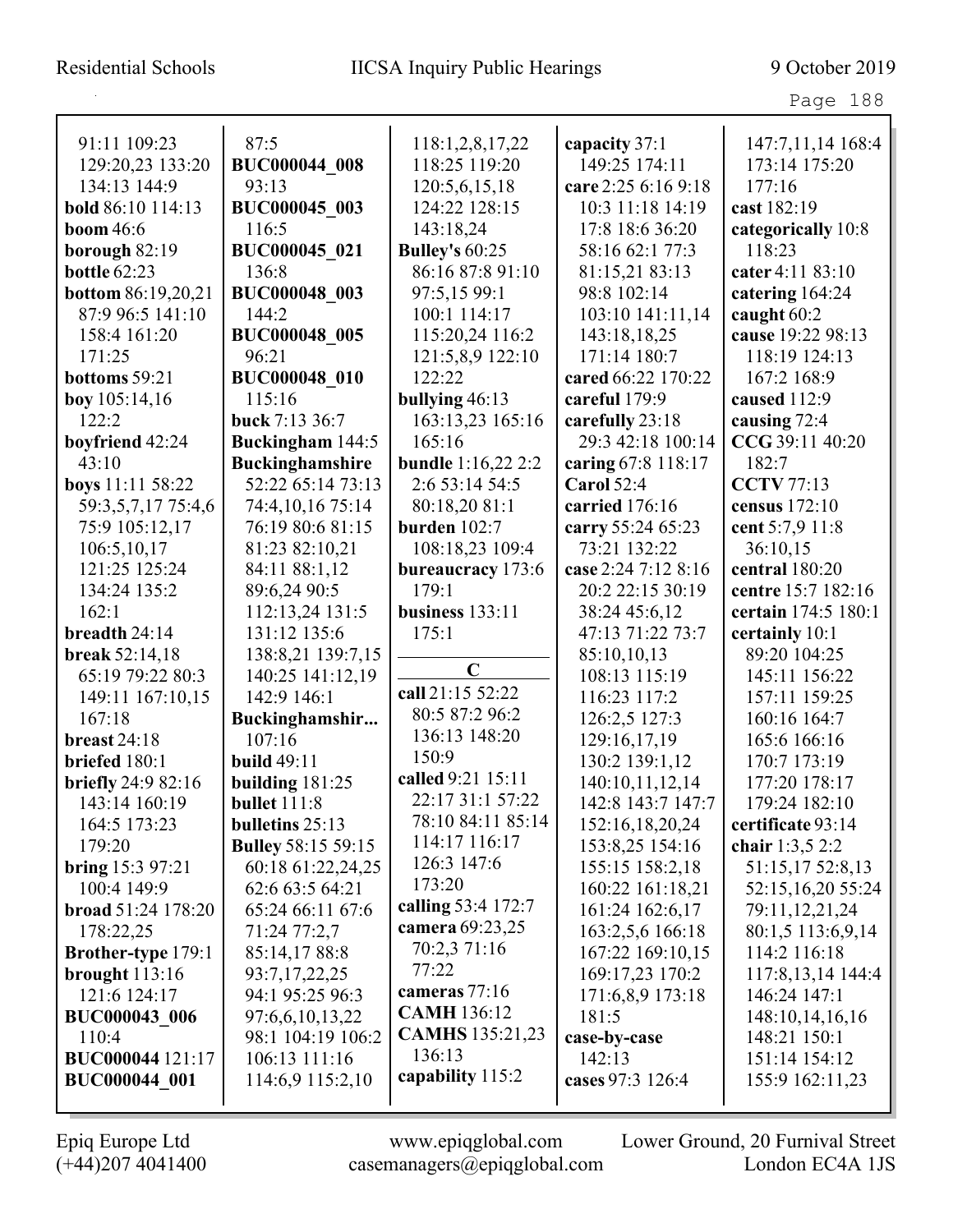| 167:7,12,15         | 65:17 68:18 72:7   | 137:2              | 168:4,17 169:22     | classroom 25:6      |
|---------------------|--------------------|--------------------|---------------------|---------------------|
| 179:22 180:24       | 78:3 88:18 89:4    | childcare 48:25    | 169:25 170:1,6,21   | 62:18               |
| 181:3, 13, 22 182:3 | 93:6,9,17,21       | 87:11              | 170:22 171:10,13    | classroom-based     |
| 182:12,24 183:1,3   | 94:15 125:1        | children $2:18,25$ | 171:13,16,17,17     | 24:25               |
| chaired 16:19       | 130:12             | 3:174:11,156:4     | 173:10,13,15,19     | clear 56:15 74:11   |
| 148:4 150:6 177:5   | checked 95:19      | 7:17,17,248:23     | 174:1 176:22        | 89:24 92:3,4        |
| challenge 16:5      | 121:9              | 10:3 14:7 16:24    | 177:23 178:4        | 93:18 96:7 98:6     |
| 20:11 24:1 33:4     | checking 131:20    | 17:12 19:12 20:19  | 179:6, 13, 18       | 100:11 101:2,7,11   |
| 33:15 108:11        | checks 45:24 77:3  | 27:11,17 28:9,11   | 180:15              | 104:12 109:16       |
| 117:11 129:18       | 88:22 91:15        | 28:19,24,25 29:14  | children's 2:21 3:2 | 114:1 119:18,19     |
| 130:14 131:1        | 122:22 124:23,24   | 29:19 30:5,9,13    | 11:22,23 12:8,14    | 119:20 120:19,21    |
| 133:19 151:14       | chief 131:8        | 30:15,19 31:2,3    | 13:13 14:11,17      | 124:21 129:15       |
| 166:25 180:8        | child 3:20 6:12    | 31:11,19 32:1,9,9  | 15:9,16 18:19       | 132:19 133:16       |
| challenged 102:15   | 9:17 10:11 14:15   | 32:12,21,23 33:10  | 26:1 31:22 33:8     | 134:3 138:20        |
| 111:22,23 115:23    | 14:23,25 21:25     | 34:4,9,11,19,23    | 42:8 49:6,17        | 143:1 157:22        |
| challenges 78:24    | 23:9 28:10,21      | 35:2,5,5,8,10,15   | 50:15 81:15,20,21   | 160:1,15 161:10     |
| 112:2               | 31:21 32:11 33:1   | 36:3,13,19 38:3,4  | 82:17 98:8 101:11   | 161:19,22 163:7     |
| challenging 7:11    | 37:6,9,1845:1,3    | 39:2 40:10,22      | 102:14 103:10,18    | cleared 124:11      |
| 9:1 10:19 13:25     | 45:15 47:23 48:4   | 41:13,17 42:3      | 103:19,23 104:3     | clearer 85:21       |
| 14:2 16:15 26:22    | 48:4 54:22,23      | 43:1,3,5,9 44:17   | 127:9 150:21        | clearly $122:11$    |
| 29:21 34:10 41:11   | 57:24 64:11 70:12  | 44:25 46:10 47:8   | 151:18 172:1,24     | 130:21 138:8,10     |
| 157:8               | 72:3,4 81:24 82:1  | 48:9,20 49:9 50:6  | choice 5:14 10:15   | 144:18 161:9        |
| chance 53:11        | 82:1 86:13,17,24   | 53:22 58:18 74:1   | 122:10              | climate 163:13      |
| 153:21              | 87:15 96:2,13,25   | 77:20,23,25 79:6   | choices 10:12       | clinical 9:15 40:2  |
| chances 105:2       | 99:6 101:4 103:22  | 79:16 80:23 81:25  | choose 99:2         | 180:10              |
| change 33:22,25     | 104:23 108:19      | 81:25 82:9 83:3,4  | chose 181:24        | close 61:25 62:1    |
| 74:4 94:6,8,19      | 109:10 110:12,25   | 83:6, 10, 12 87:13 | Christine 49:15     | 66:8 122:1 141:24   |
| 97:6 98:19 102:4    | 111:5,24 112:9     | 102:10 103:2       | 51:1,5 172:4        | closed 127:18,21    |
| 103:9 116:2 119:8   | 114:8,23 115:19    | 109:2 111:13       | chronology 22:18    | 130:6               |
| 121:9 125:16        | 116:23 117:3       | 116:18 117:8,23    | 23:12               | closely 20:22 23:14 |
| 127:5 172:5         | 122:17 124:13      | 118:12 127:17      | ciphers $80:24$     | closer 131:16       |
| changed $5:4$ 12:3  | 125:15 127:7,8     | 128:18 130:6       | circumstances       | closes 35:18        |
| 37:11 57:2 94:1     | 130:24 133:25      | 131:6 135:7,14     | 79:17 102:21        | closing $111:5$     |
| 95:4 98:2 127:10    | 135:14 136:20,22   | 136:10,10,16,20    | 134:7 137:4         | cloud 117:22        |
| 151:4 157:1 169:9   | 136:23,24 137:3    | 142:11 143:22      | 142:16              | clue 170:12         |
| changes 39:19       | 152:21,23 158:9    | 144:14,19,22       | circumvent 48:12    | clusters 132:11     |
| 132:21              | 159:5,6 163:2,6,7  | 145:5 146:7,10     | civil 145:13        | co-educational      |
| changing $130:10$   | 163:14,16 165:15   | 147:19 148:8,21    | claim 160:23        | 154:21              |
| charged $71:24$     | 166:22,23,23       | 150:7,14,20 151:6  | clarification 86:23 | co-operate $182:13$ |
| 128:16 144:21       | 170:24 171:15      | 151:9 152:10       | 114:2               | co-ordinated 136:1  |
| charges 72:6,18,19  | 180:6 181:9        | 154:4,22 156:8     | clarify $61:563:14$ | 137:11              |
| 144:11              | child's 28:17 29:6 | 157:9,18 158:20    | 113:15 128:9        | co-ordination       |
| chat $46:15,23$     | 43:12 44:17        | 158:23 159:6       | 147:10 159:16       | 151:11              |
| chats 46:23         | 115:21 161:6       | 161:15 162:19      | 181:3               | cohesive 39:1       |
| check 23:11 24:3    | child-focused      | 163:11 165:2,4     | class 8:25 9:2      | cohort 7:16 11:4    |
|                     |                    |                    |                     |                     |

(+44)207 4041400 casemanagers@epiqglobal.com London EC4A 1JS

Epiq Europe Ltd www.epiqglobal.com Lower Ground, 20 Furnival Street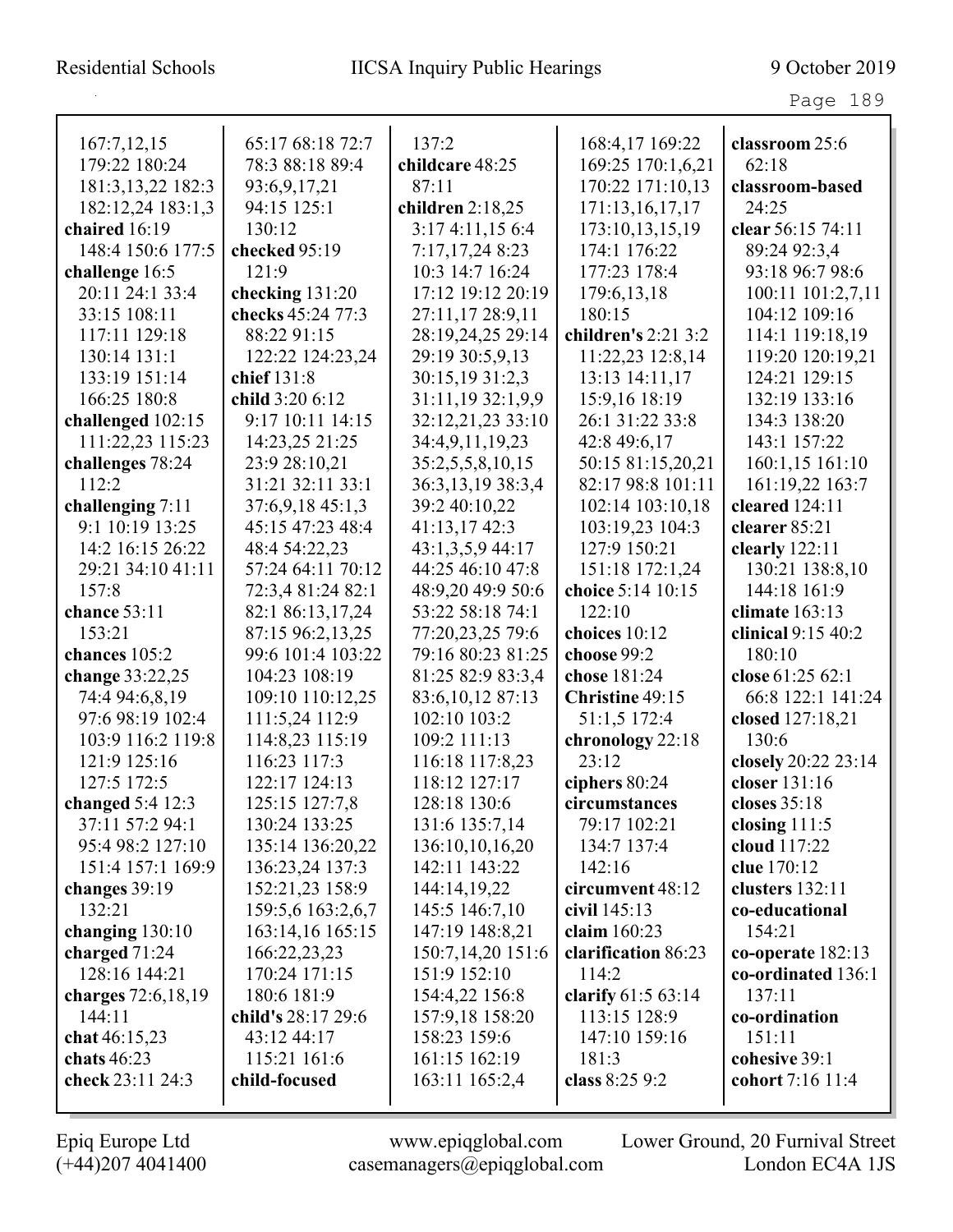| 19:12,14 46:4,11      | 153:21 173:6      | complainant        | 97:10              | 44:20               |
|-----------------------|-------------------|--------------------|--------------------|---------------------|
| 156:25 157:12,24      | command 182:2     | 162:24             | concerns 21:4 22:8 | consider 52:21      |
| 159:13 164:7          | comment 45:12     | complaints 115:9   | 22:10,13,21 35:18  | 100:13,14 102:9     |
| cold 57:14 147:6      | 98:25 99:5,11     | 133:1              | 48:14 51:6 86:13   | 114:17 135:6        |
| colleagues $81:21,22$ | 129:25 155:19     | complete 18:5      | 90:22 97:12        | considerable 37:5   |
| 82:7,12 89:14         | comments 117:5,6  | 21:20 29:20 89:7   | 114:25 115:2,7,9   | considerably 43:2   |
| 90:24 104:5           | 118:24            | 128:20             | 124:14 152:22      | consideration       |
| 109:19 132:20         | commission 141:11 | completely 25:15   | 157:22 163:8,8     | 144:18 147:13       |
| 143:8 151:19,20       | 141:14 153:9,16   | 104:24,24 105:10   | 165:5 166:10       | 179:9               |
| collected 172:17      | commissioned      | 106:8 107:13       | 168:17,17          | considered 8:11     |
| college 74:17         | 140:20 152:18     | 145:17 146:17      | conclude 128:14    | 136:5 144:12,23     |
| colleges 31:2         | 180:5             | complex 40:21      | concluded 107:12   | 157:8               |
| combination 6:6       | commissioner      | 157:5,14,15        | 112:7 127:16       | consistency 24:14   |
| 8:22 84:7 158:13      | 39:12 172:2       | 158:14,23,24       | concludes 183:2    | 132:11              |
| come 5:13 6:1 9:2     | Commissioning     | 159:6 163:14       | conclusion 109:24  | consistent 38:15    |
| 11:13 17:10 24:24     | 40:2 180:10       | 164:12 165:17      | 119:14,18          | 96:7 141:21         |
| 25:14 27:4 30:19      | commit 37:1 106:2 | 170:9 179:6        | conclusions 165:11 | consistently 159:23 |
| 30:20 31:7 34:2,2     | commitment        | complexities       | 167:21             | constant 12:16      |
| 34:8,9,21 35:6        | 131:11            | 157:12,24          | condition 5:20     | 134:4               |
| 36:6,13 38:6,8        | committed 145:16  | complexity 179:4   | conduct 9:7 114:18 | contact 20:23 34:20 |
| 39:22,25 40:4,10      | 168:18            | 179:12             | 166:25 167:1       | 38:19 39:14 86:24   |
| 40:14 46:10 49:8      | committee 115:3   | compliance 84:14   | conduit 177:9      | 87:19 89:19 125:8   |
| 53:18 59:17 61:2      | 127:4             | compliant 84:5     | conference 75:2    | 125:8 133:3 140:3   |
| 80:20 82:5,20         | committees 127:8  | complies 175:11    | confident 130:25   | 175:12 178:6        |
| 83:24 88:9 90:19      | common 26:5,15    | comply 170:8       | 133:22 144:11      | contacted 86:12     |
| 91:2 92:21 93:16      | communicate       | comprehensive      | confidentiality    | contained 86:17     |
| 95:7 99:19 112:5      | 38:24             | 37:16 87:20 88:14  | 157:23 168:22      | 97:7                |
| 113:4 124:19          | communicating     | 102:20 142:10,17   | 169:1              | content 115:21      |
| 125:6 129:16          | 38:24 39:16       | compromise 144:7   | confirm 54:4,15    | 141:2               |
| 147:14 151:4          | communication     | 144:13,25 146:1    | 59:11 81:7 115:1   | contentions 10:4    |
| 153:15 165:5          | 35:14 42:9 46:2   | compromising       | 149:18             | contents 54:15 81:9 |
| 179:21                | communications    | 101:23             | confirmation 89:10 | 153:19              |
| comes 9:17 10:22      | 39:1              | computer $93:9$    | confiscate 45:15   | context $42:11$     |
| 33:7 34:15 42:11      | community 4:20    | 94:15 122:22       | confused 75:11     | 102:21 142:25       |
| 43:6 161:9 166:17     | 15:5 41:7,10 48:7 | 123:4,5,23 124:24  | 135:4 156:3        | 154:17 158:17       |
| comfortable 57:11     | 51:12,13 87:1,8   | 125:10             | confusion 113:24   | 163:5 174:18        |
| 68:19                 | 97:8 108:25 116:2 | concern 19:22 20:4 | 155:11,15,16,21    | continual 163:13    |
| coming 1:11 6:12      | 119:7 121:12      | 20:7,9 21:11,14    | 160:7,10 164:19    | continue 65:18,20   |
| 6:15 11:15 15:1       | community's       | 21:20,22 23:7,15   | 168:22             | 113:7 175:15        |
| 17:17,18 23:19        | 121:20,22         | 108:11 118:19      | connection 96:14   | 176:7               |
| 33:23 40:8 41:13      | comparable 50:21  | 130:19 161:7       | conscious 99:16    | continued 28:5      |
| 44:14 51:15,23        | comparator 37:11  | 168:10 169:3       | consensus 181:25   | 64:22 97:9          |
| 52:10 53:7,12         | compared 58:22    | concerned 47:25    | consent 157:23     | continues 155:16    |
| 64:23 70:17 80:9      | competent 123:24  | 102:17             | 169:1              | 176:7               |
| 108:12 149:3          | competing 104:14  | concerning 51:22   | consequences       | contract 43:9 84:22 |
|                       |                   |                    |                    |                     |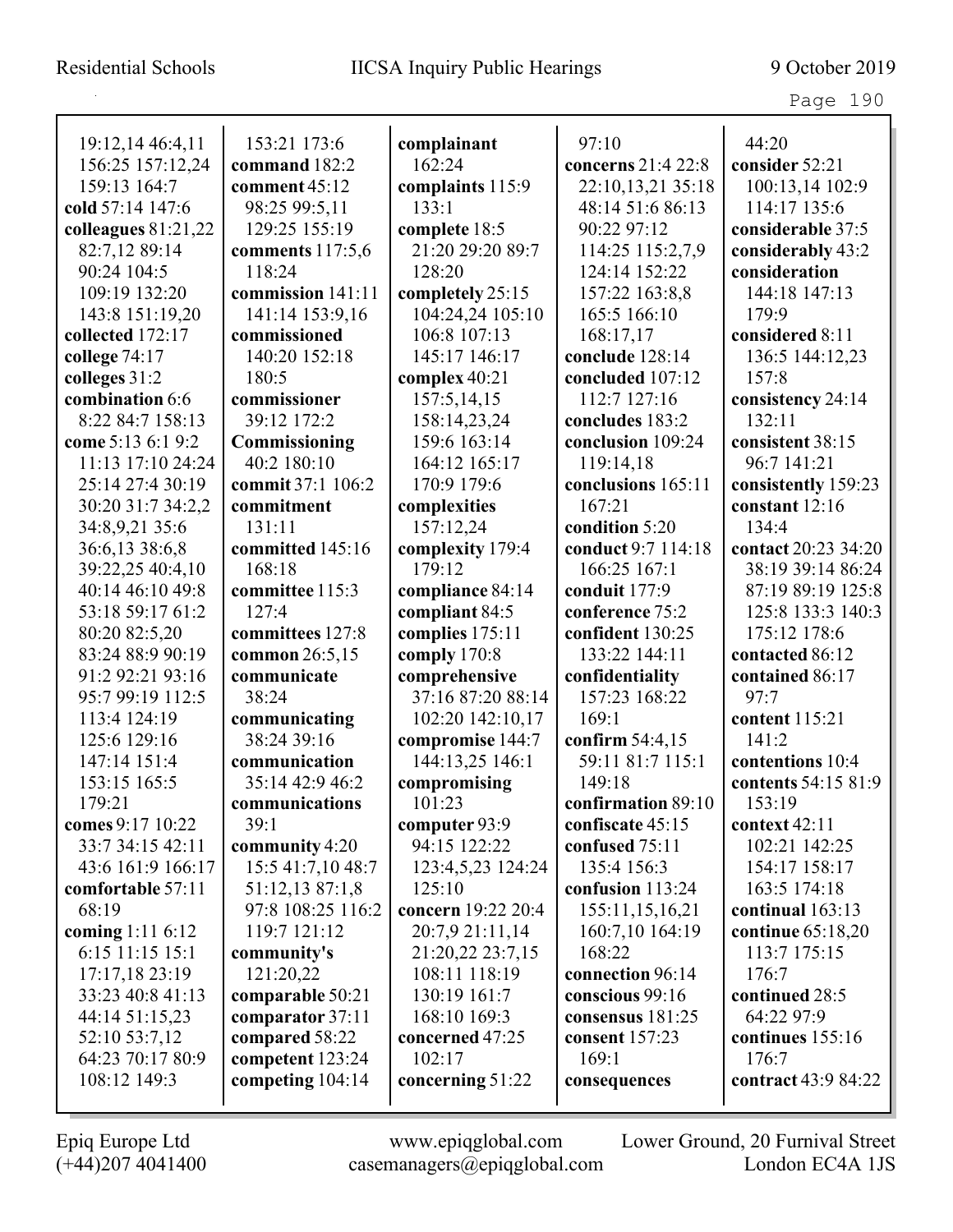Page 191

| contracts 42:18                 | 151:2 152:11       | 128:17,18            | cultural 131:4       | 160:18 167:8,11    |
|---------------------------------|--------------------|----------------------|----------------------|--------------------|
| contrast 156:15                 | 153:13,18 156:18   | county 24:17 65:15   | culture 130:2        | dealing 23:21 71:7 |
| contributed 138:11              | 157:3 160:4        | 73:13 74:4,16        | 151:17 165:6         | 101:10 164:21      |
| 139:13                          | 161:13,17 162:2,8  | 75:14 76:20 80:6     | 167:1                | dealt 96:20        |
| contribution                    | 168:8 181:7        | 81:15 82:12 84:11    | current 91:8,23      | Dean 52:21 55:10   |
| 182:14                          | correspondence     | 88:2 89:24 90:5      | 99:20 141:21         | 55:15 56:17,21     |
| control 10:16 16:2              | 94:7               | 90:20,25 100:12      | 147:16 163:20,21     | 58:11 62:10 73:17  |
| 98:9 109:13,22                  | corridor 58:24     | 109:20 112:13        | currently 82:23      | 78:19 82:21 84:15  |
| 119:17 181:6,12                 | 77:23              | 131:6, 12, 15 135:6  | 83:25 145:22         | 85:17 86:2 113:17  |
| 181:20 182:2                    | corridors 77:14,16 | 138:8,21 139:7,15    | 175:23               | 127:23 143:22      |
| controlling 181:21              | corroborative      | 140:25 141:12,19     | cusp $41:14$         | 144:5,20           |
| controls 44:15                  | 106:18             | 142:9,15 144:5       | cut 55:23            | deaths 152:25      |
| convened 96:19,23               | $\cos t 6:10$      | 146:2 147:5          | cyber $46:13$        | debating 180:21    |
| conversation 34:21              | Cotswold 87:1,8    | 150:22               | cynical 175:3        | debrief 26:18,24   |
| 138:18 139:20                   | 97:8 116:2 119:7   | couple 3:19 53:8     |                      | 112:3              |
| 155:8 173:4                     | 121:12             | 57:1 181:3           | D                    | debriefs 27:2,3    |
| conversations 92:1              | council 35:3 65:15 | course 59:23 83:24   | d 114:13 183:9       | decade 24:8 37:11  |
| 130:3 140:9                     | 73:13 74:4,17      | 90:14 92:18          | dad 68:5,9 71:4,8    | December 114:8     |
|                                 | 75:14 76:20,22,25  | 100:19 103:6,13      | daily 78:24          | 150:5              |
| <b>Conversely</b> 13:23<br>49:6 | 80:6 81:16,23      | 103:14 142:7         | Dame 49:15 51:1,5    | decide 101:22      |
|                                 | 82:12 84:11 85:23  | 146:6,23             | 52:4 172:4           | 102:22 103:1       |
| convicted 145:2,3<br>161:24     | 86:4,8 88:2 89:24  | court 72:9 79:23     | damning 161:2        | 134:13             |
|                                 |                    |                      | Dan 102:18           |                    |
| conviction 162:3                | 90:6,20,25 96:10   | Coventry 150:12      | dark 48:15           | decided 72:10,21   |
| 169:14                          | 100:12 109:20      | cover 77:4 134:9     | data 172:10,16,25    | 72:22 73:7 106:19  |
| convictions 74:2                | 112:13 113:21      | covered 77:12 79:1   | date 25:16 28:23     | 125:24 127:25      |
| 93:10,18 125:4                  | 114:11 128:21      | 134:11               | 87:7 97:14 139:15    | 169:6              |
| convincing 166:24               | 129:15 131:6,12    | covering 30:2 77:8   | dated 56:2           | decides 22:10      |
| coordinating 151:7              | 131:15 135:6       | CPS 70:24 71:5,9     | day 1:3 3:17 4:2     | decision 10:16     |
| coordinator 57:24               | 138:9,21 139:7,15  | <b>CRB</b> 125:1     | 6:13 16:17 25:1      | 20:14 71:21 85:23  |
| 96:25                           | 141:1,13,19 142:9  | crime 77:19          | 34:3 38:8 62:2       | 87:21 99:23        |
| cope 8:17                       | 142:15 144:5       | crimes 168:18        | 64:25 83:25          | 105:11,17 111:24   |
| copied 94:9                     | 145:19 146:2       | criminal $93:6,9,17$ | 108:12 127:19        | 120:22 121:22      |
| copy 88:8 89:22,23              | 147:5 150:22       | 93:18 102:7          | 154:21               | 122:9 123:19       |
| core 2:2 77:22                  | counselling 74:11  | 108:13 124:24        | day-to-day $13:9$    | 128:6,8,10 159:21  |
| corner 58:25                    | 74:14,15,16,20,22  | 145:6 161:10         | 41:15 49:20          | 160:20 161:2,11    |
| corporate 131:9                 | 75:1,2,6,15,19,21  | criteria 22:23       | days 3:21 37:17      | 169:7,8,15         |
| 133:10 142:22                   | 76:11 134:20,24    | critical $161:5$     | 120:25 128:3         | decisions 16:16    |
| 143:4,6                         | 135:7,9,19 136:3   | 168:15               | <b>DC</b> 122:21     | 104:18 109:1       |
| correct 2:9 72:17               | 136:24 137:10      | Crown 70:8 71:21     | deadline $175:11,12$ | decisive 120:17    |
| 81:17 83:22,23                  | counsellor 74:25   | 106:19 108:20        | deal 9:11 10:11      | declare 33:9       |
| 84:6,20 87:25                   | count 72:3,4       | crucial 94:9 97:11   |                      | dedicated 142:19   |
| 90:7,8 91:3,5                   | 142:17             | 119:6 120:23         | 31:8 40:22,23        | Defence 168:6      |
| 113:3 120:1                     | country 21:1 79:5  | crux $165:12,17$     | 41:15 42:2 47:10     | deficiencies 92:25 |
| 123:19 124:9                    | 121:25 164:9       | CSCI 141:11,22       | 69:8 115:14          | Deficit 9:7        |
| 149:20 150:3,8,15               | counts $72:1,2$    | cues $8:6$           | 119:21 121:1         | definite $112:10$  |
|                                 |                    |                      |                      |                    |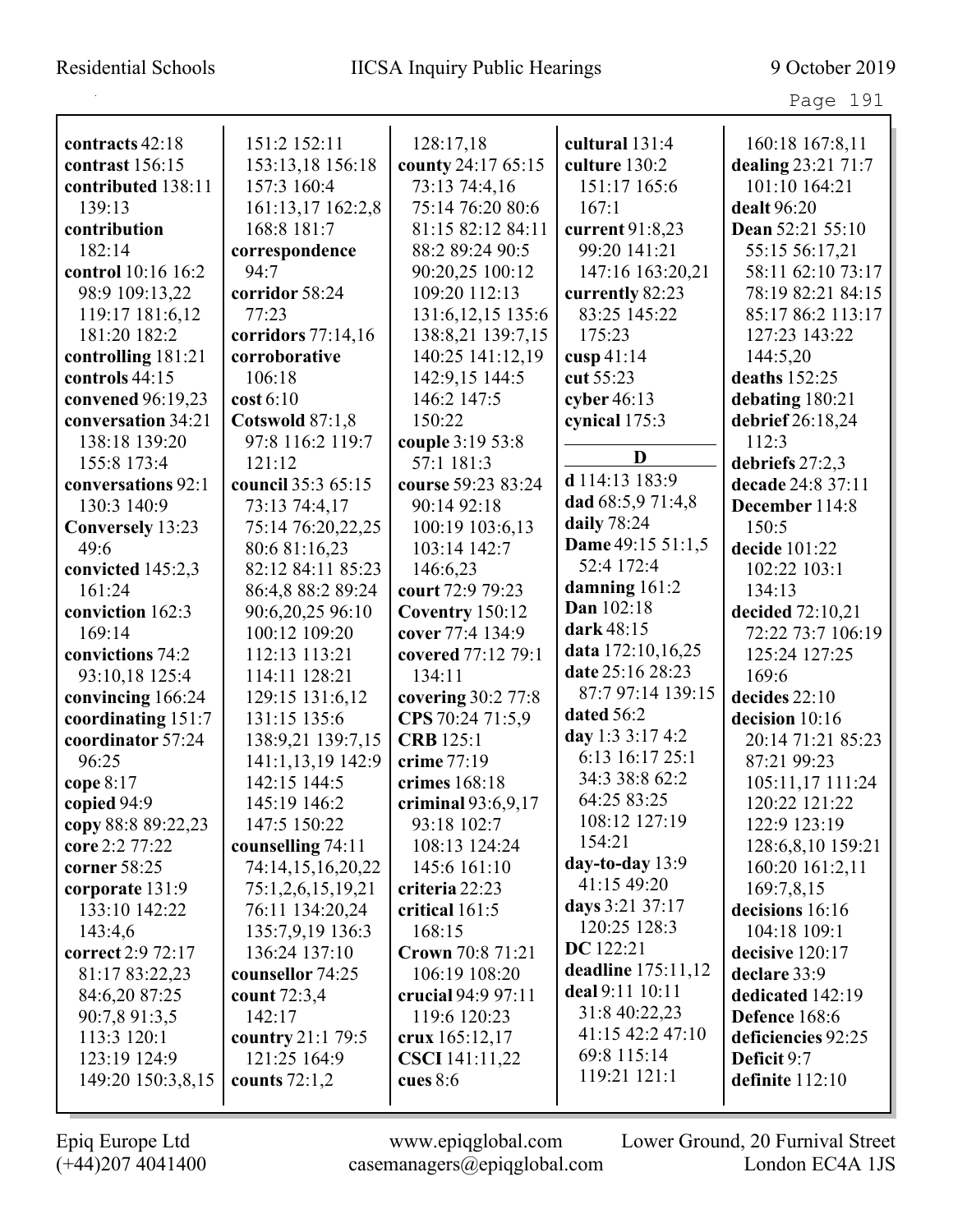| rage | ΩO |
|------|----|
|------|----|

| definitely 13:17                      | 109:13 111:22                         | <b>DfE's</b> 180:13                      | 54:25 62:4 147:4                      | 102:16                                |
|---------------------------------------|---------------------------------------|------------------------------------------|---------------------------------------|---------------------------------------|
| 61:19 166:7,16                        | 128:3,23                              | DFE001810 042                            | 147:8 154:24                          | discussions 42:19                     |
| definition 13:21                      | describe 66:19                        | 85:22                                    | difficulty 41:18                      | 43:11,12                              |
| degree 170:12                         | 91:24 156:24                          | DFE001810 045                            | dilemma 29:15                         | dismissal 143:24                      |
| delayed 41:21                         | 160:9 163:20                          | 114:12                                   | dinner 66:7,7                         | disorder 9:8 11:16                    |
| delegated 85:2                        | described 45:4                        | diagnosed 55:3,6                         | direct 63:2 84:16                     | 17:1 55:7                             |
| 90:16                                 | 70:22 90:17 96:6                      | dialogue 13:6,7                          | 89:19 90:1 136:23                     | disordered 11:10                      |
| delete 46:1                           | 104:8 118:17                          | 21:7 33:16,17,18                         | 181:6,15                              |                                       |
| deliver 14:5                          | 131:25 134:19                         | 168:25 182:9                             | direction 104:13                      | disorders $9:5,7,8$<br>9:10           |
| delivered 18:4                        | 135:10,11 147:5                       | Diana 121:3 123:21                       | directly 17:14 71:6                   | disprove 103:7                        |
| 131:10 135:25                         | 147:24 163:22                         | <b>Dichler</b> 66:2,4,10                 | 81:19 90:15                           | distances 164:9                       |
|                                       | 169:13 178:5                          | 66:15                                    | 135:18 170:23                         | distinct 2:22 12:4,5                  |
| 138:14,15,17<br>139:11 142:13         | describes 127:2                       | dies 152:21                              | director 16:19                        | 12:12 30:14 44:25                     |
| demand 9:22                           | 134:21 165:12                         | difference 12:12                         | 18:18 33:7,9                          | distract 8:5                          |
| demanded 14:11                        |                                       | 13:14 21:3 50:23                         | 81:14,19 82:18                        | distress 8:5 112:9                    |
| demonstrate 107:9                     | description 154:20<br>155:1 156:13    | 64:18 67:2 105:25                        | 103:23 128:4                          | distressed $35:17,20$                 |
| demonstrated                          |                                       |                                          | directorate 81:20                     |                                       |
| 128:2                                 | designated 12:25<br>15:13,21,23 25:18 | 106:2,11 108:9<br>181:16                 | 82:8 103:19                           | distressing 46:18<br>disturbed 121:25 |
|                                       | 91:12 101:9 176:5                     | differences 12:7                         |                                       | disturbing 48:18                      |
| demonstrating<br>28:25 29:2           |                                       | 177:15                                   | directors 151:18<br>disabilities 31:4 |                                       |
|                                       | designation 85:3<br>designed 103:7    |                                          |                                       | diverges 119:16<br>diverted 102:19    |
| department 90:24<br>94:9 109:20 112:4 | 104:25                                | different $11:2,5,7$<br>12:18 15:14 27:5 | 43:4,5 154:25<br>179:7                |                                       |
|                                       |                                       |                                          |                                       | document 29:19                        |
| 132:20 137:19                         | despite 161:12                        | 30:14 32:12 36:3                         | disability 160:23                     | 30:1,11,17 31:4                       |
| 143:9 155:22                          | destructive 54:24                     | 38:12 50:15 55:16                        | 171:3                                 | 31:13 37:21,22,23                     |
| 180:5                                 | detail 18:11 84:13                    | 62:16 66:16 69:20                        | disaffected 5:23                      | 39:3 52:2 54:9                        |
| departure 87:14                       | 87:2 89:8 114:10                      | 92:17 109:4                              | disagree 33:17                        | 74:9 80:19 96:10                      |
| 122:16                                | 114:24 115:11                         | 125:18 129:6,9                           | disaster 102:23                       | 101:25 107:3                          |
| depend 19:14 45:22                    | 116:7 141:3 162:9                     | 130:25 138:11                            | discharge 86:5                        | 110:4 111:8                           |
| dependent 19:12                       | 167:21 172:15<br>179:9 180:4          | 143:13,15 150:13                         | disciplinary 85:24                    | documentation                         |
| depending 85:3                        |                                       | 150:24,25 151:1                          | 106:22,23 108:15                      | 27:6 127:1 157:20                     |
| depends 3:20 6:11                     | detailed 93:10                        | 155:20 156:10                            | 109:6,11,18                           | 157:21 160:6                          |
| 33:1                                  | 115:20                                | 164:8 177:13,22                          | disclose 68:13                        | 165:7                                 |
| depression 9:9                        | details 125:15                        | 177:23 179:14                            | 114:16 115:6                          | documents $1:24$ 2:1                  |
| depressive 9:10                       | 145:21                                | differently 70:1                         | disclosed 125:17                      | 53:17 80:13,15                        |
| deputy 20:1 22:14                     | detrimental 42:20                     | 71:10                                    | disclosing $111:4$                    | 113:18,23 149:8                       |
| 57:21 77:4 86:1                       | 50:7                                  | <b>difficult</b> 8:13 47:10              | disclosure 105:15                     | doing 33:19 39:5                      |
| 105:1 106:25                          | development 42:21                     | 48:20 51:4 70:11                         | 115:22 145:21                         | 45:3 47:18 77:8                       |
| <b>Derek</b> 148:20,23                | 42:23 48:24                           | 71:16 78:21,21                           | discovered 124:2                      | 78:25 87:12 90:10                     |
| 184:2                                 | developments 24:8                     | 98:20 118:23                             | discrimination                        | 108:7 129:23                          |
| derive 161:7                          | 41:19                                 | 129:25 130:4                             | 160:23                                | 139:17 140:15                         |
| derogatory 46:16                      | devices 44:13                         | 131:2 133:18                             | discuss $22:16\,26:13$                | 147:20 151:13                         |
| Deryck 57:22 86:1                     | devil 172:15                          | 134:1 151:15                             | 165:9                                 | 175:16 181:9                          |
| 96:24 97:5,11                         | devised $18:22,23$                    | 178:6                                    | discussed 145:9                       | doorstep 5:16                         |
| 102:12,15,17                          | 29:18                                 | difficulties 5:15                        | 172:3                                 | dormitory 105:13                      |
| 106:25 107:5,13                       | <b>DfE</b> 148:4 172:5                | 7:21,25 9:5 27:15                        | discussion 10:5                       | dorms 58:24                           |
|                                       |                                       |                                          |                                       |                                       |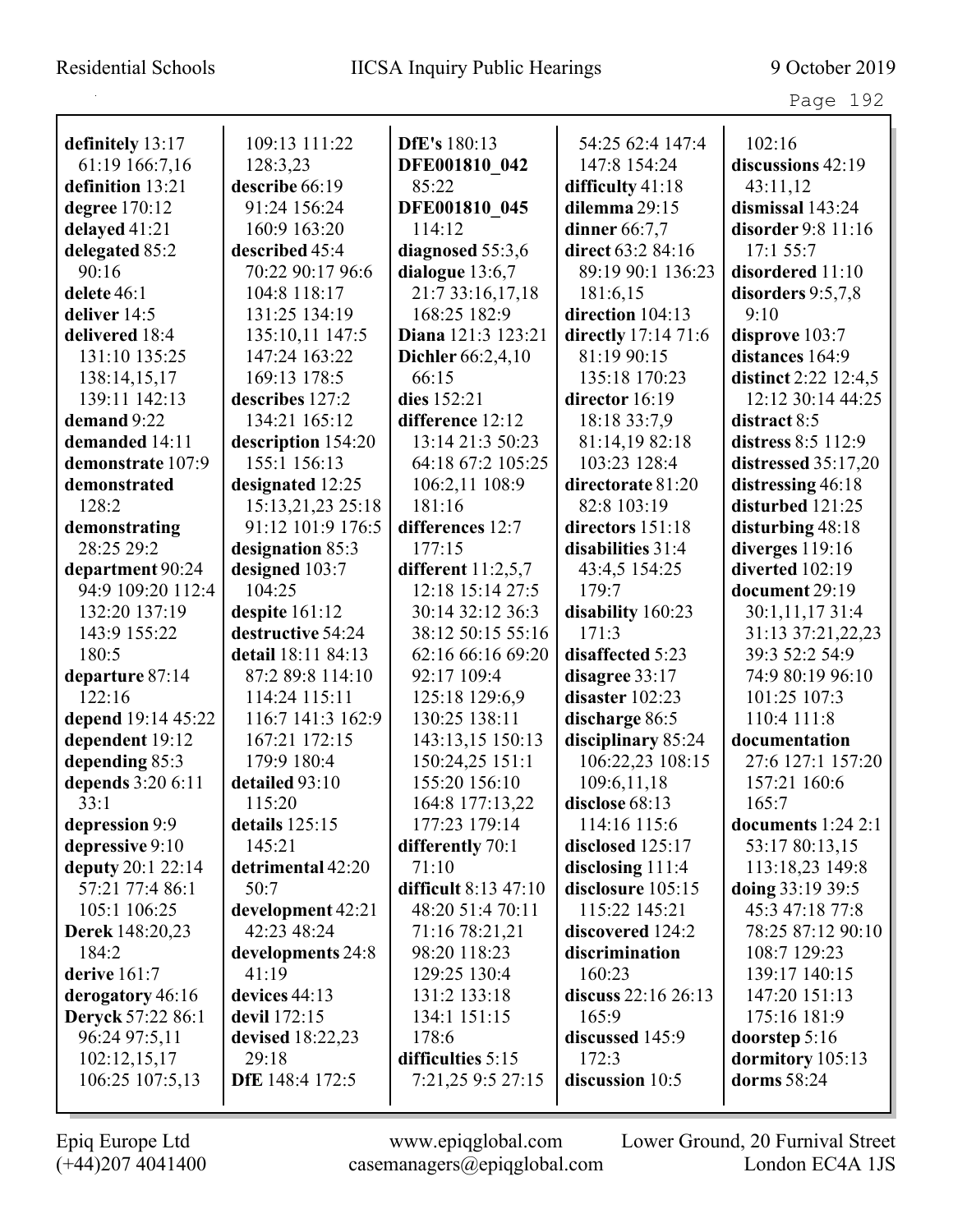| double-check             | 4:21 5:23 6:2,6,16   | emotionally 26:22  | envelope 22:6       | 131:21 145:9        |
|--------------------------|----------------------|--------------------|---------------------|---------------------|
| 40:12                    | 6:24 9:18 14:18      | emotions 41:24     | envelopes 22:6      | 148:17 153:15       |
| downstairs 59:25         | 15:6 16:19 17:9      | empathetic 8:13    | environment 7:23    | 154:12 162:12,21    |
| drawn $52:3$             | 29:14,19 30:5        | employ 49:22 87:23 | 33:21 83:15 134:1   | 163:16,17 166:20    |
| dream 110:12             | 33:9 41:8 44:8,19    | employed 9:14 77:2 | 165:4 168:20        | 171:1,23 177:25     |
| drew 121:12              | 45:16 46:6 48:11     | 147:25             | 179:6               | 183:2               |
| dropped $144:11$         | 50:1,14 56:9,11      | employer 84:25     | environments 51:8   | Evidently 100:1     |
| dry 155:9                | 73:21 79:8 81:21     | 87:9 90:2          | equivalents 176:13  | exacting 13:25 14:2 |
| DSL 18:4 19:25           | 82:5,7,12 83:12      | employment 4:21    | 176:14              | exactly 6:8 33:3    |
| 22:5,7,13,14 25:2        | 89:13,20 112:4       | 41:8 84:22 86:16   | errors 167:24       | 67:9 116:7          |
| 25:12 29:24              | 128:5 132:18,20      | 146:10             | ESAS 132:15,17,19   | examination 1:9     |
| <b>DSLs</b> 15:24 20:1,2 | 137:19 144:4         | enable 130:25      | escalated 104:9,10  | 53:2 70:20 80:8     |
| 22:15                    | 155:23 158:6         | encourage 175:13   | escaped 60:2        | 149:1 183:13,19     |
| dual $3:10$              | 160:5 177:4 180:6    | 175:15             | especially 46:9     | 183:23 184:4        |
| due 83:24 112:11         | 180:12 182:12,15     | encourages 21:8,8  | 154:2               | examine 110:9       |
| 116:15                   | educational 38:2     | encouraging        | essentially 154:21  | examining 89:15     |
| <b>Dunn 58:13</b>        | 83:15 154:4,25       | 175:17             | 157:4 163:23        | example 6:12 7:2,5  |
| duties 86:6 174:1        | 156:10,21 157:18     | ended 59:24 143:1  | 166:4               | 7:11,25 8:3,7 9:6   |
| duty 103:1 176:21        | 160:14 171:3         | engage 47:8 72:5   | <b>Essex 150:22</b> | 10:9 11:9 12:8,23   |
| dynamic 177:6            | 172:24 180:16        | 177:1              | establish 100:22    | $14:1$ $15:1,1,8$   |
| 181:18                   | educational/emot     | engaged 182:17     | 142:10 153:7        | 18:20 19:6,15       |
|                          | 110:17               | engagement 37:2    | established 22:25   | 20:9 21:22,24       |
| E                        | effect 2:25 15:25    | 38:18 176:22       | 153:12 166:25       | 23:9,10 26:8        |
| E 2:2 183:9              | 50:7                 | 179:14             | establishment       | 27:22,22 35:1,16    |
| earlier 52:14 65:10      | effective 27:13      | engaging 176:15    | 159:3               | 38:18 44:10 46:13   |
| 93:24 104:4 106:6        | effectively 21:6     | 177:17             | establishments      | 49:4 62:4 78:7      |
| 142:23 145:9             | 39:16 130:14         | England 85:24      | 180:16              | 98:18 100:21        |
| 164:10 176:11            | effectiveness 151:8  | English $7:2,10$   | evenings 50:22      | 135:23 145:18       |
| earliest 163:8           | EHCP 14:20 37:20     | enlarge 87:10      | event 1:21 76:12    | 173:1 177:18        |
| <b>Earls</b> 148:17      | eight 9:3 12:11      | enquiries 125:9    | 106:17 110:14       | 178:12              |
| 152:16,24 153:8          | either 10:13,16      | 132:23             | events 82:20        | examples 12:21      |
| 153:25 154:19            | 33:22 34:12 38:3     | enquiry 99:7       | 111:16 118:6        | 14:11 21:19 49:16   |
| 155:12,19 156:4          | 130:9,17 133:1       | ensuing $102:16$   | 119:16 120:16       | exams 137:19        |
| 156:16 157:6             | 135:17 136:22        | ensure 82:9 86:12  | 125:23 128:21       | exceed 18:2 29:9,10 |
| 159:18 161:23            | 149:9 152:21         | 120:14             | 162:7 165:17        | exception 105:12    |
| 162:1,13 166:6           | elected 131:8        | ensuring $84:5,14$ | eventually 28:7     | 105:13,16           |
| 171:6 179:11             | element 2:24,25 3:5  | 109:12 131:17      | everybody 24:16     | exceptionally 21:2  |
| early 113:7              | 3:14 22:25 163:24    | 133:19 151:8       | 51:7 84:17 160:19   | 26:11               |
| easily 91:18 106:7       | elements 160:13      | entail 81:18       | everybody's 133:11  | excessive 8:3       |
| easy 48:14,25 56:24      | email 34:20          | enter 182:8        | evidence 65:19      | exclude 111:24      |
| 59:9 80:21               | embarrassed 68:3     | entire 31:4 100:18 | 70:5 72:23 77:20    | excluded 46:22      |
| eating 11:10,16          | 68:8                 | entirely $101:2,7$ | 77:22 79:15 102:8   | 104:19 105:3        |
| echoes 116:21            | embarrassing 75:9    | 122:10             | 105:21 106:18       | excluding 104:23    |
| educated 170:21          | 135:2                | entities 170:13    | 107:1,19 109:16     | exclusive 11:11     |
| education 2:25 3:5       | emotional $41:21,21$ | entity 177:11      | 111:25 129:7        | exclusively 182:6   |
|                          |                      |                    |                     |                     |

L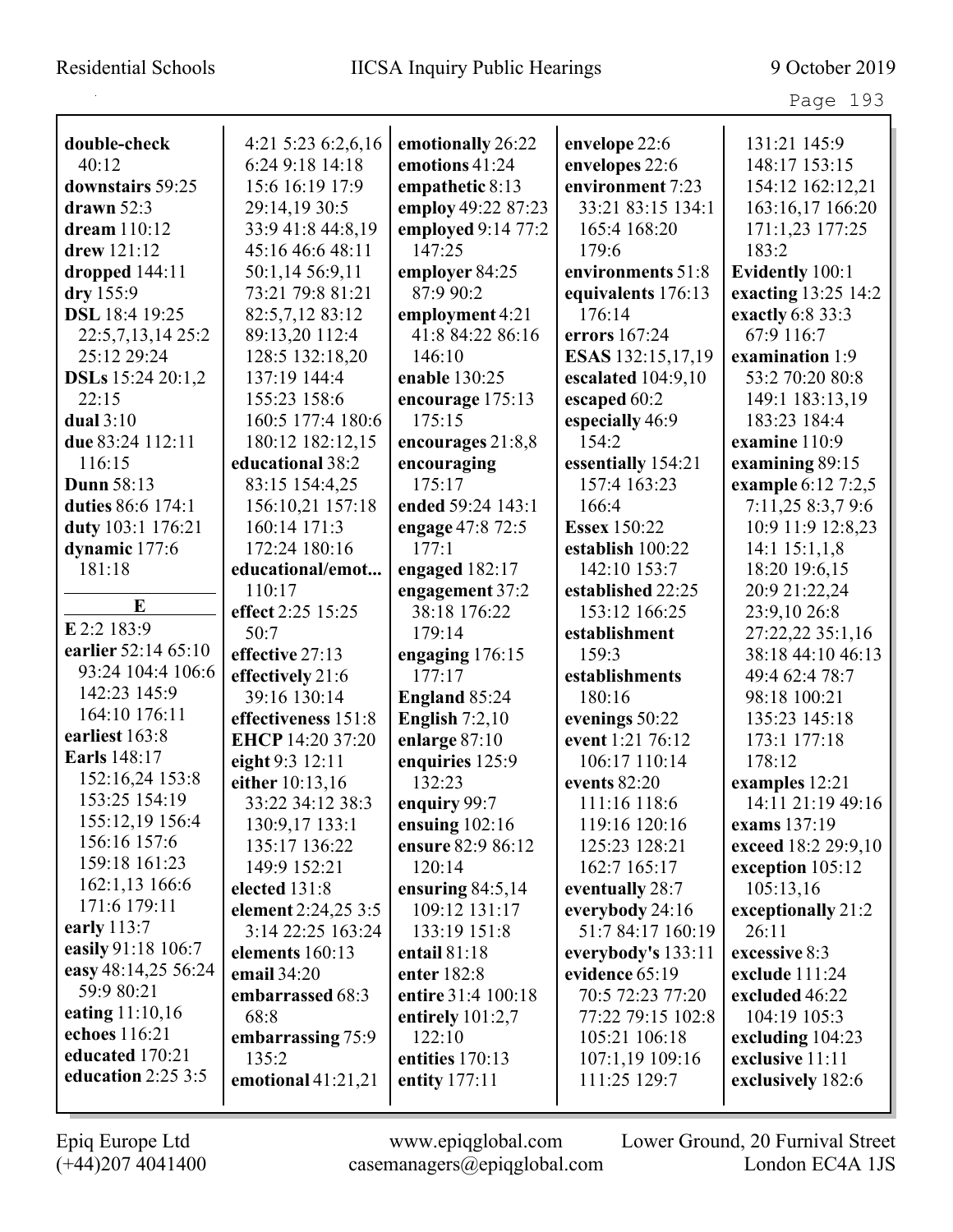Page 194

|                     |                     | 88:19 89:16 96:12   | feedback 142:6          |                        |
|---------------------|---------------------|---------------------|-------------------------|------------------------|
| executive $1:72:14$ | exploring 172:22    |                     |                         | financial 182:14,17    |
| 2:16 81:19 131:8    | 176:12,20           | 103:1 114:15        | feel 1:17 8:4 10:15     | 182:20                 |
| exercise 107:17     | express 35:10,20    | 115:5 154:7         | 28:17 29:5 53:10        | find $26:4,1027:18$    |
| exert 181:24        | expressions 8:7     | 165:21              | 61:3 63:8 64:15         | 32:16,20 35:5          |
| exist 126:19 141:25 | extended 26:17      | failing 86:12 100:2 | 65:2 66:4,15            | 41:12 44:21 48:20      |
| 164:14              | extensively 23:6    | failings 134:6      | 67:16 70:6 73:3,6       | 49:1 50:14 51:4,4      |
| existed 95:17       | extent 136:13 158:8 | 139:2 169:16        | 75:8 79:3 80:14         | 54:7 56:24 58:11       |
| 133:23,24           | 159:16 180:1        | failure 86:15 96:15 | 135:1 138:7             | 63:12 78:21 80:21      |
| exists $10:5$       | external 23:22      | 99:25 102:15        | 163:12 179:25           | 81:4 98:20 130:10      |
| exonerating 112:7   | 133:20              | 168:3,9,15          | feeling 35:17 39:14     | 141:1 149:8            |
| expand 152:20       | externally 20:13    | failures 86:5,6     | 58:10 59:14 75:11       | 177:20                 |
| expect 67:9 95:7    | extraordinary       | 147:4,9             | 78:14 135:4             | finding $110:1,6$      |
| 109:19 135:12       | 103:9 119:8         | fair 73:11,14,15    | feelings 35:12          | 158:5                  |
| expectation 14:7    | extreme 45:14       | 156:13 158:12,19    | 63:22                   | findings $96:10$       |
| 98:6 100:11         | 110:20              | 158:25 161:1,4      | feels 105:25 106:1      | 113:21 114:11          |
| expectations 13:15  | extremely 7:1 9:13  | 167:3 169:11        | fell 98:15              | 128:22 129:15          |
| 44:20 92:3 98:15    | 10:22 26:5 99:4     | 175:3 181:11        | <b>fellow</b> 17:11     | 161:9                  |
| expected 14:24      | 110:1,6 111:15      | fairly 7:14 83:17   | felt 44:23 47:18        | fine 80:14             |
| 50:21 97:24         | extremes 4:13       | 154:20              | 57:4,11,25 63:25        | finger $88:12$         |
| 119:25              | eye 23:17           | faith $152:4$       | 68:4,878:16             | finish 143:14          |
| experience 12:9     | eyes 12:16 148:6    | fall 38:22          | 110:21 111:21           | finished 139:13        |
| 27:18 30:18 37:14   | 182:20              | falling $39:15$     | 116:12 166:16           | 140:8                  |
| 49:17 51:25 69:19   |                     | false 107:7         | female 5:9 66:17        | fire 152:4             |
| 73:14 135:13        | F                   | familiar 153:19     | 68:12 74:25             | firewalls 44:12        |
| 140:3 150:13        | F 166:23            | 154:10              | 160:25 166:9            | first $1:5$ 25:1 27:17 |
| 158:6 161:8 178:9   | face 20:20 34:18    | families 142:11     | <b>females</b> 5:1 11:4 | 42:14 51:20 52:22      |
| experienced 25:4    | 71:16               | 156:19 164:10,11    | fewer 125:14            | 53:9 54:4,6,8,21       |
| experiences 78:18   | face-to-face 18:3   | 166:16              | fight $59:20$           | 56:8 57:1 59:15        |
| 79:14               | 25:12               | family 3:23 68:12   | figure $6:14$           | 65:11 80:11,25         |
| experiencing 41:1   | facetious 123:15    | 135:22              | figures 6:9             | 90:9 95:8 96:1         |
| expertise 101:9     | facial 8:7          | fantasise 116:18    | file 72:7,18 97:25      | 120:16 121:6,10        |
| 157:17              | fact 5:1 25:21      | 117:9               | 99:25 100:1,5,6,8       | 122:8 125:17           |
| explain 3:10 58:21  | 31:21 39:23 55:2    | fantasising 116:12  | 101:5,18 102:5          | 127:14,17 128:15       |
| 76:21 77:14 132:6   | 64:15 73:6 76:22    | 117:3               | 115:19,20 121:5         | 130:11 135:9           |
| 151:3 164:4         | 92:7 98:4 102:10    | far $13:11\,32:1,2$ | 121:10 123:13,22        | 149:4, 13, 14          |
| explainable 106:7   | 105:24 106:4        | 42:1 44:8 57:5      | 124:16 125:6            | 163:17 167:23          |
| explained 58:17     | 108:8 109:16        | 90:4 95:21 119:15   | 128:19 149:9,15         | 173:15                 |
| 67:17               | 120:2 134:2 148:1   | 129:13 136:12,13    | files $97:17,22$        | firstly $1:15$ 2:15    |
| explanations        | 156:24 165:15       | 139:4,9 152:3       | fill 173:25             | 24:10 40:23 48:23      |
| 110:11              | 179:13              | 179:13              | filling $174:8$         | fitting $5:24$         |
| explicit 44:19      | Factors 42:5        | feature 108:1       | film $46:15$            | five 15:25 79:25       |
| explicitly 123:18   | facts $102:20$      | 162:20              | final 25:6 48:23        | 137:10                 |
| exploited 141:23    | factual $147:20$    | features $47:4,5,6$ | 121:18,19 143:13        | flag 94:20 122:6       |
| explore 167:9       | fail 95:3           | February 87:7       | 165:3 182:12            | flat $97:1599:1$       |
| explored 10:1       | failed 86:23 88:18  | feed 55:23          | finalised 139:13        | flaw $108:4$           |
|                     |                     |                     |                         |                        |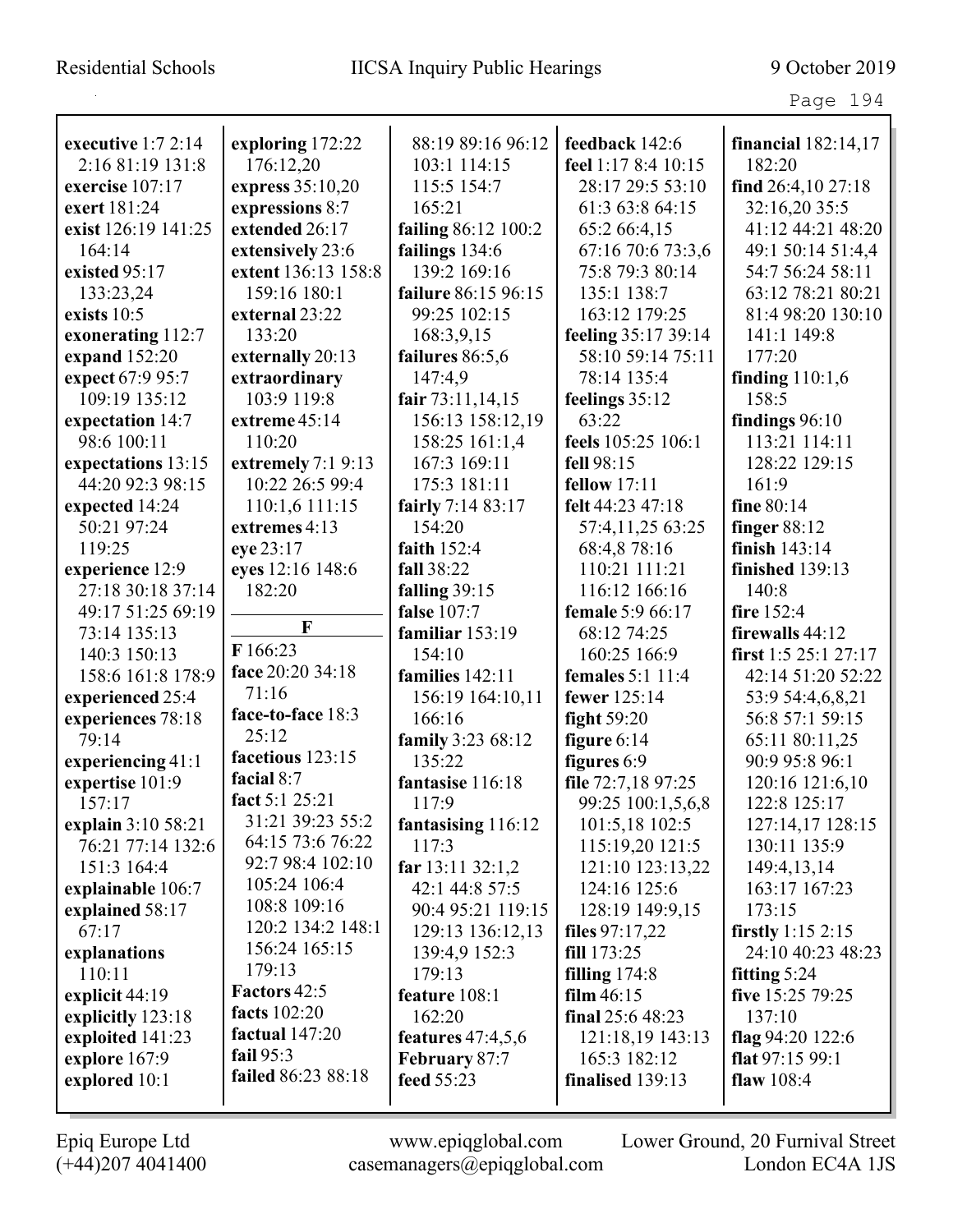| <b>flawed</b> 107:13     | 123:10                     | fully 40:18 110:18   | generally 6:6 11:7   | 83:17 85:20 86:19   |
|--------------------------|----------------------------|----------------------|----------------------|---------------------|
| flesh 144:15 146:12      | forthright 107:1           | fund 182:5           | 50:20 139:2          | 89:21 96:9 97:19    |
| floor $59:2460:1$        | <b>fortunate 21:2 34:8</b> | funded 182:4,6       | 165:25 178:7         | 100:5 101:14,14     |
| flow $145:10$            | forward 70:8 104:6         | funding 182:10,23    | genuinely 133:11     | 109:25 114:10,10    |
| focus $24:10$ $102:2,6$  | 165:5 175:2                | funnel 177:10        | getting 36:8         | 114:20 119:17       |
| 118:11 148:18            | found 8:16 23:3            | further 4:20 27:25   | gifted $7:1$         | 122:10 123:5        |
| 153:24 159:18            | 47:21 60:17 86:3           | 51:14 52:8 59:2      | girl 47:13,22        | 129:11 132:2,17     |
| <b>follow</b> 86:15 87:3 | 96:12 97:15 113:2          | 65:23 99:15 106:3    | girlfriend 42:24     | 132:20 135:2        |
| 87:19 88:19              | 119:1 122:3                | 106:10,13,17         | 43:10                | 137:8,8 144:1,24    |
| 103:21 129:19            | 124:10 128:23              | 107:11 108:1,4       | girls 5:6 11:7,10,11 | 146:9 156:23,23     |
| 138:17 175:10            | 129:17,20 130:13           | 109:10 114:21,22     | 11:12 41:10          | 158:1 163:15        |
| follow-up $122:13$       | 130:17 145:15              | 117:2,15 122:21      | 165:18,23,24         | 171:24 176:17,20    |
| 142:10,17 174:14         | 169:17                     | 125:25 129:25        | 166:1,11,20          | goes 22:5 33:7 89:7 |
| followed 39:3            | four 9:2 11:25 12:3        | 145:11 148:10        | girls' 165:20        | 110:7 117:2         |
| 47:20 88:10 89:11        | 25:18 55:15                | 163:11 176:20        | give 10:11 12:21     | 141:19 155:1        |
| 90:6 91:18,20            | four-week 24:24            | 180:25               | 14:1,9,10 16:4       | 163:13,20 165:22    |
| following 70:7           | fragility $46:17$          | future 28:23 143:3   | 21:19 27:22 39:20    | going 1:25 13:9     |
| 90:10,21 93:1            | framework 49:23            | 144:14 146:7         | 51:22 53:22 59:10    | 16:9 33:3 39:5,17   |
| 110:5 118:14             | <b>Frank 51:17,19</b>      |                      | 66:23 72:23 75:18    | 39:17 41:19,24      |
| 122:15 154:9             | 52:7                       | G                    | 116:14 150:23,25     | 52:20 53:21 54:2    |
| 173:4 174:12             | frankly $104:17$           | gain 87:19           | 153:15 154:18        | 54:4,18 57:7        |
| food 62:19               | 138:2                      | gaining $27:25$      | 155:1                | 59:10 60:2 61:2,8   |
| footing 50:4             | frankness 139:14           | gallant 47:19        | given 7:14 18:25     | 61:17,23 62:22      |
| forced 24:18             | free 1:17 80:14            | gamut 9:9            | 20:17 22:6 26:23     | 63:4 65:17 67:18    |
| forerunner 95:18         | 146:9                      | gap 74:22 88:3       | 27:11,16 40:25       | 70:20 75:5 77:20    |
| <b>Forest 51:2</b>       | frequency 19:6             | 91:23 112:22         | 46:17 68:14 90:21    | 80:19,22 84:12      |
| forgive $85:19$          | frequently 19:5            | 160:14               | 94:11 97:4 113:6     | 85:12,18,19 86:18   |
| 125:11                   | 24:16 46:3,3 47:8          | gaps 28:4 90:9       | 115:22 119:24        | 88:9,16 89:22       |
| form 16:25 19:23         | friend 66:8 67:4           | garden 15:7          | 120:11,13 138:1,7    | 92:16 94:10 95:24   |
| 21:12,12,14,20,23        | friends 66:8               | <b>Gareth 161:23</b> | 171:23               | 96:2 98:11,14       |
| 22:25 35:24 38:7         | friendship 8:9             | 162:13               | gives 26:12 31:13    | 106:2,13 109:15     |
| 76:6 162:14,18           | friendships 78:22          | Gaster 1:6,8,10 2:4  | giving 10:15 41:23   | 113:4 114:3         |
| 180:10                   | frightened 57:18           | 2:13 51:15 52:10     | 118:7 154:12         | 115:12,14 117:21    |
| formal 7:18 132:24       | frightening $57:17$        | 183:11               | glaring $180:11$     | 117:24 120:7,18     |
| formally 99:22           | front $1:16,2353:14$       | Gaster's 2:3         | glass $68:7$         | 125:23 128:13       |
| formas $174:8$           | 53:16 54:6 57:18           | <b>GCSE</b> 7:5      | go 3:19,22 13:2      | 129:14,22 132:2     |
| <b>format</b> 138:3      | 68:19 69:23 70:3           | <b>GCSEs</b> 7:17    | 19:11,25 24:9        | 134:23 137:21       |
| formed 87:21             | 80:18 81:1 83:1            | gender 166:7 179:4   | 26:18 27:6 32:16     | 140:1 148:14,17     |
| 172:25                   | 149:15 182:15              | genders 4:24 41:2    | 34:13 42:14 46:10    | 150:9 152:14,15     |
| former 86:1 161:23       | <b>frustrated</b> 79:4     | general 4:13 85:23   | 54:6,9 57:18 58:5    | 155:24 162:17       |
| forming $122:1$          | fulfil 170:8 179:3         | 86:3,796:10          | 58:11 61:16 64:20    | 167:20 174:16       |
| forms 9:8 21:11          | fulfilled $91:12$          | 113:20 114:11        | 66:4,6 67:18         | 176:24 178:1,15     |
| 27:8,12 170:15           | full 9:9,13 75:6           | 128:21 129:15        | 71:12 73:1 74:9      | 180:4 182:4,5       |
| forth 26:25 38:10        | 134:24 157:9               | 145:19 162:20        | 74:12 75:9 76:4      | good 1:3,5,10,12    |
| forthcoming              | 167:5 172:9,15             | 171:16 181:13        | 77:9 78:11 79:6      | 20:18 21:2 30:16    |
|                          |                            |                      |                      |                     |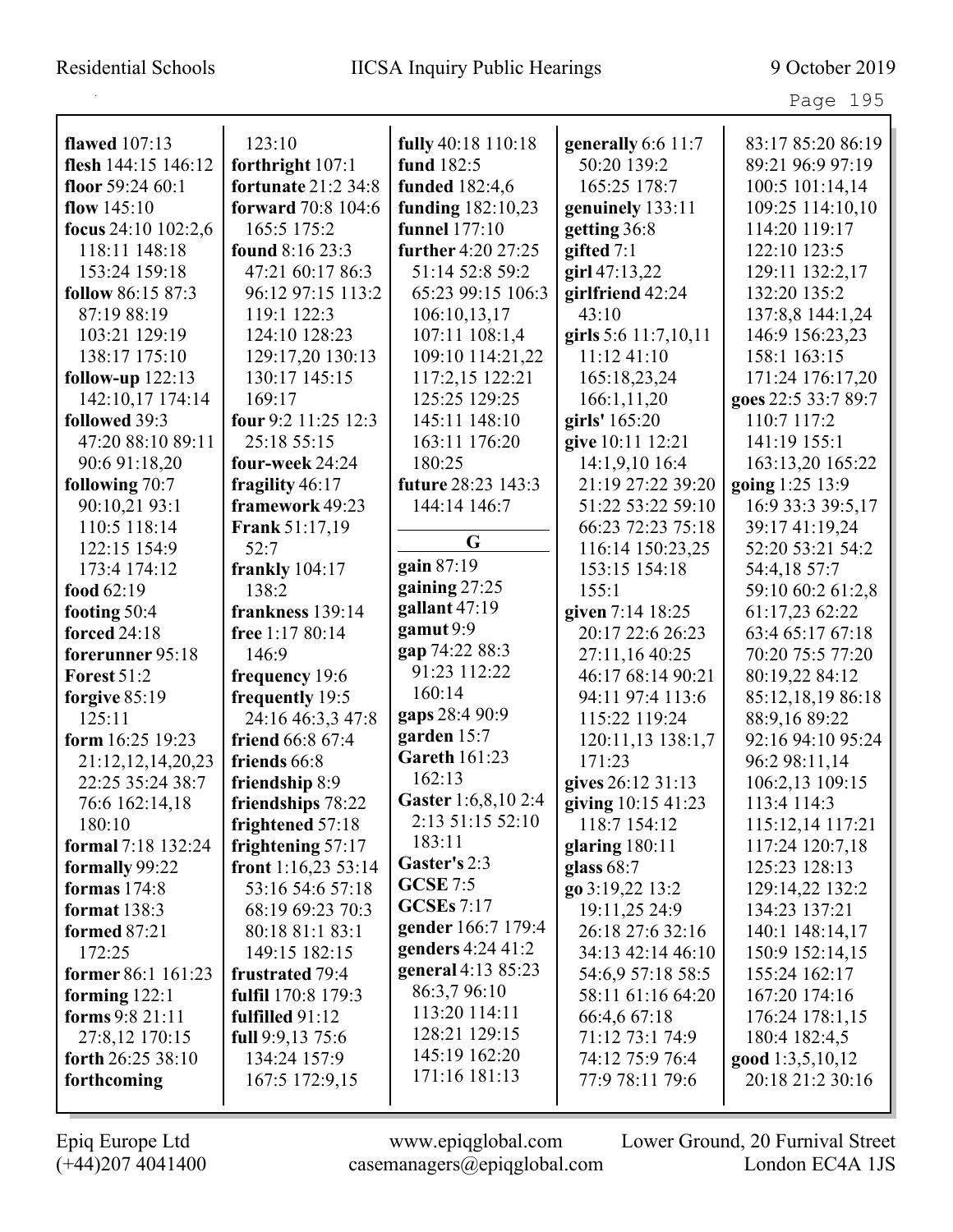| 53:3 73:24 87:12     | 40:2 47:4 49:12   | 100:23 103:17        | 60:1 62:1 66:1,2     | 14:3 23:3,21 52:6  |
|----------------------|-------------------|----------------------|----------------------|--------------------|
| 87:22 149:2 175:2    | 51:25 74:11,15    | 105:6 120:19         | 67:9 77:3,4 84:8     | 79:15 141:1,2,4    |
| 178:10               | 75:2,5,16 76:11   | 133:12 134:3         | 84:19 85:3,5,5       | 173:2 177:16       |
| governance 16:17     | 126:5,12 127:3,13 | 175:8                | 86:1,1 87:17 90:1    | helping $73:13$    |
| 35:7                 | 128:1 131:23      | happened 58:7,9      | 90:10 91:13 92:19    | 79:15              |
| governed 163:1       | 134:20,23 135:7,9 | 59:11 60:5,7,11      | 94:12 97:2 99:17     | helps $31:13$      |
| governing 16:15      | 135:14,19 136:3   | 60:19 61:1 63:4      | 104:25 105:1         | high $22:7$        |
| 17:6 84:4,8,19       | 163:10            | 66:5,6,9 70:23       | 106:25 111:20        | high-function 2:19 |
| 88:24,24 91:11       | groups 8:9,25 9:2 | 73:11 74:1,20        | 129:18 131:24        | high-functioning   |
| 92:3 109:22          | 46:23 126:8 152:4 | 82:21 85:21 91:10    | 133:17 141:23        | 5:12 6:20          |
| 129:20,23 131:16     | 169:4 180:10      | 92:11 95:21 98:12    | 143:17,18,25         | higher 23:24 41:8  |
| 134:13 144:8         | grown-up $122:2$  | 99:21 102:7,13       | 157:16 158:5,17      | 43:4               |
| government 182:5     | guarantees 92:5   | 103:14 104:12        | 176:3                | highlighted 165:7  |
| 182:10               | guess 182:22      | 107:22 108:22        | head's 161:8         | highly 35:15 44:17 |
| governor 95:9,13     | guessing 126:15   | 110:25 111:6         | <b>headed</b> 106:24 | 66:18              |
| 95:14                | guidance 30:25    | 116:22 117:16,17     | headmaster 57:7      | hindsight 103:4    |
| governors $16:14,18$ | 51:21,23 97:23    | 119:9 122:19,25      | 57:16 66:1 88:18     | historic 43:21     |
| 17:17,21 35:7,8      | 129:19            | 123:9 128:14         | 95:3 111:20          | 45:12              |
| 85:1,2,6 90:16       | guide 49:10       | 137:16 138:12        | 113:16 131:2         | historically 50:5  |
| 108:25 128:11        | guilty 71:25 72:6 | 143:3 145:18,20      | <b>heads</b> 152:8   | histories 28:24,25 |
| 129:12 130:8,13      | 72:14,15 86:3     | 157:4                | health 8:24 9:9      | history 29:2 45:25 |
| 130:20 131:1,18      | 124:10 128:17,23  | happening 25:15      | 11:8,9,14,17         | 110:19 115:24      |
| 131:23 132:9         |                   | 105:2 107:15         | 39:22 83:12          | 116:11 117:3,18    |
| 133:18 144:4,12      | $\mathbf H$       | happens $19:4,20$    | 151:20,23 180:10     | 119:9 127:7        |
| GP 135:23            | hacked 46:25      | 50:19 53:25,25       | hear 68:10 82:3      | 151:17             |
| gradually 15:4       | Hackett 43:3      | 56:5 79:5 103:22     | heard 13:12 14:18    | hold 143:9         |
| 45:23                | hairs 168:11      | 133:2 174:3          | 24:11 27:13,13       | holding $71:3,4$   |
| Graham 85:25         | half 4:7,7 26:13  | happier 63:24        | 32:13 33:2 35:1      | holistic 37:18     |
| 89:25 94:14 96:25    | 166:14            | happy 28:21 45:25    | 36:19 37:3 43:3      | home 2:21 3:3,19   |
| 111:23 113:19,21     | halfway $53:11$   | 57:4,16,18 65:18     | 43:12 51:20 59:25    | 3:22 11:22,23      |
| 113:23 115:19,23     | 114:13            | 65:20 113:7 130:9    | 63:8 78:9 85:14      | 12:14 14:17 15:9   |
| 119:24 127:25        | Hampshire 148:21  | harassment 31:1      | 105:24 126:1         | 15:16.22 16:1      |
| 128:4,22             | 150:1,11 169:25   | 31:15                | 134:18 147:9         | 17:10 26:1 28:3    |
| grammatical 35:24    | 173:19 174:3,19   | hard 36:8 77:22      | hearing $1:485:25$   | 31:22 32:10 34:1   |
| great 18:11 28:19    | 176:2 177:3       | 78:22 130:6          | 128:21 183:5         | 34:3 35:1,2,3 42:8 |
| 39:3 167:8           | 179:24            | <b>harder</b> 131:23 | heavily 130:23       | 46:11 49:6,17,22   |
| greater 164:21       | hand 96:4 148:15  | harm 135:18          | held 14:20 21:21     | 50:15 152:7 179:5  |
| 179:7 180:23         | handled 112:6     | 152:23,25 167:2      | 101:18 102:17        | 179:13             |
| grip 60:4            | hands 59:23       | harmed 135:18        | help 43:20 58:12     | homes 12:8 13:14   |
| groom 59:9           | hands-on 13:8     | 144:20               | 66:22 73:10 75:18    | 14:11 25:5 50:20   |
| gross 128:25         | happen 7:21 11:1  | harmful $42:13,16$   | 76:21 104:4 133:5    | homesick 58:10     |
| ground 118:25        | 36:22,24 39:7     | hat 177:19           | 137:17,18            | honest $175:4$     |
| grounds $154:14$     | 43:23 44:1 62:19  | hated $75:13$        | helped 62:15 75:21   | honesty $156:2$    |
| group 16:20,22       | 78:12 89:18 90:2  | head 12:10 57:20     | 76:3                 | honour-based       |
| 17:3,18 18:23        | 90:13 91:11 92:1  | 57:21 58:8,16        | helpful 12:19,22     | 24:18              |
|                      |                   |                      |                      |                    |

L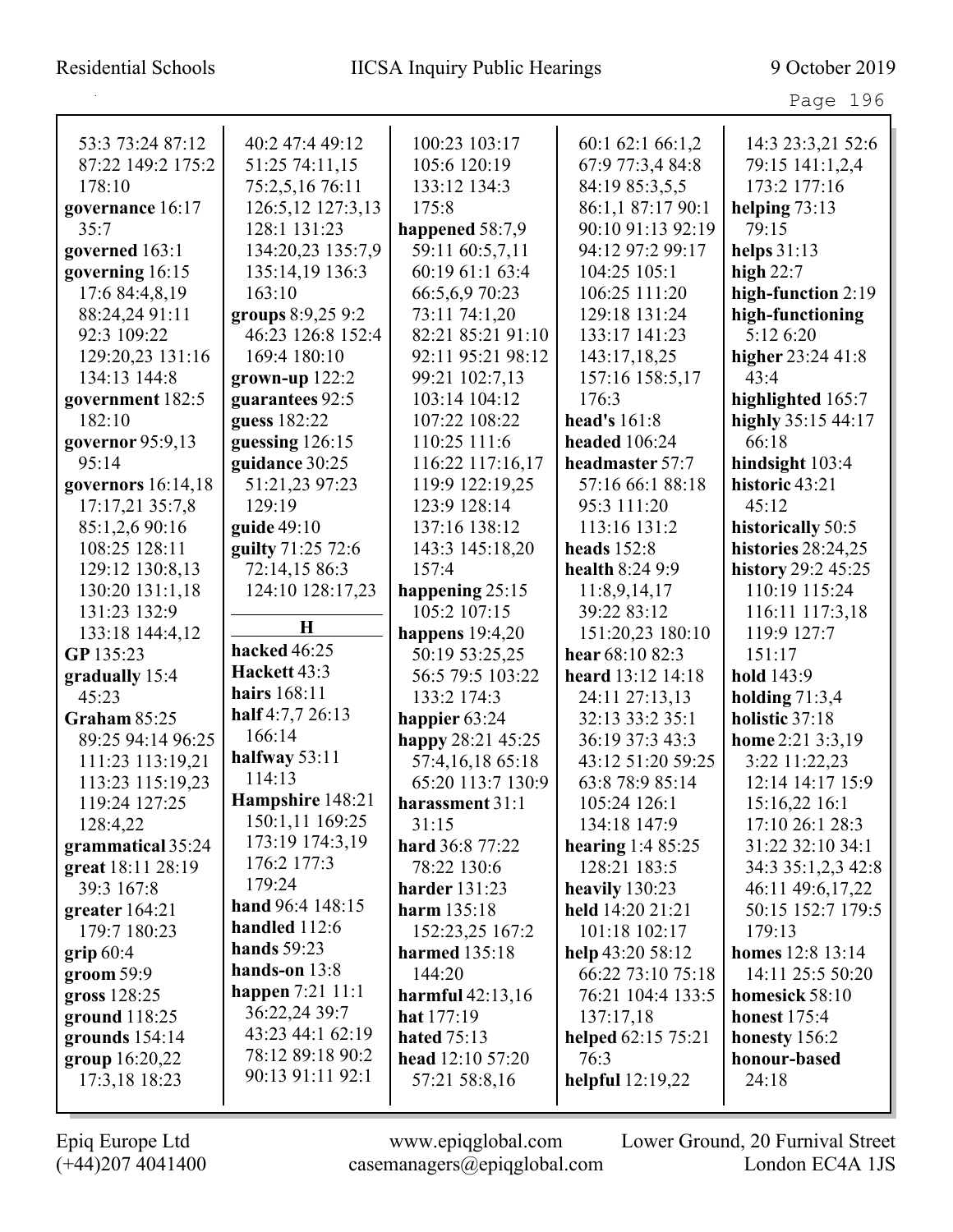| hope 2:3 79:4 85:18  |                                | <b>imply</b> 120:10 | include 27:2 104:1        | 133:18                      |
|----------------------|--------------------------------|---------------------|---------------------------|-----------------------------|
| 105:4                |                                | importance 168:21   | 104:2 135:19,19           | inexperienced               |
| hoped 103:13         | iceberg 100:18                 | important 26:23     | 168:10                    | 158:17                      |
| hopeful 39:11        | idea 51:22 87:22               | 32:14 46:7 73:20    | included 26:9             | influence 181:23,24         |
| 53:25                | 150:24                         | 78:12 106:15        | including 18:7            | 181:25                      |
| hopefully 39:21      | identified 5:11                | 108:17 137:1,5,11   | 86:14 128:18              | influenced 174:11           |
| 158:3                | 25:17 27:7 29:8                | 142:24 147:18       | 157:21 162:1              | influencing 151:11          |
| hoping 43:13 54:6    | 43:15 51:1 110:18              | 155:10 156:6        | inconclusive 124:4        | inform 17:22 142:3          |
| horrendous 28:12     | 132:22                         | 163:4 169:3         | 124:7                     | information 27:11           |
| 46:8 137:4,8         | identifies 5:1                 | 170:10              | increased 24:10           | 27:16,20 28:1,3,4           |
| 140:2                | identify $2:74:24$             | importantly 146:5   | 133:6 179:12              | 28:6,9 56:1 71:4            |
| host 159:4           | 5:11 9:4,21,22                 | impose 120:12       | incumbent 171:18          | 83:1 97:5,7,10,11           |
| <b>hour</b> 22:9     | 11:21 21:10,14                 | 140:1               | <b>indecent</b> 47:9 72:1 | 98:10 100:13,15             |
| hour/hour 26:13      | 24:7,17 29:23                  | impossible 8:17     | 72:15 143:21              | 101:1,12,16,23              |
| <b>hours</b> 121:24  | 43:19                          | improbable 110:2    | independent 2:17          | 102:3 109:3                 |
| <b>house 69:22</b>   | identifying 24:3               | 110:6 111:15        | 2:20 12:15 78:1,5         | 112:18 114:16,20            |
| HR 121:5 123:21      | 98:1                           | improve 26:14       | 78:6,10,10 108:3          | 115:4,21 116:14             |
| 125:6                | identities 110:16              | 176:7,8             | 108:6 109:12,21           | 117:22 119:3,6,24           |
| HSB000011 008        | identity 43:6                  | improvement         | 148:4,19,21               | 120:23 122:23               |
| 154:17               | <b>idiot</b> 76:2              | 13:20,22 147:17     | 149:25 151:14             | 123:3,6,10,17,23            |
| HSB000011 019        | ignored 108:8                  | 148:3 153:4         | 156:1 169:21              | 124:18 125:6                |
| 163:3                | ignoring 108:11                | improvements        | 170:8, 12, 13, 14, 22     | 126:5 143:10                |
| HSB000011 025        | image $47:3$                   | 24:13               | 172:7 173:11,24           | 147:21 154:19               |
| 158:2                | images 44:11 47:9              | improving 18:19     | 174:4, 13, 15, 17, 18     | 172:23 173:25               |
| HSB000011 036        | 47:14 48:18                    | 33:8                | 175:24 176:2,2,6          | 174:2,23 175:9              |
| 161:20               | imagine 10:18 41:1             | inadequate 118:9    | 177:8 178:1,7,21          | 177:2,16,20                 |
| HSB000011 062        | 127:1,5                        | 148:2               | 179:2,22                  | informed 47:23              |
| 165:12 167:22        | imbalance 166:7                | inappropriate 44:4  | indication 52:1           | 168:3                       |
| HSB000030 004        | 179:5                          | 44:11,22 45:2       | indicative 23:19          | infrastructure              |
| 156:23               | immediately 87:19              | 47:14,18 96:5       | indicator 133:4           | 48:10                       |
| HSB000030 005        | 120:15 121:12<br>122:21 160:15 | 104:24 105:10       | individual $15:10,15$     | <b>initial</b> 102:12       |
| 164:2                | 169:9 172:14                   | 135:10 144:17       | 17:9 122:2 132:10         | 114:24                      |
| HSB000030 007        | <b>impact</b> 9:11 27:9        | 145:17 146:17       | 135:11,13 137:2           | <b>initially</b> 61:11 93:3 |
| 170:17               | 28:11,18 29:4                  | inappropriateness   | 142:14 181:6              | injuries 70:21              |
| huge 29:5 39:2 46:7  | 34:1 48:4 78:18                | 48:1                | individually 22:15        | inpatient 11:18             |
| 105:9                | impacts 10:2                   | incident 12:24      | 34:12                     | 39:25 40:13,14              |
| human 90:24 97:20    | impartial 128:2                | 21:12 47:19 60:11   | individuals 14:10         | <b>input</b> 6:17 9:19      |
| 97:22,23 99:25       | impartiality 107:9             | 60:16 97:18         | 17:10 27:14 92:6          | 28:20 52:3,6                |
| 109:20 121:4         | implement 12:6                 | 103:22,24 116:1     | 98:8 103:11 105:6         | 136:9                       |
| 123:13 124:16        | implicated 100:21              | 119:6 163:9         | 137:7 139:10,19           | <b>INQ000570 120</b>        |
| hundreds 83:3        | implications 29:17             | incidents 31:8      | 140:2                     | 141:9                       |
| 174:14               | 99:5 108:20                    | 43:21 60:22 67:22   | induction 24:25           | INQ004310 038               |
| Hyperactivity 9:7    | 111:12 144:13,16               | 67:24 163:13        | 25:7 29:20                | 171:24                      |
| hypothesis $107:6,8$ | 145:1 146:12,16                | 168:2               | industry 50:9             | INQ004430 006               |
|                      | 168:2                          | inciting 72:4       | ineffectual 129:21        | 67:20                       |
|                      |                                |                     |                           |                             |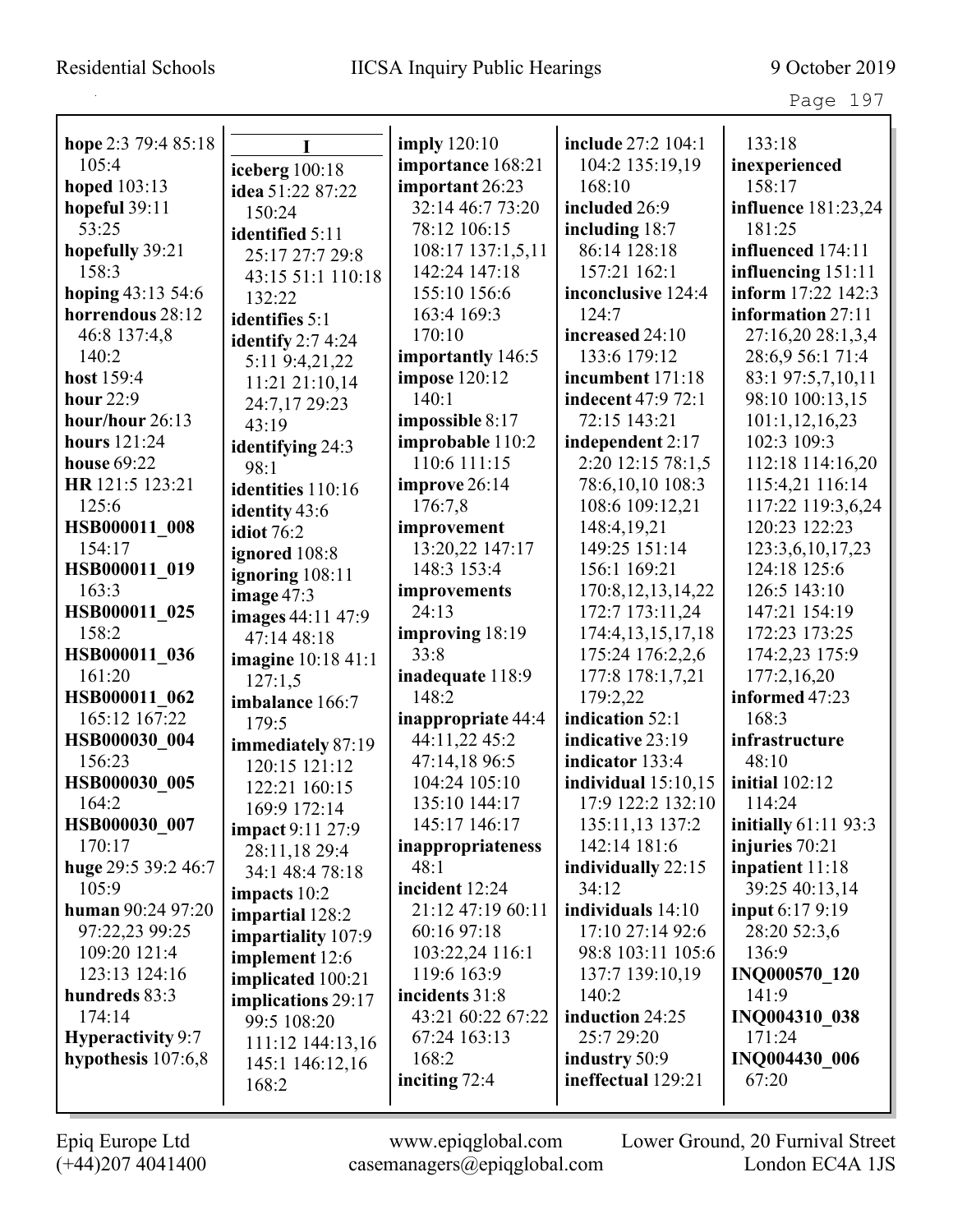Page 198

| INQ004430 009              | interaction 131:17   | 106:22,23 107:2,8       | 168:2 174:5                                     | kind 22:11 30:5    |
|----------------------------|----------------------|-------------------------|-------------------------------------------------|--------------------|
| 61:16                      | 133:7,7              | 107:10,12,15,18         | 182:17                                          | 34:12 39:4 48:7    |
| inquiry 68:3 79:3          | interchangeably      | 107:21 108:2,3,5        |                                                 | 48:11 64:2 88:13   |
| 147:5 153:24               | 113:20               | 108:15 109:5,19         | ${\bf J}$                                       | 131:3              |
| 156:2 168:16               | interest 107:17      | 109:22,24 122:24        | J 163:2,6,16 165:15                             | kinds $7:18$       |
| inside 9:14 59:19          | interested 27:8      | 123:7,7 124:3,3         | 166:22                                          | knew 68:7 94:13    |
| 78:17                      | 139:24               | 145:12 161:12           | jailed 143:21                                   | 116:16             |
| insight $174:11$           | interesting 7:6      | investigations 77:8     | January 19:7                                    | know 1:20 6:8 7:20 |
| insist $20:9$              | 120:21               | 125:3 132:23            | 114:16 121:3                                    | 9:25 10:13,22      |
| insistent 28:10            | interests 103:2      | invited 35:8            | 127:14 154:9                                    | 13:20 18:24 19:19  |
| <b>insofar</b> 7:1 15:20   | 107:14 165:20        | involve $45:10$         | 159:21                                          | 26:6 29:10 33:1    |
| 31:13                      | 174:6                | involved 26:21 27:3     | Jeffrey 61:21 62:12                             | 35:19 36:24 40:17  |
| inspection 12:7            | internal 20:10       | 99:21 109:12,18         | 114:25 115:7                                    | 46:1 47:12 49:15   |
| 132:12 141:11,15           | 70:20,21 104:15      | 152:3 153:1             | job 58:15,17                                    | 51:5 53:6,6,12     |
| 141:15 142:3,4,7           | 106:23 107:18        | 159:19 182:17           | 131:13 145:4                                    | 63:2,5,9,10,14,16  |
| 148:18 160:5               | 147:24               | involvement 14:18       | 171:19                                          | 64:10 65:9,12      |
| inspections 142:1          | internet 21:22       | 15:5 99:6 137:19        | join 10:13 27:19                                | 66:11,13,21 70:2   |
| 154:7 176:16               | interpret 118:24     | involves 177:7          | 182:13                                          | 71:1,22 74:1       |
| inspector 32:20            | interpretation       | Involving 126:14        | joined-up 39:1                                  | 76:22,23,24 77:6   |
| 33:9 49:18 82:19           | 123:11 155:20        | inward-looking          | joining 49:24                                   | 77:21,22 79:3      |
| 177:19                     | interrogate 123:5    | 51:12                   | joint 82:11                                     | 80:17 83:7 84:10   |
| inspectorate 156:1         | interrupt 164:18     | iPhone 45:15,20,23      | Jones 121:3 123:21                              | 88:7,21 89:25      |
| 160:18 176:12,23           | intervening 174:7    | <b>iPhones</b> 44:11    | journey 147:17                                  | 90:2,3 91:19,20    |
| inspectorates 154:1        | interview $67:13,17$ | ironing $24:18$         | judged 13:11                                    | 92:10 94:5 95:6    |
| 177:17                     | 68:2,7,15 69:21      | ISI 154:13 160:5        | judgment 154:9                                  | 96:9,11 100:17     |
| inspectors 23:22           | 70:7 71:13,18        | 176:17                  | judicial 153:5                                  | 103:3,3,20 104:10  |
| installed 77:13            | 115:24               | <b>Isle 150:12</b>      | <b>July</b> 136:7                               | 105:20 106:7       |
| instance 92:11             | interviewed 18:20    | isolated 8:8,9 42:21    | K                                               | 112:12,16,24       |
| 173:16                     | 64:10,13,16 69:19    | issue 19:4,21,22,24     |                                                 | 114:6 119:5 120:4  |
| institution 6:10           | 105:13,18,25         | 47:24 86:17,24          | <b>Karen</b> 1:6,8 183:11<br><b>KCSIE 51:21</b> | 121:14 123:9,13    |
| 175:7                      | 106:5, 10, 17        | 87:1,15 88:13           |                                                 | 124:7 126:15,24    |
| institutions 79:16         | 125:25               | 93:5 114:23             | keen 32:23,24 33:2                              | 128:15 129:9       |
| instruction 120:14         | interviews 69:1      | 115:15 122:18           | keep 10:20 23:17<br>25:15 28:22 40:17           | 130:19 134:18      |
| instructions 120:10        | 137:20               | 136:21 154:5            | 78:21 82:2 133:13                               | 136:13 137:7,21    |
| 120:13                     | intimate 51:7        | 164:11,13 169:24        | 150:9 168:3,9                                   | 140:13,18 141:6    |
| insufficient 166:24        | introduced 22:17     | 170:5                   | 169:22                                          | 149:12 150:11      |
| integrated 15:4            | 23:2                 | <b>issues</b> 5:19 8:24 | keeping 29:14,18                                | 151:3 154:5,5      |
| 31:18 40:18                | investigate 87:1     | 11:9 17:23 19:5         | 30:4,14 48:8                                    | 158:20 160:21      |
| integrity $100:16$         | 145:13               | 20:19 21:18 24:19       | <b>keeps</b> 18:16                              | 162:11 169:22      |
| 101:23                     | investigated 20:13   | 28:8 41:15,22           | key 14:17 24:24                                 | 173:10,14,15,17    |
| intelligence 41:21         | 23:20 101:17         | 42:3,10 48:2            | 26:10 49:10 89:15                               | 176:19,24 177:2    |
| intended 119:19            | investigation 20:10  | 50:25 79:1 86:13        | 151:24 164:6                                    | 177:17 178:15,23   |
| intense 121:24             | 64:2 99:13,18,22     | 98:13 125:10            | kicked $60:13$                                  | 179:17,25 180:22   |
| <b>intensive 6:17 9:19</b> | 100:7,13,16          | 154:2,7 157:17,23       | kids 133:13                                     | 181:1              |
| interacting 176:15         | 104:15,16 106:20     | 162:16 163:19           |                                                 | knowing 68:9       |
|                            |                      |                         |                                                 |                    |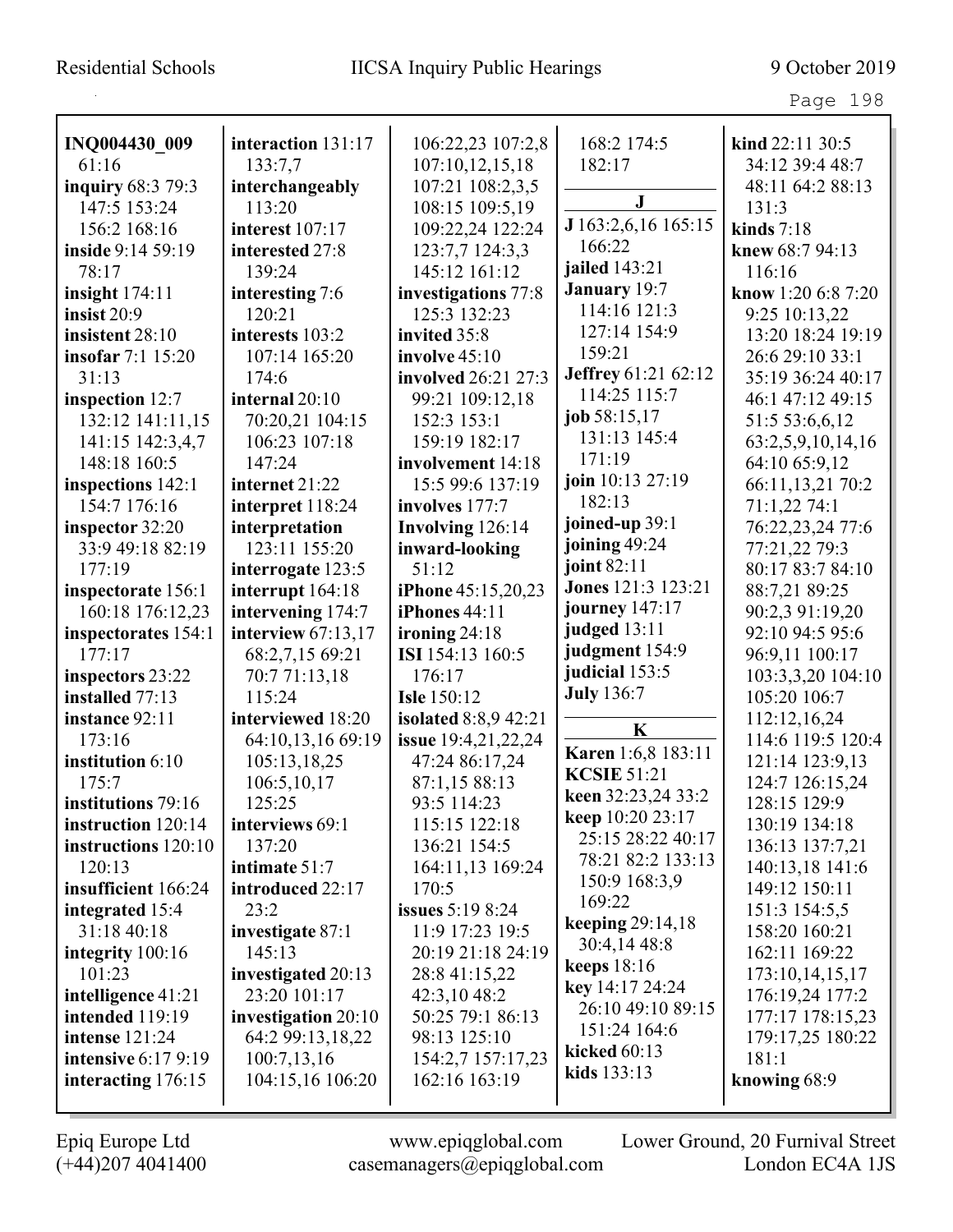|                           | 17:8 18:4 88:25          |                          |                                       |                                     |
|---------------------------|--------------------------|--------------------------|---------------------------------------|-------------------------------------|
| 158:14 170:19             |                          | 46:1 49:24,25            | living $40:23$<br>local 3:24 5:18 6:1 | long 23:2 31:5<br>45:19 58:24 66:17 |
| knowledge 2:11            | leaders $100:12$         | 103:16 108:23            |                                       |                                     |
| 23:4 45:16 54:16          | leading $101:21$         | 137:22 171:14            | 12:25 15:7 19:2                       | 78:5 82:14 121:24                   |
| 81:10 95:4 116:13         | 180:6                    | 172:24 174:11            | 20:21 34:13 36:2                      | 138:25 139:5,12                     |
| 126:18 136:16             | leads 15:24 25:18        | 179:14                   | 36:3,5,8,17,22                        | 140:17,18                           |
| 147:14 149:21             | 35:4 176:5               | liaison 151:17           | 37:15,25 38:5,8                       | longer $83:21$                      |
| 159:13                    | learn 27:4 49:4          | lie 72:7,18 128:18       | 38:13,20,21,22                        | 110:21 167:12                       |
| known 28:13 55:9          | <b>learned</b> 119:12    | lies 172:15              | 39:12,17 47:21                        | look 1:25 17:13                     |
| 66:17 113:23              | learning $62:3$ 153:4    | life 41:5 46:5 76:1      | 82:17 84:8,22,25                      | 20:2 22:15 24:2                     |
| 117:18 152:21             | 154:24                   | 78:20                    | 85:6,8 88:5,7,20                      | 29:3 37:18,25                       |
| 158:22 163:1              | leave 41:5 65:4          | light 109:2 124:19       | 89:13 92:2,12                         | 40:4 45:14 54:5                     |
| 179:11                    | 79:22 120:3              | 137:15 154:9             | 94:5,7,12,21,23                       | 86:6,19 87:4                        |
| L                         | 121:23 122:9             | liked 46:15 57:4         | 94:25 95:11 96:15                     | 101:5 112:5                         |
|                           | leaving $44:16$          | 69:20,25 71:9            | 96:17,18,19 97:1                      | 115:16 121:17,19                    |
| LAC 36:11                 | led 7:22 12:11           | 72:25 116:15             | 101:8,8 103:15                        | 133:3 141:8 147:7                   |
| lack 8:6 37:1 38:25       | 179:14                   | likes 35:19 89:5         | 107:16 108:25                         | 147:18 152:14                       |
| 41:18 118:19              | left 72:7,18 75:11       | Likewise 98:22           | 112:16 118:5                          | 162:15,18 163:4                     |
| 139:14 157:17             | 78:20 122:21             | $\lim$ it 40:9           | 125:9 126:8,9,10                      | 167:4,20 170:16                     |
| 159:13 162:18             | 123:4 135:4              | limited 45:23 159:2      | 126:14 127:5,7,9                      | 173:17                              |
| 163:18 168:1              | left-hand $58:24$        | line 26:10 61:17         | 128:5,10 133:2                        | looked 6:4,5 33:11                  |
| lacking $140:21$          | legal 143:8 144:6        | 116:10 159:10            | 134:11,20 138:5                       | 36:20 93:24 121:4                   |
| LADO 12:25 19:8           | legally $15:16$          | 170:11 176:7             | 139:3 142:3,5                         | 121:14,15,18                        |
| 19:9 20:3,4,14,16         | legislation 3:11         | 181:8                    | 148:2 150:7,13,20                     | 162:9 166:22                        |
| 20:18,21,22 21:2          | 84:5                     | lines 24:17 31:3         | 151:5,16,23                           | 167:23                              |
| 38:19,20 101:8,19         | <b>Leigh 87:2,14</b>     | list 95:17,18,19         | 152:10 156:7                          | looked-after 32:8                   |
| 101:20 176:17,18          | 116:1 119:7              | 110:24 111:2             | 158:20 159:1,5,7                      | 36:13 81:25 159:5                   |
| LADOs 20:8 38:13          | 122:17,24 123:6          | 129:4 143:5              | 159:9 168:13                          | 170:24                              |
| laid 140:15               | 124:2                    | 145:22                   | 169:21 170:5,19                       | looking $4:198:25$                  |
| landscape 133:6           | <b>Leigh's</b> 125:8     | <b>listen</b> 68:12      | 170:21 171:4                          | 12:16 27:3 28:22                    |
| language $7:10,11$        | Lenehan 49:15            | listened 110:22          | 173:12 176:15,21                      | 38:9 68:10 85:12                    |
| 9:16 35:23,24             | 52:4 172:4               | <b>Listener 78:10,11</b> | 176:25 177:5,23                       | 86:9 147:10                         |
| large 17:5 154:22         | length $165:9$           | listening 68:6           | 178:3 179:11                          | 160:12,13 162:6                     |
| 156:20                    | lengthy $154:20$         | 105:21                   | 180:11,14 181:5                       | 164:3 168:16                        |
| largely $6:28:19,19$      | <b>lesson</b> $10:10,13$ | literal 62:3             | 182:7                                 | 171:22 173:5                        |
| 96:14 162:6 179:2         | lessons $17:13$          | literally 3:16           | localities 172:19                     | 182:19                              |
| 182:18                    | 119:12                   | little 6:25 10:2         | <b>locally</b> 180:13                 | <b>looks</b> 167:24                 |
| <b>Lastly 53:21 80:22</b> | let's 116:21             | 26:19 32:18 36:7         | 181:18                                | loophole 141:22,25                  |
| law 102:7                 | letter 87:18 90:14       | 45:4,5 58:21             | location 75:1                         | loosely $21:21$                     |
| lay 152:5                 | 91:18,19 121:8           | 81:12 82:22              | locations 48:19                       | Lord 114:25 115:8                   |
| layer 130:20,21,22        | level 6:11 11:15         | 152:14 154:18            | <b>locked</b> 60:13                   | lose 100:15                         |
| layman's $151:10$         | 12:13, 13, 16 13:6       | 158:6 166:22             | logbooks 97:17                        | lost 112:11 145:4                   |
| 152:17                    | 13:6 17:14,15            | 167:21 171:22            | logged 21:19 22:14                    | lot $5:208:2210:4$                  |
| layout 58:21              | 18:3 20:5,7,8,11         | live $8:14\,32:9\,41:6$  | $\log s 24:2$                         | 11:7 13:8 39:25                     |
| layperson's 153:2         | 23:24 37:2 38:17         | 58:18 170:5              | <b>London 82:18</b>                   | 41:19 50:24 58:3                    |
| lead 7:3 15:13,22         | 40:15 43:4,11            | lives $43:6$ 47:22       | loner $8:11$                          | 63:24 69:13,14                      |
|                           |                          |                          |                                       |                                     |

L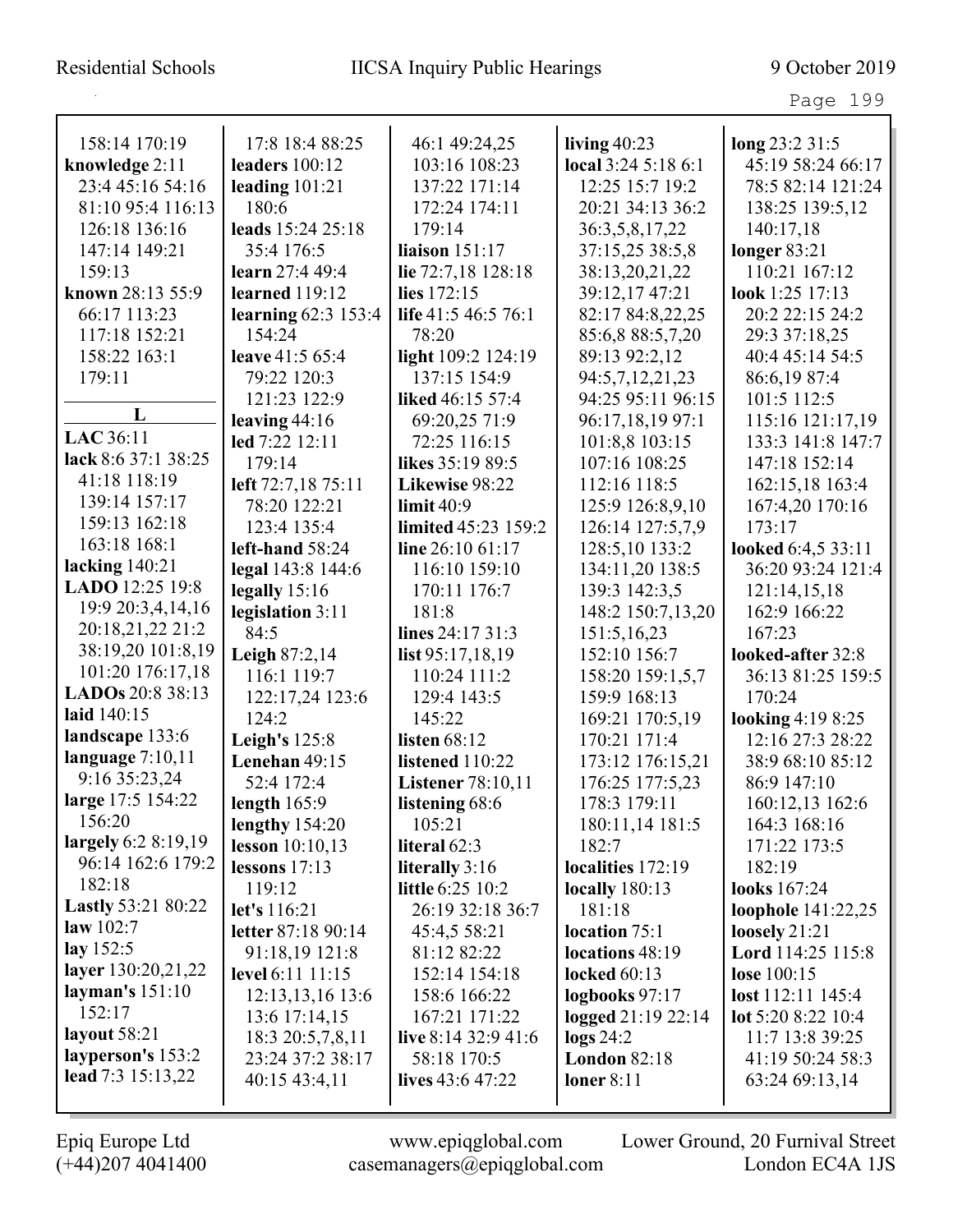|                          |                         |                                      |                                | Page 200                             |
|--------------------------|-------------------------|--------------------------------------|--------------------------------|--------------------------------------|
| 71:3 156:15              | managed 28:13           | 140:23 175:16                        | 19:23 21:20,23,24              | 109:13,16 111:4                      |
| 176:11                   | 43:18 68:14 86:13       | meant 36:21 58:17                    | 22:1,3,3 57:21                 | 111:22 116:22                        |
| low-level 21:16,17       | 96:13 103:10            | 62:13 87:22                          | 85:4 101:3 104:2               | 117:19 128:3,23                      |
| 22:21                    | 130:5                   | 130:20,21 140:5                      | members 17:11                  | <b>Miller's 102:12</b>               |
| <b>LSCB</b> 152:8        | management 10:24        | 169:1 176:25                         | 25:3 57:3 89:20                | 109:24 110:5                         |
| LSCBs 150:9,10           | 16:8 27:9 120:3         | measure $27:1$                       | 100:19 101:10                  | 117:6                                |
| 176:14                   | 131:9 181:8             | measures 19:16                       | 131:8 132:16                   | mind 19:19 70:18                     |
| luck 123:16              | manager 26:10           | 48:12,12 109:10                      | 152:5 161:15                   | 175:21 180:14                        |
| lunch 114:3 121:15       | 33:8 35:3 102:18        | mechanics 177:3                      | memories 73:23                 | minimal $6:13$                       |
| lying 97:14 98:25        | 141:23                  | mechanism 126:19                     | memory 1:15 80:11              | minimum $13:13,17$                   |
| 116:23                   | managers 15:23          | 126:22 133:19                        | 119:23 143:6                   | 13:18,21 18:2                        |
|                          | 34:1,1                  | mechanisms 176:4                     | 149:5                          | 29:9,10                              |
| M                        | managing 16:19          | media $44:4,9,22$                    | men 11:3,6 40:23               | Ministry 168:6                       |
| main 5:17 68:5           | 98:8 100:12             | 45:10 46:4,5,6,12                    | 86:3 143:19                    | minority 165:23                      |
| 151:5,25 152:10          | mandated 131:19         | 46:14 48:3,3                         | mental 8:24 9:9                | minute $61:3$                        |
| 169:24 177:4,9           | mandatory 131:11        | meet 8:14 16:3,17                    | 11:8,9 46:17                   | minutes $44:16$                      |
| mainstream 5:19          | manifests 131:14        | 17:11 19:2 22:23                     | mention 76:4 80:22             | 79:25 116:5,6                        |
| 7:22 8:10,17,25          | manner $128:3$          | 26:9 27:24 28:17                     | 98:19,24 157:16                | 136:7 167:14                         |
| 11:14 26:7 37:10         | markedly 12:17          | 29:5,24 83:15                        | mentioned 1:22                 | misapprehension                      |
| 56:8 174:12 177:7        | marriage 24:19          | 138:22                               | 14:13 42:7 51:19               | 181:13                               |
| maintain 3:23            | <b>Marvel</b> 46:20     | meeting 14:21,23                     | 62:25 67:15 76:16              | misconduct 86:4                      |
| maintained 84:2          | massive 173:6           | 96:7,20,23 97:4                      | 89:22 104:20                   | 128:24 129:1                         |
| 142:5                    | masturbating            | 97:12,21 98:5,9                      | 140:10 143:16                  | 145:16                               |
| major $41:12$            | 59:22                   | 98:10,15 99:12,15                    | 164:10 170:25                  | misconstrued                         |
| majority $5:26:19$       | material 8:4 164:13     | 100:3,5,9 101:3                      | mentioning 56:6                | 118:20                               |
| 35:15 170:8 178:3        | maths $7:5$             | 101:22 102:2,9,12                    | mess-up 76:24                  | missed 130:12                        |
| <b>Makaton</b> 35:19,21  | matter 48:10 51:19      | 102:19,23 103:13                     | message 166:5                  | mistake 76:23                        |
| 35:22                    | 90:14,20 96:14,15       | 103:14 104:7,9,12                    | messages $47:1,1$              | mistaken 139:11                      |
| making 10:16             | 106:23 125:16           | 104:13 114:17,22                     | 66:23                          | mistakes $91:14$                     |
| 12:23 87:2 104:22        | matters 24:22           | 115:4, 17, 22, 25                    | met 111:7 112:8,8              | mistreated 165:24                    |
| 110:19 133:12            | 45:11 70:7 77:11        | 116:6,8,16 117:21                    | 140:15                         | misunderstanding                     |
| 137:5 142:19             | 108:14 121:13           | 118:1 119:5,17,18                    | methodology                    | 29:23                                |
| 148:1 174:10<br>177:19   | 128:13 145:13           | 119:20 120:25                        | 141:21                         | mix 164:7                            |
| <b>Malcolm</b> 143:16,20 | maximum 12:1            | 121:3,7,13 122:20                    | methods 35:13 38:5             | $mixed$ 41:2                         |
| 144:1,3,10 145:2         | <b>MD</b> 17:15         | 122:21 123:1,5,9                     | middle $59:1$                  | mixture $5:17$                       |
| male 5:1,3,7 72:2,3      | mean $2:16\,3:16,18$    | 123:14 124:17,19                     | miles $51:11$                  | <b>Mmm</b> 145:24                    |
| 72:4 74:25 161:1         | 6:3 8:2,3 20:8          | 125:7,24 127:14                      | military $156:18$              | $Mmm-hmm21:13$                       |
| 166:8                    | 31:7 66:23 100:23       | 127:15,17 136:7                      | 164:10                         | model $25:4$                         |
| maltreatment             | 116:19 117:9,20         | meetings $16:4,7$                    | <b>Miller</b> 57:22 77:6       | Mohammed 144:6                       |
| 165:20                   | 120:5,6 140:22          | 35:2,297:25                          | 86:1 96:12,24                  | moment 4:1 28:18                     |
| man 114:1 144:20         | 142:18 172:15<br>178:15 | 103:11 104:14,16<br>104:16,18 105:11 | 97:5,11 98:5,18<br>99:14,14,16 | 40:8 42:16 47:13<br>55:22 61:4 79:10 |
| manage 10:3 21:6         | meaning $138:24$        | 111:22 121:11                        | 102:15,17 103:4                | 89:22 146:22                         |
| 45:8 54:1 104:5          | means 15:16 40:13       | 123:15 128:1                         | 104:8 106:9,25                 | 161:18 173:17                        |
| 126:5 157:9              | 72:9 81:23 103:21       | member $16:22$                       | 107:5,13 108:1                 | 176:17                               |
|                          |                         |                                      |                                |                                      |

(+44)207 4041400 casemanagers@epiqglobal.com London EC4A 1JS

Epiq Europe Ltd www.epiqglobal.com Lower Ground, 20 Furnival Street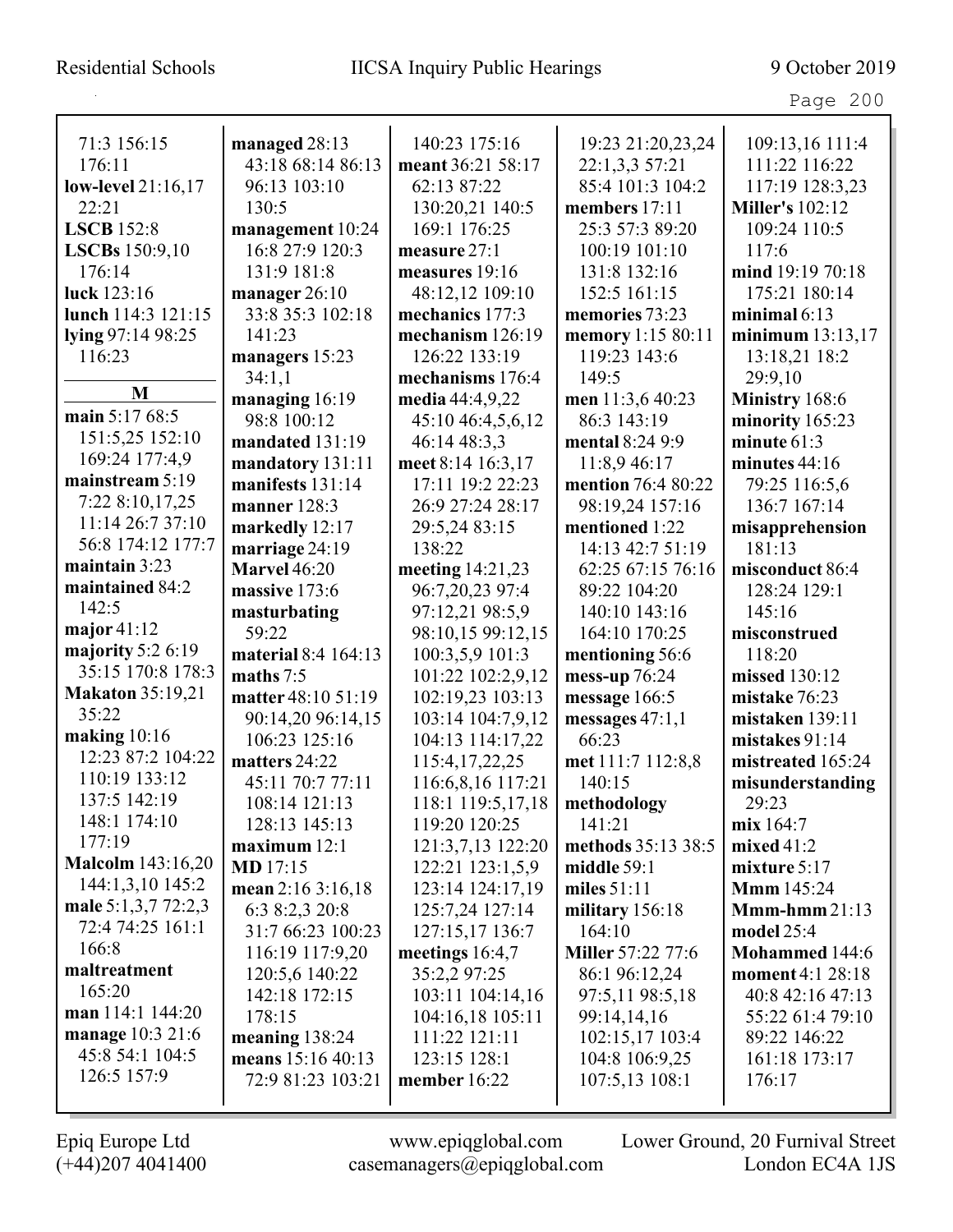| <b>Monday</b> 172:3  | 102:4 116:2 119:8  | 100:14 101:1       | 134:2                | notice 94:21 116:17       |
|----------------------|--------------------|--------------------|----------------------|---------------------------|
| money 37:5           | 121:9 122:23       | 103:20 109:25      | nevertheless         | 167:7                     |
| monitor 23:13,17     | 125:16 143:16      | 110:9 133:8,9      | 169:15               | noticeably 129:12         |
| 42:17 108:3,6        | 181:19             | 137:16 138:8       | new 11:24 25:14      | noticed 33:22,24          |
| monitoring 10:21     | named 132:10       | 139:18 142:14      | 27:5 35:17 39:11     | 88:2 89:16 94:23          |
| 46:9 113:1 148:5     | 180:9,12 181:17    | 149:8,11 171:3,20  | 39:19 51:2 66:1      | notification 12:14        |
| 148:18               | 182:16             | 173:3 179:9,12     | 113:6 151:25         | notified 103:24           |
| month 179:21         | names 53:22 54:1   | 182:14             | 152:14 169:23        | 171:5                     |
| monthly 17:11,18     | 80:23 94:12,14,17  | needed 38:18 63:25 | 176:13,13 179:20     | notify 38:20,21           |
| 31:22 32:14 33:13    | 94:18 95:3,19      | 64:8 73:10 98:9    | 179:22,25 180:2,6    | 159:4,8                   |
| months $38:10$       | 113:19             | 133:5              | 181:4,16 182:3,18    | nowadays 90:13            |
| 49:24 57:1 89:9      | naming $14:10$     | needs 3:12 6:12    | Newsholme 57:8,10    | <b>NSPCC</b> 136:11       |
| 115:1,8              | narrative 128:14   | 8:15 19:2 27:25    | 57:16 65:25 85:25    | number 3:11 9:4           |
| morning $1:3,5,6,10$ | 129:13             | 28:18 29:6 30:13   | 86:11,23 89:25       | 9:23 18:9 24:7            |
| 1:12 52:14 53:3,8    | Nash 80:6,7,9      | 30:22 31:12 40:6   | 92:7,25 93:15        | 32:22 52:4 88:22          |
| 60:17 85:15          | 81:14 96:22 114:3  | 69:8 78:4 83:11    | 94:14 95:18 96:11    | 98:13,16 110:11           |
| 105:21 113:15        | 116:21 137:21      | 83:12,16 110:17    | 96:12,25 98:5        | 131:10 138:11             |
| 126:2 134:18,18      | 146:21,25 147:3    | 120:19,19 132:25   | 103:4 111:20,23      | 145:10 150:6,13           |
| mornings 58:19       | 183:21             | 137:2,5 138:17,18  | 112:1,7 113:18,19    | 153:15 156:16,20          |
| mother 96:19         | nasty 100:19       | 138:19,20,21,22    | 113:21 114:15,22     | 162:16 169:11             |
| move 29:7 52:20      | national 13:13,17  | 139:21 143:2       | 115:5, 19, 23 116:7  | 177:22                    |
| 55:18 59:24 73:21    | 32:4,6 49:7 50:17  | 154:4,25 155:14    | 116:11,12,13         | numbers 5:4 40:17         |
| 107:25 134:16        | 93:9 125:10        | 156:10,21 157:5,9  | 117:18,20,25         | 166:9                     |
| moved 55:19 56:7,9   | 177:25             | 157:15,18,25       | 118:14,24 119:2,5    | NYAS 32:3,4,13            |
| 56:10,13,17 71:13    | nature 20:17 22:24 | 158:7,24 159:6     | 119:21,24 120:2      | 33:6 34:2,5,8,15          |
| 124:25 127:8,14      | 31:14 35:25 62:3   | 161:6 163:14       | 120:11 127:25        |                           |
| moves 49:25          | 121:23 132:14      | 164:11,21,25       | 128:4,22 130:4       | $\mathbf 0$               |
| moving $4:22$        | 158:8              | 166:1 170:10       | nice 66:21           | objective 16:12           |
| muddle 104:17        | naughty 54:23      | 171:18 172:24      | Nigel 93:25 97:6     | 41:10 128:3               |
| multi-agency         | 55:13              | 173:10,12,14       | 122:2                | objectives 14:20          |
| 112:14 126:12        | near 41:9 96:4     | 178:20 179:7       | <b>Nigel's 87:11</b> | 37:20                     |
| multi-disciplinary   | 139:9              | negatively 33:23   | 121:20,22            | obligation 100:24         |
| 112:3                | nearest $59:3,7$   | neglect $152:20$   | night 59:14          | obligations 170:9         |
| multistrategy        | necessarily 23:7   | negotiation 151:11 | nine 120:25          | obliged 103:21            |
| 114:17 115:4         | 26:11 27:16 30:22  | 182:1              | No-one 64:9 121:9    | observations<br>110:11    |
| mums $50:5$          | 108:9,17 116:19    | negotiations 20:4  | nodding $145:23$     |                           |
| mutual $121:22$      | necessary 89:11    | neither 134:15     | noise 8:3 59:25      | observe 17:13             |
| 122:9                | 135:22             | network 89:4       | nonjudgmental        | obstinance 10:6           |
| myriad 139:16        | need 18:11 30:11   | neuro-typical 6:22 | 102:16               | obtain $93:17$            |
| N                    | $40:15\;41:6,7,8$  | 7:15 42:23         | nonserious 21:15     | <b>obtained</b> 87:6 92:7 |
|                      | 53:10,16 62:15     | neutral $102:16$   | norm 49:13           | 93:14 106:18              |
| N 183:9              | 63:1,1 65:2 69:15  | 109:17             | normal 41:20 42:22   | obvious $11:9$            |
| name 57:8 93:21,25   | 70:4,5 78:23       | never 70:9,23 72:9 | note 52:13 115:11    | obviously 5:11            |
| 94:1,6,8,19,22       | 80:17 82:1 83:14   | 72:10,21,22 73:7   | notes 1:18 80:12     | 11:21 13:12 14:9          |
| 95:4 97:6 98:2,19    | 83:17,18,20 96:9   | 77:2 79:5 92:5     | 149:6                | 15:9 25:17 26:20          |
|                      |                    |                    |                      |                           |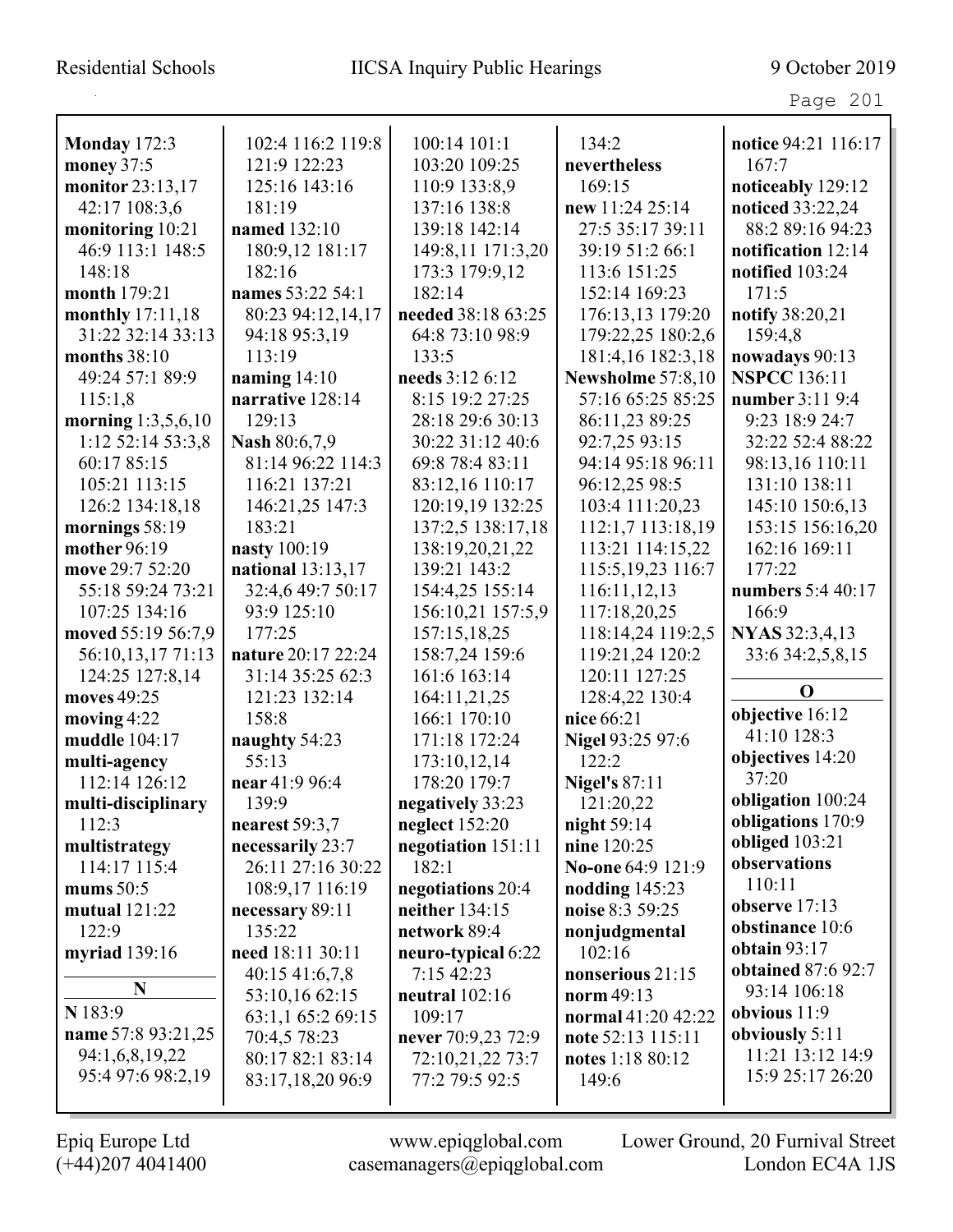| 28:12 29:4 33:24         | 151:19                  | 180:13             | outcomes 14:4,6,6              | 51:18 52:20 79:11  |
|--------------------------|-------------------------|--------------------|--------------------------------|--------------------|
| 34:4,7,9 37:3            | official 151:9          | openness 21:8      | 14:9,12 15:17                  | 79:13 80:5 146:24  |
| 39:23 40:21 43:23        | 152:19                  | operation 145:23   | 38:2 134:7                     | 147:2 148:16       |
| 47:10 48:24 49:18        | <b>Officially</b> 16:17 | opinion 36:25      | outline 18:9                   | 154:13 155:9       |
| 52:4,5 55:10             | offputting 69:24        | 103:7 105:1        | outrageous 99:3                | 162:11,23 180:25   |
| 63:20 74:22              | <b>Ofsted 2:20,22</b>   | 107:23 170:7       | outreach 178:8                 | 181:2 183:1,15,25  |
| 101:18 102:23            | 12:15 13:2,3 35:6       | opportunities      | outright 10:10                 | 184:6              |
| 128:15 129:13            | 82:19 132:12            | 34:25 112:10       | outside 10:14 12:16            | paper 27:23 29:16  |
| 150:24 172:22            | 133:1 142:1 148:2       | 125:8              | 47:13 68:11 78:16              | 53:14 54:5 80:18   |
| 177:12                   | 148:5 154:5,12          | opportunity 26:23  | 105:21 147:25                  | papers 80:12 90:5  |
| occasion 45:21           | 155:24 156:5            | 99:20 103:25       | 170:1                          | 120:7 123:11       |
| occasionally 30:1        | 159:23 160:1            | 104:4 144:7 182:8  | outstanding 138:20             | 130:13,15          |
| 35:16                    | 169:5 176:17            | opposed 12:8 36:11 | 139:21 159:24                  | paperwork 28:6     |
| occasions 13:3           | Ofsted-speak 13:19      | 50:4               | 169:6                          | 95:22              |
| 38:14 43:15              | okay 12:23 14:4         | opposing 102:17    | outwards 12:17                 | paragraph 21:10    |
| occupational 9:16        | 44:8 53:5,13,20         | option 10:17 68:14 | 38:25                          | 23:22 29:7 42:2,6  |
| occurred 43:22           | 53:24 54:20 56:4        | 133:8 134:14       | overall 16:2 17:18             | 43:19 64:20 67:20  |
| 51:9                     | 71:14 78:3,25           | options 10:12      | 18:18 27:2 41:11               | 74:12 86:20,22     |
| occurs $21:1$            | 127:11                  | oral 59:22         | overarching                    | 87:9 96:22 97:19   |
| <b>October 1:1 183:6</b> | old 60:7 68:15,17       | order 16:6 17:22   | 152:12 166:4                   | 107:3,4,11 114:13  |
| odd 53:6 156:14          | 74:19 152:1             | 25:19 27:12,16     | overlap 160:15,16              | 114:19 115:15      |
| <b>oddly</b> 85:18       | omission 94:22,25       | 56:2 82:8 87:4     | overnight 58:18                | 116:9 117:24,24    |
| offences 71:24 72:1      | 180:11,17               | 91:10 106:21       | overriding 15:21               | 118:14 119:22      |
| 144:22 161:25            | omitted 115:25          | 109:8 112:2 119:3  | 19:1                           | 121:1,16,19 122:5  |
| offend 106:13            | 119:5                   | 146:6              | oversee 88:6                   | 122:15,16 137:14   |
| offer 53:11 74:4         | omitting 98:18,24       | organisation 17:5  | oversight 13:8                 | 141:6,7,8,9,19     |
| 75:17 76:5,11            | on' $61:23$             | 134:4 137:5        | 16:14 36:2 88:3                | 144:2 156:24       |
| 134:11,13 135:19         | once 20:25 59:19        | organisations      | 103:12 107:17                  | 158:3 161:20       |
| 136:18,21 137:5,6        | 60:3 63:22 78:2         | 30:16 152:22       | 130:21 148:19                  | 163:4 164:1        |
| 137:12 144:9             | 127:13 140:25           | organise 139:19    | 156:8 158:25                   | 165:12 166:14      |
| 146:17                   | one-off 45:21           | organised 132:10   | 171:12,20                      | 167:6 170:18       |
| offered 68:11 75:15      | one-time 137:6          | 135:25             | oversights 89:1                | 176:9              |
| 76:17 134:20             | one-to-one 6:15,16      | originally 124:23  | overview 151:1                 | paragraphs 18:14   |
| 135:9,15 136:9,14        | 34:5 62:17 75:18        | <b>OT</b> 9:16     | ${\bf P}$                      | 22:19 24:6 86:21   |
| 136:17,24 144:6          | 75:21 135:20            | other's 46:22,25   |                                | 102:1 167:23       |
| offering 144:25          | 136:24                  | 139:3              | pace 48:8                      | parallel 119:8     |
| 146:1                    | ones 99:15 147:9        | ought 87:17        | packaged 50:10                 | paramount 168:21   |
| offers 131:18            | 181:4                   | out-of-hours 81:24 | page 2:6,7 54:8                | pardon 93:15       |
| 135:16,20,24             | ongoing 176:1           | out-of-school-ho   | 86:9,9,20 101:25               | parent 136:23      |
| 142:24                   | online 18:4 21:22       | 164:16             | 107:4 110:5,8,8                | parental $5:14,25$ |
| office 18:7              | onwards 4:22            | outcome 85:24      | pages $31:5$                   | 44:15              |
| officer 13:1 101:9       | 125:20                  | 104:25 107:24      | paid 6:2,6 40:1<br>50:12 168:6 | parents 42:19      |
| 121:4 123:4,20           | open 46:2 78:16         | 109:5 111:14       | pairs 148:6                    | 44:13,15 55:19     |
| 150:17 177:5             | 79:22 137:12            | 112:10 125:17      | panel 1:5 2:2 51:16            | 70:13,15,25 71:1   |
| officers 131:9           | 143:1 175:5             | 132:13             |                                | 71:3 136:20        |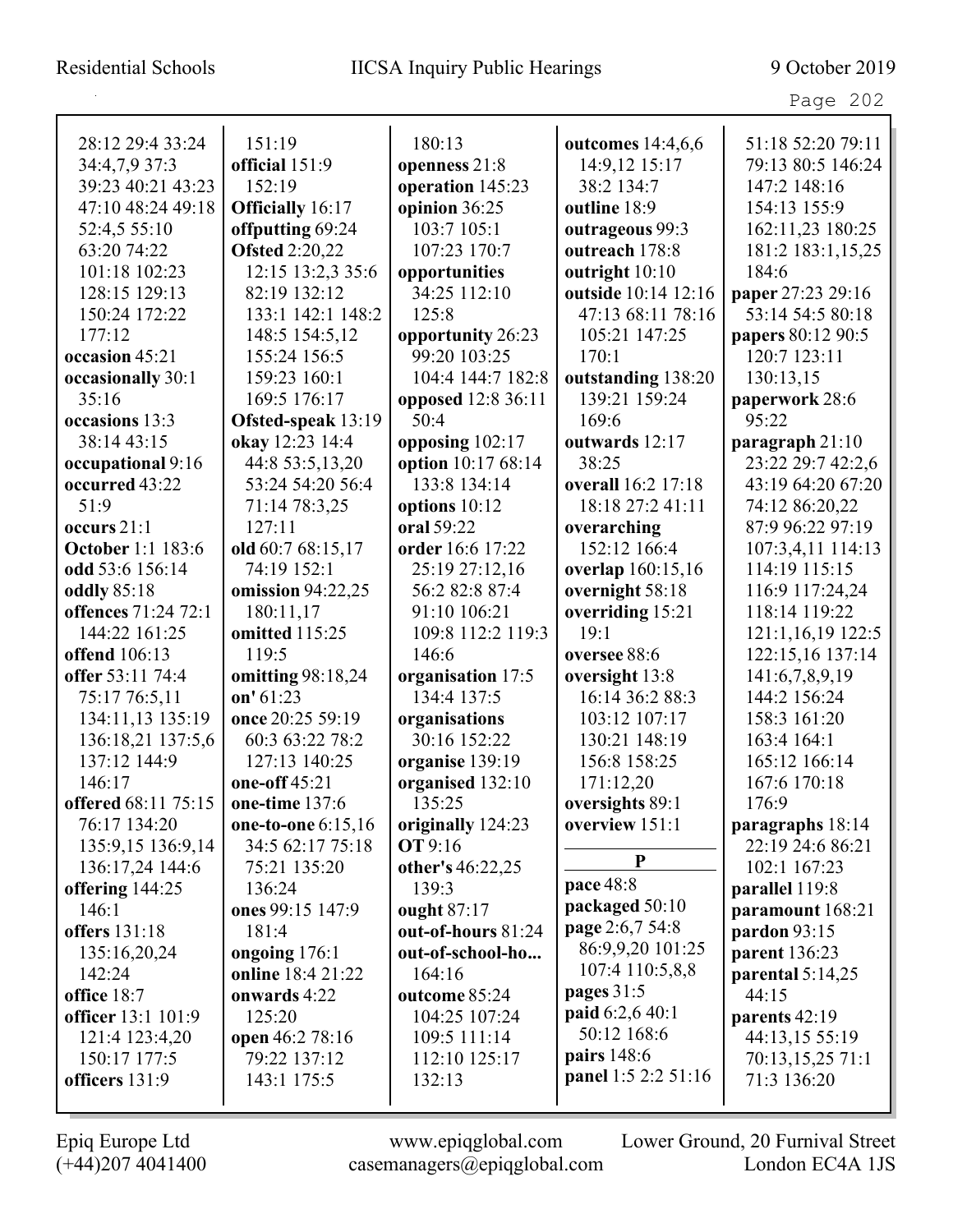Page 203

| 156:17 159:8               | 181:6, 16, 17, 19   | 46:22,25 47:17,24  | 87:2                | 139:23,25 174:9    |
|----------------------------|---------------------|--------------------|---------------------|--------------------|
| 163:12 168:3,5             | 182:5,7,8           | 48:6,15 49:8 50:8  | Photoshopping       | 174:10             |
| 169:4,11 170:20            | partnership 39:8    | 58:13 82:10        | 47:2                | planning 14:19     |
| 170:23 171:11              | 39:18 126:9,10      | 109:12 128:6       | phrase 72:8 120:8   | plans 27:12 82:1,1 |
| part 14:15 19:18           | 148:22 175:25       | 130:7 131:7        | phrases 35:25       | 83:13              |
| 27:2 29:11,20              | 176:4 177:1         | 135:14,17 138:16   | physical 41:19      | plastered 34:18    |
| 35:7 40:1 56:17            | 178:19 181:11,12    | 144:19 148:8       | 48:12               | play 16:15 109:8   |
| 69:16 94:25                | 181:15              | 153:16 158:7       | pick 22:2 133:23    | plays 14:15        |
| 107:23 108:3               | partnerships        | 165:23 168:19,25   | 154.2               | plead 72:15        |
| 111:19 117:21              | 176:13 182:4        | 171:23 172:20      | picked 92:13        | pleaded 71:25 72:6 |
| 120:22 124:22              | parts 62:6 164:8    | 179:6 180:15       | picking 8:6 24:3    | 72:14 128:17       |
| 130:23 134:19              | party 101:14        | perceive 19:24     | picture 49:7 167:5  | please 1:17,20     |
| 139:15 143:6               | pass 13:1 20:12     | performing 59:22   | piece 99:24 100:17  | 21:10 26:18 27:6   |
| 164:14,15,19               | passed 103:16       | period 15:3 61:1,6 | 101:24 118:7        | 29:7 55:23 56:3    |
| 170:23 172:10,25           | 145:21              | 61:14 143:20       | 147:15,23,24        | 74:9,12 79:10      |
| 173:25 176:3               | path 4:23           | 163:1,17           | pieces 115:3 119:6  | 80:14,17 107:25    |
| partially 112:8            | pathological 9:22   | permission 97:15   | 120:23 147:18       | 120:1 125:11       |
| participate 10:9           | pattern 92:17       | 148:14             | pinned 59:23        | 146:22 154:16      |
| 41:7 128:1                 | patterns 24:4       | permitted 3:22     | place 10:24 16:10   | 158:4 161:21       |
| particular 1:25            | 166:25              | perpetrated 162:13 | 19:17 26:7 28:15    | pm 80:2,4 113:9,11 |
| 7:12 8:4 9:21              | pause 55:22 74:19   | person 6:12 7:3,4  | 33:17 36:3 38:3     | 113:13 167:7,17    |
| 13:4 17:23 20:19           | paused 106:21       | 10:7 15:1,14,14    | 43:16,24,25 48:11   | 167:19 183:4       |
| 23:9 27:8 28:21            | pausing 161:18      | 19:14 23:10 27:23  | 48:13 61:5 75:1     | point 15:6 31:14   |
| 30:18,22 31:11,12          | 162:23              | 35:16 40:13 44:3   | 78:2 88:11,23       | 39:14 54:12 61:22  |
| 39:17 42:10 48:2           | pay 49:12           | 44:10 46:14,16     | 89:3 93:7 97:2      | 63:6 65:10,19      |
| 48:4 92:11 131:24          | paying 37:3         | 47:15 48:25 66:22  | 104:7 106:22        | 68:2 70:19 74:18   |
| 134:17 136:22              | payroll 94:9        | 87:23 91:12 105:8  | 110:3,7,9,14,15     | 99:8 100:17        |
| 158:9 159:14               | PDA 9:21 10:4,5,7   | 107:22 109:21      | 111:16 112:6,25     | 106:21 109:15      |
| 161:6 166:23               | 10:11               | 111:11 123:21      | 113:8 126:21        | 124:21 125:12      |
| 175:6 176:24               | peer-on-peer        | 137:3 145:14,18    | 144:18 152:6,6      | 143:3 160:2 165:3  |
| 178:8                      | 162:25              | 145:20 148:4       | 165:4 180:3         | 169:24 182:12      |
| particularly 9:1           | peers 8:12 29:11    | person's 23:1      | placed 5:13 7:23    | pointed 139:1      |
| 14:16 21:1 32:8            | 43:18 44:24 46:11   | 135:21             | 27:12 36:19 38:4    | 168:4              |
| 38:13 39:24 42:2           | penis $96:4$        | personal 115:20    | 120:3 129:4         | points 30:15 111:8 |
| 46:15 48:5 52:5            | people 3:12,20 5:18 | 180:8,16           | 150:23,25 156:16    | 164:6 181:3        |
| 57:3 58:1 79:14            | 6:5 10:22,25        | personnel 144:8    | 159:7 168:5         | polarise 102:13    |
| <b>parties</b> 14:23 16:20 | 13:12 14:5,6        | perspective 12:6   | 170:23 171:10       | police 39:12 60:22 |
| 138:11                     | 15:18,25 17:18      | 13:16 16:11 31:16  | placement $6:10,13$ | 61:4 67:12,13,17   |
| partner 82:13              | 19:3 24:20 25:20    | 39:13 40:7 41:3    | 12:2                | 67:21,24,25 68:4   |
| 151:12,21,22               | 26:12 27:15 28:9    | 46:6,8 156:7       | placements 4:5      | 69:1,7,16 70:7     |
| 172:19 179:20              | 31:10 32:24,25      | 173:7              | 5:19 6:1 171:4      | 71:13,1793:9       |
| 180:12,22 182:16           | 33:21 34:23 36:13   | Peter 57:8,16      | places $6:21$       | 94:15 97:9 98:7    |
| partners 151:8             | 39:22 40:8,25       | 113:18,21,22       | placing 38:19,19,21 | 100:12 103:10      |
| 152:1,2,3 168:13           | 41:4 42:9 44:9,13   | Phillips 58:13     | plan 10:23,24 27:9  | 104:5 119:18       |
| 173:1 180:9,19,20          | 45:24 46:4,9,18     | phone 13:4,4 34:20 | 27:17 113:1         | 120:17,22 122:22   |
|                            |                     |                    |                     |                    |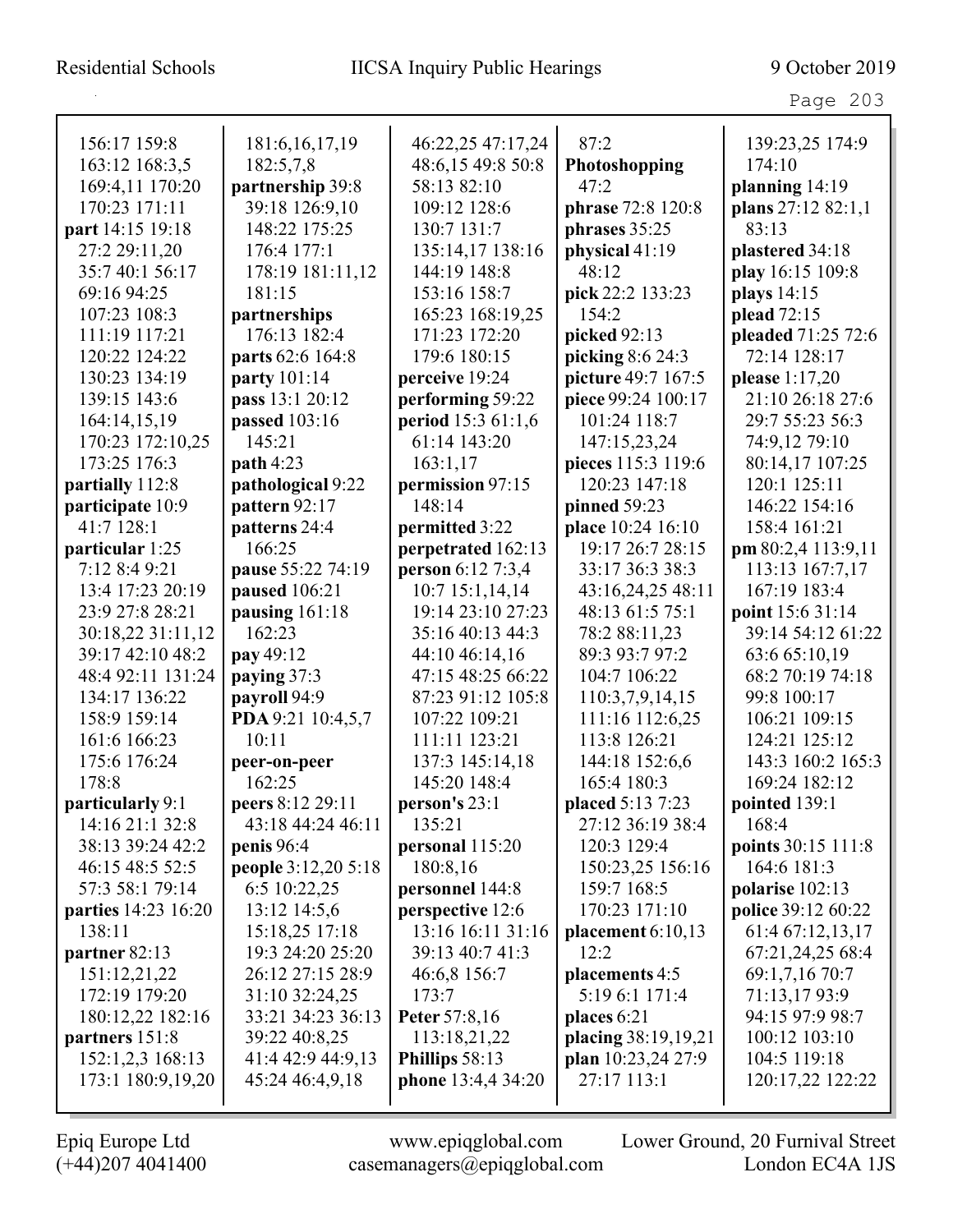| 123:3,4,5,20,23      | posters 34:19           | presents 10:7             | 173:20 177:6        | profession 50:11          |
|----------------------|-------------------------|---------------------------|---------------------|---------------------------|
| 124:23,24 125:9      | potential 144:13,16     | pressure 78:15            | probabilities       | professional 13:6         |
| 125:10 126:14        | 167:1                   | presumably 91:1           | 145:16              | 21:7 33:16 50:11          |
| 137:20 150:16        | potentially 99:17       | 92:20 112:24              | probability 102:8   | 50:11 67:8 86:4           |
| 151:19,23 161:12     | 152:5 179:16            | 128:5 129:3               | 108:19              | 116:16 128:24             |
| 180:9 182:7          | Povey 11:2 52:4         | 177:13                    | probably $4:135:17$ | professional-type         |
| policemen 45:5,6     | powers 181:14           | prevent $44:10$           | 5:21 6:8 8:10,22    | 50:4                      |
| policies 18:9,16,17  | practical 99:10         | prevented 42:21           | 19:7 20:12 23:4     | professionals             |
| 18:22 38:9 159:20    | 131:4                   | 97:25 125:21              | 34:24 36:7,25,25    | 135:12 142:12             |
| 166:12 168:24        | practically 45:9        | preventing 165:19         | 37:14 38:25 43:2    | 152:22                    |
| 175:5                | practice 17:13 25:4     | previous $28:1,2$         | 45:22 48:16 49:5    | Professor 43:3            |
| policy 18:20 19:1    | 25:16 26:5,12,14        | 87:8,13 89:9 90:2         | 50:24 57:6 62:17    | profile 7:1               |
| 100:10 103:20        | 26:15 29:9,10           | 97:14 116:1,13            | 62:18 75:25 76:2    | profiles 42:3             |
| 127:6                | 68:24 89:2 92:8         | 118:2 119:3               | 76:3 95:15 167:9    | programme 113:1           |
| poor 88:19           | 112:11 141:22           | 122:23 123:7,15           | 167:14 174:3        | progress 14:8             |
| population 42:11     | practices 134:10        | 125:15 143:17             | probation 152:4     | 37:19 38:9 148:7          |
| 156:25 175:24        | 159:20                  | 165:7 181:4               | probing 151:15      | 174:9                     |
| pornography 45:10    | practitioner's          | previously 56:1           | problem $46:3,4$    | progressing 13:5          |
| pose 177:12          | 13:16                   | 98:1 99:1 108:10          | 49:3 133:23,24      | promise 113:25            |
| posed 173:9          | practitioners 52:5      | 117:6,19 121:18           | 159:12 164:22       | promoted 143:25           |
| position 13:19       | pre 138:12              | 143:23                    | problems 7:21 8:20  | promoting 151:9           |
| 103:5 111:4,12       | pre-admission           | pride 164:15              | 8:21,21 41:1,12     | 165:20                    |
| 112:25 117:21        | 14:21                   | primarily 82:17           | 132:13 139:16       | prone 97:13 98:25         |
| 130:9,10 147:16      | pre-eminent 152:2       | 151:22                    | 158:12 166:5        | 116:23                    |
| 159:22 169:9         | Predominantly           | primary 55:16             | 177:12              | pronounce 57:8            |
| 180:13               | 11:12 12:12             | 56:18 153:24              | procedure 112:11    | proof 77:21 102:7         |
| positions 105:6      | prefer 35:12,13         | principal $1:72:14$       | procedures 18:10    | 108:18,24 109:4           |
| positive 33:25 41:3  | preferred 68:11         | 2:16 15:22 86:25          | 19:2 97:1,23        | 145:7                     |
| 41:11 108:7          | preliminary 1:13        | 97:8                      | 127:6 158:16        | proper 49:16 77:2         |
| positively 33:22     | premises 155:2          | principle 133:10          | 161:3 163:21        | 104:1                     |
| possibilities 145:11 | preparation 155:17      | 172:14 173:3              | 166:12 175:6        | <b>properly 62:8 72:9</b> |
| possibility 99:16    | prepared 1:18           | principles 169:2          | proceed 106:20      | 86:12 96:13 168:3         |
| 147:11               | 10:17                   | prior 5:19 23:19          | proceeded 108:14    | proportion 159:3          |
| possible 41:9 93:8   | preparing 118:25        | 37:16 44:14 82:19         | proceeding 109:6    | 164:23 180:15             |
| 105:14 109:5         | 153:14                  | 150:16 159:22             | proceedings 55:24   | propose 115:10            |
| 110:11 111:10        | <b>present</b> 5:21 9:6 | priority 22:7 131:7       | 108:14              | prosecution 70:8          |
| 125:1 140:4          | 11:5,6,11 23:24         | 131:10                    | process 27:25       | 71:21 106:19              |
| possibly $122:25$    | 55:25 74:25 104:9       | prison $128:19$           | 39:20 83:14         | 108:20,21                 |
| 132:23 145:13        | 108:12 157:25           | 144:3 145:3               | 109:11 127:10       | prosecutions              |
| 173:11               | presentation 23:8       | <b>private</b> 34:21 62:6 | 129:5 174:4,7       | 161:11                    |
| post 82:14 90:11     | 23:11,16 175:2          | 172:5                     | processes 119:15    | protect 77:23 79:16       |
| 153:11,16 158:6      | presentations 7:9       | privately 62:17           | 153:6               | 111:13 146:6              |
| 158:21               | 11:3 40:25              | pro 174:8                 | processing 8:1      | protected 127:18          |
| <b>posted</b> 48:18  | presented 25:2          | proactive 103:5           | produce 101:20      | 165:18                    |
| poster 34:18         | presenting 23:1         | 133:12 143:11             | produced 111:8      | protecting 103:2          |
|                      |                         |                           |                     |                           |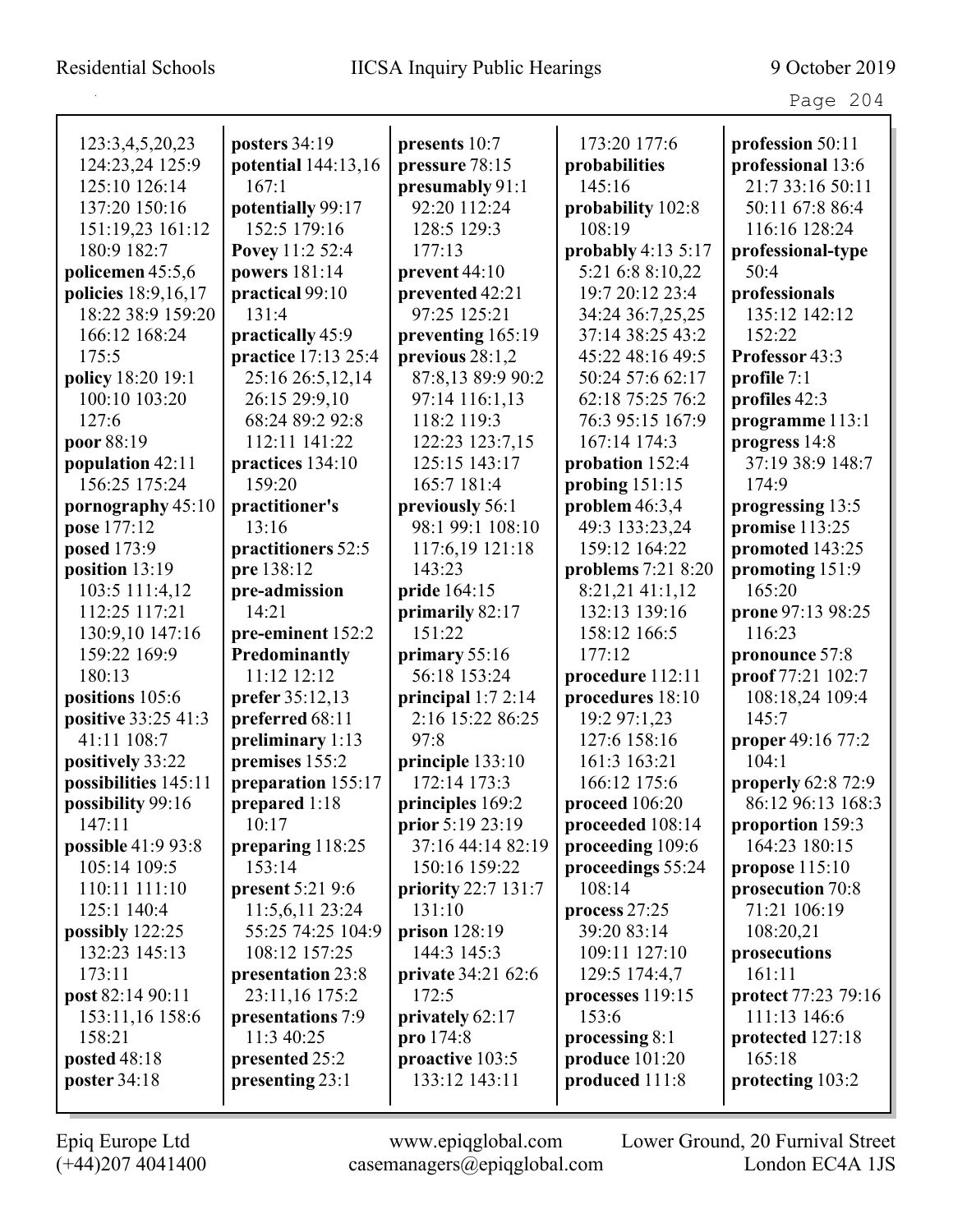Page 205

| 118:11,12           | punish $105:8$            | 33:8 35:4 37:25    | 155:9,10 161:5     | read 8:7 29:13,15   |
|---------------------|---------------------------|--------------------|--------------------|---------------------|
| protection 47:24    | punishment 104:21         | 49:23 140:20,24    | 173:20 178:6       | 29:16 61:17         |
| 48:4 57:24 81:24    | pupil 37:9 42:11          | question 19:18     |                    | 122:20 123:22       |
| 82:1 86:13,17,24    | 157:12,24 161:1,1         | 40:19 61:24 62:20  | R                  | 134:18              |
| 87:15 96:14,25      | pupil-level 172:10        | 65:2 71:12 101:19  | raise 17:23 19:23  | reading 55:20       |
| 99:6 108:19         | 172:16                    | 101:21 103:12      | 42:4 77:11 164:17  | 130:15 157:21       |
| 109:10 114:23       | <b>pupils</b> 6:19 9:6,11 | 105:4 123:2        | 168:17 175:21      | 160:6 164:13        |
| 122:18 124:13       | 9:23 56:22 75:3           | 130:11 133:14      | raised 19:4,5,21   | real 131:10         |
| 125:16 127:7,8      | 82:23 83:19               | 136:2 137:25       | 51:6 77:13,24      | realise 50:8        |
| 130:20,22,24        | 154:23 155:13             | 141:5 154:1 156:5  | 114:23,25 115:7,9  | realised 47:17 65:3 |
| 131:13 133:25       | 156:9,20,25 157:5         | 157:17 169:16      | raises 79:2 99:7   | reality $110:13$    |
| 144:14 158:9        | 157:5,14 158:14           | 173:8,9 181:23     | Ralph 18:14 21:11  | 165:1 178:14        |
| 181:10              | 159:3,13 164:7,21         | questionnaire      | 23:22 24:6 26:18   | really 6:11 16:17   |
| protective 102:10   | 164:24,24 166:8           | 29:18,21,25 30:2   | 27:6 29:7 42:4     | 21:3 22:3 41:22     |
| prove 107:8         | 170:10                    | questions 1:14     | 61:16 67:19 74:9   | 45:22 49:9 57:5     |
| provide 37:15 42:8  | purely 10:6 41:3          | 31:20 48:23 51:14  | 85:22 87:10 93:13  | 58:8 61:12 62:23    |
| 51:25 89:1 114:24   | purpose 164:15            | 51:16,18 52:8      | 96:21 97:19        | 62:24 66:17 68:2    |
| 134:5 172:9         | 172:21                    | 54:18 61:15,21     | 101:25 107:4       | 68:8 69:21 75:7     |
| 174:24 175:4,8      | pushing $21:24$           | 62:2,8,13 63:2     | 110:4 114:11       | 92:3,4 133:9        |
| 182:23              | put 7:15 10:24            | 64:3 69:7,14       | 154:16 156:23      | 134:25 137:1,11     |
| provided $3:1,2,5$  | 19:16,22 22:6             | 79:11,12 88:16     | 158:1 161:19       | 137:16 142:24       |
| 28:4 74:10 131:18   | 28:14 38:2 40:7           | 92:16 94:10 99:7   | 163:3,15 164:2     | 154:8 171:11        |
| 142:19 149:24       | 44:15 46:14 47:3          | 134:16 138:23      | 167:22 170:17      | 172:22 173:10       |
| provider 28:1       | 48:11 49:25 50:3          | 140:13 146:21,24   | 171:23             | 174:16 182:17,17    |
| provides 25:25      | 66:13 96:4 104:17         | 147:2 148:10       | range 4:12,13 6:22 | reason 1:20 17:6    |
| 132:8               | 112:25 123:3              | 149:4 151:15       | 9:5,1024:17        | 22:11 34:24 40:10   |
| providing 164:16    | 137:25 138:13             | 152:15 164:17      | 50:25 83:12 131:3  | 53:10 68:5 80:17    |
| 171.12              | 139:21 147:22             | 175:21 180:25      | 135:16,17 152:3    | 115:5 156:6         |
| proving $102:6$     | 174:18 175:2              | 181:2 183:15,25    | 153:3 157:11       | 172:17 180:2        |
| provision $3:14,15$ | puts 118:11               | 184:6              | 172:9,16 179:5     | reasons 53:7 61:3   |
| 3:166:1638:1,1      | putting 48:13 50:8        | quickly 122:25     | rape 72:2,16,19    | 68:4 83:24 108:10   |
| 40:5 100:6          | 102:24 118:4              | 167:11             | 73:7               | 135:11 181:22       |
| psychiatrist 9:15   | 124:21 125:12             | quite 2:22 4:7 7:9 | raped 60:12,25     | recall 120:7 143:17 |
| 78:1,4              | 131:21 132:24             | 9:25 10:19 12:9    | rapes 67:16 128:18 | 155:6 157:1 161:5   |
| psychologist 9:15   | 177:19                    | 14:22 15:20 17:5   | rated 159:23       | 170:2               |
| 78:1,4              | pyjama 59:21              | 20:18,24 26:22     | rating $148:2$     | recalling 110:14    |
| puberty 41:25       |                           | 29:21 30:14,14     | ratio 5:6          | recap $168:1$       |
| public 1:4          | $\mathbf Q$               | 33:4 34:7,10       | rationale 106:7    | receive 9:12 22:13  |
| publication 163:22  | QA 24:1                   | 35:17 39:11 44:19  | re-introduce 45:23 | 25:24 90:14         |
| published 30:25     | qualification 49:24       | 44:25 45:3,25      | re-read $153:21$   | received 89:23      |
| 139:1 140:11,17     | qualifications 7:18       | 46:16,18,21,24     | reach 119:18       | 137:23              |
| 140:25 142:7        | 31:25 49:19               | 48:18 65:25 73:5   | 139:18             | receiving 87:18     |
| 161:25              | qualified 49:1            | 78:22,23 92:24     | reaches 159:1      | recipient 101:4     |
| pulled 47:25 51:10  | quality 13:14 16:7        | 103:9 122:11       | reaction 111:19    | recognise 168:15    |
| pulse 88:12         | 17:8,14 24:1,14           | 126:2 143:14       | reactions 42:12    | recognised 22:25    |
|                     |                           |                    |                    |                     |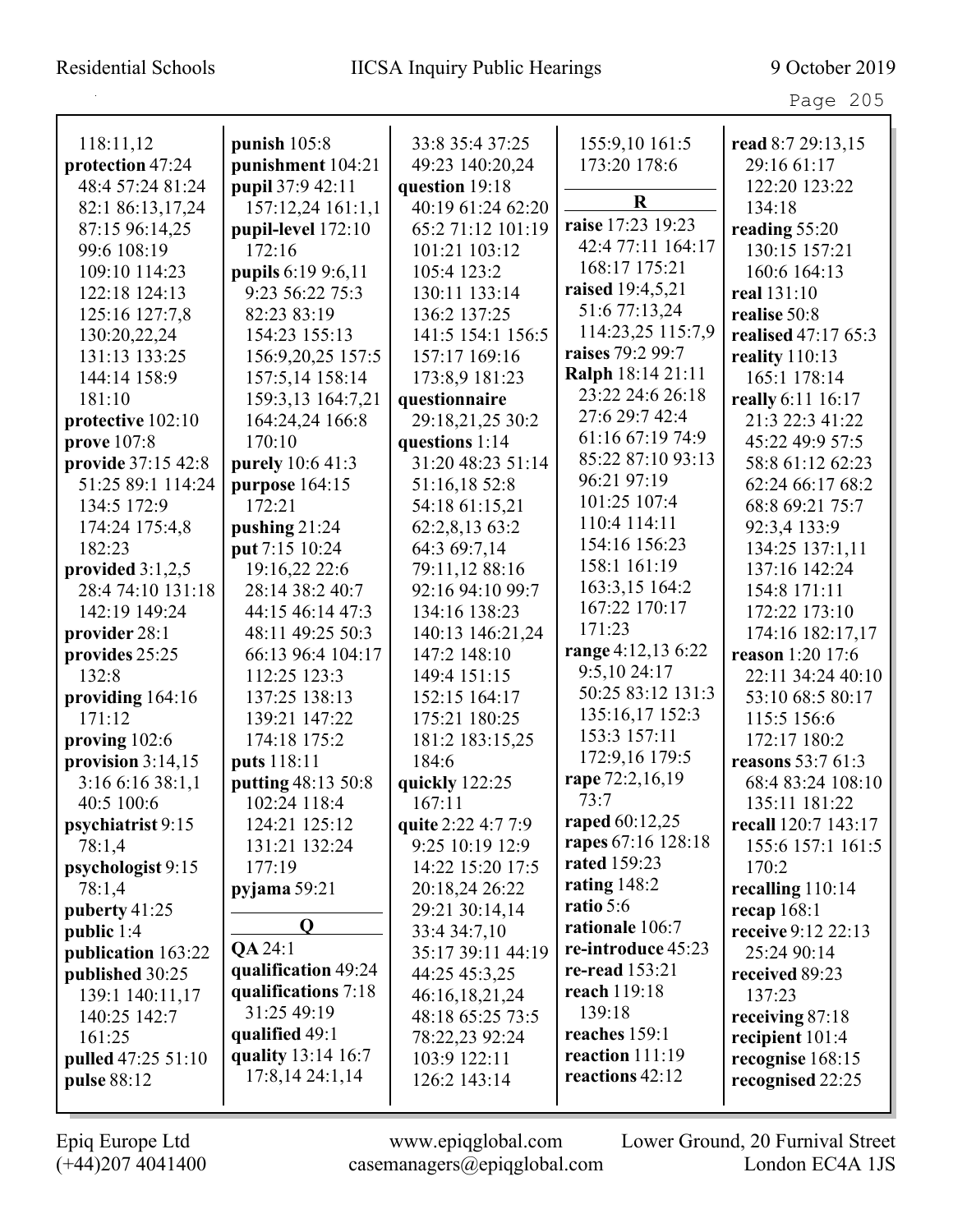Page 206

| 50:10,12           | 114:24 116:1        | registration 3:10        | remains $84:22,25$  | required 12:15       |
|--------------------|---------------------|--------------------------|---------------------|----------------------|
| recognising 41:23  | 119:7 121:11,14     | 3:15 49:16 50:3          | 152:12 159:15       | 14:5 18:2 22:8       |
| recommence         | 121:17 122:20       | 178:21 179:8             | 170:5               | 29:20 89:6 97:2      |
| 113:14             | 125:15 148:1        | registrations 12:4,5     | remarks 96:6        | 102:11 135:21        |
| recommend 28:21    | references 89:10    | 12:12                    | remedy 113:1        | 143:10 158:15        |
| 77:15              | 90:19,22 91:1,2,4   | regular 25:24            | remember 56:21      | 172:9 174:2          |
| recommendation     | 91:6,17 155:18,23   | 148:5                    | 57:5,22 58:7        | 180:19               |
| 171:24 172:1,3,13  | 155:25              | regulation 178:21        | 62:20,24 64:3       | requirement 100:8    |
| recommendations    | referral 5:18 12:25 | 179:8                    | 67:25 68:16 69:21   | 159:4,8 173:24       |
| 33:16 141:4 142:8  | 13:1,2,5 22:24      | <b>Regulations 14:12</b> | 69:22 73:24         | 175:18               |
| 176:10             | 30:15 102:18        | regulator 32:14          | 169:10              | requirements         |
| reconvene 114:4    | 126:25              | reinforce 112:2          | remind 55:25        | 112:8 156:7          |
| record 23:14 93:6  | referrals 5:25 19:8 | 158:1                    | 134:21              | 160:17 170:20        |
| 93:17 97:17        | 19:15 76:8          | <b>related</b> 105:13    | removing 59:21      | 172:5 179:3          |
| 128:22 137:13      | referred 27:23 38:7 | relation 72:14           | repeat $123:2$      | requires 82:11       |
| recorded 136:8     | 87:20 113:17,22     | 85:13,25 96:11           | repeated 134:8      | requiring 13:22      |
| 163:8              | 126:3 127:3         | 100:2 107:17             | repeating 103:8     | 101:20               |
| records 107:5      | 136:10 140:11,13    | 108:1 117:5 144:1        | 119:10              | residential 2:24 3:2 |
| 124:25 139:6,8     | 142:23 145:19       | 144:14 153:24            | repercussions 29:4  | 3:14 7:23 12:1,10    |
| recovery 137:9     | 166:21 173:18       | 163:15 164:6             | repetitive 22:24    | 28:3 36:20 40:24     |
| recreational 87:12 | referring 30:8      | 166:5 167:5 181:9        | replaced 66:1       | 49:23 78:9 142:2     |
| recruit 49:1       | 160:11              | relationship 38:12       | replicate 41:9      | 154:3 155:5,12       |
| recruited 94:2     | refers 141:7        | 42:17 43:14 51:7         | report 17:14 22:1,4 | 158:16 168:20        |
| 124:23             | reflecting 179:10   | 131:15,25 168:13         | 22:8 33:6,15        | 172:6,7              |
| recruitment 25:8   | reflection 26:4     | 176:1 178:11             | 37:16 66:24 81:19   | resign 144:7,10      |
| 49:3 84:18 85:13   | reflects 101:17     | 181:21 182:2             | 91:1 96:15 110:5    | resistant 129:18     |
| 88:25 89:2,8       | refresh 119:23      | relationships 3:23       | 111:14 141:1,12     | resonance 180:23     |
| 90:15 93:3,5,7     | refreshers 25:10    | 8:12 42:15,15            | 141:18 142:7        | resource 24:10       |
| 94:20 95:9,14,15   | refuse 10:8         | 49:11 78:22 176:6        | 155:21 166:21       | 99:24,24             |
| 134:9              | refused 108:4       | relatively 11:24         | 172:1               | resources $37:1,1$   |
| recruitments 89:8  | 144:10              | 129:20                   | reported 95:10      | 90:24 97:20,22,23    |
| red 22:5 94:20     | Reg 32:3 33:3,23    | relevant 17:21           | 97:13               | 99:25 109:20         |
| 122:6              | 34:2,5 35:4         | 19:11 49:19              | reporting 12:17     | 121:4 123:13         |
| redacted 55:20,20  | regardless 125:9    | 114:16 115:4             | 21:16,1737:16       | 124:16               |
| 55:21 149:18       | 131:13              | 123:22 180:18,22         | reports $155:24$    | respect 17:5 48:2,5  |
| refer 1:17 20:3    | regime 12:7 26:6    | 181:19 182:5,9           | representation      | 85:11 91:10 94:20    |
| 21:4 38:14 53:17   | region 177:13       | reliant 91:9             | 118:21 177:8        | 109:8 138:10         |
| 80:13,14 149:6     | regional 17:8 23:25 | relieved 146:3           | 178:18              | 159:17 162:3         |
| reference 30:12,17 | regions 150:25      | reluctant 120:12         | representative      | 166:20               |
| 31:3,14,18 86:15   | 151:1 177:14,23     | rely 130:23 133:12       | 97:20 102:14        | respectively 86:2    |
| 86:17,18,25 87:5   | register 170:20     | remain $72:12$           | 178:17              | respond 67:7 79:17   |
| 87:6 88:8,19,19    | registered 2:19,21  | 102:15 109:1             | representatives     | respondees 49:5      |
| 89:23 92:8,14,20   | 11:23 15:23 34:1    | 124:13 149:21            | 97:4 178:11         | responding 90:11     |
| 93:1,24,25 97:7    | 48:24 49:18 155:5   | 179:22                   | require $13:20$     | response 38:17       |
| 98:22,24 102:4     | 155:22              | remained 127:21          | 122:13 158:9        | 73:12 106:3          |
|                    |                     |                          |                     |                      |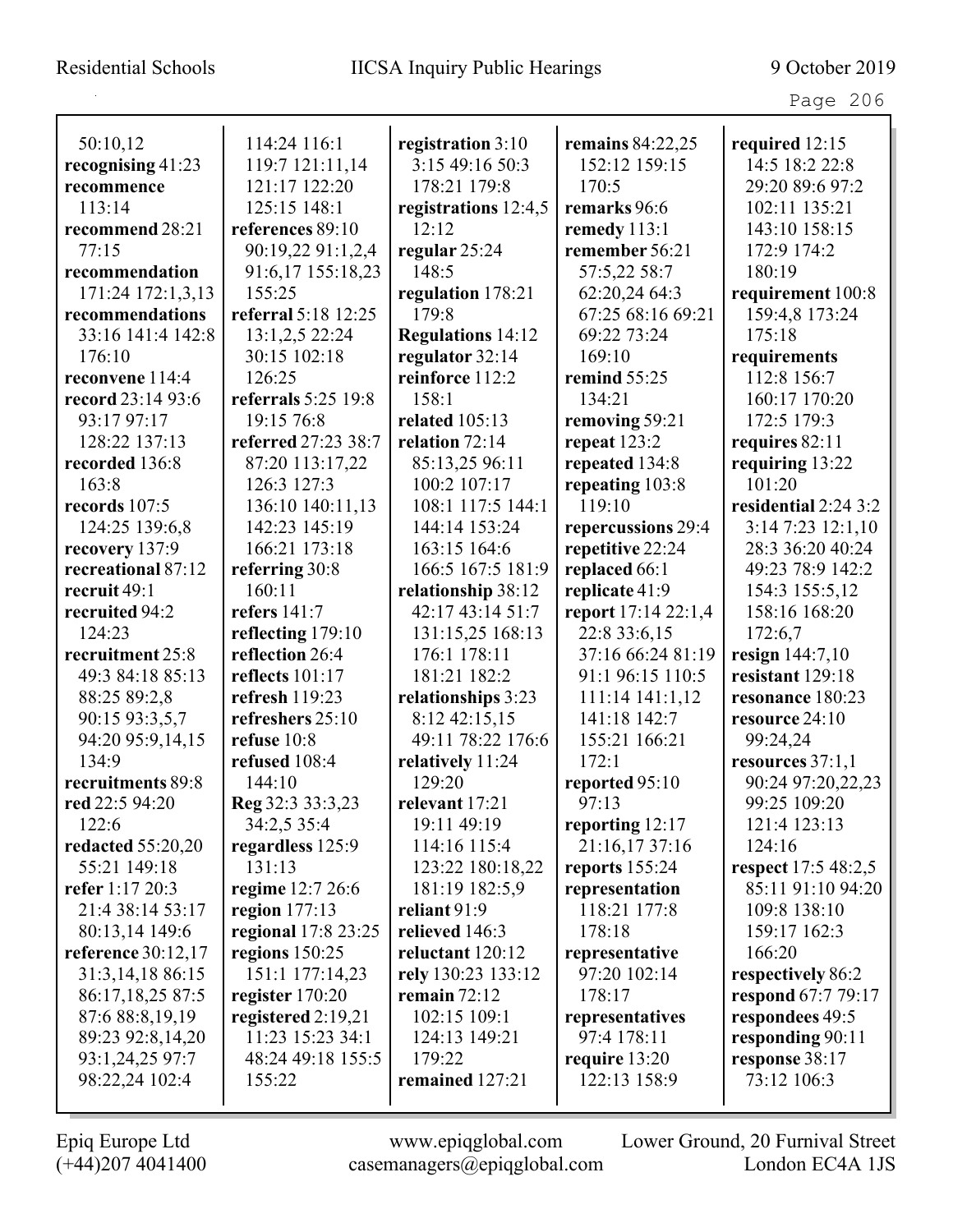Page 207

| 112:12 117:4        | 154:16 158:3,18       | 157:6,7 159:24      | RS-A200's 96:19       | 97:1 108:24 126:9   |
|---------------------|-----------------------|---------------------|-----------------------|---------------------|
| 118:6,9 136:23      | 160:22 161:18,21      | 161:20 168:7        | RS-A207 162:24        | 126:10 127:9        |
| 161:5               | 161:25 162:6,17       | 171:7,25 179:18     | RS-A240 114:8         | 131:6,13 132:8,18   |
| responses 98:4      | 163:2,5,7,17          | rigid $7:9$         | 115:23 116:11,15      | 133:10,22,25        |
| 136:19              | 167:22 169:10,18      | rigorous 102:20     | 116:18                | 148:21 150:1,7,14   |
| responsibilities    | 169:24 170:3          | risk 10:23 27:9,9   | RS-A7 52:23 53:1,3    | 150:20,21 151:6     |
| 84:7 92:1,4         | 173:18 176:11         | 45:8 102:10         | 56:3 65:17 79:9       | 152:1 154:2,8       |
| 108:24 160:8        | 180:4,6               | 159:15              | 85:15 106:10          | 155:10 156:8        |
| 171:19 173:4        | reviewed 18:17,21     | <b>ROBERTSON</b>    | 126:1 134:17          | 158:20 159:2,9,19   |
| responsibility      | reviews 36:6,8,11     | 52:20 53:2.3        | 137:13,23 183:17      | 160:12,17 161:3     |
| 18:18 84:17,18      | 36:11, 12, 13, 14     | 55:22 79:9,21,25    | <b>RS-A7's</b> 105:21 | 162:19 163:18,20    |
| 85:2 89:1 90:15     | 153:3                 | 80:5,8,9 113:4,10   | <b>rude</b> 47:1      | 165:6,8,10 166:12   |
| 95:12,15 105:7      | revisit 143:2         | 113:14 114:3        | rudely $21:24$        | 168:1,2,13,17,21    |
| 138:9 142:22        | <b>Rex</b> 144:4      | 146:21,24 148:14    | run 17:25 94:14,17    | 169:2,17,21,25      |
| 143:4 151:14        | <b>RI</b> 16:3 33:7   | 183:19,23           | 94:18 95:3 108:21     | 170:1,6,9 171:19    |
| 165:2               | <b>Richard</b> 80:6,7 | robust 91:25        | 122:21                | 173:1,7,13,19       |
| responsible 15:9,10 | 81:14 183:21          | role 16:14 50:3     | running $15:25$       | 174:6 175:5,6,25    |
| 15:15,16 19:15      | right 3:7,8,9 4:3,8   | 81:13 84:14,16      | 106:21                | 176:5, 15, 22, 25   |
| 39:5 81:22 84:4     | 4:10,165:106:23       | 85:6,889:15         | runs $32:8$           | 177:23 178:4        |
| 160:1, 5, 12, 13    | 10:4 13:9 16:3,10     | 91:13 96:24 97:24   | <b>Russell</b> 102:18 | 179:3, 12, 20 180:9 |
| rest $5:2$          | 17:1,20 24:3,4,4      | 99:8 132:2 150:4    |                       | 180:12 181:5,10     |
| restriction 56:2    | 24:11 27:21 32:5      | 151:17 171:20       | S                     | 182:7,16            |
| result 73:10 97:8   | 32:11 33:20 34:17     | 182:12              | sacked 128:25         | safely 79:22        |
| 111:14 124:4        | 36:16 40:14 44:8      | roles 150:16        | sadly 139:11          | safer 89:2,8 94:20  |
| 132:1 143:24        | 44:25 51:2,3          | room 21:21 48:16    | safe 10:20 29:14,19   | 95:9,14,15 134:9    |
| 159:20 161:11       | 54:25 55:4,7          | 59:1,16,18,19       | 30:5,15 33:10         | safety 15:17 109:2  |
| resulted 125:25     | 56:19 58:19 59:12     | 60:12,25 62:17      | 43:1 45:18 63:25      | salary 50:21        |
| 129:3               | 60:14,20 61:15,21     | 68:6 75:2 77:21     | 78:2 79:7 82:10       | sample 178:17       |
| retained 181:8      | 62:8,13,14 64:3       | 105:22              | 88:24 127:18          | sanction 120:12     |
| return $52:15$      | 67:13 69:23 72:10     | rooms $59:2$        | 133:13                | sanctions 146:3     |
| 108:15 113:9        | 72:16 73:18 74:12     | root 98:13          | safeguard 39:2        | 175:19              |
| 167:15 173:21       | 81:16 83:8,9,15       | rough $6:9$         | 111:13 152:10         | sat 66:7 150:19,21  |
| 175:13,15,20        | 83:18 84:2,3 92:6     | roughly $4:76:8$    | 165:2                 | 155:15              |
| returned 111:17     | 93:22 94:3 98:20      | 19:11 56:21         | safeguarded 82:10     | satisfied 73:12     |
| 175:22              | 101:8,15 103:25       | routine 90:20       | 165:15                | 115:3 127:17        |
| revealed 122:23     | 104:6 108:16          | 141:15              | safeguarding 10:18    | satisfy 89:2        |
| 123:6               | 114:7 117:14          | routinely 142:5     | 12:24 13:3 15:13      | Saturday 15:7       |
| review 36:16 37:17  | 118:10,18 120:1,4     | 171:5               | 15:21,24 16:1,11      | save 115:11         |
| 51:6 112:6,14,17    | 121:14 123:24         | <b>ROF 49:23</b>    | 17:21 18:3,5,9,20     | saw 62:2 100:15     |
| 129:16,17,19        | 124:25 126:22         | RS-A189 162:14,16   | 19:4,8,21,22,24       | 119:17 121:8,11     |
| 134:4 139:1,12      | 127:7 129:1 138:7     | 162:21              | 20:4,9 21:16,17       | <b>Sayed</b> 144:6  |
| 140:10,12,14        | 138:23 139:20,22      | <b>RS-A200</b> 96:3 | 22:24 24:9 25:1       | saying 20:25 45:17  |
| 141:7 142:9 147:7   | 143:7 147:21,22       | 97:13 98:25         | 25:13,18,22 29:12     | 92:17 95:16         |
| 152:16,18 153:2,9   | 148:7 150:1           | 104:19,21 107:14    | 39:13 84:12 89:7      | 116:23 117:3        |
| 153:9, 19, 25       | 153:17 156:17         | 110:2               | 89:14,20 95:9,12      | 120:17              |
|                     |                       |                     |                       |                     |
|                     |                       |                     |                       |                     |

L

(+44)207 4041400 casemanagers@epiqglobal.com London EC4A 1JS

Epiq Europe Ltd www.epiqglobal.com Lower Ground, 20 Furnival Street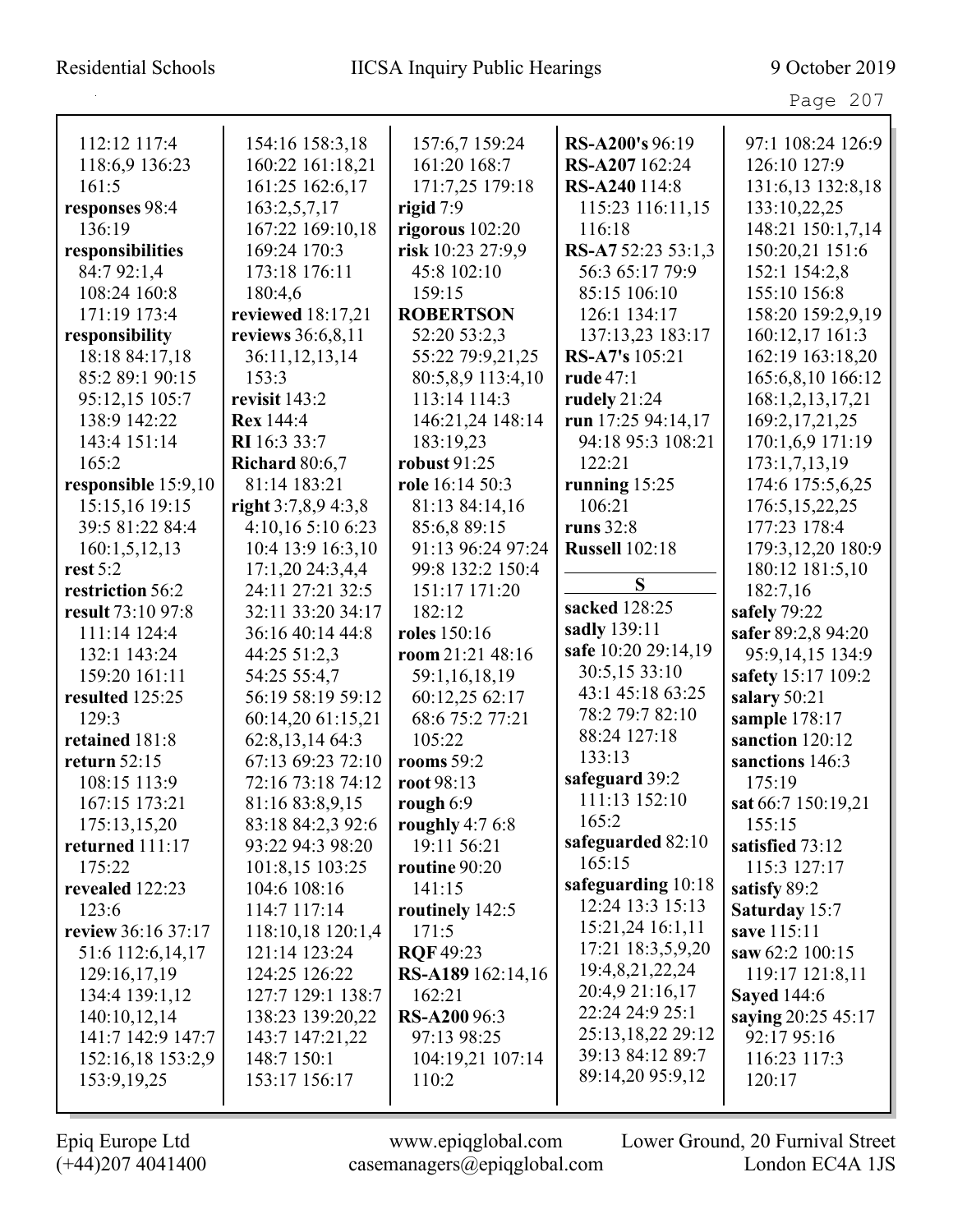| says 86:22 87:10   | 97:12,18 100:20   | 148:19,20 154:3,3          | 174:17 176:2          | 125:11 130:11       |
|--------------------|-------------------|----------------------------|-----------------------|---------------------|
| 118:1 121:21       | 101:18,20 104:20  | 156:1,15 170:1,8           | 177:7,8,10,11         | 133:25 142:18       |
| 122:11 137:13      | 105:3,8 106:24    | 170:22 172:6,8             | 178:12,22 179:2       | 158:15              |
| 163:16 166:8       | 107:15,24 108:15  | 173:11,24 174:4            | secure 101:12         | sensory $8:1,20$    |
| 178:2              | 108:25,25 109:6   | 174:13,13,14,15            | 112:10 118:18         | sent 47:1,14 57:19  |
| scared 60:1        | 111:24 113:17     | 174:18,21,23               | securing $101:22$     | 59:16 90:1          |
| scarring 70:21     | 115:1,25 117:19   | 175:24 176:6               | security 77:2         | sentence 115:18     |
| school 1:7 2:14,15 | 120:15,20 127:18  | 178:1,3,7,8,13             | see 23:18 27:4        | 117:25 118:16       |
| 2:17,17,18,19,20   | 128:11,25 129:14  | schools' 132:9             | 32:16 43:8 51:21      | 166:19              |
| 3:1,6 4:2 5:21     | 130:2,5,5,24      | <b>Scolding</b> 1:4,5,9,10 | 51:23 52:1 53:18      | sentenced 128:19    |
| 8:10 9:6,14,15     | 131:24 132:14,21  | 51:14 52:10,13,16          | 54:10,21 70:20        | separate 2:22 3:15  |
| 11:21,23 12:1,10   | 132:25 133:3,4,8  | 183:13                     | 87:6 95:22 113:20     | 30:11 93:5          |
| 12:15 13:21,23     | 141:16 143:15,19  | scour 25:14                | 154:20 158:4,10       | separation 179:5    |
| 14:3,24 15:2,13    | 143:23 144:5      | <b>SCR</b> 163:1,22        | 162:17 163:5,24       | September 39:8      |
| 15:24 16:1,9,13    | 145:12 148:18     | 165:11 166:17              | 166:2,15 168:23       | 56:2                |
| 16:16 17:10,16,23  | 154:8, 18, 19, 21 | scratching 152:8           | 172:11 174:9          | sequence 119:16     |
| 18:6,23 19:3,5     | 155:4,5,12,13     | screen 1:24 2:1            | seeing 91:6           | 120:16 128:20       |
| 20:17,19,24 21:9   | 156:8,9,11,25     | 18:15 53:16,18             | seek 32:20 86:23      | series 86:5 104:14  |
| 21:22 24:1,7 25:5  | 157:10,13 158:13  | 80:19,21 118:15            | 111:10 117:22         | 111:7 115:9 134:6   |
| 26:2,6,7,16 27:19  | 158:16,22 159:14  | 149:10                     | 123:23 146:10         | 170:13              |
| 28:11,19 30:10     | 159:23 160:24     | scrutinise 20:11           | 175:10 181:25         | serious 21:12,14    |
| 33:4,22 34:16,19   | 161:16 162:3,25   | 38:6                       | seeking 54:24         | 92:25 99:21         |
| 35:3 36:4 37:10    | 164:12,14,14,20   | scrutinising 16:15         | 151:12 171:20         | 103:22 126:3        |
| 38:6,9 39:25 41:2  | 164:23 165:19,25  | scrutiny $12:13,17$        | 182:1                 | 129:16,17,19        |
| 41:6 42:5,8,11     | 166:7 167:1,25    | 17:15 23:24 27:2           | seeks 110:24          | 139:1,12 140:10     |
| 43:22 44:12,14,16  | 169:6, 17, 21     | 43:5 141:24                | seen 26:25 55:12      | 140:12,14 142:8     |
| 44:23 46:10 47:14  | 172:10 175:1,8,11 | 151:15                     | 104:21 112:18         | 144:21 145:16       |
| 47:15 48:7 49:3    | 176:3,14,25 177:1 | sea 108:7                  | 123:11 127:1          | 152:16,18,23,25     |
| 49:12 50:19 51:9   | 177:17 178:11,14  | second 19:18 61:17         | 139:8 165:7,13        | 153:8,25 154:15     |
| 52:21,21 53:23     | 178:18,22         | 61:22 86:21 90:11          | 179:10                | 158:2,18 160:22     |
| 56:8,11,18,19,22   | school's 23:25    | 115:18 117:24              | select 57:6           | 160:24 161:18,21    |
| 57:15 61:10,20     | 44:13 57:24 96:25 | 118:15 121:10              | self-assess 174:5     | 161:24 162:6,17     |
| 62:10 63:23,25     | 118:22 139:3      | 166:14                     | self-harm $11:16$     | 163:2,5,6 167:21    |
| 64:12,22 65:4,10   | 155:1 161:3,5     | secondary 56:18            | self-harming 11:9     | 169:10,16,17,23     |
| 66:20,23,24 73:17  | 163:18            | secondly 1:19              | self-reporting 91:9   | 170:2 173:18        |
| 73:22,25 74:1,5    | schools 8:25 12:8 | 53:14 80:16                | SEN 30:8, 10, 13, 17  | seriously 22:2 99:4 |
| 75:3 76:19,22      | 13:13 14:12 16:22 | 125:20 134:6               | 31:18                 | 121:25              |
| 78:2,9,11,13,14    | 17:3 19:1 30:10   | 149:11                     | send 25:12 37:24      | seriousness 101:17  |
| 78:16,17,17,19,20  | 31:2 51:22 55:16  | section 31:17              | 141:12,18 171:3       | 105:10              |
| 79:5,6,6 82:21,23  | 55:18 56:5,6 63:1 | 104:15 106:20              | <b>SENDIST 155:20</b> | served 102:13       |
| 83:3,6,7,19,21,25  | 77:14,25 82:11    | 173:20                     | 157:21                | 178:3               |
| 84:2,5,14 86:12    | 88:25 90:21 92:2  | sector 49:20 50:15         | senior 121:4 123:21   | service 21:16 32:4  |
| 87:13,19 89:4,6    | 111:9 131:16      | 78:10 151:20               | 144:6 151:19,19       | 32:6 34:23 70:8     |
| 89:21 90:16 94:2   | 132:9,11 134:12   | 152:4 169:21               | 177:5                 | 71:21 81:14,24      |
| 94:5,7 95:10 96:2  | 134:12 142:2,2,5  | 170:2,12,14                | sense 87:4 90:8       | 82:9 84:12 89:14    |
|                    |                   |                            |                       |                     |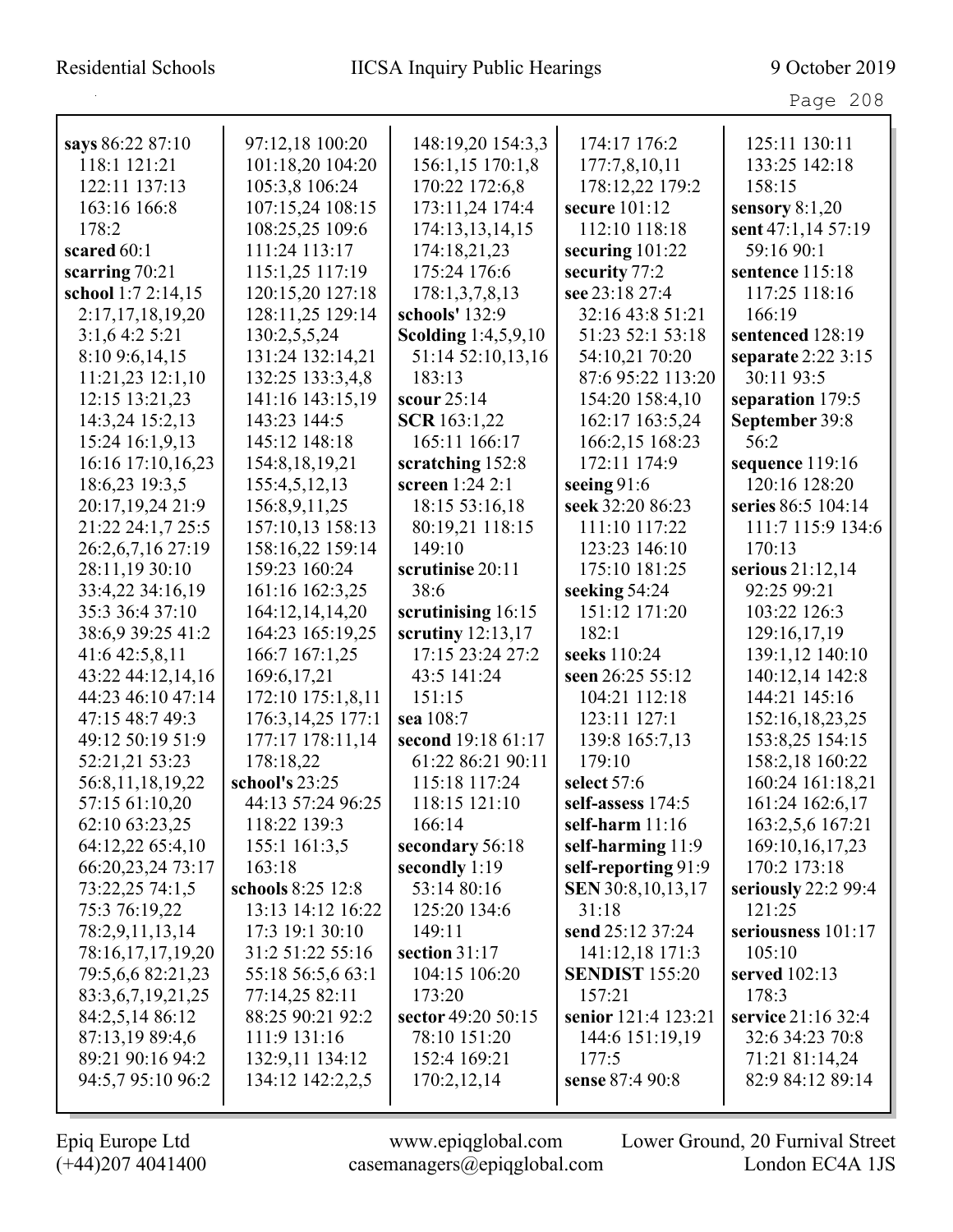Page 209

| 89:21 90:23          | sexually 28:24 67:6    | 14:2                  | snapshot $174:16$  | 66:13 69:22 71:5    |
|----------------------|------------------------|-----------------------|--------------------|---------------------|
| 102:18 106:19        | 68:9 79:7 135:8        | silence 133:7         | social 3:25 6:3,7  | 83:10 103:21        |
| 108:20 129:10        | 161:15                 | similar $116:25$      | 8:6,6,21 15:4      | 137:8 142:25        |
| 132:3,7,8,9,14,16    | shadowing 25:3         | 117:5 119:15          | 26:15 28:2 42:19   | 175:24              |
| 132:18 133:23        | shame 28:17            | 147:11 159:13         | 44:4,9,22 45:10    | sorted 182:21       |
| 134:5,9 143:8        | share 47:4 59:18       | 176:21                | 46:4,5,6,8,12,14   | sorts 24:2,22 62:12 |
| 145:21 147:15        | 140:7                  | similarly 133:1       | 47:22,23 48:3,3    | sought 155:17       |
| 152:4                | shared 47:16,17        | 159:10                | 68:12 78:7 81:15   | sounds 100:25       |
| services 6:3,7 18:19 | 59:16 84:17 98:11      | single $177:11$       | 81:21,22 98:8      | 101:1 139:23        |
| 39:25 81:20,25,25    | 172:18,25              | Singleton 176:11      | 102:14 103:10      | source 134:14       |
| 82:17 103:18,19      | sharing $47:9$         | sit 16:4 35:3 59:19   | 141:11,14 180:7    | Southampton         |
| 103:23 142:10,15     | sharp 159:18           | 75:9 135:2 149:2      | society 49:9       | 150:12              |
| 142:18,19 151:18     | Sharpling $147:1,3$    | site 35:5 40:18 44:9  | sofa 59:19         | Southlands 1:7      |
| session 25:1 75:2,6  | 147:12,23 148:9        | 51:10                 | somebody 12:6      | 2:14, 15, 17, 23    |
| 134:24 142:6         | shift $50:6$           | sites 12:11 44:5,22   | 34:8 36:17 78:9    | 9:17 11:25 13:23    |
| sessions 75:12       | short 36:9 50:7        | 45:10                 | 103:15 108:21      | 14:16 15:19 41:5    |
| set 29:9 40:22 96:1  | 52:18 79:21 80:3       | sits $176:3$          | 109:13 147:25      | 41:6                |
| 103:6 114:5 126:4    | 98:15 113:12           | sitting 68:5 152:7    | 152:7              | space 25:25 26:12   |
| 127:4,13 129:10      | 116:17 143:20          | situation 26:21       | somewhat 140:21    | speak 5:16 30:12    |
| 132:3,19 137:6       | 167:18                 | 67:8 116:25           | soon 65:25 119:16  | 34:13 39:4 58:14    |
| 153:14               | shortcomings           | 118:25 123:24         | 140:4,8            | 66:24 78:16 130:7   |
| sets 114:14          | 113:2 125:14           | 145:10 157:13         | sooner 128:8,12    | 177:14 178:9        |
| setting 8:17 11:14   | shorter 150:9          | situations 30:20      | sore 59:15         | speaking $21:24$    |
| 11:14,17 24:23       | shortly 129:17         | 62:12 118:4           | sorry 18:21 19:18  | special $2:17,20$   |
| 30:5,23 40:24        | 161:24                 | $\sin 72:1,5$ 114:25  | 36:11 42:6 53:3    | $12:1,10$ 13:12     |
| settings 5:15 7:22   | show 24:10 45:25       | 115:8 128:17          | 71:13 76:4 95:14   | 51:22 52:21 56:9    |
| settle 56:24         | 125:2                  | six-monthly $25:8$    | 107:21 109:5,7     | 56:11 62:10 63:1    |
| settled 57:2 182:19  | showed 171:25          | 25:10 36:21           | 110:3 120:6        | 69:8 77:14,25       |
| setup 15:19 69:22    | sick $60:3$            | six-weekly 26:8       | 121:18 123:2       | 83:7 110:17         |
| severe 83:18,18      | side 47:25 58:25       | skills 15:5 49:17     | 129:10 137:16      | 148:19 154:3,4,24   |
| sex 43:6 59:22       | sight 159:11 170:11    | 112:4                 | 147:10             | 155:5, 12, 13 156:9 |
| sexting 47:8         | 176:7                  | skin $8:5$            | sort 2:15 4:21 9:9 | 156:10,15,21        |
| sexual 28:8 31:1,1   | sign $29:15\,35:23,24$ | skip 114:19           | 10:23 12:3,14      | 157:18 158:7,16     |
| 31:9,15 42:1,12      | 43:9 44:14 149:19      | skirting 62:4         | 13:8 14:13,22      | 164:25 171:3        |
| 42:14 43:6,21        | signature $54:10$      | slept 58:23 59:3      | 15:4 21:15,18      | 172:6,8,24 178:2    |
| 48:5 64:11 70:3      | 81:5 149:18            | slightly $5:449:12$   | 22:16 24:19 25:11  | 178:8, 11, 14, 17   |
| 72:3,5 75:5 96:5     | signed 2:7 54:12,14    | 50:17 52:14 53:6      | 25:14,17 26:9,25   | specialise 16:24    |
| 101:4 104:2 114:9    | 81:7                   | 85:18 87:14 113:7     | 27:7 29:19,23      | specialises 154:23  |
| 128:17 134:23        | significant $8:23$     | 122:17 155:20         | 30:8 31:14,15      | specialist $62:11$  |
| 144:22 160:25        | 12:9 14:15 28:8        | 156:14                | 32:12 33:18,25     | 155:4               |
| 161:25 162:25        | 30:9 82:11 99:6        | slowly $28:5$         | 34:18 38:5 39:8    | specially 63:2      |
| 163:11 168:16        | 147:17 148:6           | <b>SLT</b> 17:12 20:1 | 40:7,9,1641:1,20   | specific 19:3 39:14 |
| sexualised $29:1,2$  | 164:9,23 166:9         | small 40:17 108:6     | 41:23 42:22 45:12  | 42:5 85:13 89:8     |
| 31:9 42:15 43:16     | 180:15                 | 165:23                | 45:13 46:1,11,24   | 97:23 100:11        |
| 163:10,24 165:16     | significantly 13:25    | smells $8:3$          | 48:10 49:9 52:3    | 105:4 137:7         |
|                      |                        |                       |                    |                     |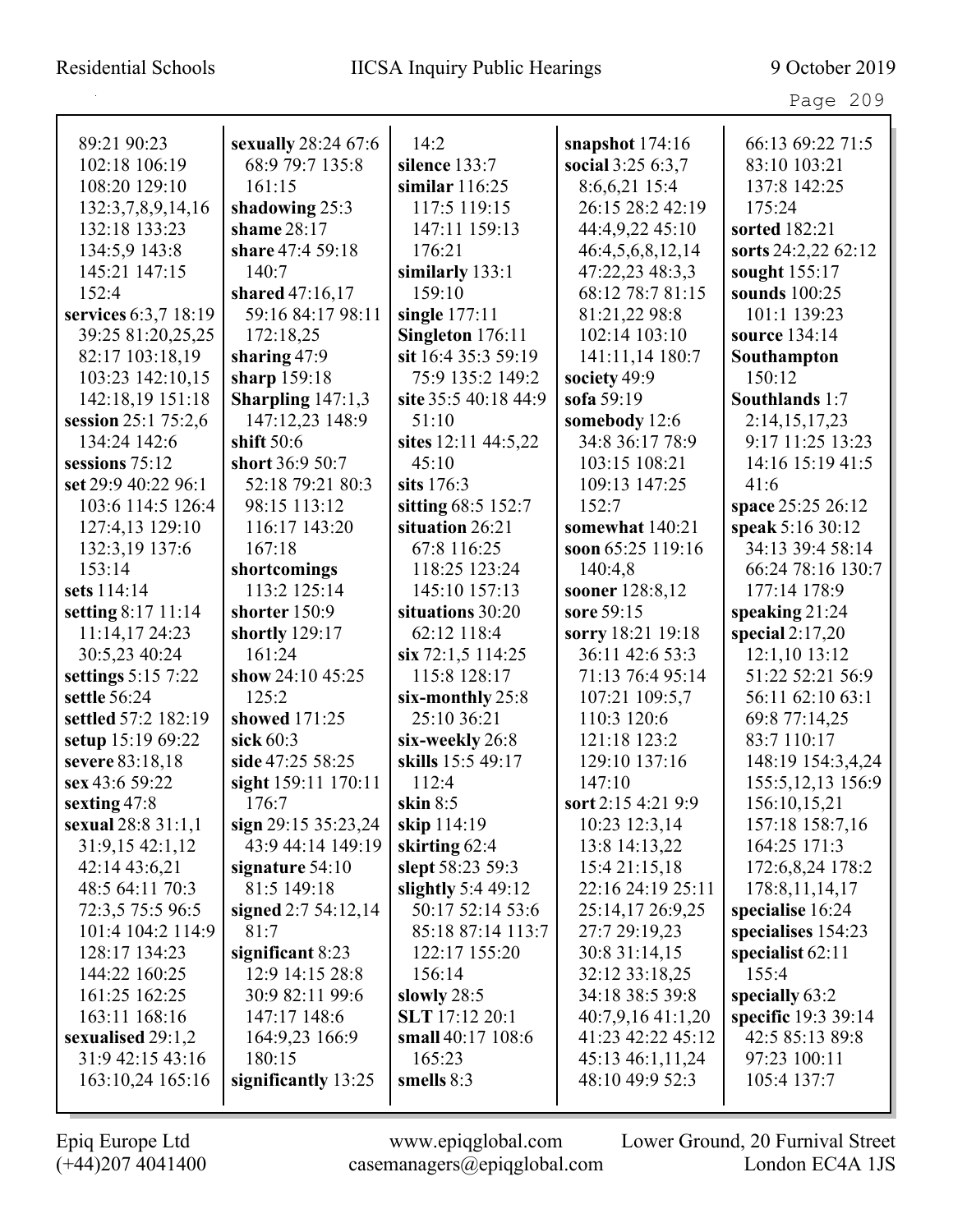| ane |  |
|-----|--|
|-----|--|

| 154:24 171:17        | 152:16,24 153:8      | 130:1 134:19             | straight $22:562:5$     | 163:23               |
|----------------------|----------------------|--------------------------|-------------------------|----------------------|
| specifically 132:15  | 153:25 154:19        | 137:13,14 144:2          | 123:4,10 124:19         | subjected 147:8      |
| 166:21               | 155:12,19 156:4      | 147:16 149:14,17         | straightforward         | 165:16               |
| specified 86:7       | 156:16 157:6         | 149:19,24 153:14         | 131:4                   | subjects 24:17       |
| spectrum 7:25        | 159:18 161:23        | 154:13 155:3,6           | strand 128:20           | submission 23:25     |
| 16:25 46:24 55:7     | 162:1,13 166:6       | 156:1 157:2              | Strategic 126:3         | submissions 175:11   |
| 83:17 154:23         | 171:6 179:11         | 162:14,16,24             | strategies 10:24        | submit 89:12,16      |
| speech $9:16$        | stance 105:8         | 164:1,15 170:17          | 28:14 43:24.25          | 175:13,15            |
| speed $41:20$        | standard 68:24       | 176:9 178:22,25          | strategy 96:7,20,23     | submitted 154:13     |
| spell 145:25         | 92:8 145:7,13        | statemented 55:21        | 97:21,25 98:9,10        | subsequently         |
| spend 26:13 34:3     | standards $13:11,13$ | 56:8                     | 99:11,15 100:7          | 128:16,25 143:21     |
| 38:8 180:15,21       | 13:14, 17, 24, 24    | statements 33:6          | 101:3,21 102:2          | 163:12               |
| spiky $6:25$         | stands 132:17        | 154:25 156:21            | 103:11 104:1,16         | subtle 111:3         |
| split 55:19          | start 14:21 53:9     | states 141:8             | 111:22 116:16           | succeed 6:22         |
| splitting 168:11     | 54:19 80:10 81:12    | status 155:18,23,25      | 117:21 118:1            | succeeded 59:21      |
| spoiled 87:15        | 85:12,19,22 116:9    | 156:3                    | 120:25 121:3,10         | suffer 166:11        |
| 122:17               | 116:21 131:12        | statute 151:7            | 122:20 123:1            | suffered 152:23      |
| spoke 70:9           | 149:4 152:19         | statutory 81:22          | 125:7,24 128:1          | sufficient 117:10    |
| spoken $70:14$       | started 23:10 27:25  | stay 4:18 58:18          | 136:7                   | 140:24               |
| staff 17:25 18:1,2,6 | 55:20 77:9 157:5     | 79:9 146:22              | strength 87:11          | sufficiently 165:21  |
| 18:6,7,7 19:23       | starting $54:2168:2$ | stayed 77:6              | strengths 134:5         | 166:1                |
| 21:20,21,23,24       | 94:2 100:16          | steering 126:4           | <b>Stride 143:16,20</b> | suggest 98:12 109:7  |
| 22:1,3,4,8 24:21     | 115:17               | 127:4,13                 | 144:1,3,10 145:2        | 110:24 146:13        |
| 24:23,24 25:4,4      | starts 61:18 88:23   | step 4:22 48:9           | 146:3                   | suggested 66:9       |
| 25:22,24 26:5,8      | state 125:5 170:1    | 144:24,24 164:3          | strongest 111:10        | 111:15               |
| 26:20,21 27:1        | stated 56:1 108:10   | stepdown $40:10,12$      | strongly 102:24         | suggesting $101:13$  |
| 29:12,13,20 31:23    | 116:11 118:15        | Stephenson 161:23        | 131:5                   | suggestion 77:24     |
| 34:3,4 35:9,20       | 133:21 169:24        | 162:13                   | struck 164:13           | suggests 112:18      |
| 44:23,24 45:3        | statement $1:17,23$  | steps 22:16 135:22       | structure 35:7          | 122:9                |
| 49:2,17,22 50:14     | 2:3,5,8,10 4:25      | stick 113:25             | 99:20 130:23,24         | suitability 99:8     |
| 50:25 51:4,4,10      | 5:5 9:4 18:10        | stomach 59:15            | structured 15:20        | suitable 40:5        |
| 57:3,21 66:25        | 22:19 42:2 54:5,7    | <b>Stony 52:21 55:10</b> | structures 126:21       | suite 18:12          |
| 84:19 85:1,4 97:3    | 54:13,14,15,21       | 55:15 56:17,21           | struggle $7:549:6$      | suited 122:4         |
| 97:24 100:1,20       | 58:17 60:23 61:13    | 58:11 62:10 73:17        | 59:23                   | sum 37:5 76:14       |
| 101:3,5,18 102:5     | 63:10 64:1,20        | 78:19 82:21 84:15        | student $161:23$        | summaries 26:18      |
| 103:20 110:20        | 65:6 67:18,19        | 85:17 86:2 113:17        | students $4:1,2,4,5:2$  | summarise 158:12     |
| 130:6 131:12         | 69:6 71:19 76:4      | 127:23 143:22            | 5:3 62:9,18,21          | 160:21 173:23        |
| 157:9 161:15         | 76:16 77:12 79:1     | 144:5,20                 | 64:2 156:16             | summary $59:10$      |
| 165:25               | 80:25 81:7,9         | stop 1:19 45:9 53:9      | stuff $58:4$            | 60:5 166:11          |
| staffing $40:16$     | 84:10 96:21,22       | 53:10,11 80:16           | subcommittee            | supervision 25:24    |
| stage 25:7 35:11     | 102:1 107:3          | 113:8,9                  | 126:4 144:8             | 26:6,9,10 162:19     |
| 50:2 125:1 136:9     | 108:22,23 111:21     | stopped $64:19$          | subgroup $177:4,5,8$    | 164:13,16 168:21     |
| 172:23               | 111:25 115:14,15     | 65:10                    | subject 24:14 26:8      | support $6:11,13,15$ |
| stages $137:9$       | 119:22 121:2         | stopping $1:20$          | 43:2,4 45:24 56:1       | 6:16 10:25 16:13     |
| Stanbridge 148:17    | 126:6 127:16         | story 85:20              | 62:5 114:4 148:5        | 26:24 28:15 40:15    |
|                      |                      |                          |                         |                      |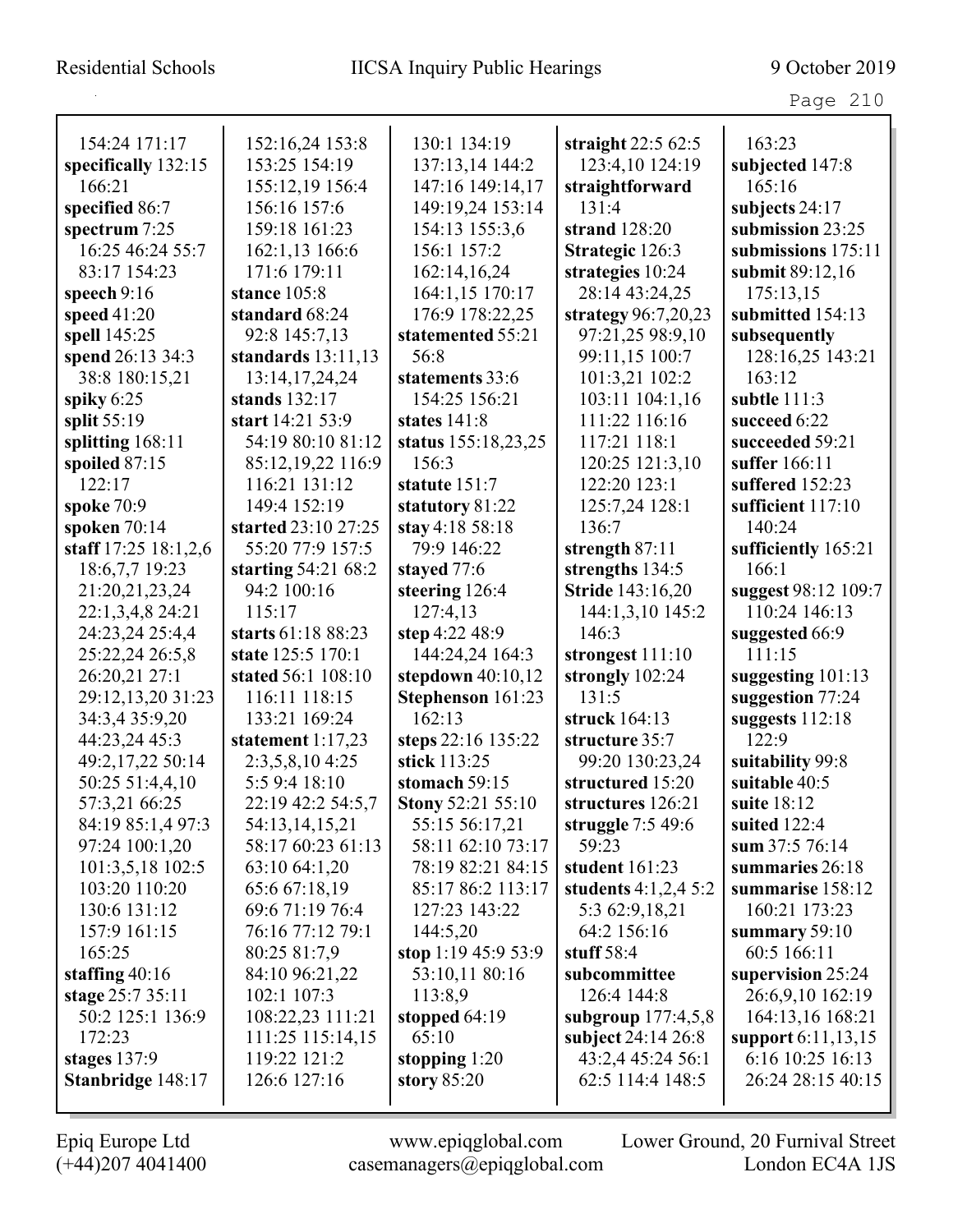## Residential Schools IICSA Inquiry Public Hearings 9 October 2019

Page 211

| 40:16,16 41:24    | system 22:12 58:11  | 66:25 67:4 68:4,9     | 48:8 62:19         | 181:20                 |
|-------------------|---------------------|-----------------------|--------------------|------------------------|
| 42:25 45:16 49:4  | 88:11 90:9 91:8     | 70:11 75:5 82:20      | tell 2:15 6:8 10:1 | terribly 32:23,24      |
| 49:9,13 50:1,1,9  | 91:16,23 92:21      | 105:24 132:6          | 21:18 26:19 33:3   | test 1:15 80:11        |
| 73:10 76:6,8      | 112:22 124:25       | 133:9,9 134:23        | 44:23 45:3 54:12   | 149:5                  |
| 78:24 86:16 90:21 | 139:2               | 146:12                | 56:5,7,10 57:7     | thank $1:102:13$       |
| 132:21 133:5      |                     | talked 31:21 39:23    | 59:15 61:3,11      | 51:15 52:7,8,8,10      |
| 135:20 137:23     | T                   | 48:1 70:12,13         | 66:6,15 67:5,16    | 52:11,16 53:7          |
| 138:22 142:10,24  | tab 2:2,5 54:6 81:1 | 71:6 139:16           | 70:8,24 71:1       | 77:24 79:9,13,18       |
| 158:8             | 149:14              | 153:15                | 78:11 90:4 96:17   | 80:5,9 81:12 82:2      |
| supporting 28:22  | table 10:14         | talking $28:1,1,2,22$ | 115:25 116:6       | 82:4 113:10,14         |
| 50:6              | take 7:17 18:11     | 29:11 32:23,24        | 119:5 129:22       | 114:2 125:23           |
| supportive 21:9   | 26:7 29:6 33:17     | 34:3,4 57:11          | 151:7 152:17       | 147:3 148:9,10,12      |
| 27:1 132:24       | 38:23 45:19 46:19   | 67:22 68:19 71:15     | 174:2              | 148:16 149:3,7,16      |
| 172:14            | 47:3 80:25 98:3,9   | 80:23 115:17          | telling 34:19 70:3 | 154:11 158:11          |
| suppose 30:18     | 98:14 99:25         | 147:10 151:23         | 79:14 82:22        | 163:25 166:3           |
| 130:11            | 100:24,25 103:25    | 178:4                 | 110:23 117:25      | 167:16 172:12          |
| sure 16:5,8 20:24 | 104:7 105:7         | taste 8:4             | 129:6 153:8        | 180:24 182:24          |
| 30:2 35:22 40:5   | 106:22 107:2        | taught $85:17$        | tells 91:17 114:21 | 183:1,3                |
| 53:17 56:14,15    | 109:22,25 110:3,9   | <b>Taylor</b> 122:21  | 122:16             | <b>Thanks</b> 79:19    |
| 62:7 65:21,22     | 111:10 119:25       | teacher 57:20 66:1    | ten 24:19 37:17    | <b>theme</b> 103:8     |
| 74:3 88:11 99:13  | 120:9 126:5         | 66:2 67:9 84:8,20     | 44:16 75:3 128:19  | therapeutic $6:17$     |
| 100:2 108:9 114:6 | 127:15 128:21       | 85:3,14 87:17         | 137:10 138:25      | 9:13,19 28:20          |
| 142:19,22 147:19  | 131:18 134:13       | 90:1,10 91:13         | ten-page $37:21$   | 40:16 122:1            |
| 172:18            | 135:22 138:9        | 92:19 94:12 97:2      | tend 6:25 7:9 8:8  | 138:20                 |
| surprises 62:9    | 140:17 144:17       | 99:17 111:20          | 8:12,14,23 11:10   | therapists $9:16,17$   |
| surprising 108:8  | 158:14 164:5        | 129:18 131:24         | 11:13 40:9,16      | thereof 166:13         |
| survivors 88:17   | 167:10,15           | 133:17 137:14         | tends 78:11        | thing 33:20 71:5,15    |
| 94:11 125:13      | taken 22:2 28:24    | 141:23 143:15         | tens 83:3          | 72:8 73:23 77:12       |
| 133:15 134:17     | 42:7 43:16 44:17    | 158:5 176:3           | term 12:1 50:7     | 92:6 108:7 124:7       |
| 138:1,4 141:5     | 60:24 70:7 73:17    | teachers 57:6 61:14   | 165:8 169:22       | 125:12 129:12          |
| suspected 152:21  | 89:3,10 99:4        | 61:19 62:7,11         | terminology 164:25 | 138:13 148:7           |
| suspend 119:21    | 104:5,18 105:11     | 63:1,3 73:24          | 180:21             | 164:25                 |
| 128:6             | 107:23 109:6,10     | 161:14                | terms 7:16 8:9,13  | things $1:13 \; 10:20$ |
| suspended 61:23   | 110:3,7 111:16      | teaching 16:24        | 10:18 11:3,4,15    | 16:5,8 21:6,15         |
| 63:5,8,9,11,15    | 120:17 123:13,14    | 85:23 86:3,7          | 14:5, 12, 14, 17   | 24:3,20 29:11          |
| 65:9,11,24 66:12  | 123:20 126:21       | 96:10 113:20          | 19:6 21:3 26:25    | 38:9 46:21 48:15       |
| 77:7 120:3 128:4  | 128:12 138:25       | 114:11 116:15         | 30:8 32:11 37:12   | 53:8 58:7,14 65:6      |
| 143:21            | 139:5 146:9         | 128:21 129:15         | 37:13 38:17 44:9   | 66:25 70:4 71:17       |
| suspension 64:21  | 165:13              | 145:19 154:23         | 44:18,19 46:8      | 72:6 73:16 80:10       |
| suspicions 77:7   | takes 170:14        | team $9:14$ 16:3      | 50:18 73:13 82:5   | 87:12 98:12            |
| swiftly 126:2     | talk 6:19 17:12     | 18:19 20:2 27:24      | 84:18 92:21,25     | 118:20 123:24          |
| 127:14            | 26:24 31:8 32:17    | 31:23 131:9           | 93:1 99:10 117:2   | 127:14 129:6,9,13      |
| sworn 80:7 148:23 | 32:21,22 35:5,8     | 142:18,20             | 151:10 152:17      | 131:3,11 132:1         |
| 183:21 184:2      | 44:19 57:4,25       | teams $81:23,24$      | 153:2 158:25       | 147:20 149:3           |
| syndrome $5:12$   | 61:20 63:4 66:5,6   | technology 44:18      | 160:17 178:20      | 164:3 165:21           |
|                   |                     |                       |                    |                        |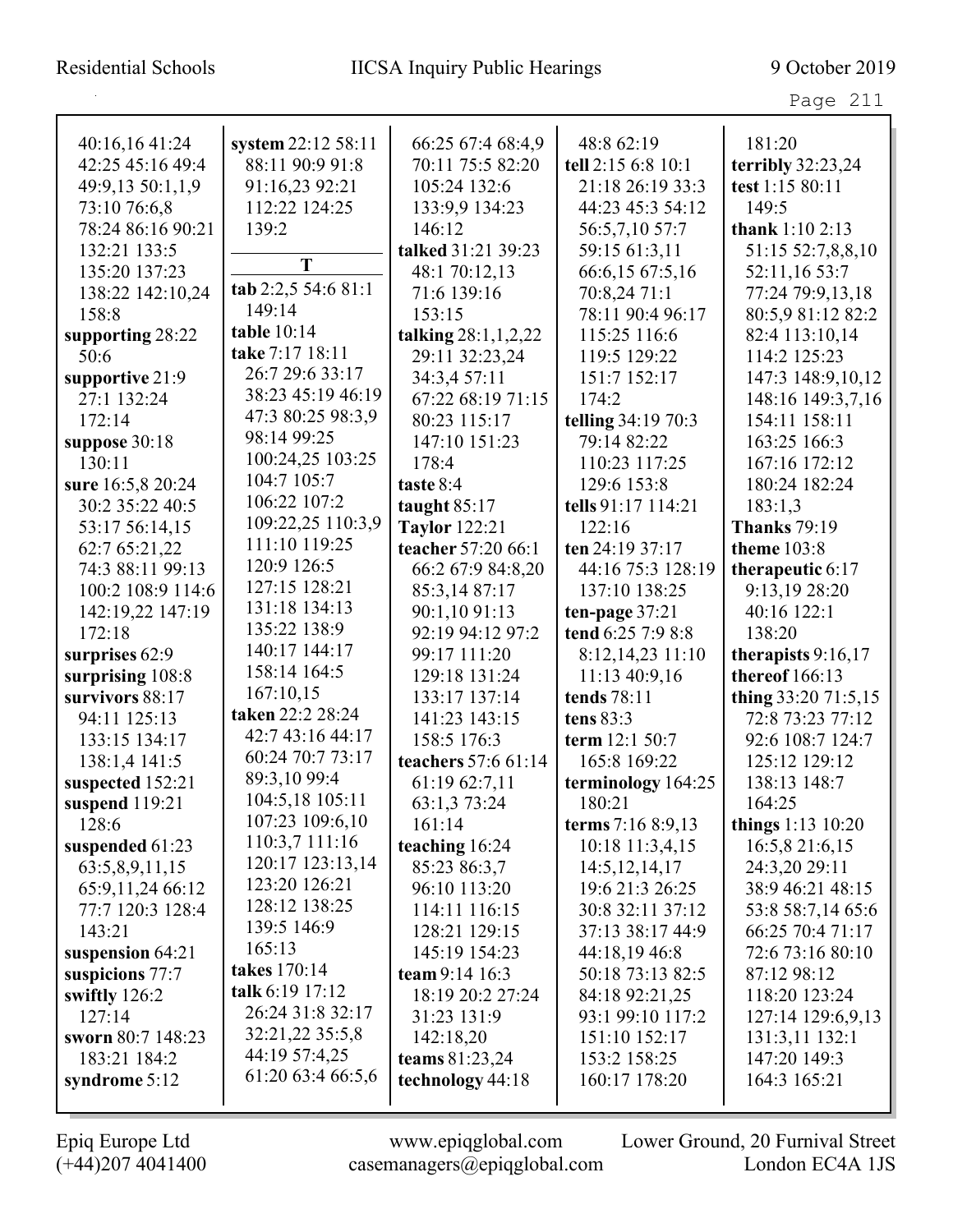| . .<br>л |  |
|----------|--|
|----------|--|

| 167:5,9                         | 144:15 146:14                           | 28:18 30:23 32:19                   | 92:22 97:11 99:22              | 161:2,4,9,11                   |
|---------------------------------|-----------------------------------------|-------------------------------------|--------------------------------|--------------------------------|
| think 8:22 10:21                | 150:23 152:9                            | 33:18 34:5 36:16                    | 104:3 138:2 180:2              | 169:7,8,14                     |
| 15:19 18:10,25                  | 153:11 155:11,15                        | 41:4 51:20 52:13                    | tomorrow 154:12                | tricky 9:13 32:18              |
| 19:20 21:9 23:23                | 156:6,13 158:19                         | 53:9 56:5,12,14                     | 156:5 160:18                   | 41:11                          |
| 24:11,16,23 26:15               | 158:25 159:23                           | 60:7 61:22 62:21                    | toolkit 41:21                  | tried 59:20 61:14              |
| 29:21 30:4,8,11                 | 160:18 161:4                            | 63:20 65:10,11                      | tools $41:23$                  | 77:7                           |
| 31:3,17 32:12                   | 163:4,23 164:6,17                       | 66:7,8,11 68:5                      | top 58:8 86:9 87:7             | trigger 126:24                 |
| 33:6, 12, 14, 25                | 164:18 165:8,13                         | 69:15 70:10,16                      | 116:9 118:15                   | 127:2                          |
| 34:11,24 36:7,25                | 166:14 167:3,4,13                       | 73:25 75:24,25                      | 154:17                         | trip 104:20 105:3              |
| 37:14 38:25 39:7                | 167:25 168:12,20                        | 78:23 80:16 88:7                    | topic 106:4 113:6              | 111:24                         |
| 39:19 41:17 42:20               | 169:3,20 171:13                         | 88:11 93:8 95:25                    | 143:13 155:9                   | trousers 60:17 96:4            |
| 43:18 45:4 46:21                | 171:16 173:8,9,23                       | 97:2 98:7 99:8                      | total 4:6 17:3 76:14           | true 2:10 54:16,17             |
| 48:6,8,16 50:9                  | 175:20 176:9,11                         | 107:22 109:15,15                    | totally 106:6                  | 81:9 91:22 142:14              |
| 51:1,19 52:3,5                  | 176:19 177:21                           | 110:15 112:13,19                    | touch 14:13 47:21              | 149:21 160:16                  |
| 56:13,17 57:1,5                 | 178:20 179:1,7,15                       | 113:7 118:22                        | touched 62:6 96:3              | 169:18,19                      |
| 59:7 60:1,19,25                 | 181:11,13 182:19                        | 120:16 121:6                        | 96:5 167:25                    | trust $105:7$                  |
| 61:18,19,24 62:3                | thinking $7:10,12$                      | 125:24 129:4,14                     | tour 165:14                    | trustees 165:25                |
| 63:1,3 64:12,14                 | 8:13 32:22 39:16                        | 129:23 130:8                        | track 18:16                    | truth 110:23                   |
| 64:18 66:20 67:1                | 99:2                                    | 135:13,17 137:7                     | train 24:21 25:19              | try 45:9 53:21 54:2            |
| 68:13,21,23 69:3                | thinks 37:8,10                          | 140:17 143:19                       | trained 24:16 35:21            | 73:21 80:22 164:4              |
| 69:6,12,13 70:9                 | third 60:16 86:20                       | 144:21 150:19                       | 49:2 62:8 63:2,3               | trying $41:446:2$              |
| 70:12,14 71:3,5,7               | 101:14 116:10                           | 153:17 157:1,15                     | 69:8                           | 61:20 103:5 109:7              |
| 73:11,16,20 74:7                | <b>Thirdly</b> 1:22 80:18               | 157:16,16 158:21                    | training 17:21 18:3            | turf $39:4$                    |
| 74:8,16 75:14,17                | thoroughly 165:21                       | 163:21 172:2                        | 18:5 24:13,23                  | turn $2:4,681:4$               |
| 75:21,23 76:17,25               | thought 7:6 20:5                        | 180:16,21                           | 25:2,12,19,21                  | 95:24 116:5 126:4              |
| 77:13 78:3,12                   | 24:21 30:21 54:23                       | times 16:18 26:20                   | 29:12 31:25 49:16              | 149:13,17 154:15               |
| 79:3 83:5,19,21                 | 61:11 62:11 68:1                        | 38:22 45:23 60:24                   | 62:12,25 69:16                 | 164:1                          |
| 85:21 88:3 91:24                | 139:10 147:6                            | 61:1 68:1 77:21                     | 91:25 131:11,14                | turning $113:6$                |
| 92:12,24 95:17                  | thoughts 69:18                          | 108:2 140:10,23                     | 131:18,21 134:11               | turnover 50:14,18              |
| 98:6,13 99:3                    | 70:18 73:23                             | timescale 139:24                    | 178:5                          | tweaked 18:24                  |
| 103:3,25 105:5                  | three 16:18 19:7,8                      | 140:5,5                             | transferring                   | twice 35:6 125:12              |
| 108:18 109:25                   | 19:15 25:21 31:3                        | tip $100:18$                        | 110:15                         | two 5:22 10:12,12              |
| 112:20 113:22                   | 47:24 59:17 60:22                       | title 170:13                        | transition 4:20                | 12:4,5 13:15 15:2              |
| 115:8 116:6                     | 67:22,23 119:6                          | today 45:14 78:23                   | 15:3 28:5 56:18                | 15:22,24 16:1,1                |
| 117:14,15 118:9                 | 120:23 136:11                           | 82:20 95:3 99:11                    | transparency 21:8              | 19:7,15 21:11                  |
| 118:21 119:2,2                  | 150:21 151:25                           | 99:21 138:2 140:4                   | transpired 28:7                | 26:12 38:23 40:8               |
| 120:1,5 122:11                  | 154:6 162:1 180:9                       | 147:5,9 155:16,17                   | trauma $23:19$                 | 42:16 43:19 59:1               |
| 127:6,10 128:9,10               | 181:17 182:6,23                         | 183:2                               | treated $105:9$                | 61:1,8 64:19                   |
| 131:3 133:5,14,15               | threshold 126:25                        | toilet $60:3,13$                    | treatment 166:10               | 66:13,13,13 72:1               |
| 133:21,25 134:3                 | 140:15                                  | <b>told</b> 11:2 44:24              | trend $7:13\,36:7$             | 72:2 80:10 86:21               |
| 135:24 136:18                   | threw $59:20$                           | 45:1 54:22 60:22                    | trial 71:22 72:24              | 90:8 94:12 117:6               |
| 137:1,21,22                     | Thursday 183:6                          | 62:7 63:20 64:23                    | 73:4                           | 119:15 121:13                  |
| 138:13,17 139:8                 | tier $40:10,12,12$                      | 64:24 66:10 67:12                   | tribunal $154:9$               | 126:8 128:3,6,18               |
| 139:11,12,18<br>141:3 142:13,23 | time 1:19 3:18 4:9<br>4:19 5:22 25:3,25 | 67:21,23 70:19,19<br>70:23,25 74:15 | 155:21 157:22<br>159:20 160:20 | 136:12 138:23<br>143:19 150:22 |
|                                 |                                         |                                     |                                |                                |
|                                 |                                         |                                     |                                |                                |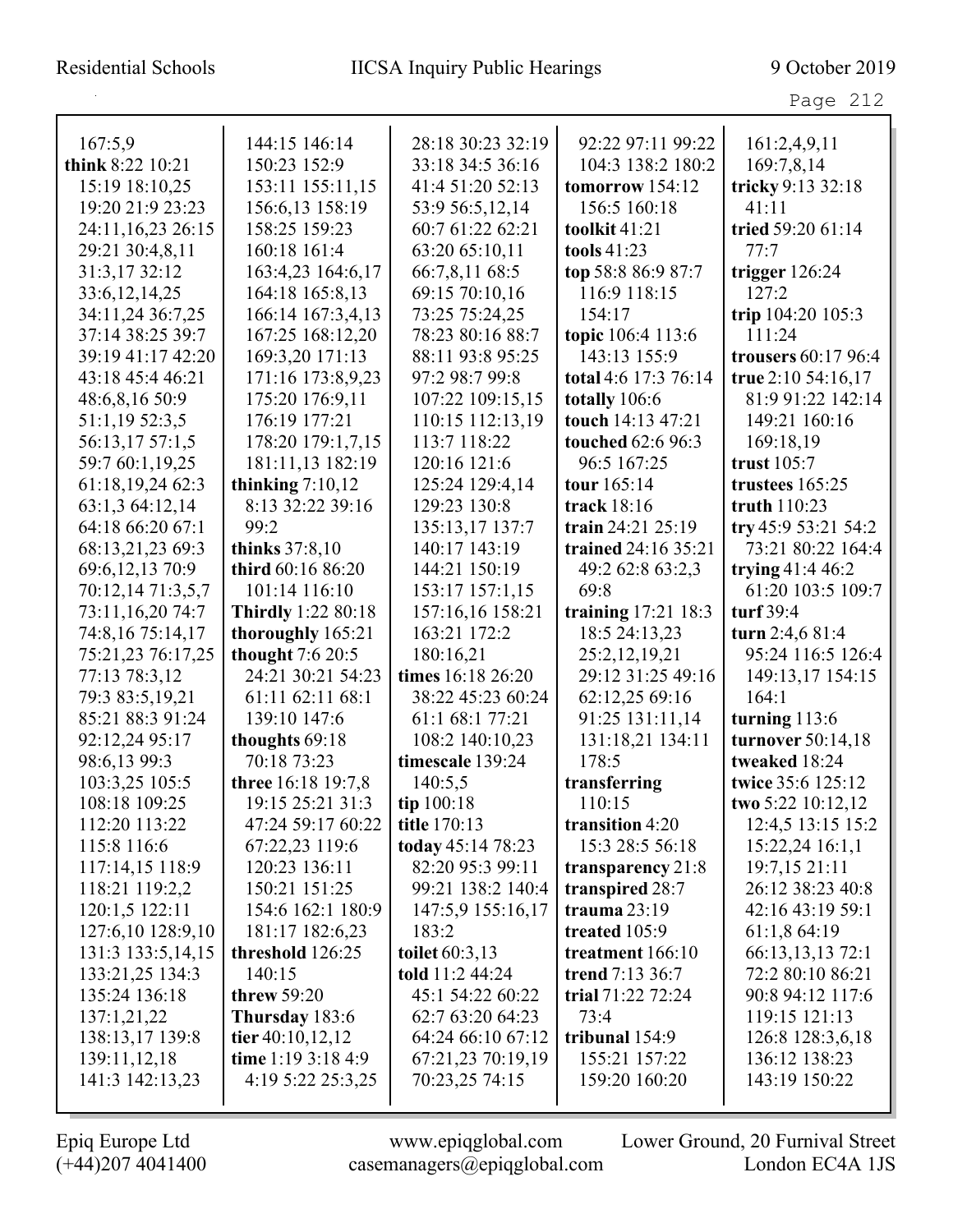Page 213

| 152:25 167:23     | 139:4 141:16          | <b>Unusually 19:16</b> | vast 5:2 170:7      | vocation $50:11$    |
|-------------------|-----------------------|------------------------|---------------------|---------------------|
| 174:15,21,22      | 150:6,16 155:18       | unwell 59:14           | venue 99:2          | voice 14:15,17 16:4 |
| two-page 37:21    | 168:25 172:20         | up' 87:3               | veracity 115:23     | 31:20 32:11,13      |
| two-way 133:7     | 178:13                | upcoming 104:20        | verbalise 35:18     | 33:2 34:4 35:1      |
| two-year $61:13$  | understanding         | updated 18:16          | verbally 35:10      | 39:20 43:12 82:2    |
| type 8:14 15:5    | 20:18 30:21 79:15     | 29:25                  | version $151:10$    | volte-face 169:5    |
| 42:21 51:12 86:10 | 87:20 93:11,12        | updates 25:13,13       | 152:19              | voluntary 151:20    |
| 154:19            | 94:4 95:23 117:16     | upper $153:3$          | vice 15:22          | 152:3               |
| typical 156:11    | 120:14 122:24         | upset 58:9 75:12       | victim/survivor     | vulnerabilities     |
|                   | 126:11,16 127:12      | 135:5                  | 162:12              | 171:17              |
| U                 | 128:24 129:5          | upsetting 46:21,23     | victims 88:17 94:11 | vulnerability 118:3 |
| UK 7:3 10:1       | 136:18 140:19         | use 32:3 35:13,19      | 125:13 133:15       | vulnerable 49:8     |
| ultimately 139:14 | 156:22 157:11,23      | 80:24 83:6 99:19       | 134:17 137:12,25    | 82:9 111:13 118:4   |
| unable 35:18 68:4 | 159:15,22,25          | 119:3 131:22           | 138:4 139:19        | 131:6 133:13        |
| 116:14 130:10     | 160:3,9,20,22         | 132:15 165:8           | 141:5 142:25        | 165:18 166:1        |
| unacceptable 86:4 | 162:7 171:8           | 174:2                  | 143:1               |                     |
| 128:23            | 175:25 178:12         | useful 26:4,5,11       | video 70:5          | W                   |
| unambiguous       | understood 29:17      | 31:13,16 32:16         | view 20:17 44:25    | wake 58:19          |
| 119:24 120:10     | 29:17 110:18          | 34:11 173:8 174:3      | 49:13 87:17,21      | waking $60:18$      |
| unannounced       | undertaken 25:19      | 178:24                 | 98:20 104:22        | walk 60:4           |
| 32:19             | 145:12                | usefulness 30:4        | 115:2 117:4,5,10    | want 43:13 48:17    |
| unclear $171:11$  | undertaking           | 31:11                  | 117:20 118:22       | 58:15 61:5 63:11    |
| uncomfortable     | 102:19 147:6          | useless 75:4 134:22    | 120:16 122:12       | 65:5,8,9,12 68:3,8  |
| 22:4              | unexpected 22:18      | user $44:14$           | 128:9 135:10,24     | 72:7,24 77:5 79:2   |
| uncommon 26:16    | 23:6,14,16            | usually $7:148:16$     | 138:2,5,6 141:2     | 80:13 86:6 105:15   |
| uncover 47:11     | <b>Unfortunately</b>  | 37:9 47:5 50:18        | 142:1 146:5 147:3   | 106:9 115:16        |
| undecided 72:12   | 113:24                |                        | 169:12 172:13       | 121:19 129:11       |
| underestimated    | unfounded 124:8       | $\mathbf{V}$           | 180:8,17            | 136:22 137:3,9      |
| 158:8             | unhappy 165:24        | vague 101:1            | viewed 20:1 155:4   | 141:8 143:13        |
| undergone 45:16   | unique 15:20 41:18    | valuable 33:14         | views 31:7,10 34:7  | 146:18 151:13       |
| undermine 103:5   | unit 37:9 127:19,21   | value 172:18           | 49:19 102:13,17     | 175:4 176:23        |
| undermining 99:17 | unitaries 150:22      | 177:20                 | vigilance 10:21     | 177:2 181:3,20      |
| underneath 154:7  | Universe 46:20        | valued 50:13           | violence 24:18 31:1 | wanted 65:4 66:22   |
| underperforming   | universities 7:4      | variability 18:25      | visit 20:24 32:14   | 70:2,16 73:1        |
| 133:17            | unkind 138:24         | 30:10                  | 38:7 178:13         | 75:16,24,25 77:11   |
| underpinning 9:19 | unspecified 97:14     | variable 41:17         | visited 36:21 144:3 | 105:1 106:4         |
| understand 4:25   | unsure 60:18 85:11    | variations 151:16      | visiting $174:21$   | 107:24 110:21       |
| 15:10 16:25 22:17 | unsurprising          | varies 38:17,17        | visitor 31:22 32:3  | wants 88:17 141:23  |
| 30:9 41:24 44:4   | 122:19                | variety 27:7 83:20     | 33:3,23 34:5        | wars $39:4$         |
| 45:5 53:6 65:8    | <b>Unsurprisingly</b> | 135:24 164:11          | visits 31:22 32:19  | wasn't 56:14,15     |
| 68:3 71:25 72:8   | 106:19                | various 9:8 13:12      | 36:17 40:19         | 61:24 64:1,24       |
| 93:8,16,19 100:4  | untoward 21:12        | 27:14 136:9            | 174:14              | 73:22,24 74:15      |
| 100:5 108:13,18   | untrue 117:10         | 155:17,23 157:24       | vivid 110:12        | 103:9 104:9,10      |
| 109:9 130:1,2     | untruthful 116:20     | vary 38:15,16          | vocal 34:10         | 122:10 135:25,25    |
| 131:19 137:6      | unusual $23:8,11,16$  | 152:5                  | vocally 33:4        | 136:1 156:14        |
|                   |                       |                        |                     |                     |
|                   |                       |                        |                     |                     |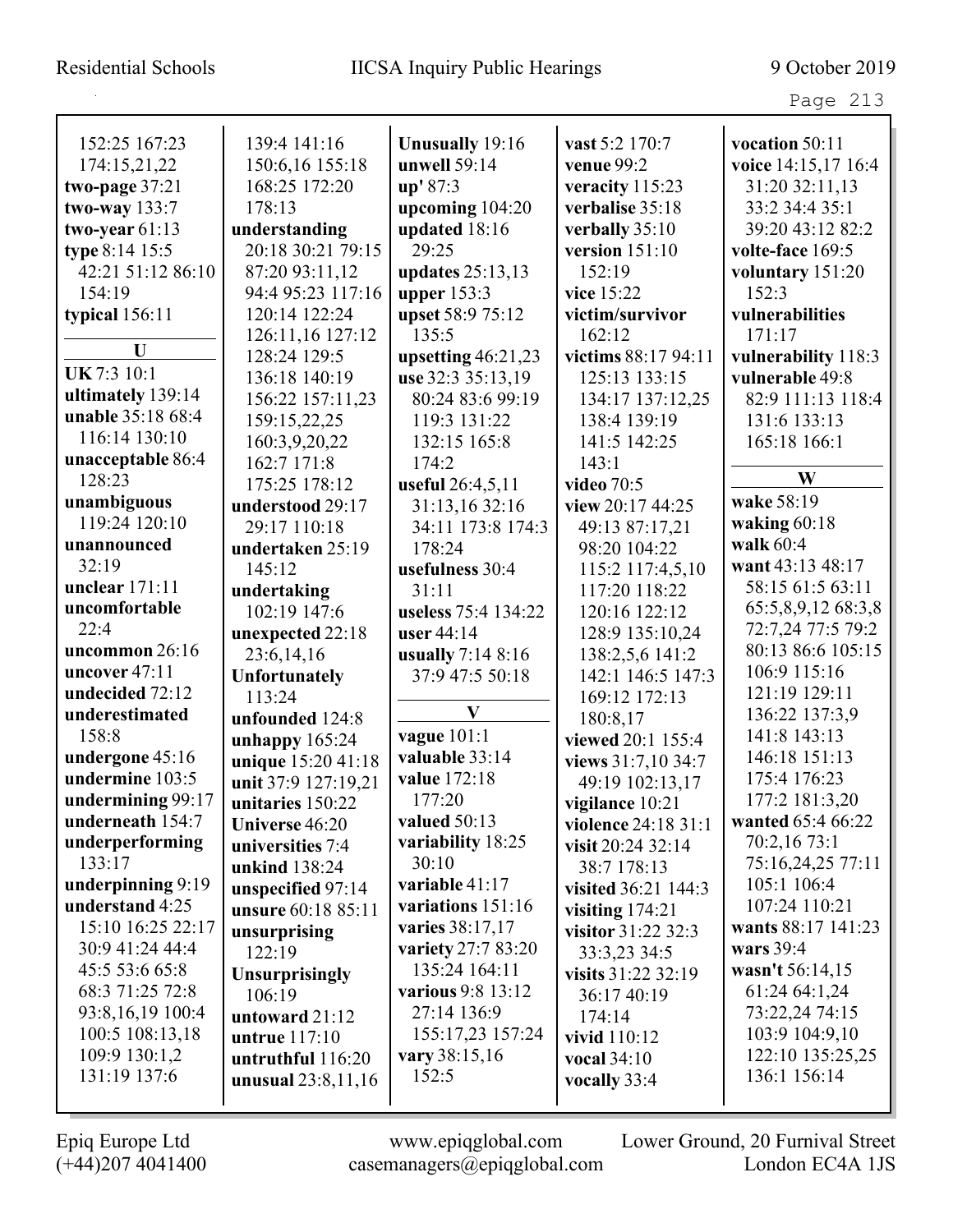## Residential Schools IICSA Inquiry Public Hearings 9 October 2019

| . .<br>Ξ.<br>$\sim$ |  |
|---------------------|--|
|---------------------|--|

| 159:21 162:4,9       | weeks' 74:14        | 52:12,23 53:1      | worked 33:21 36:9  | XYZ46:15           |
|----------------------|---------------------|--------------------|--------------------|--------------------|
| 165:5,15 169:4,6     | weighted 37:8       | 79:20,22 148:13    | 107:6 135:12       | Y                  |
| 169:13 177:17        | welcome 1:3 39:19   | 149:14,19,24       | 143:23 177:22      |                    |
| watching 68:6        | 47:6 50:2           | 153:14 162:14,15   | 178:10             | yeah 50:22 55:14   |
| 152:7                | welfare 10:18       | 162:24 171:23      | worker 26:10 28:2  | 57:1 58:13 67:1    |
| way 5:20 7:7,15      | 15:17 38:1 48:5     | 182:25 183:17      | 47:22,23 49:10     | 171:16             |
| 10:10 11:5,12        | 151:9 154:6 160:2   | witnessed 135:18   | 68:12 78:7         | year 3:13,17,19,21 |
| 15:21 30:7 38:3      | well-attended       | witnesses 45:2     | workers 3:25 42:19 | 3:21 6:14 7:4      |
| 50:10 62:2,9,14      | 14:22               | 100:21             | 49:13 50:1,9       | 16:18 19:7 20:25   |
| 66:20 75:5,15        | went 55:21 59:15    | witnessing $21:23$ | workforce 48:24    | 23:5,5 35:6 46:12  |
| 88:20 90:16 95:5     | 60:3,14 67:4,23     | woke 60:16         | 101:11 104:3       | 55:8,9 59:2,2,4    |
| 95:16 101:16,22      | 103:14 138:9        | woken 60:24        | working 9:14 12:10 | 60:9 61:2,6,6      |
| 103:15 104:6,8       | 139:8 140:23        | women 11:3 39:24   | 15:6 31:25 37:19   | 76:12 78:3 96:2    |
| 105:3 107:22         | 141:3 165:9 167:6   | 40:23              | 39:2 50:5 51:8     | 137:10 174:22      |
| 109:14,23 111:3      | weren't 39:15       | wonder 61:16       | 121:24 147:19      | 182:18,20          |
| 112:5 126:20         | 56:15 61:15,21      | 75:10 79:21 90:8   | 151:18,18 177:7    | years 5:22 11:25   |
| 128:14 130:6,10      | 91:15 103:8         | 113:8 121:16       | 180:7              | 12:3,11 15:2       |
| 132:10,24,24         | 112:25 153:11       | 135:3 167:9        | works 21:18 49:20  | 24:19 61:1,8       |
| 134:22 138:3,13      | 158:21              | wondered 106:3     | 143:7              | 64:19 68:17        |
| 138:15 140:19        | whichever 145:22    | wondering 101:2    | world 8:14 111:4   | 109:14 117:6       |
| 143:7 144:7          | whilst 30:9 38:3    | 127:3              | worry 55:23 56:3   | 128:19 137:10,10   |
| 158:22 159:14        | 166:10 169:13       | <b>Wood 180:6</b>  | 58:9               | 138:25 150:17      |
| 163:10 166:16        | whistlestop 165:14  | Worcestershire     | worrying 122:8     | 174:7 182:22       |
| 168:7 170:19         | wholly 118:9        | 150:11             | worse 75:8 135:1   | Yes' 62:7          |
| 173:12 175:23        | 135:10 144:17       | word 68:10 99:19   | worth 176:12,19    | yesterday 27:13    |
| 179:17               | wide 27:7 83:17,20  | words 35:25 98:20  | wouldn't 23:7      | 43:3               |
| ways 12:21 14:1      | 135:24              | 99:3 112:4 123:22  | 27:19 28:13,14     | young 3:11,20 5:18 |
| 32:13 98:16          | wider 4:20 15:5     | 124:10 125:14      | 29:6 30:22 43:23   | 6:5,11 7:2,4 10:7  |
| 156:14               | 29:4 41:9 48:7      | 181:7              | 43:25 46:19 70:2   | 10:22,25 11:6      |
| we're 10:17 38:24    | 152:3               | work 10:14,17      | 75:25 77:17 90:19  | 14:4,6 15:1,17     |
| 48:12 49:7,14        | <b>Wight 150:12</b> | 12:15 15:2 19:17   | 91:12,19,20 99:14  | 19:3,14 23:1,10    |
| 109:15               | <b>Wilson 144:4</b> | 20:22 26:16 36:8   | 101:13 105:5       | 27:23 31:10 34:23  |
| weakness 168:22      | window $137:7$      | 48:25 49:8 50:6    | 146:4              | 35:16 39:24 40:8   |
| weaknesses 112:11    | wish 91:24 119:23   | 50:20,21 78:22     | write 30:1 35:12   | 40:9,13,23,23,25   |
| 134:5                | wished 182:13       | 81:23 82:7,11      | written 70:4 71:17 | 41:4 42:9 43:24    |
| web 48:15            | wishes $35:11$      | 94:2 99:24 100:17  | 71:19 100:10       | 44:3,9,10,13       |
| <b>Wednesday</b> 1:1 | withdrawn $28:16$   | 101:24 111:17      | 120:9              | 45:24 46:4,9,14    |
| week 24:25 25:6      | withdrew $52:12$    | 121:23 122:1,3     | wrong 45:1 104:24  | 46:16,18,22,25     |
| 60:11                | 79:20 148:13        | 130:21 133:4       | 106:8 108:7 119:1  | 47:15,17,24 48:6   |
| weekends 50:22       | 182:25              | 134:3 142:21       | 120:2 138:9 164:4  | 48:14 55:19 70:17  |
| weekly $16:3,7$      | withheld $97:11$    | 145:5 147:15,18    | 167:6              | 82:9 105:8 130:7   |
| 23:25 35:2           | witness $1:6,16,16$ | 147:23,24 152:23   | wrote 5:5          | 131:7 135:14,17    |
| weeks 3:13,19,21     | $1:23$ $2:3,4,8,10$ | 174:8 176:5        |                    | 135:21 137:3       |
| 12:2 46:12 50:19     | 4:24 9:4 18:10      | 177:14 180:19      | $\mathbf{X}$       | 144:19 148:8       |
| 134:19               | 22:19 26:21 42:1    | 181:18,20 182:15   | X 183:9            | 158:7 165:23       |
|                      |                     |                    |                    |                    |